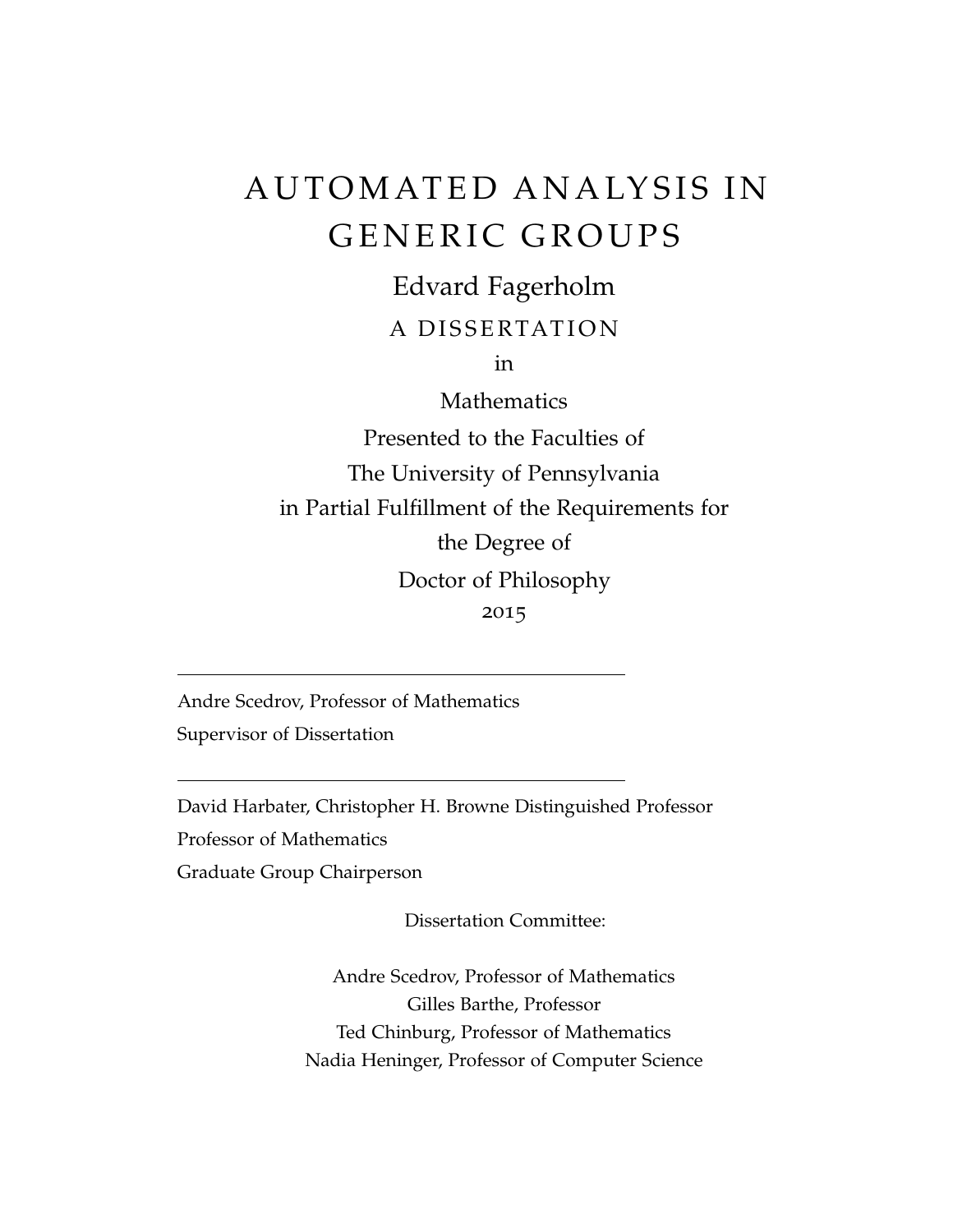UMI Number: 3709457

All rights reserved

INFORMATION TO ALL USERS The quality of this reproduction is dependent upon the quality of the copy submitted.

In the unlikely event that the author did not send a complete manuscript and there are missing pages, these will be noted. Also, if material had to be removed, a note will indicate the deletion.



UMI 3709457

Published by ProQuest LLC (2015). Copyright in the Dissertation held by the Author.

Microform Edition © ProQuest LLC. All rights reserved. This work is protected against unauthorized copying under Title 17, United States Code



ProQuest LLC. 789 East Eisenhower Parkway P.O. Box 1346 Ann Arbor, MI 48106 - 1346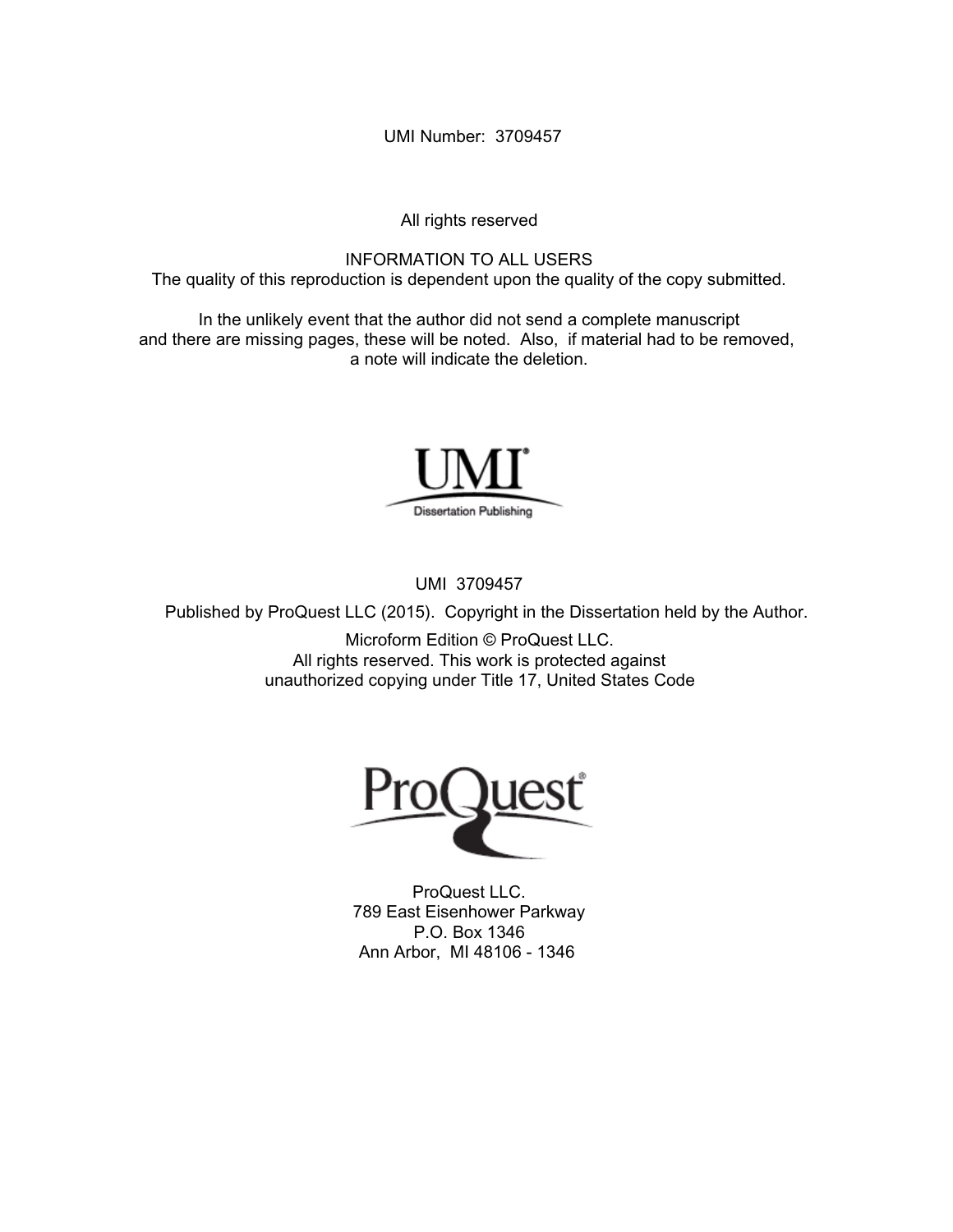# AUTOMATED ANALYSIS IN GENERIC GROUPS © 2015 Edvard Fagerholm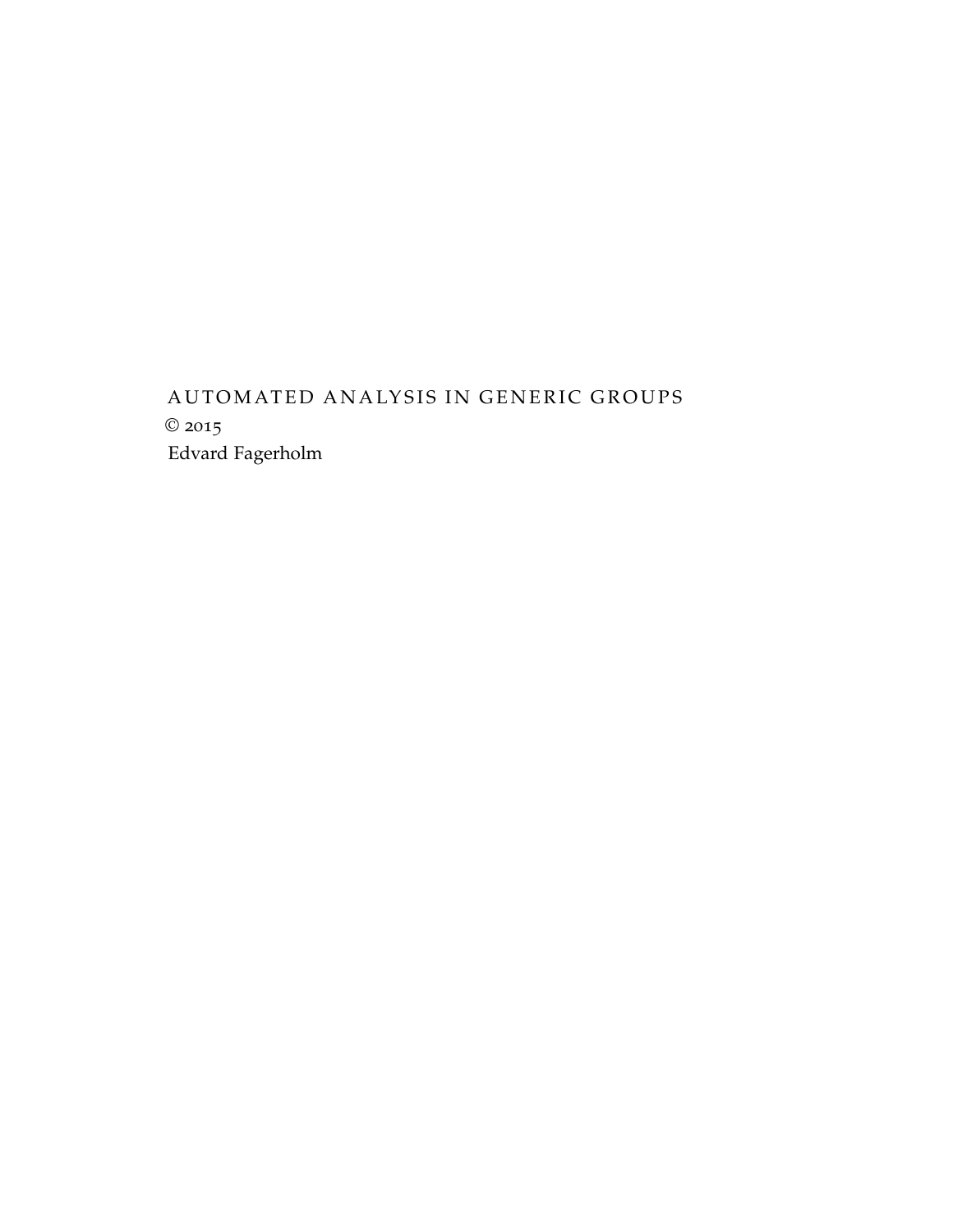Dedicated to my wife Kaisa and our lovely daughter Ada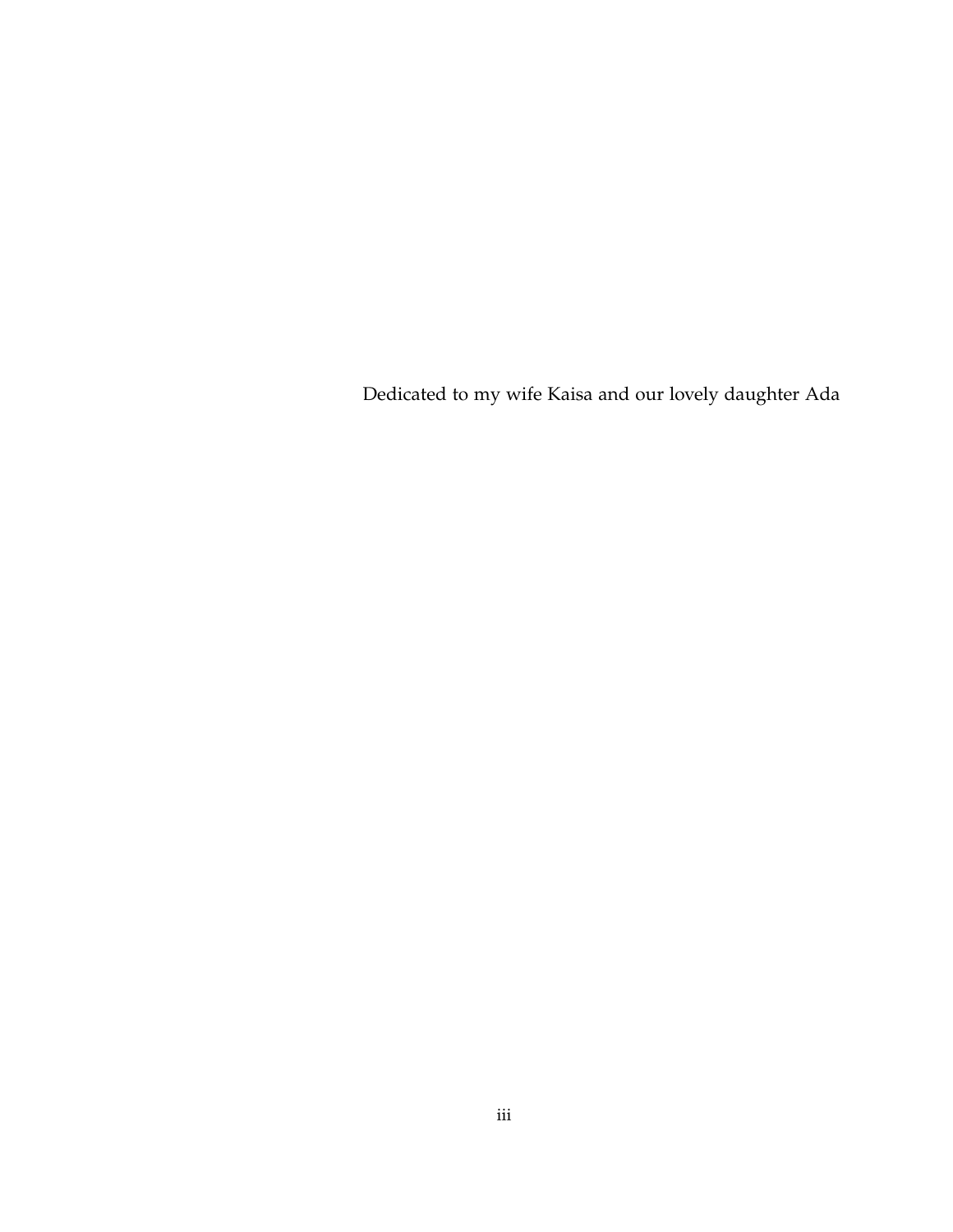<span id="page-4-0"></span>It feels somewhat strange that the period of my life called "doctoral studies" is coming to and end. In six years, surprisingly many things happen. I've had the chance to explore Philadelphia, which after some initial shock due to apartment choices, ended up being a wonderful place to live as well as a place that one could start calling home. Friends in the Ph.D. program have come and gone and are now dispersed around the globe. My daughter Ada was born and she has given me more joy than I ever could have imagined. Finally, through all this time, my wife Kaisa has always been there to support me even when it seemed like there was no light at the end of the tunnel.

Finishing a Ph.D., however, is something that one never could have done without help from many people. First and foremost, I must thank my advisor Andre Scedrov who has provided me with more flexibility than one could hope to ask for. My wife was able to accept a job offer with the UN in Rome, Italy, after our daughter was born, because Andre suggested that I visit the IMDEA Software Institute in Madrid. A big thank you also goes to my coauthors, especially Gilles Barthe at IMDEA who agreed to host me as well as Dario Fiore and Benedikt Schmidt who both have taught me a great deal and were always available for questions and discussions when needed.

Finally, I would never have survived without the support of other students in the program. In no particular order, I would especially like to thank Taisong Jing, Jonathan Kariv, Tyler Kelly and David Lonoff. Taisong was instrumental in introducing me to authentic Chinese food, John would never miss an opportunity to discuss anything related to powerlifting or to comment "do you mean kilos?" when you had made a record at the gym and told him what you lifted (which obviously was in pounds), Tyler is Tyler and, finally, David and I had many interesting discussions during the first two years of the Ph.D. program.

None of this would of course have been possible without funding. The work on this thesis was supported in part by ONR grant N00014-12-1-0914 with additional support from the AFOSR MURI "Science of Cyber Security: Modeling, Composition, and Measurement" and from NSF Grant CNS-0830949.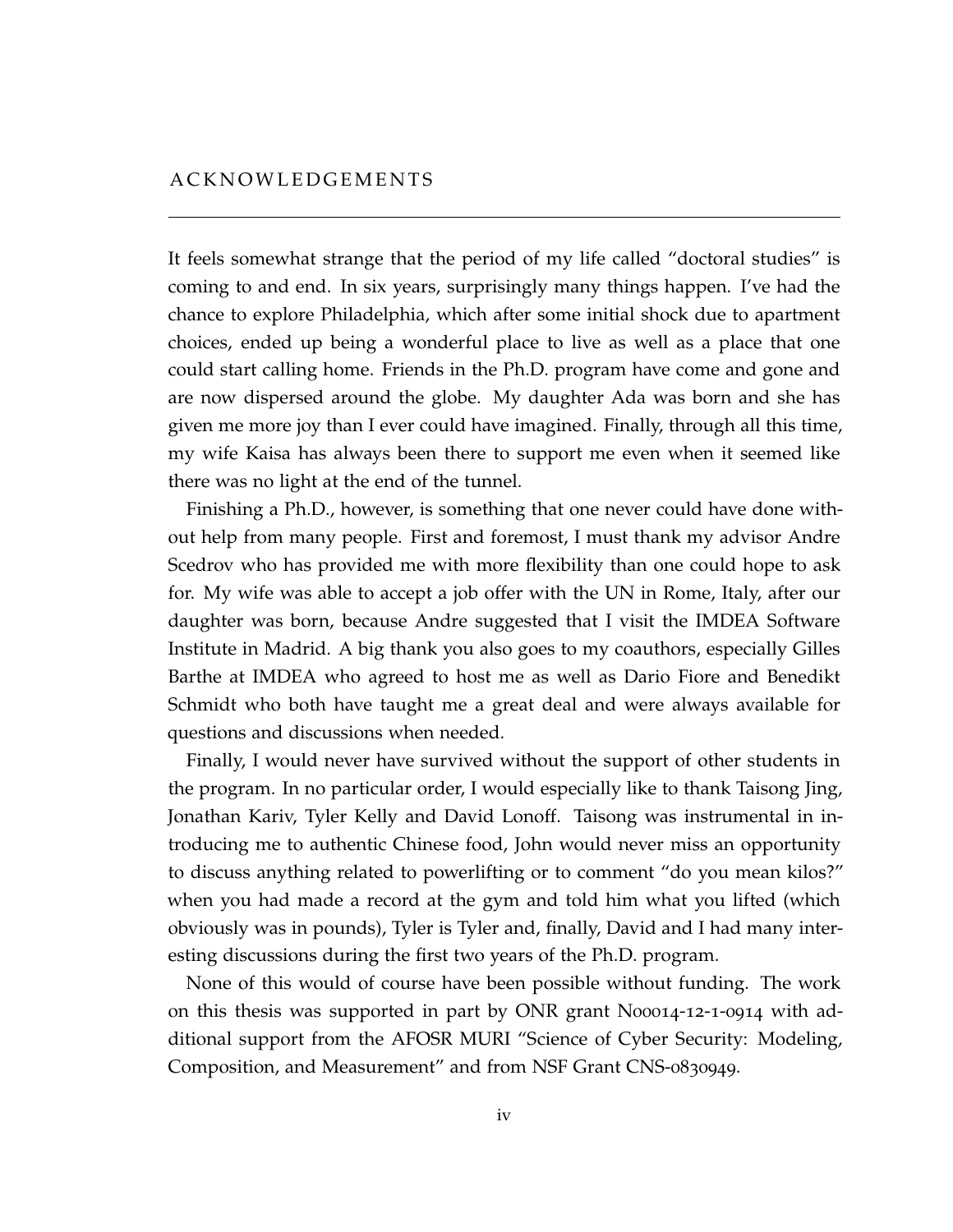#### <span id="page-5-0"></span>AUTOMATED ANALYSIS IN GENERIC GROUPS

#### Edvard Fagerholm

#### Andre Scedrov

This thesis studies automated methods for analyzing hardness assumptions in generic group models, following ideas of symbolic cryptography. We define a broad class of generic and symbolic group models for different settings symmetric or asymmetric (leveled) k-linear groups—and prove "computational soundness" theorems for the symbolic models. Based on this result, we formulate a master theorem that relates the hardness of an assumption to solving problems in polynomial algebra. We systematically analyze these problems identifying different classes of assumptions and obtain decidability and undecidability results. Then, we develop automated procedures for verifying the conditions of our master theorems, and thus the validity of hardness assumptions in generic group models. The concrete outcome is an automated tool, the Generic Group Analyzer, which takes as input the statement of an assumption, and outputs either a proof of its generic hardness or shows an algebraic attack against the assumption.

Structure-preserving signatures are signature schemes defined over bilinear groups in which messages, public keys and signatures are group elements, and the verification algorithm consists of evaluating "pairing-product equations". Recent work on structure-preserving signatures studies optimality of these schemes in terms of the number of group elements needed in the verification key and the signature, and the number of pairing-product equations in the verification algorithm. While the size of keys and signatures is crucial for many applications, another aspect of performance is the time it takes to verify a signature. The most expensive operation during verification is the computation of pairings. However, the concrete number of pairings is not captured by the number of pairing-product equations considered in earlier work.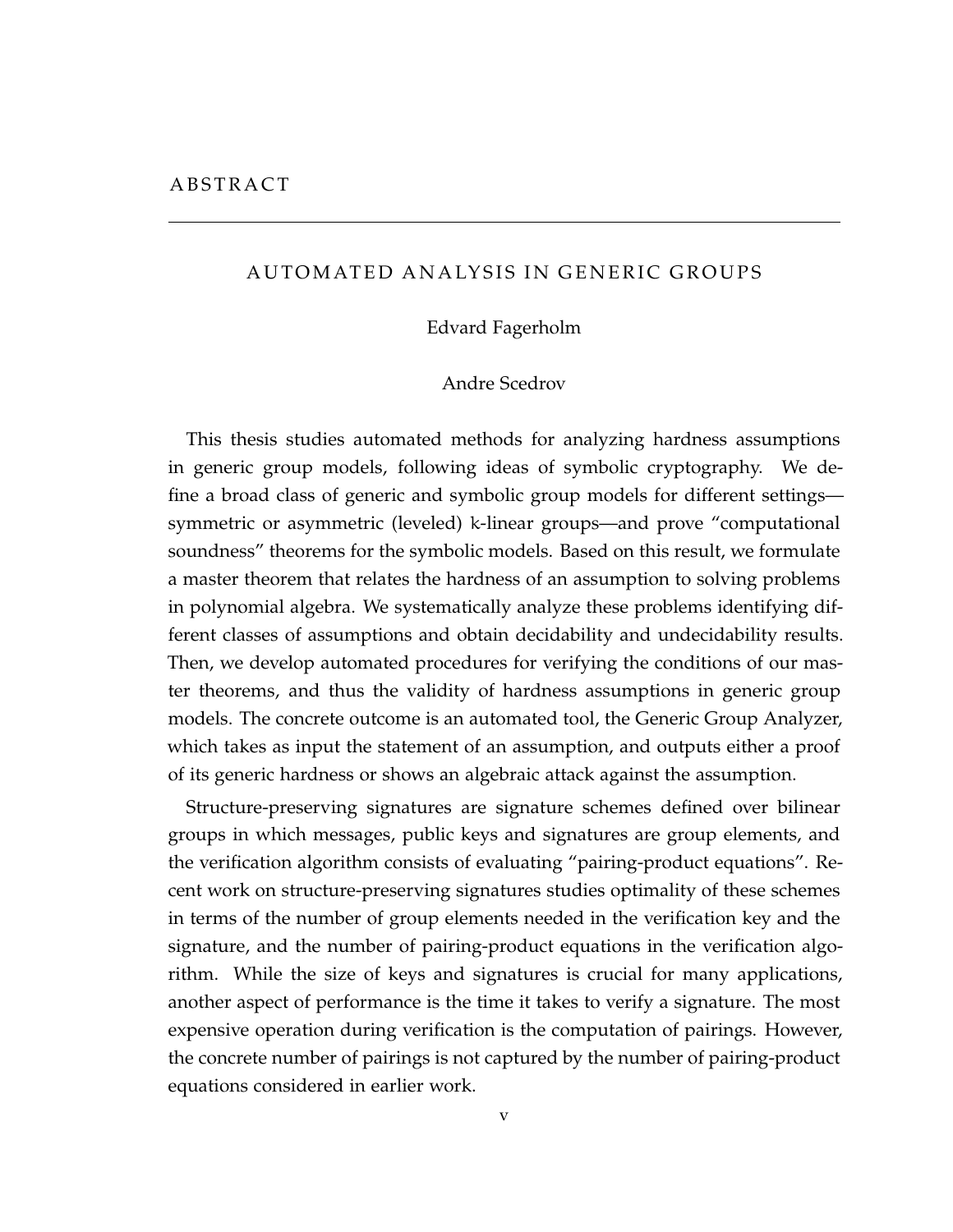We consider the question of what is the minimal number of pairing computations needed to verify structure-preserving signatures. We build an automated tool to search for structure-preserving signatures matching a template. Through exhaustive search we conjecture lower bounds for the number of pairings required in the Type II setting and prove our conjecture to be true. Finally, our tool exhibits examples of structure-preserving signatures matching the lower bounds, which proves tightness of our bounds, as well as improves on previously known structure-preserving signature schemes.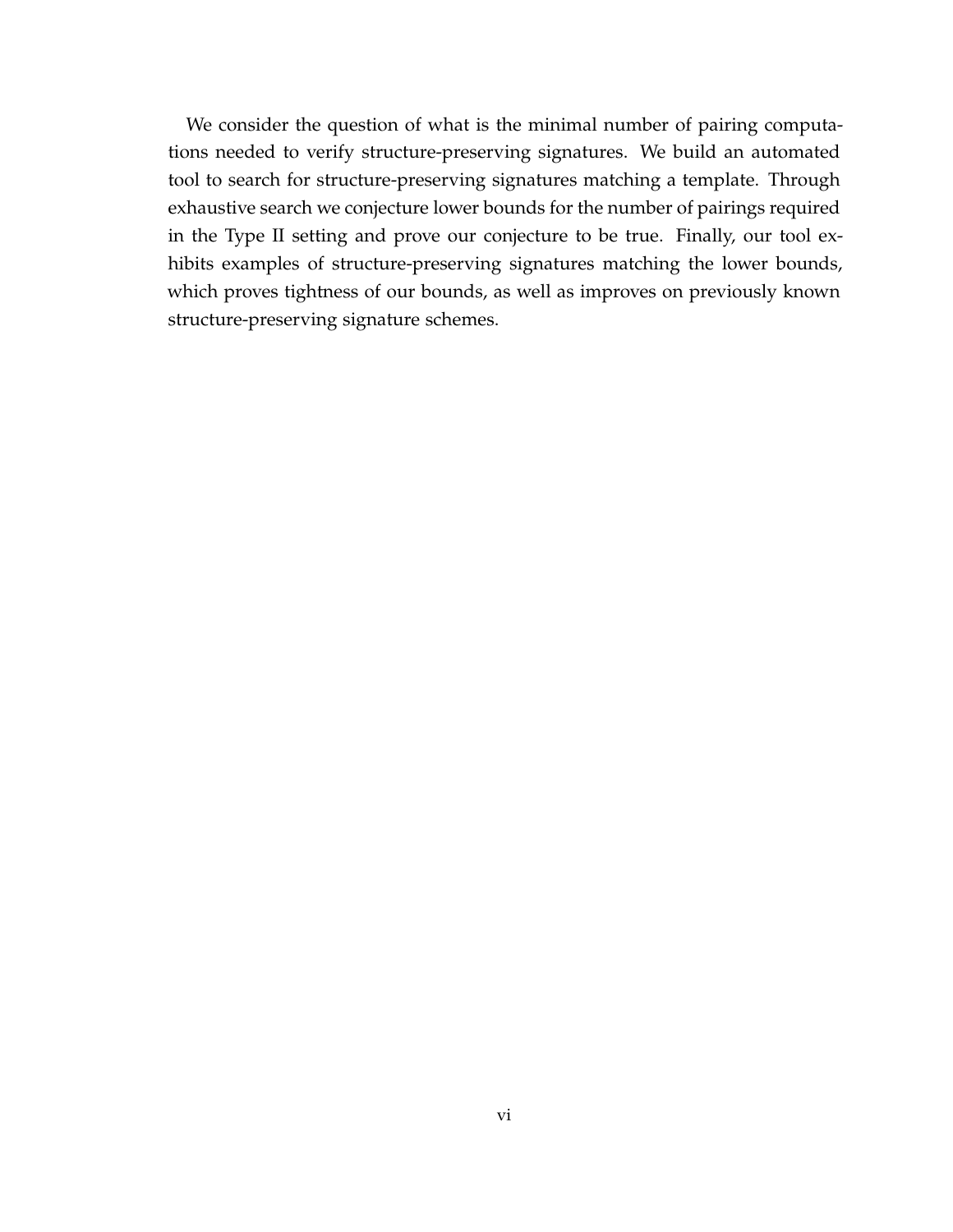### CONTENTS

| <b>ACKNOWLEDGEMENTS</b><br>1V |                                              |                                                                  |
|-------------------------------|----------------------------------------------|------------------------------------------------------------------|
| ABSTRACT<br>V                 |                                              |                                                                  |
| ix<br><b>PREFACE</b>          |                                              |                                                                  |
|                               |                                              |                                                                  |
| 1                             |                                              | A PRIMER ON SOME TOPICS IN CRYPTOGRAPHY<br>1                     |
|                               | 1.1                                          | Pairings and Multilinear Maps<br>1                               |
|                               | 1.2                                          | Signature Schemes<br>5                                           |
| 2                             |                                              | 8<br>THE GENERIC GROUP MODEL                                     |
|                               | 2.1                                          | The Definitions of Shoup and Maurer<br>8                         |
|                               | 2.2                                          | <b>Group Settings</b><br>11                                      |
|                               | 2.3                                          | <b>Extending Maurer's Definition</b><br>14                       |
|                               |                                              | 2.4 The Schwarz-Zippel Lemma<br>16                               |
|                               | 2.5                                          | A Few Proof Examples<br>18                                       |
|                               | 2.6                                          | Types of Cryptographic Assumptions<br>24                         |
| 3                             |                                              | PROOF AUTOMATION IN THE GENERIC GROUP MODEL<br>27                |
|                               | 3.1                                          | The Symbolic Group Model<br>28                                   |
|                               | 3.2                                          | Our Master Theorem<br>30                                         |
|                               | 3.3                                          | Non-Parametric Assumptions<br>33                                 |
|                               | 3.4                                          | Parametric Assumptions<br>36                                     |
|                               | 3.5                                          | Interactive Assumptions<br>43                                    |
|                               |                                              | <b>Automated Analysis</b><br>3.5.1<br>50                         |
|                               | 3.6                                          | Composite-Order Groups<br>52                                     |
|                               |                                              | Generic and symbolic model for composite-order bilinear<br>3.6.1 |
|                               |                                              | groups<br>53                                                     |
|                               |                                              | Master Theorem<br>3.6.2<br>56                                    |
|                               |                                              | Non-parametric and Non-interactive Assumptions<br>3.6.3<br>57    |
|                               | 3.7                                          | Rational Input Distributions<br>57                               |
|                               | 3.8                                          | Examples<br>59                                                   |
| $\overline{4}$                | STRUCTURE-PRESERVING SIGNATURE SCHEMES<br>63 |                                                                  |
|                               | 4.1                                          | Preliminaries<br>64                                              |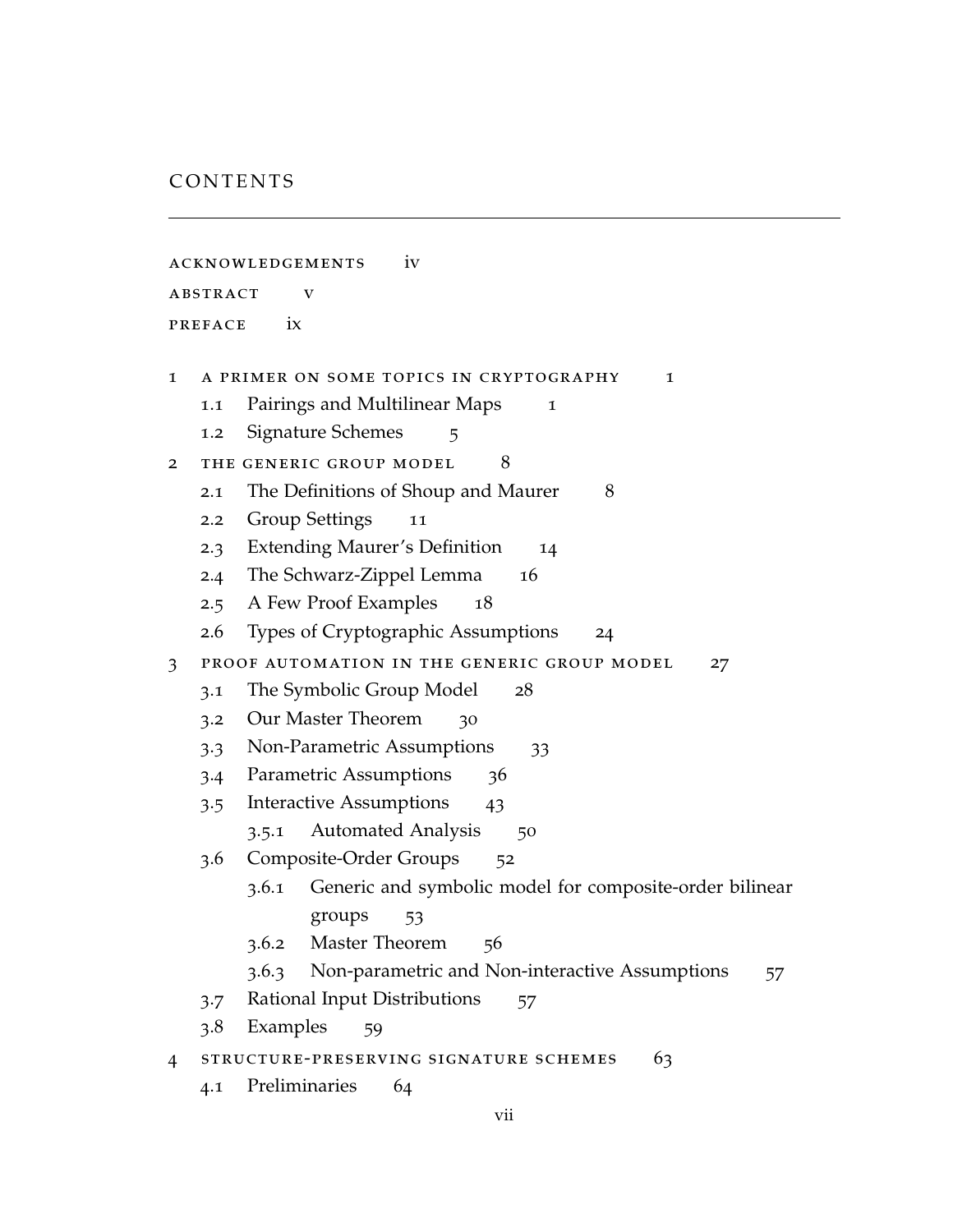- 4.2 Known Lower Bounds of Type II SPS [65](#page-76-0)
- 4.3 Lower Bounds on the Number of Pairings [66](#page-77-0)
	- 4.3.1 Main result [66](#page-77-1)
	- 4.3.2 Gaps in Bounds Between EUF-RMA and EUF-CMA-Security [68](#page-79-0)
	- 4.3.3 Proof of Lemma [52](#page-78-0) [69](#page-80-0)
- 4.4 SPS Schemes With Verification Key  $(V, W) \in G_1 \times G_2$  [73](#page-84-0)
- 4.5 Synthesis of SPS [82](#page-93-0)
	- 4.5.1 Generation of Schemes [82](#page-93-1)
	- 4.5.2 Proof and Attack Search [84](#page-95-0)
	- 4.5.3 Synthesized Schemes [84](#page-95-1)
	- 4.5.4 New SPS Schemes [85](#page-96-0)
- 5 summary of contributions [96](#page-107-0)
	- 5.1 Generalizing the Generic Group Model [96](#page-107-1)
	- 5.2 Master Theorems for the Extended GGM [96](#page-107-2)
	- 5.3 Automated Analysis in the Extended GGM [97](#page-108-0)
	- 5.4 Synthesis of SPS and New SPS Schemes [97](#page-108-1)
	- 5.5 New Lower Bounds for SPS [98](#page-108-2)

bibliography [99](#page-110-0)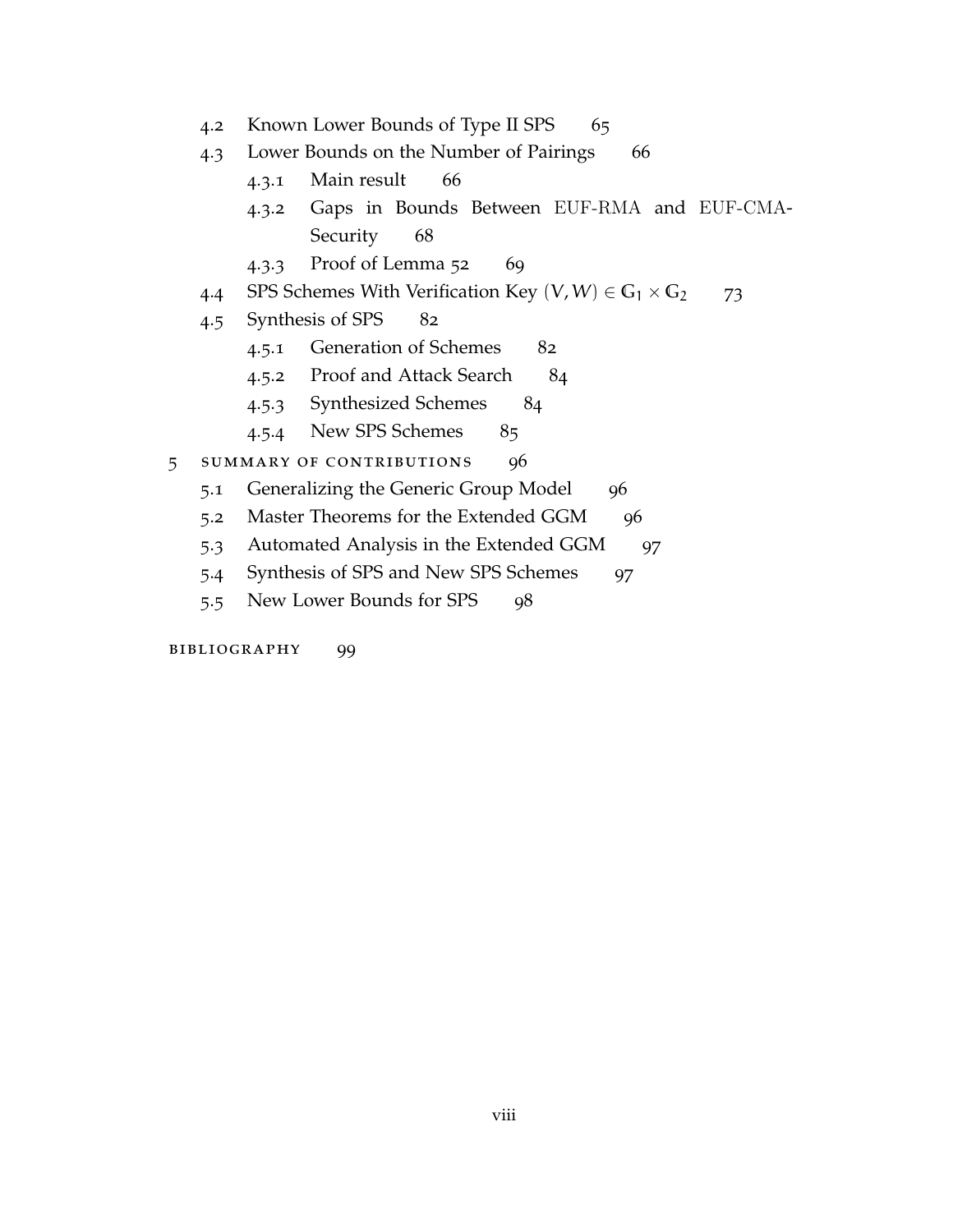<span id="page-9-0"></span>The motivation behind this thesis is to increase trust in security proofs in cryptography. In the last decade or so a development within cryptography has been to push the boundary on new features provided by cryptographic primitives [\[BF](#page-111-0)03, [BBG](#page-110-1)05a, [HL](#page-114-0)02, [GPSW](#page-114-1)06, [LOS](#page-115-0)<sup>+</sup>10, [Gen](#page-113-0)o9], but at the same time relaxing the standard for security assumptions. While the security of cryptographic primitives used to rely on well-known and long-studied problems, such as the hardness of factoring and the discrete logarithm assumptions, cryptographers started inventing new assumptions while justifying the security of their assumptions in restricted computational models. The generic group model studied and extended in this thesis is one particularly common example while inventing new assumptions is especially prevalent within the field of pairing-based cryptography [\[KM](#page-115-1)10]. This has lead to a plethora of new security assumptions.

Worrying about this state-of-affairs is not new. In 2005, Halevi wrote a paper [\[Hal](#page-114-2)05], where he noted that "we generate more proofs than we carefully verify (and as a consequence some of our published proofs are incorrect)". Indeed, a paper was recently accepted to one of the flagship conferences in cryptography, ASIACRYPT, which had a faulty generic group proof [\[HS](#page-114-3)14, [Fuc](#page-113-1)14, [Pan](#page-115-2)14]. Halevi also noted that some of the reasons for this problem are social: "we mostly publish in conferences rather than journals". As a solution Halevi proposed writing a tool that could be used to verify the "mundane" parts of cryptographic proofs. Halevi's paper eventually led to Barthe et. al developing the CertiCrypt [\[BGZB](#page-112-0)09] and later the EasyCrypt [\[BGHZ](#page-111-1)11] proof assistants for writing mechanically verified cryptographic proofs. However, tools like EasyCrypt still have a fairly steep learning curve as well as requiring significant effort from the user compared to writing manual proofs. Unfortunately, this is currently a price to pay for mechanically verified proofs, which is shared by most proof assistants; formal proofs typically take an order-of-magnitude more time to write.

We note that attempts to formalize proofs is not just a development in e.g. the programming language and the cryptographic communities. A recent article by Avigad and Harrison [\[AH](#page-110-2)14] surveys the state of formally verified proofs in math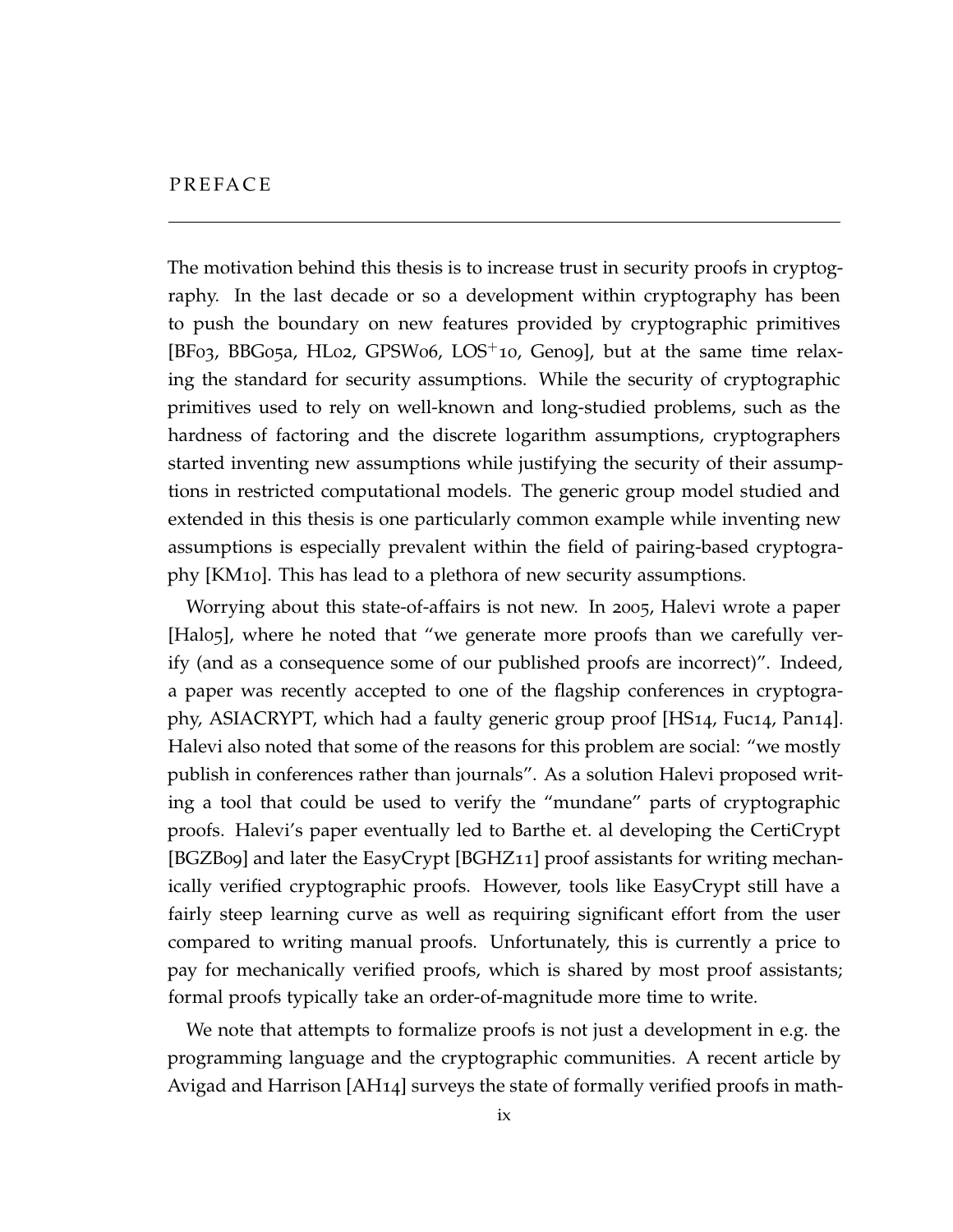ematics. A classic example of an unusually complicated proof is e.g. the Four Color Theorem proven by Appel and Haken [\[AH](#page-110-3)80] using a computer program to verify some 1,936 special cases as part of the proof. Traditional mathematical proofs of significant length and complexity include the proof of the Feit-Thompson theorem [\[FT](#page-113-2)62, [FT](#page-113-3)63]. There has been an increased effort in recent years to use automated theorem provers and proof assistants to verify mathematical proofs. An example is the recently announced formal proof of the Feit-Thompson theorem after six years of effort by Gonthier et al. [\[GAA](#page-113-4)<sup>+</sup>13] that had followed a similar effort for the Four Color Theorem [\[Gon](#page-114-4)08]. Instead of verifying old theorems with very complicated proofs a different point-of-view has been taken by the *Univalent Foundations* project initiated by Voevodsky, Awodey and others [\[Uni](#page-116-0)13]. The aim of the project is to provide constructive foundations for contemporary abstract mathematics. This could be used to build a formalization of most of modern mathematics in a proof assistant such as Coq.

This thesis is an attempt to alleviate the problem of verifying new cryptographic assumptions. The concrete outcome is a tool, the Generic Group Analyzer, that takes as input a description of a cryptographic assumption or certain types of schemes and verifies the security or finds an attack. As an example, the tool can automatically find an attack against the signature scheme in the flawed ASIACRYPT paper mentioned above. It's also worth noting that the step to synthesis from verification is short. Having a tool that can automatically verify cryptographic schemes, we can exhaustively generate candidates from a pre-defined search space and use the verification tool to prune the search space of insecure schemes. One can then study the candidates that remain in order to find schemes satisfying the properties that were sought after. Finally, we note that such a tool is not just useful for practical discovery of new schemes, we can also use the tool to increase our belief in conjectures by looking for counterexamples.

This thesis is based on the following two papers:

- Gilles Barthe, Edvard Fagerholm, Dario Fiore, John C. Mitchell, Andre Scedrov and Benedikt Schmidt. Automated Analysis of Cryptographic Assumptions in Generic Group Models. In *CRYPTO 2014*, pages 354–368.
- Gilles Barthe, Edvard Fagerholm, Dario Fiore, Andre Scedrov, Benedikt Schmidt and Mehdi Tibouchi. Strongly-Optimal Structure Preserving Signatures from Type II Pairings: Synthesis and Lower Bounds. In *PKC 2015*.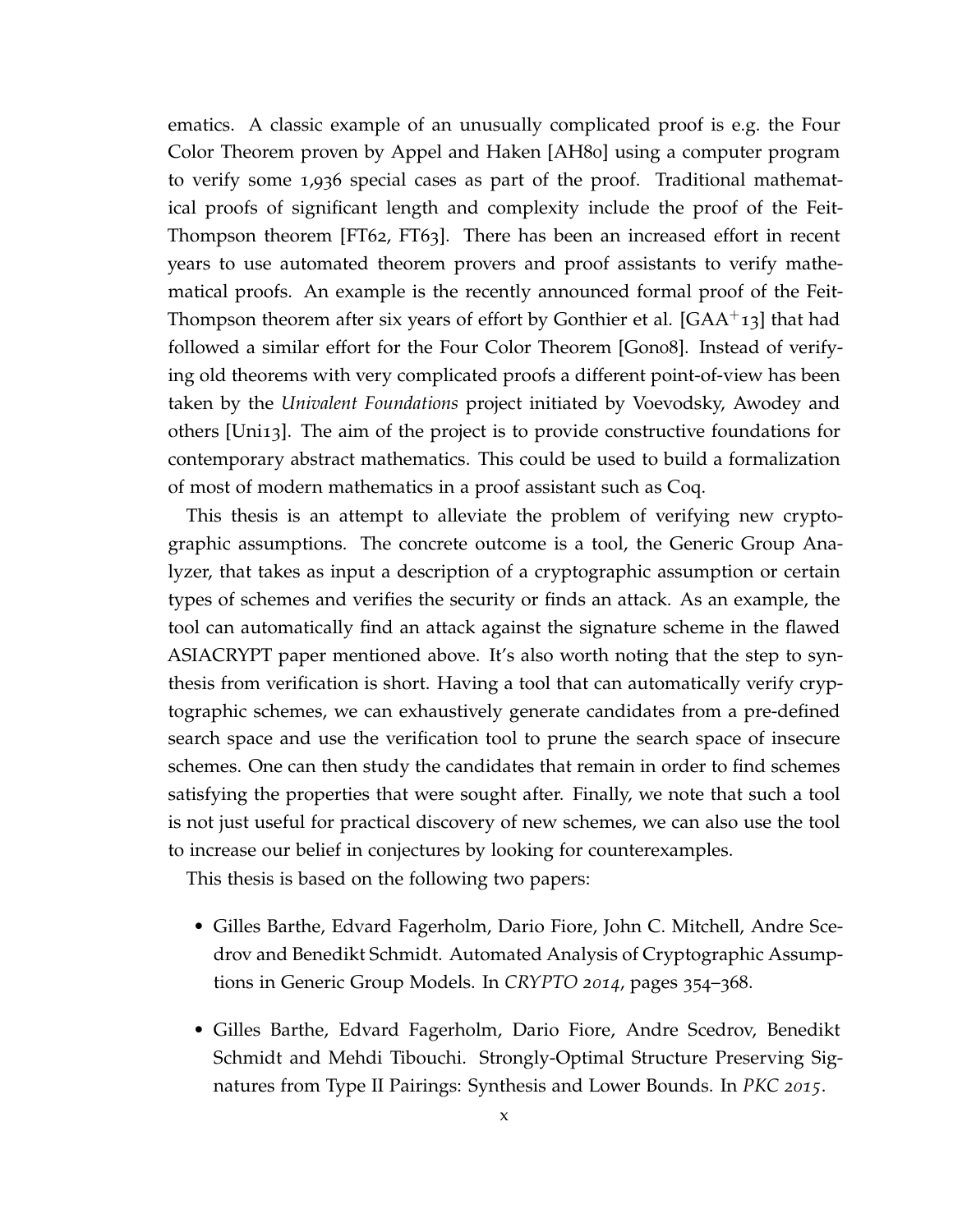Significant extensions have since been made to the CRYPTO 2014 paper with respect to supporting Laurent polynomials instead of just polynomials in the input language as well as extending the interactive solver to accept group elements as parameters to oracle queries. These extensions were both necessary prerequisites to be able to do the work in the PKC 2015 paper. Additionally, the tool has been extended to handle assumptions dealing with composite-order groups e.g. subgroup decision assumptions. We also develop the necessary theory that allow handling non-parametric assumptions with rational expressions as input, but this has not been implemented in the tool as this type of assumptions have not been widely used in the literature.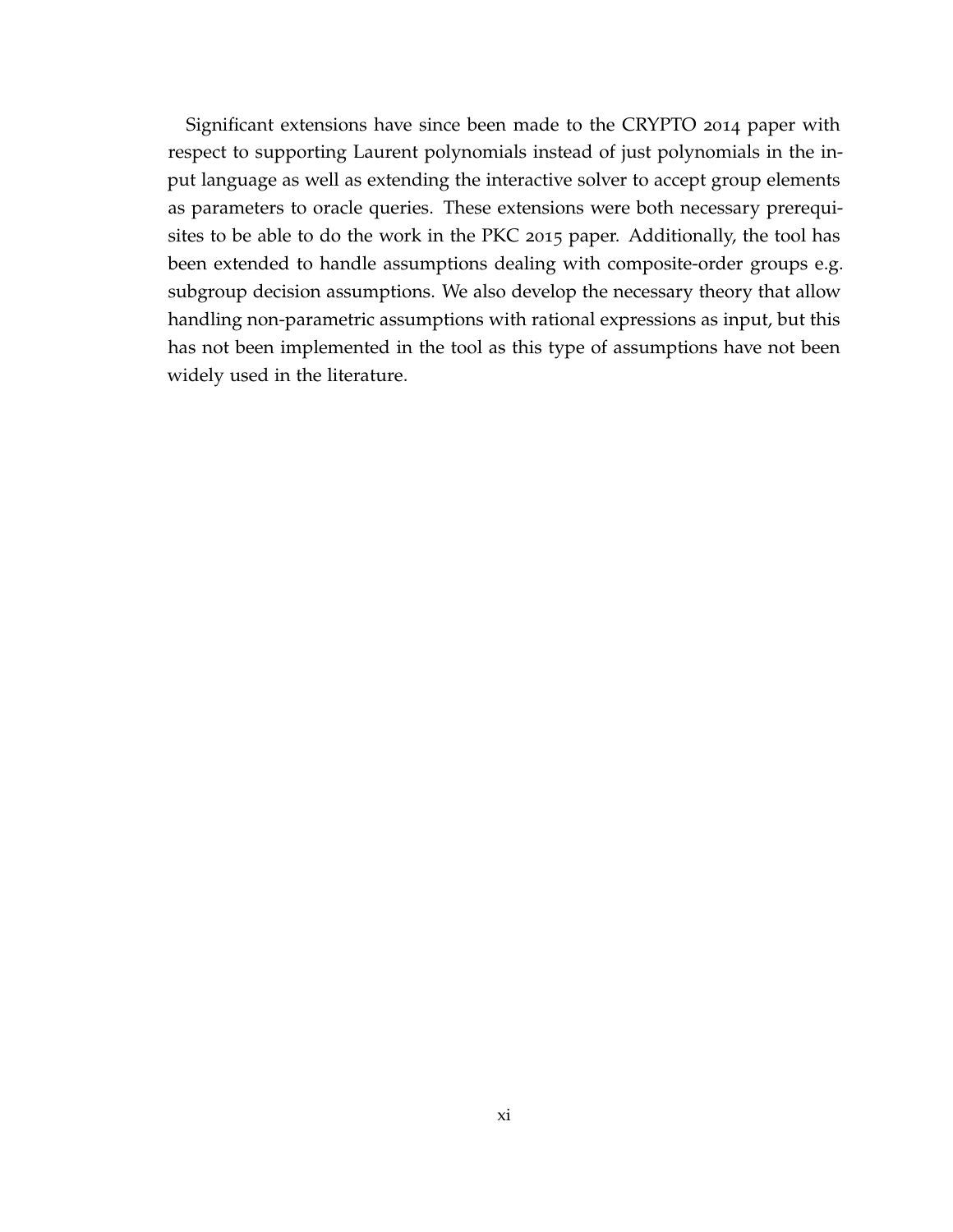#### <span id="page-12-0"></span>A PRIMER ON SOME TOPICS IN CRYPTOGRAPHY

We start by presenting the necessary background for the thesis. With respect to a mathematical background the reader is assumed to know the material covered in a standard undergraduate mathematics major. In particular, we assume knowledge of basic linear algebra, group theory and probability. From computer science, we assume that the reader is familiar with basics of algorithms, Turing machines and oracles at the level of Sipser [\[Sip](#page-116-1)06]. Additionally, we assume that the reader is familiar with some basic notions of cryptography, namely, security assumptions and reduction proofs at the level of Katz and Lindell [\[KL](#page-115-3)07]. All the other necessary background will either be covered in this chapter or given necessary references to when needed.

1

#### <span id="page-12-1"></span>1.1 pairings and multilinear maps

The Diffie-Hellman key exchange protocol between two parties A and B is one of the cornerstones of modern cryptography. To perform the key exchange, A and B agree on a group **G** of prime order p together with a generator g. They then proceed by choosing their respective secrets  $a, b \in \mathbb{Z}/p\mathbb{Z}$  after which A sends  $g^a$  to B and B sends  $g^b$  to A. A then computes  $h_A = (g^b)^a = g^{ab}$  and B computes  $h_B = (g^a)^b = g^{ab}$ , which is their shared secret. A passive eavesdropper is unable to compute the shared secret assuming the *Diffie-Hellman assumption* is hard, namely, given g, g<sup>a</sup>, g<sup>b</sup> computing g<sup>ab</sup> should be infeasible in the group G with generator g.

The Diffie-Hellman key exchange protocol needs only one round, i.e. the parties send each other only one message, which is independent of any previously sent messages. A natural question to ask was then whether there exists a one-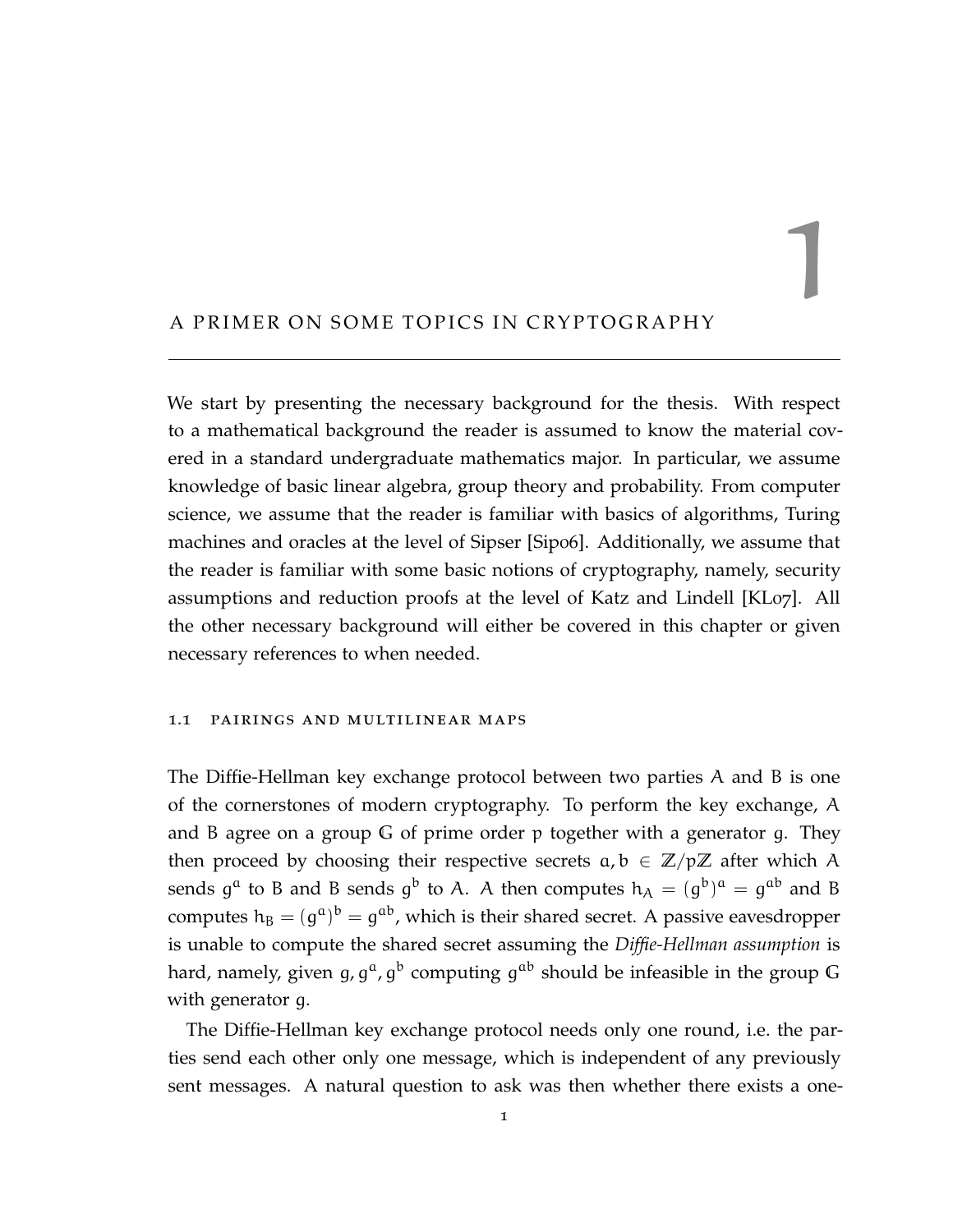round key exchange protocol between three parties? It wasn't until 2000 that Joux [\[Jou](#page-114-5)oo] settled this in the affirmative by a construction relying on pairings. Shortly thereafter, Boneh and Franklin [\[BF](#page-111-2)01] discovered the celebrated Boneh-Franklin Identity-Based Encryption scheme solving an old problem posed by Shamir [\[Sha](#page-115-4)85]. Since then, there has been a plethora of new cryptographic constructions based on pairings.

We now give the relevant definitions of pairings for this work and note that we only need to consider them as abstract operations for the rest of this work. However, we note that in general its important to understand the underlying instantiations and their limitations as recently pointed out by Menezes and Chatterjee [\[CM](#page-112-1)14].

**Definition <b>1**. Let  $G_1$ ,  $G_2$ ,  $G_T$  be cyclic groups of order n with generators  $g_1$ ,  $g_2$ ,  $g_T$ . A *bilinear group* is a tuple (e,  $G_1$ ,  $G_2$ ,  $G_T$ ), where  $e : G_1 \times G_2 \rightarrow G_T$  is a map satisfying

$$
e(g_1^a, g_2^b) = e(g_1, g_2)^{ab}.
$$

We always assume that the pairing is *non-degenerate*, meaning that  $e(g_1, g_2)$  is a generator of  $G_T$  and assume that  $g_T = e(g_1, g_2)$ .

Note that although the typical instantiation of a bilinear pairing comes from pairing operations on elliptic curves, where **G**<sup>1</sup> and **G**<sup>2</sup> is written using additive notation, it's customary in cryptography to use multiplicative notation for all groups.

Following Galbraith, Paterson and Smart [\[GPS](#page-114-6)08], we classify pairings into three types according to whether or not there exists efficiently computable isomorphisms  $G_1 \rightarrow G_2$  or vice versa. We say a bilinear group is of *Type I* if there are efficiently computable isomorphisms  $G_1 \rightarrow G_2$  and  $G_2 \rightarrow G_1$ , Type II if there is only an efficiently computable isomorphism  $G_2 \rightarrow G_1$ , and, *Type III* if there are no efficiently computable isomorphisms between  $G_1$  and  $G_2$  in either direction. In the Type I setting we will in general write  $G = G_1 = G_2$ , i.e. we may just assume that the source groups are equal. This simplifies notation. Furthermore, we will refer to Type I bilinear groups as *symmetric* while the Type II and III groups are called *asymmetric*. Finally, in order to use bilinear groups, we must be able to construct them. This leads to the following definition.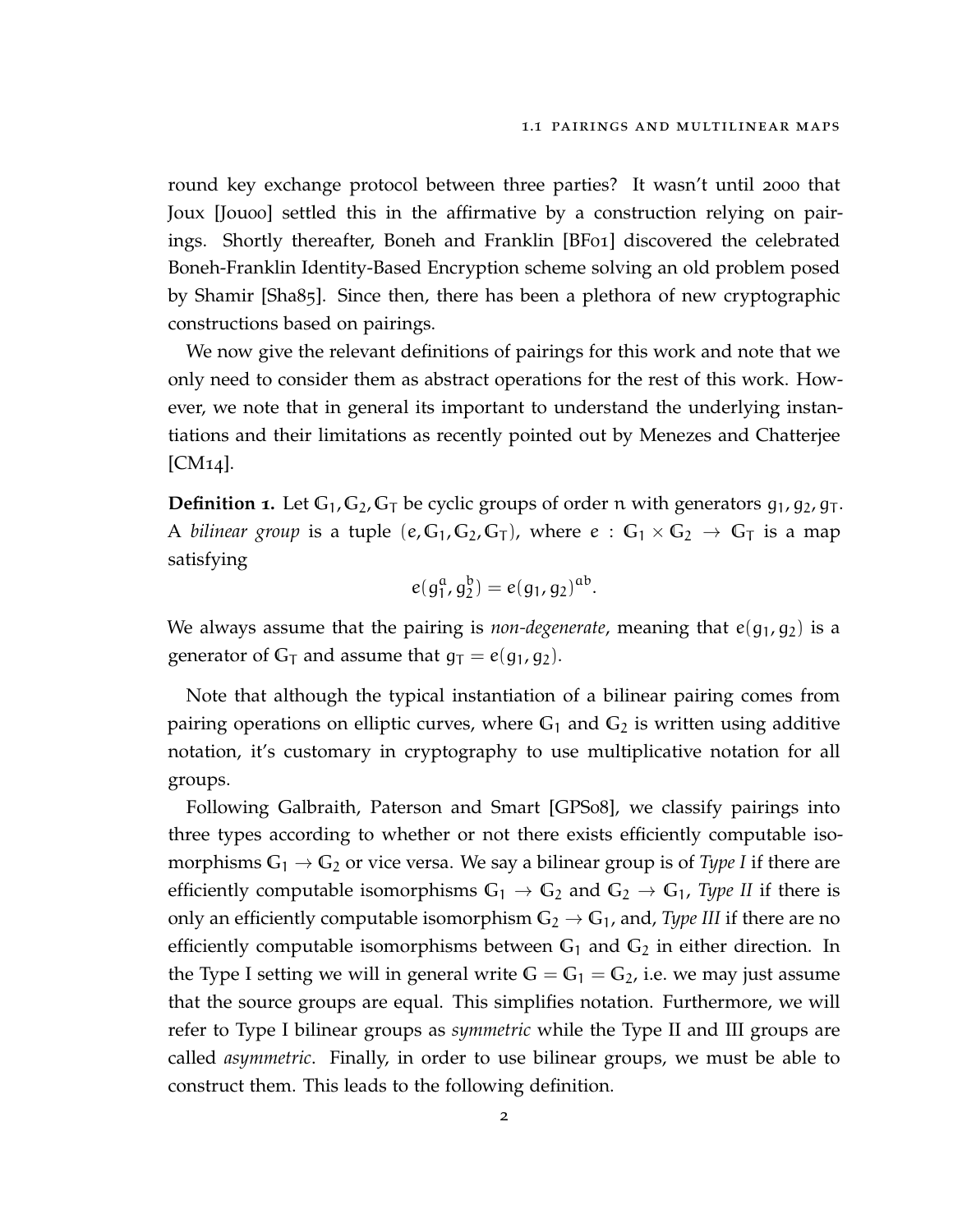**Definition 2.** A *bilinear group generator* G is an efficient algorithm, which, on input of a security parameter  $1^{\lambda}$ , returns a bilinear group description  $(\pi, \mathbb{G}_1, \mathbb{G}_2, \mathbb{G}_T, e, \psi, g_1, g_2)$ , where  $\pi = 2^{\Omega(\lambda)}$ ,  $\psi$  is a description of efficiently computable isomorphisms between the groups depending on the type and  $g_i$  is a generator of  $G_i$  for  $i = 1, 2$ .

For a bilinear group generator to be useful for cryptographic applications, it needs to generate group descriptions that satisfy some hardness assumption. In this thesis, we will always assume that the discrete logarithm problem is hard. Depending on the application, one might require other useful properties. For example, we might require the existence of efficient hash functions H : {0, 1}<sup>\*</sup>  $\rightarrow$ **G**2, we might expect the group order to always be prime or always composite. Even though most papers on pairing-based cryptography only use the abstract description of a bilinear group, it's worth noting that for many combinations of additional requirements, we might not know of any efficient instantiations.

**Definition** 3. Let  $G_1, \ldots, G_n, G_\top$  be cyclic groups of order n with generators  $g_1, \ldots, g_n, g_T$ . An *n-linear group* is a tuple  $(e, G_1, \ldots, G_n, G_T)$ , where  $e : G_1 \times$  $\cdots \times \mathbb{G}_{n} \to \mathbb{G}_{T}$  is a map satisfying

$$
e(g_1^{a_1},\ldots,g_n^{a_n})=e(g_1,\ldots,g_n)^{a_1\cdots a_n}.
$$

Just as for bilinear groups, we assume that the pairing is *non-degenerate*, meaning that  $e(g_1,\ldots,g_n)$  is a generator of  $\mathbb{G}_{\mathsf{T}}$ , whenever each  $g_i$  generates  $\mathbb{G}_i$ . Again, we typically assume that  $g_T = e(g_1, \ldots, g_n)$ . When the value of n is not important, we will refer to n-linear maps as *multilinear*. As before, we will call an n-linear group *symmetric* if  $G_1 = \ldots = G_n$  and otherwise it is called *asymmetric*.

Once the first important constructions based on bilinear maps had been discovered, Boneh and Silverberg [\[BS](#page-112-2)02] explored the question of what can be constructed if we could build useful n-linear maps? However, at the same time they were pessimistic that such maps could be constructed using algebraic geometry. It took 10 years before the first plausible cryptographically useful construction was discovered by Garg, Gentry and Halevi using ideal lattices [\[GGH](#page-113-5)13], which was quickly followed by a construction by Coron, Lepoint and Tibouchi [\[CLT](#page-112-3)13].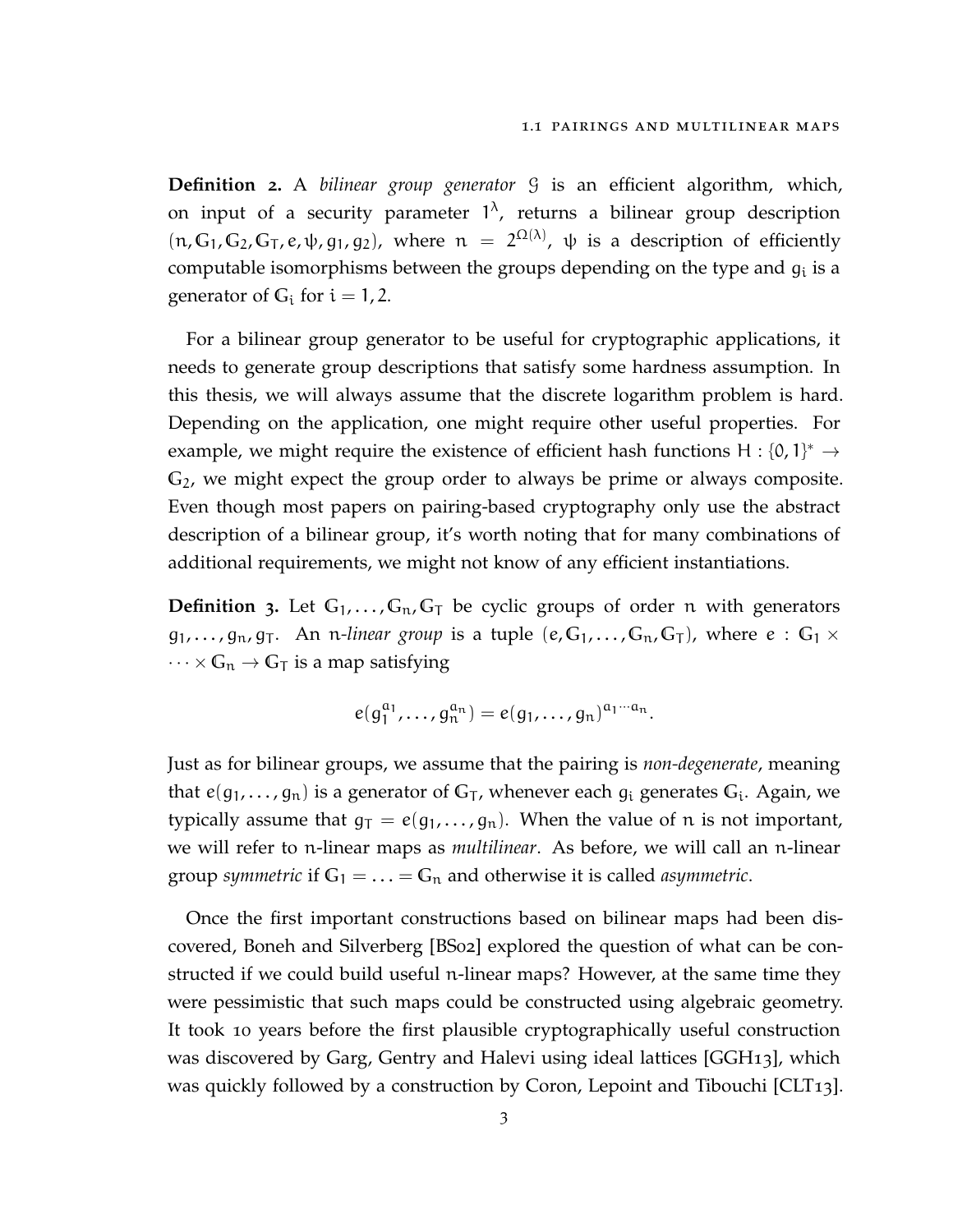Unfortunately, the latter construction is now considered broken  $[CHL^+14, CLT14]$  $[CHL^+14, CLT14]$  $[CHL^+14, CLT14]$  $[CHL^+14, CLT14]$ . Additionally, neither construction is useful in practical schemes when the degree of multilinearity is large. For example, the paper by Coron, Lepoint and Tibouchi presents a 7-multipartite Diffie-Hellman key exchange with 80-bits of security (security estimate prior to the above attack) using their construction. With this level of security, the public parameters that need to be shared between the parties, i.e. the chosen group elements etc., take some 2.5GB of space. Furthermore, the key exchange requires some 40 seconds of CPU time for each participant. Therefore, while the abstract view of multilinear maps is easy to work with, constructions can't be translated into practical use until the underlying instantiations have been significantly improved to the point where constructions as the one above takes a few milliseconds at most and would require an exchange of only a few hundred bytes of data.

The reader interested in how these instantiations of multilinear groups work is referred to the two papers mentioned above. However, an additional property worth noting is that both current instantiations actually instantiate something called a *leveled multilinear group*. A definition for the symmetric case follows.

**Definition 4.** Let  $G_1, \ldots, G_n$  be cyclic groups of order n with generators  $g_1, \ldots, g_n$ . Assume that for each  $i + j \le n$ , where  $i, j \ge 1$  we have a map  $e_{ij} : G_i \times G_j \to G_{i+j}$ satisfying

$$
e_{ij}(g_i^a, g_j^b) = e_{ij}(g_i, g_j)^{ab}.
$$

Then the tuple  $(G_1, \ldots, G_n, \{e_{ij}\})$  is called an *n-leveled multilinear group*.

An n-leveled multilinear group can be used to instantiate a symmetric n-linear group as follows. Set  $G = G_1$ ,  $G_T = G_n$  and define maps  $e_k: G_1^k \to G_k$  by setting  $e_2 = e_{1,1}$ , and, recursively,

$$
e_k(g_1^{a_1},\ldots,g_1^{a_k})=e_{1,k-1}(g_1^{a_1},e_{k-1}(g_1^{a_2},\ldots,g_1^{a_k})).
$$

<span id="page-15-0"></span>Then letting  $e = e_n$ , e is an n-linear map  $e : G^n \to G_T$ .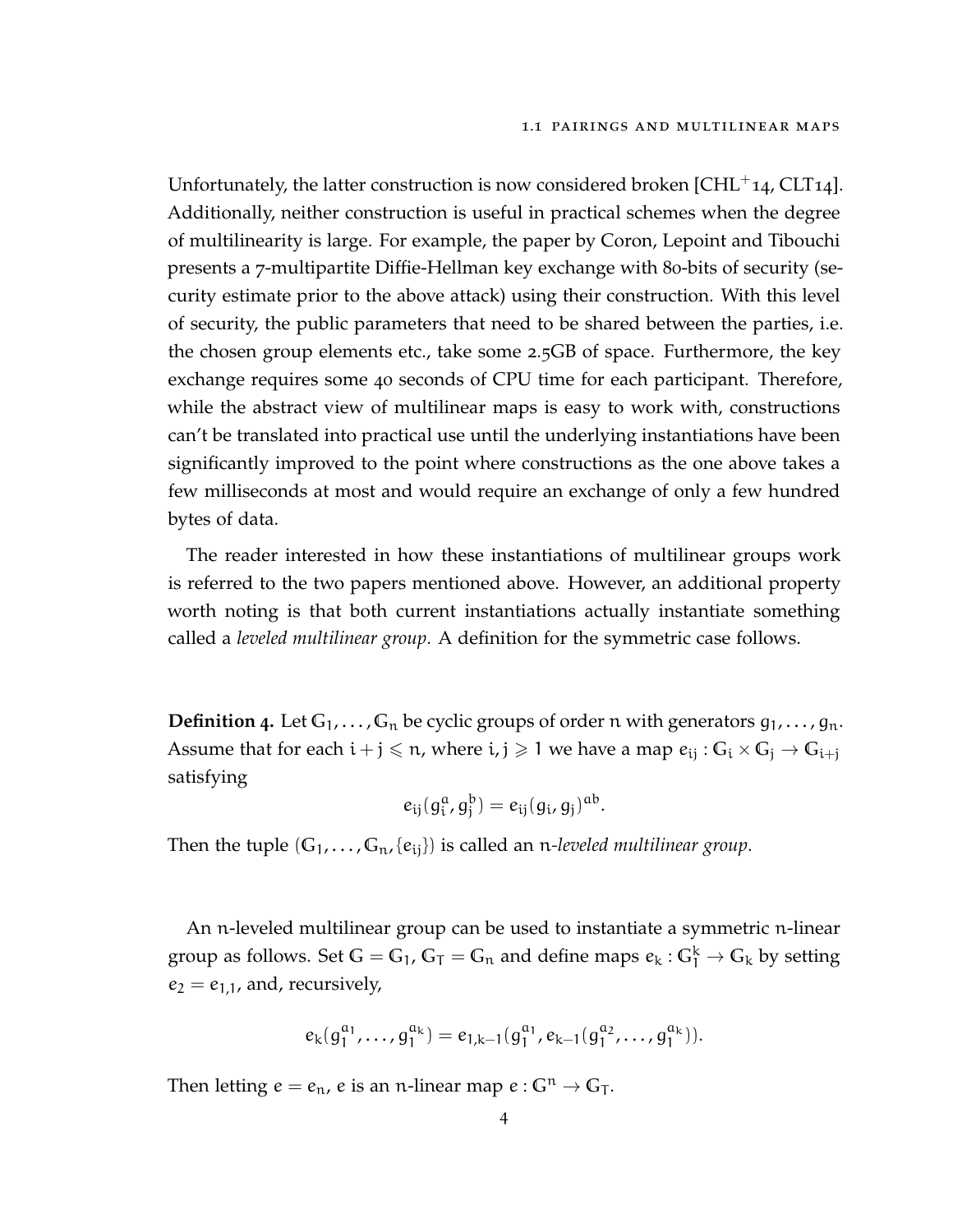#### 1.2 signature schemes

A problem that comes up in both digital contracts as well as software distribution is whether or not the content of a file is what it should be. For example when signing a digital contract, we may want to be certain that the file can't be tampered with while still claiming to represent the original agreement. When distributing software, we want to be sure that the file we are installing was actually distributed by the vendor and doesn't include malicious components added by a third party. The standard solution to this problem is a *signature scheme* defined below.

**Definition 5.** A *digital signature scheme* is a quadruple of efficient algorithms (Setup, KeyGen, Sign, Verify) defined as follows:

- Setup : Takes as input the security parameter, λ, and returns a *public parameter*  $PP \leftarrow$  Setup( $\lambda$ ).
- KeyGen : The key generation algorithm KeyGen takes *PP* as input and returns  $(SK, VK) \leftarrow \text{KeyGen}(PP)$ , where *SK* is the secret *signing key* and *VK* the public *verification key*. We always assume that *SK* contains *VK*.
- Sign: The signing algorithm Sign takes as input *PP*, *SK* and a message M in the message space M defined by *PP* and returns a *signature*  $\sigma \leftarrow$  $Sign(PP, SK, M)$ .
- Verify: The verification algorithm Verify takes as input the public parameters *PP*, the verification key *VK*, a message M and the signature σ and returns a bit  $b \leftarrow \text{Verify}(PP, VK, M, \sigma)$ . If  $b = 1$  the algorithm accepts the signature and if  $b = 0$  it rejects.

We require that the signature scheme is *correct*, i.e. for all correctly generated public parameters *PP*, key pairs (*SK*, *VK*), and messages M in the message space  $M$ , we have Verify  $(PP, VK, M, \text{Sign}(PP, SK, M)) = 1$ .

Secure signature schemes are surprisingly difficult to construct in practice. Assume for example that  $N = pq$  for some primes p, q and ed  $\equiv 1 \pmod{\phi(N)}$ , i.e.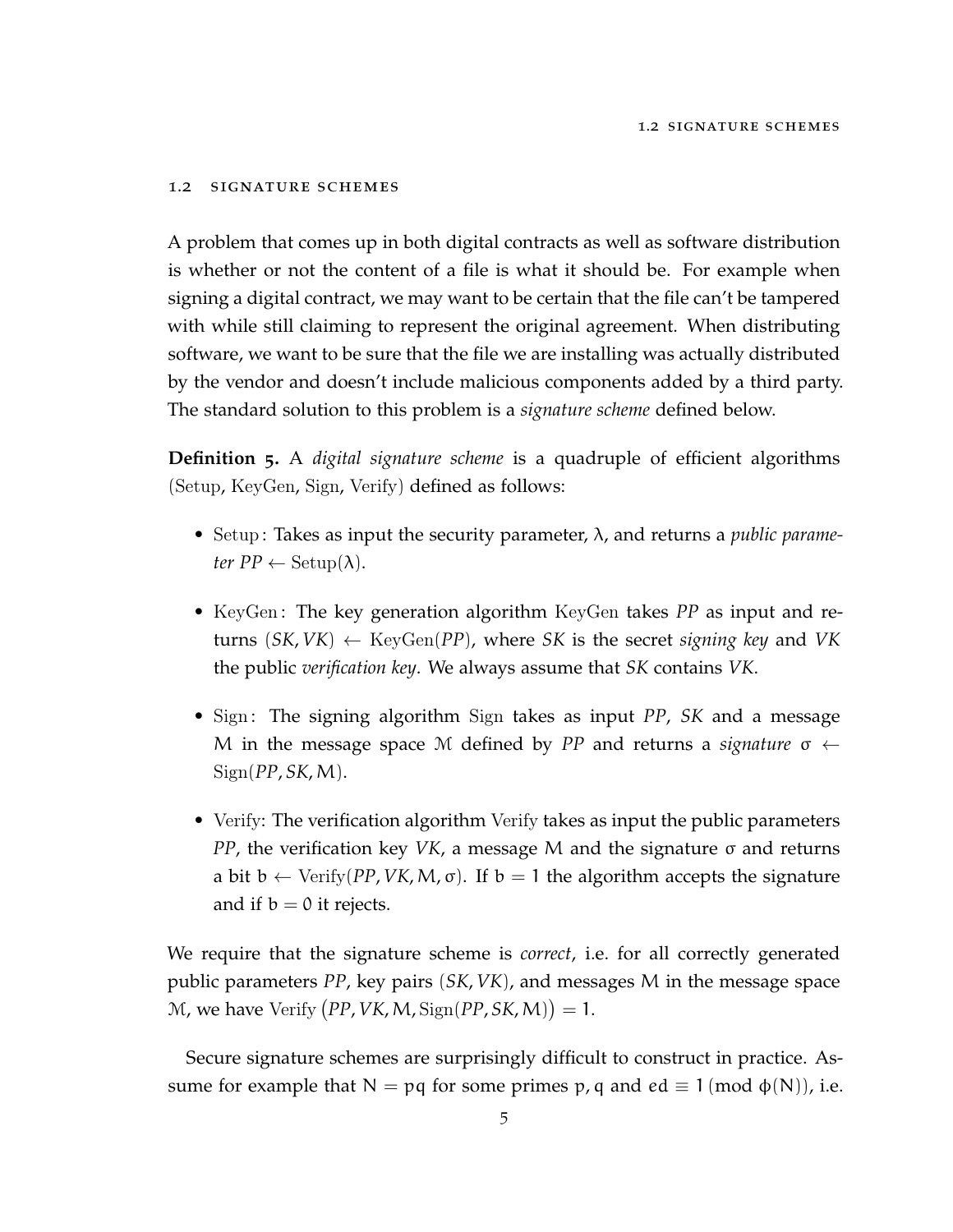$(N, e, d)$  is the standard setup for RSA encryption. We can then set  $pk = (N, e)$ and  $sk = (N, d, e)$ . One could then try to define a signature algorithm by setting

$$
\sigma = \operatorname{Sign}(m, sk) = [m^d],
$$

where  $[{\mathfrak m}^{\rm d}]$  denotes the value that  ${\mathfrak m}^{\rm d}$  reduces to modulo N in the range 0,  $\ldots$  , N  $-$ 1. Verification could then be performed by checking whether

Verify
$$
(m, \sigma, pk) = \sigma^d \stackrel{?}{\equiv} m.
$$

Unfortunately, this would not be considered secure, since it's easy to see that if  $\sigma_1$ is a valid signature for  $m_1$  and  $\sigma_2$  is a valid signature for  $m_2$ , then  $\sigma_1 \sigma_2$  is a valid signature for  $m_1m_2$ . In other words, the signature scheme is *malleable* by allowing us to construct valid signatures for messages not signed by the signer by knowing valid message signature pairs.

The standard method to guard against malleability is to take a hash function H : {0, 1}  $\rightarrow \mathbb{Z}_N^*$  and hash messages in  $\mathcal{M} = \{0, 1\}^*$  by setting

$$
\sigma = \operatorname{Sign}(\mathfrak{m}, sk) = [H(\mathfrak{m})^d].
$$

A heuristic argument for the non-malleability of this signature scheme is that the hash function should destroy any algebraic relations. For example, a hash function should not satisfy relations like  $H(m_1m_2) = H(m_2)H(m_2)$ , which is the basis of the forgery mentioned above. The problem is that if we choose H to be a fixed hash function like Keccak, then we don't know how to prove security of the signature scheme. However, if we assume that H is a "random function", then we can reduce security to the RSA assumption. Such an argument that relies on the hash function being random is called a proof in the *Random Oracle Model* [\[BR](#page-112-6)93] and is a standard security heuristic for many cryptographic primitives.

There are two standard security definitions that we use for signatures in this work. The stronger definition is against an adaptive adversary that is allowed to adaptively query valid signatures on any messages of its choice from a signing oracle.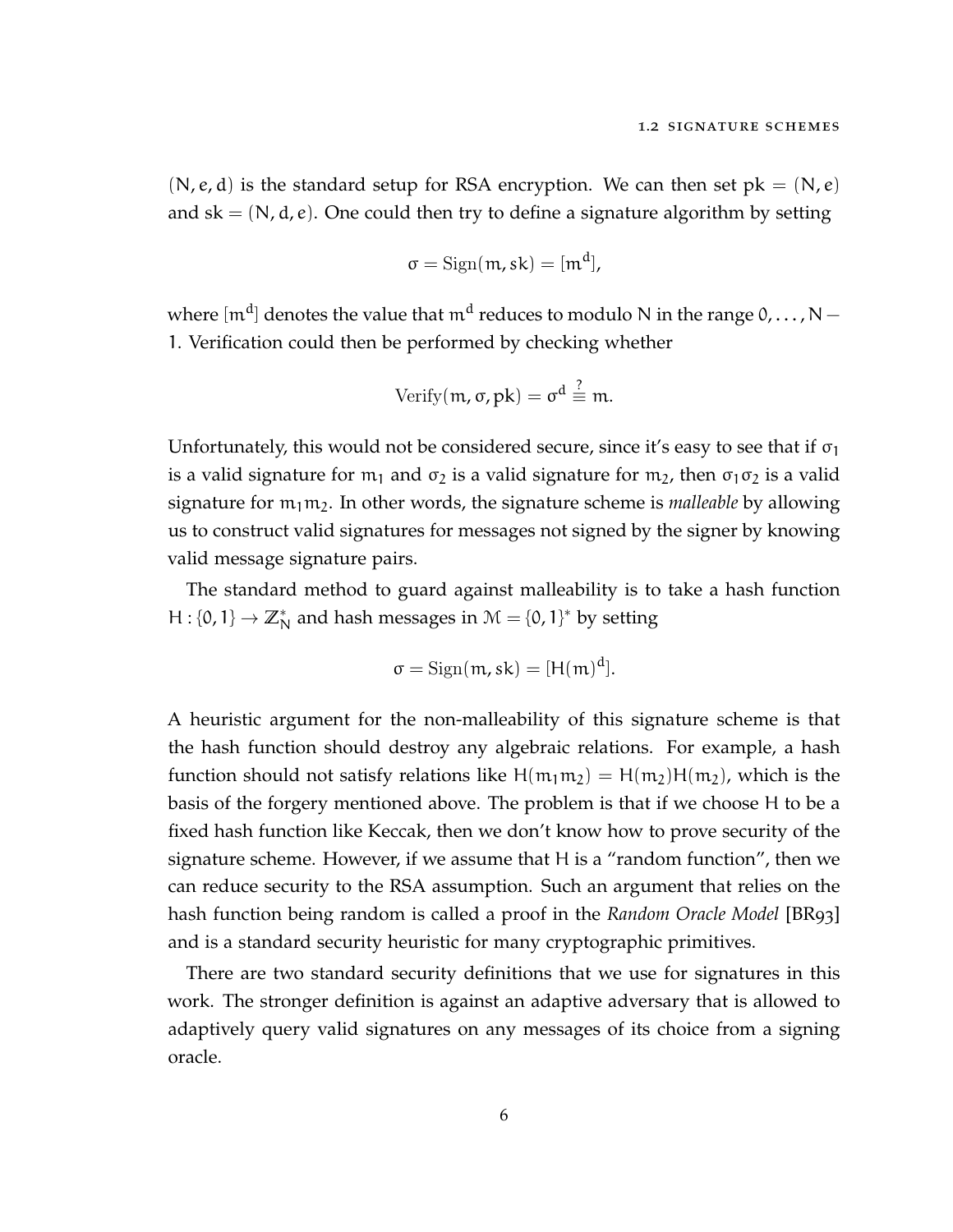**Definition 6** (EUF-CMA)**.** A signature scheme (Setup, KeyGen, Sign, Verify) is *existentially unforgeable under adaptive chosen message attack* (EUF-CMA) if for all nonuniform polynomial time algorithms A, we have:

$$
\Pr\left[\begin{array}{l} PP \leftarrow \text{Setup}(1^{\lambda}) \\ (VK, SK) \leftarrow \text{KeyGen}(PP) \\ (M, \Sigma) \leftarrow \mathcal{A}^{\text{Sign}(PP, SK, \cdot)}(PP, VK) \end{array} : M \notin Q \; \wedge \; \text{Verify}(PP, VK, M, \Sigma) = 1 \\ = \text{negl}(\lambda),
$$

where  $Q$  is the set of queries made by  $A$  to the signing oracle.

Sometimes it is also useful to prevent the adversary from issuing a new signature for a message that has already been signed. A signature scheme is *strongly existentially unforgeable* if it is hard to find a signature on a message that has not been signed before and also hard to find a new signature for a message that has already been signed. This notion, denoted by sEUF-CMA, is formally captured in the same way as the definition of EUF-CMA except for requiring  $(M, \Sigma) \notin Q$ where Q is the set of message-signature pairs from  $A$ 's queries to the signing oracle.

A much weaker definition only assumes an adversary that can get a set of signatures on random messages.

**Definition 7** (EUF-RMA)**.** A signature scheme (Setup, KeyGen, Sign, Verify) is *existentially unforgeable under random message attack* (EUF-RMA) if for all non-uniform polynomial time algorithms A, we have:

$$
\Pr\left[\begin{array}{l} PP \leftarrow \text{Setup}(1^{\lambda}) \\ (VK, SK) \leftarrow \text{KeyGen}(PP) \quad : M \notin Q \; \wedge \; \text{Verify}(PP, VK, M, \Sigma) = 1 \\ (M, \Sigma) \leftarrow \mathcal{A}^{O(SK)}(PP, VK) \end{array}\right] = negl(\lambda),
$$

where Q is the set of messages returned to A by the signing oracle O.

Corresponding security notions for one-time (resp. n-time) signature schemes can be obtained by restricting the adversary to only calling the signing oracle once (resp. n times) in the above definitions.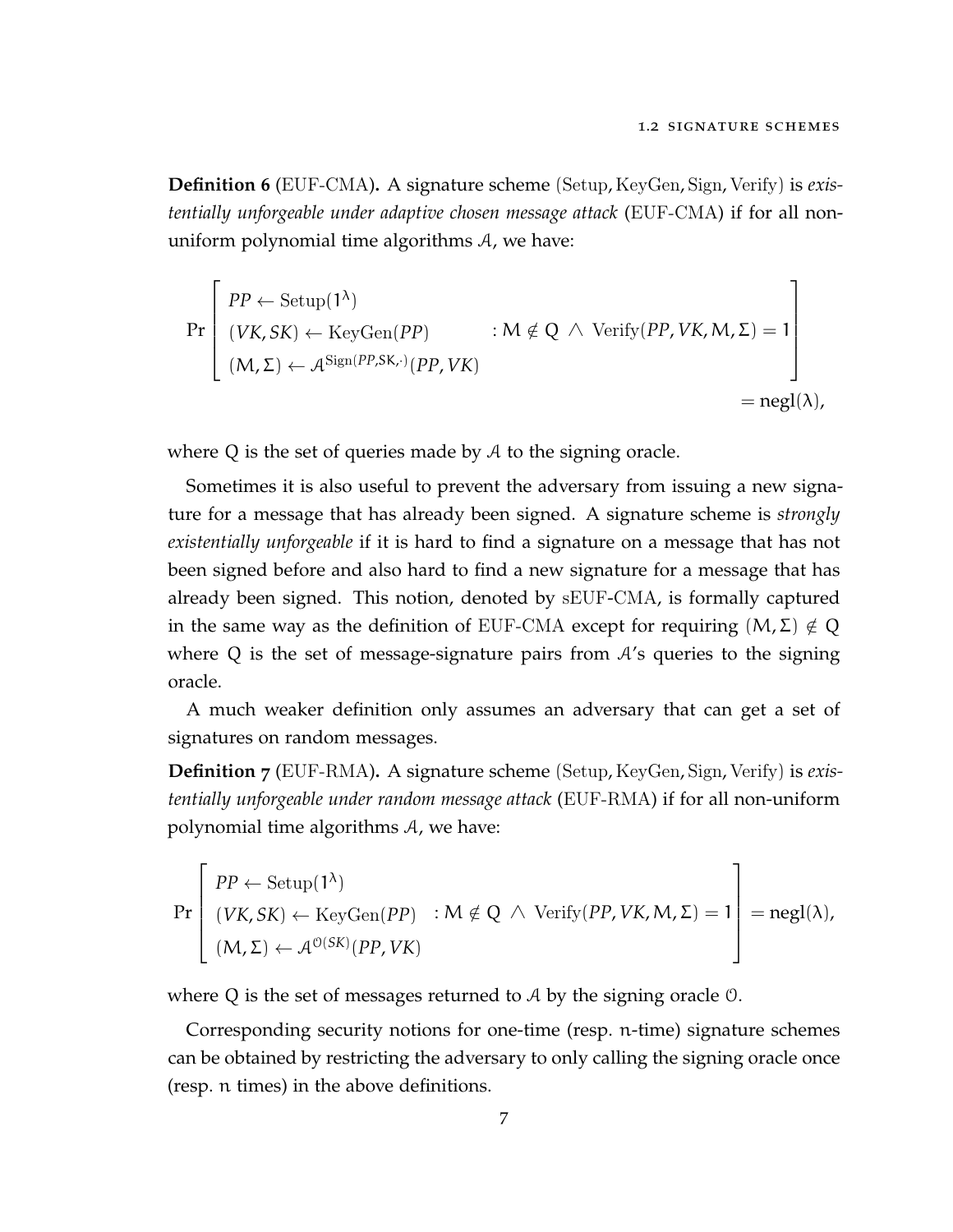# 2

#### <span id="page-19-0"></span>THE GENERIC GROUP MODEL

Computing lower complexity bounds for any non-trivial algorithms is typically hard or impossible given currently available mathematical tools. The Millennium Prize problem **P** vs. NP, stated by Stephen Cook [\[Coo](#page-113-6)71], is a famous example of this type of problem and the lack of progress on it exemplifies this difficulty. The current state of affairs poses a major problem for cryptography, since it is wellknown that proving that an encryption scheme is hard to break on the average implies  $P \neq NP$ . Therefore, unless we are trying to settle the **P** vs. **NP** problem, proving lower bounds in an unrestricted computational model is infeasible and we are forced to settle for the next best thing, i.e. define idealized models in which we can compute lower bounds. One can then hope that lower bounds in a reasonable simplified model translates to an actual lower bound, but no guarantee can of course be given. On the other hand, any scheme insecure in a simplified model is guaranteed to be insecure in the unrestricted model. In this chapter we will specifically explore idealized models for algorithms that operate on groups.

#### <span id="page-19-1"></span>2.1 the definitions of shoup and maurer

In purely algebraic terms, isomorphic groups are typically thought of as "equal". However, this does not take into account that the choice of representative from an isomorphism class of groups, i.e. the chosen encoding, typically has a major impact on the efficiency of algorithms that one can implement on it. A simple example is to take a prime q s.t.  $p = (q - 1)/2$  is prime and let G be the group of quadratic residues modulo q. We know that **G** is isomorphic to the additive group **Z**/p**Z**, since both have order p. However, if given generators g ∈ **G**, h ∈ **Z**/p**Z**, and  $g^x$  as well as xh ( $h^x$  in multiplicative notation) for some randomly sampled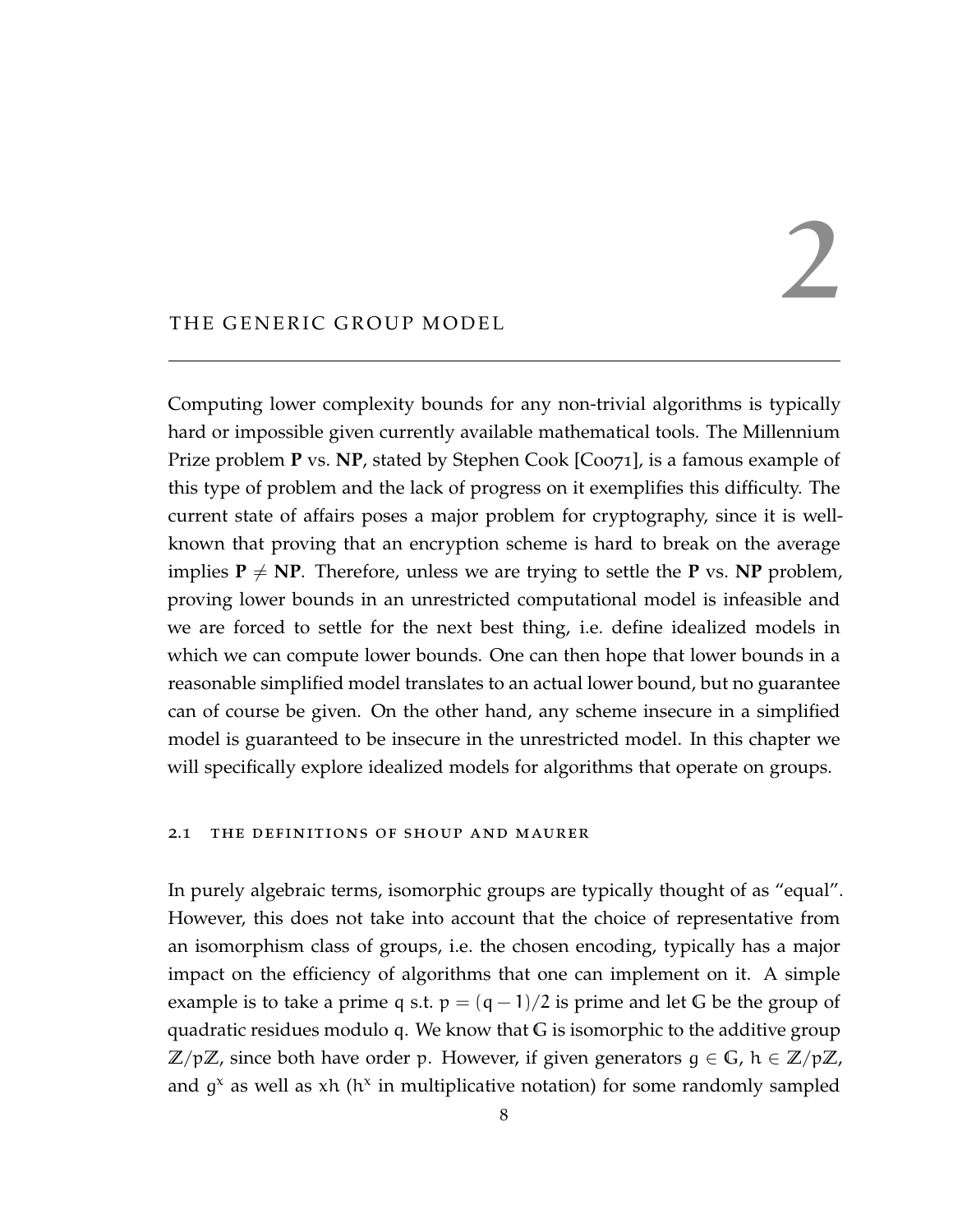$x \in \mathbb{Z}/p\mathbb{Z}$ , then computing x from  $g^x$  is thought to be hard [\[Bon](#page-112-7)98], while it's trivial to compute from xh by dividing by h. Thus, the discrete logarithm problem is hard in one instance while easy in another instance of a group belonging to the same isomorphism class. This difference is a consequence of the additional structure carried by **Z**/p**Z**, i.e. it's also a field, which is revealed when representing the elements in this form.

The idea of a *generic group* is a "generic representative" of an isomorphism class that hides any additional structure that a concrete representative might provide. In concrete terms this means that any algorithm that one can implement on a generic representative is implementable without modification on any representative of the same isomorphism class as long as the group operations are efficiently computable. Nechaev [\[Nec](#page-115-5)94] was the first to explore these ideas while alternative models were later proposed by Shoup [\[Sho](#page-116-2)97] and Maurer [\[Mau](#page-115-6)05]. The models of Shoup and Maurer are slightly more "generic", in the sense that certain algorithms that can be implemented in Nechaev's model can't be implemented in the other two models. Additionally, in cases where both Shoup's and Maurer's models apply, they have been proven to be equivalent by Jager and Schwenk [**JSo8**].

We start by describing the model of Shoup. Let  $(G, +)$  be a cyclic group of order n and S be a set of bit strings of cardinality at least S. An *encoding function* is an injective map σ : **G** → S. A generic algorithm A operating on **G** is a probabilistic algorithm that takes as input a list of encodings  $(\sigma(x_1), \ldots, \sigma(x_k))$ . During execution, A may compute  $x_i \pm x_j$  by giving an oracle the indices i, j and a bit b. The oracle then computes  $x_i + (-1)^b x_j$  and returns  $\sigma(x_i + (-1)^b x_j)$  to A, which appends  $\sigma(x_i + (-1)^b x_j)$  to its current list of encodings. Finally, the output of A is denoted by  $A(x_1,...,x_k)$ . We note that A is dependent on G and S, but can't depend on σ. In other words, it needs to be able to operate on any random encoding of the group elements, which prevents it from exploiting any special structure in the encodings. The runtime complexity of a generic algorithm  $\mathcal A$  is the number of oracle queries made during execution.

In the model of Maurer, instead of having random bit strings represent the group elements, we refer to every given group element through a unique *handle*. Two distinct handles can refer to the same group element, so we provide an *equal-*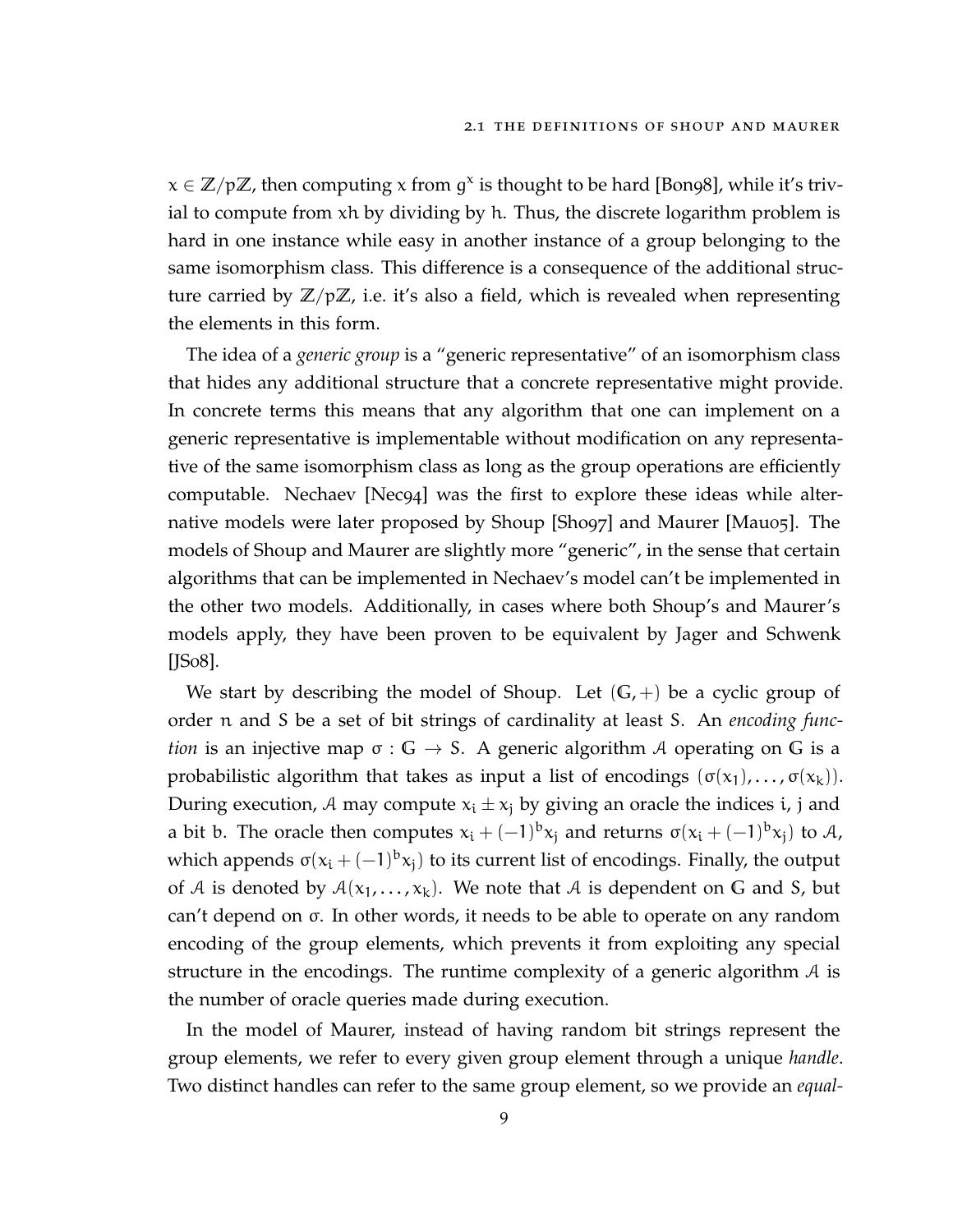*ity oracle* that takes as parameters two handles and checks whether they internally represent the same element. Since any generic algorithm in Shoup's model can check for equality by himself, by just checking that the corresponding bit strings are the same, we account for this, by making the equality oracle calls free, i.e. we do not account for them in the runtime analysis. A more precise explanation follows. Let  $(G,+)$  be a cyclic group of order n. A generic algorithm A operates as follows. On initialization A is given integers  $1, \ldots, k$  as well as a group operation oracle that internally maintains a list L initialized to length k, with the ith element initialized to some  $x_i \in \mathbb{G}$ . When A wants to compute  $x_i \pm x_j$ , it sends the oracle the indices i and j as well as a bit b. The oracle computes  $x_i + (-1)^b x_j$ , appends the value to its internal list L and returns the index of the appended element. When A wants to check if two elements are equal, it queries the equality oracle with the indices corresponding to the elements. Finally, the output of  $A$  is denoted by  $A(x_1,...,x_k)$ . The runtime complexity of a generic algorithm A is the number of oracle calls to the group operation oracle.

The following example illustrates both Shoup's and Maurer's model in action.

**Example 8.** Assume we are given the group  $\mathbb{Z}/4\mathbb{Z}$  and and encoding function σ : **Z**/4**Z**, s.t.

$$
\sigma(0) = 00 \ \sigma(1) = 01, \ \sigma(2) = 10, \sigma(3) = 11.
$$

We illustrate the generic algorithm that gets as input  $x_1 = 1$ . It proceeds by computing recursively  $x_n = x_{n-1} + x_1$  for  $n = 2, 3, 4, 5$ . In Shoup's model we send the group operation oracle the following four queries:

$$
\mathcal{O}(01, 01, 0) = 10, \ \ \mathcal{O}(10, 01, 0) = 11, \ \ \mathcal{O}(11, 01, 0) = 00, \ \ \mathcal{O}(00, 01, 0) = 01.
$$

In Maurer's model the list L is initialized as  $L = [1]$ . To our queries we get back increasing handles and send the group operation oracle the four queries:

$$
\mathcal{O}(1,1,0) = 2, \ \ \mathcal{O}(2,1,0) = 3, \ \ \mathcal{O}(3,1,0) = 4, \ \ \mathcal{O}(4,1,0) = 5.
$$

Note that at the end, the list maintained by the oracle will be

$$
L=[1,2,3,0,1],
$$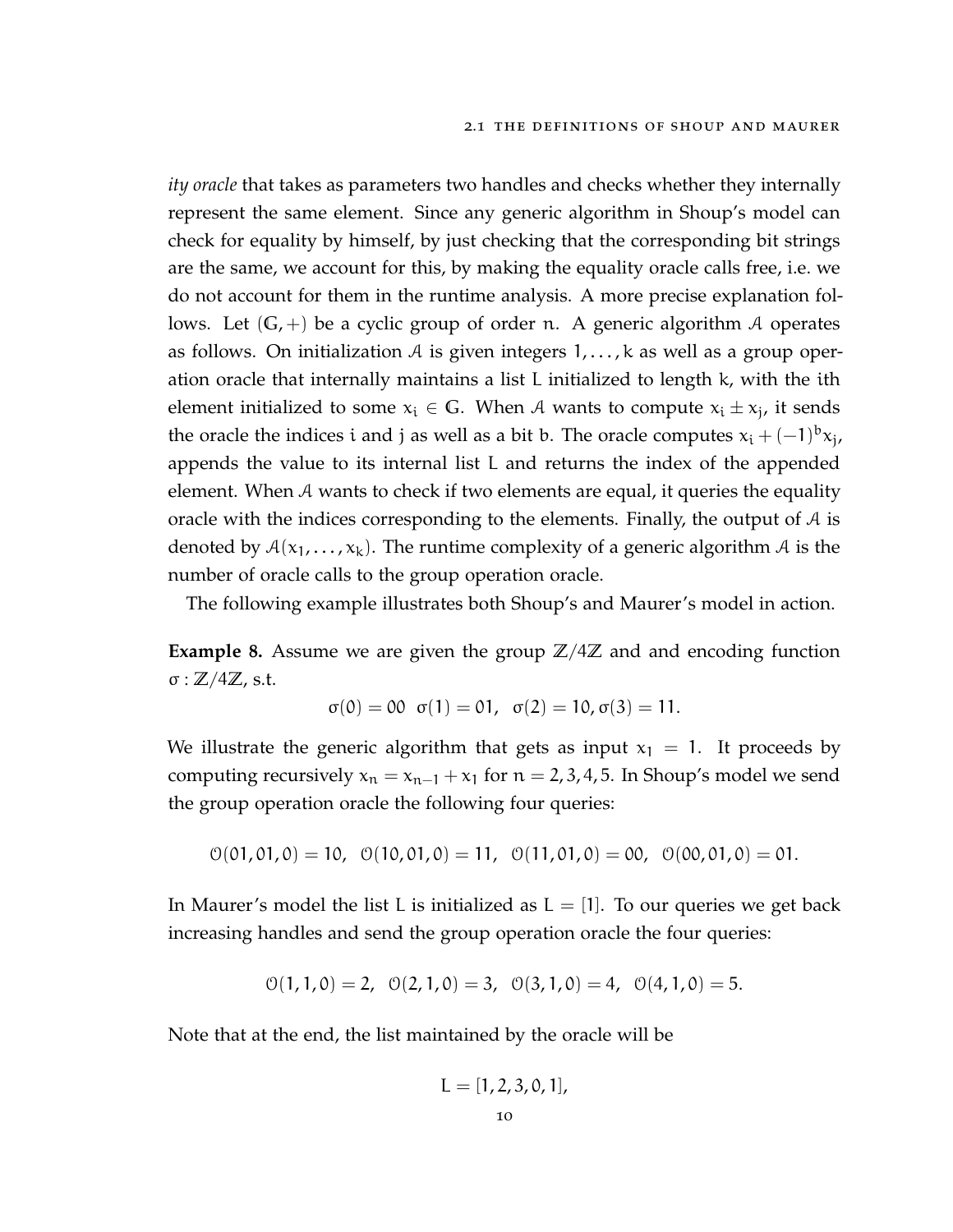so if A would query the equality oracle with the indices 1 and 5 they would be reported back as equal.

From the previous example we see that in Shoup's model the algorithm A can try to "guess" encodings. For example A might have issued as it's first query  $O(00, 00, 0)$  receiving the response 00. Note that there would be no way to query the result from this computation in Maurer's model, since at this stage there is no valid handle that refers to an index in the list L containing the value 0. Therefore, the models are equivalent when S is large enough with respect to the group **G** that the probability of A guessing a bit string that refers to a valid element of **G** is negligible. Note that even though A may internally perform any amount of computation, it still can't guess bit strings if they are sparse, since each guess would require a call to the oracle, which would be accounted for in its runtime complexity.

<span id="page-22-0"></span>In what follows we will discuss the extended generic group model of  $[BFF^+14]$  $[BFF^+14]$ , which in the special case of a single group reduces to the model by Maurer.

#### 2.2 group settings

The generic group construction by Nechaev, Shoup and Maurer were restricted to single groups, but the constructions have since been generalized to bilinear groups [\[BBG](#page-111-4)05b, [Boy](#page-112-8)08, [Fre](#page-113-7)10]. To accommodate for (leveled) multilinear maps, as well as possibly more complicated scenarios, we introduce the notion of a group setting.

**Definition 9.** A *group setting* is a tuple  $\mathcal{G}\mathcal{S} = (\mathfrak{n}, \mathcal{G}, I, \Phi, \mathcal{E})$ , where I is an index set,  $\mathcal{G} = \{G_i\}_{i \in I}$  a family of cyclic groups of order n indexed by I,  $\Phi$  is a set of isomorphisms  $\varphi:G_i\to G_j$ , and  $\mathcal E$  a set of admissible k-linear maps  $e:G_{i_1}\times\cdots\times$  $\mathbb{G}_{\mathfrak{i}_k} \to \mathbb{G}_{\mathfrak{i}_{k+1}}.$  We note that the k is not fixed, so the maps in  $\mathcal E$  do not need to have the same multilinearity. We often drop the index set I when it is obvious.

A group setting simply describes a collection of cyclic groups of equal orders together with the efficiently computable maps between them. These efficiently computable maps can either be multilinear maps or isomorphisms between individual groups. The following examples illustrate different settings.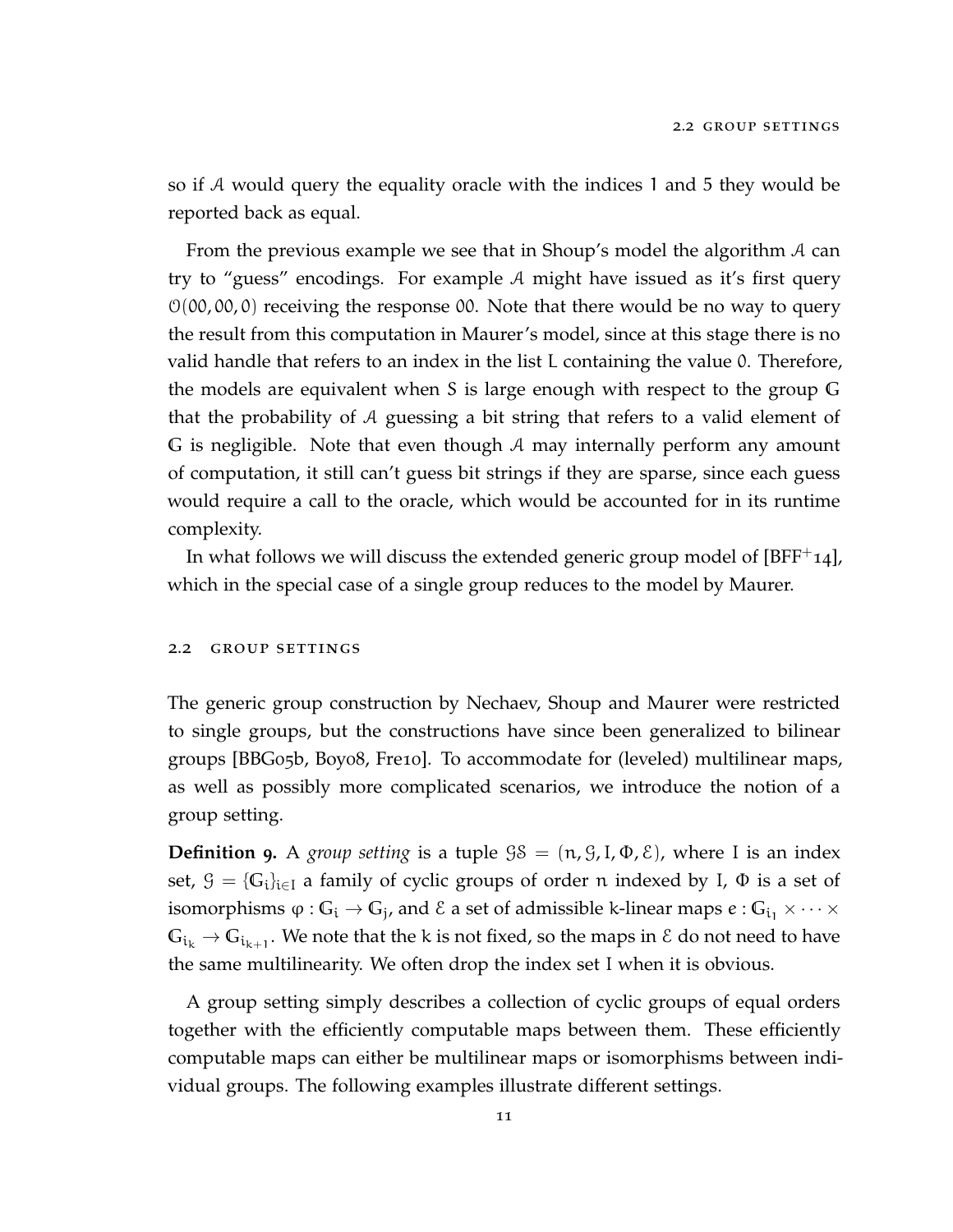**Example 10.** A prime order p bilinear group  $e: G_1 \times G_2 \rightarrow G_T$  in the Type II setting is represented by  $(p, {G_1, G_2, G_T}, {1, 2, T}, {G_2 \rightarrow G_1}, {e}).$ 

**Example 11.** A pair of cyclic groups  $(G_1, G_2)$  of order n with an isomorphism from  $G_1 \rightarrow G_2$  is represented by  $(n, {G_1, G_2}, {1, 2}, {G_1 \rightarrow G_2}, \emptyset)$ .

From the latter example we see that a group setting doesn't necessary have to represent a collection of groups used in pairing-based cryptography. Finally, since group settings will be used as internal hidden group representations in our generalized generic group construction, our goal will be to choose "nice" internal representations and for this we introduce the concept of an isomorphism of group settings.

**Definition 12.** Two group settings  $\mathcal{G}\mathcal{S} = (\mathfrak{n}, \mathcal{G}, \mathfrak{l}, \Phi, \mathcal{E})$  and  $\mathcal{G}\mathcal{S}' = (\mathfrak{n}, \mathcal{G}', \mathfrak{l}, \Phi', \mathcal{E}'),$ with  $\mathcal{G} = \{G_i\}_{i \in I}$ ,  $\mathcal{G}' = \{G'_i\}_{i \in I}$  are *isomorphic* if there exists isomorphisms  $\eta_i: G_i \to$  $\mathbb{G}_i'$  and bijections  $\mu: \Phi \to \Phi'$  and  $\nu: \mathcal{E} \to \mathcal{E}'$  such that for all  $e \in \mathcal{E}$  and  $\phi \in \Phi$  the following diagrams are well-defined and commute



For the isomorphism class of cyclic groups of order n, the most elementary representative is arguably the group  $(\mathbb{Z}/n\mathbb{Z},+)$ . As one would expect, for any group setting consisting of groups of order n, one may construct an isomorphic group setting, where each group is  $(\mathbb{Z}/n\mathbb{Z},+)$ . The following result makes this precise.

**Theorem 13.** Let  $\mathcal{G}\mathcal{S} = (\mathfrak{n}, \mathcal{G}, I, \Phi, \mathcal{E})$  be a group setting and  $\mathcal{G}' = \{G'_i \mid i \in I\}$  a family *of groups such that*  $G_i \cong G'_i$ . If  $\eta_i: G_i \to G'_i$  *is any set of isomorphisms, then there is*  $a$  group setting  $\Im S = (\mathfrak{n}, \Im', \mathrm{I}, \Phi', \mathcal{E}')$  such that the collection  $\{\mathfrak{n_i}: \mathbb{G}_\mathfrak{i} \to \mathbb{G}'_\mathfrak{i}\}$  of group *isomorphisms can be extended to an isomorphism of group settings*  $\mathcal{S}\mathcal{S}\rightarrow\mathcal{S}\mathcal{S}'$ *.*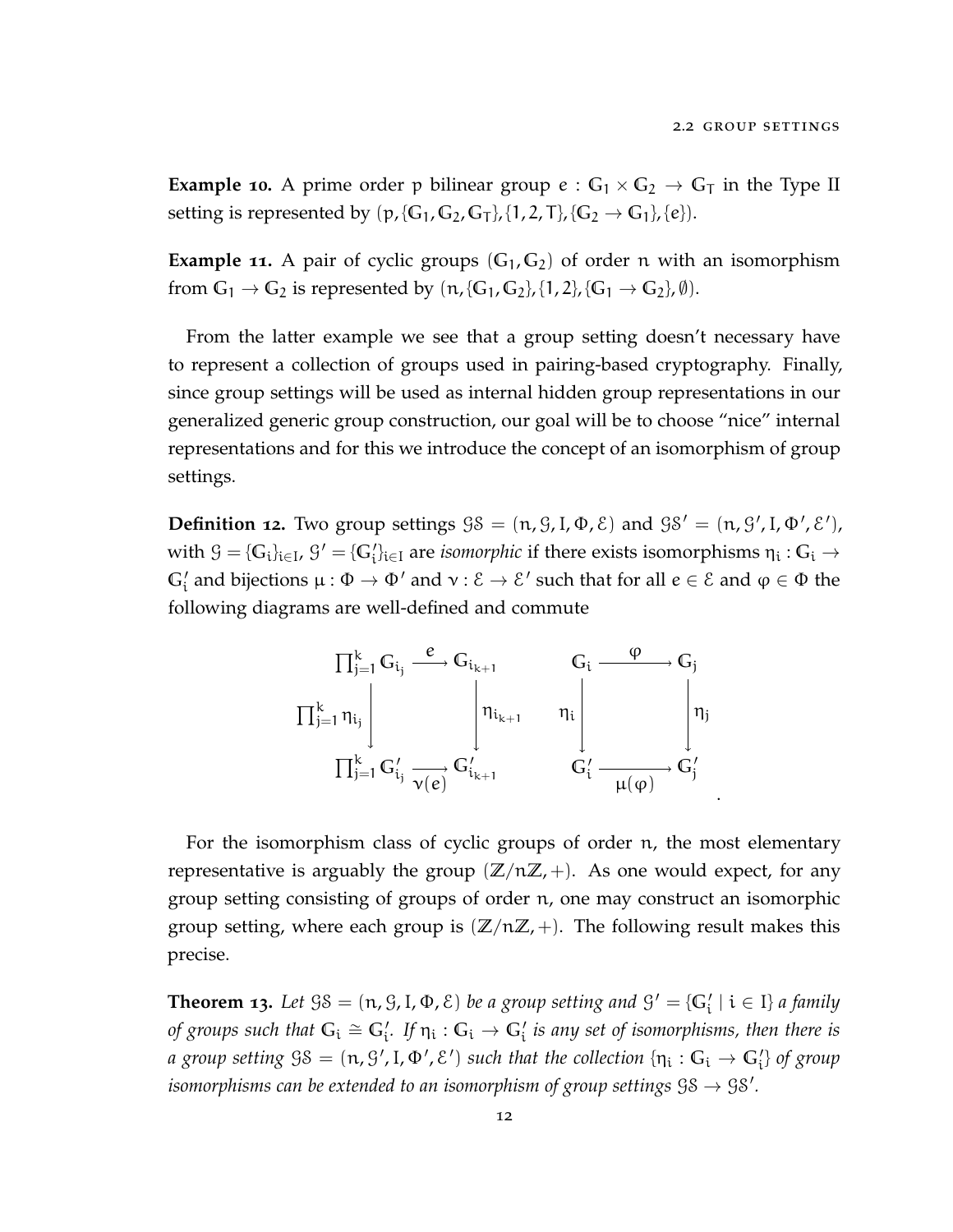*Proof.* Assume we are given isomorphisms  $\eta_i: G_i \to G'_i$  for all  $i \in I$ . Define  $\mathcal{E}_i^{-1}$  |  $\varphi : \mathbb{G}_i \to \mathbb{G}_j \in \Phi$  and  $\mathcal{E}' = \{ \eta_{i_{k+1}} \circ e \circ \prod_{j=1}^k \eta_{i_j}^{-1} \}$  $\Phi' = \{ \eta_j \circ \varphi \circ \eta_i^{-1} \}$  $\frac{-1}{\mathfrak{i}_\mathfrak{j}}$  | e :  $G_{i_1} \times \cdots \times G_{i_k} \to G_{i_{k+1}} \in \mathcal{E}$ . With these definitions, the correct diagrams trivially commute.  $\Box$ 

The following corollary gives us a nice concrete normal form for all the group settings we will encounter. An important point is that we may fix the generators of each group to be 1. When dealing with composite order groups, we will typically combine this normal form with an application of the previous theorem and the canonical isomorphism  $\mathbb{Z}/n\mathbb{Z} \cong \prod_{i=1}^k \mathbb{Z}/p^{r_i}\mathbb{Z}$ , where  $n = p_1^{r_1}$  $\begin{bmatrix}r_1\\1\end{bmatrix} \cdots \begin{bmatrix}r_k\\r_k\end{bmatrix}$  $k^{\prime k}$ , since the product group form is more convenient in this case.

**Corollary 14.** Let  $\mathcal{S}\mathcal{S} = (\mathfrak{n}, \mathcal{G}, I, \Phi, \mathcal{E})$  *be a group setting where each*  $G_i \in \mathcal{G}$  *is cyclic of degree* <sup>n</sup>*. Then* GS *is isomorphic to a group setting* GS<sup>f</sup> = (n, <sup>G</sup>˜,I, <sup>Φ</sup>˜ , <sup>E</sup>˜)*, where each*  $\tilde{G}_i \in \tilde{G}$  *is equal to*  $\mathbb{Z}/n\mathbb{Z}$ *. Furthermore, if each*  $G_i \in \mathcal{G}$  *has a fixed generator*  $g_i \in G_i$ *, we may assume that the isomorphism maps*  $g_i$  *to*  $1 \in \mathbb{Z}/n\mathbb{Z}$ *.* 

*Proof.* Let each  $\eta_i$ :  $G_i \to \mathbb{Z}/n\mathbb{Z}$  in the previous theorem be the isomorphism taking the fixed generator of **G**<sup>i</sup> to 1.  $\Box$ 

We note that in most scenarios arising in practice, we assume that the generators are chosen in a way such that if  $e: G_{i_1} \times \cdots \times G_{i_k} \to G_{i_{k+1}} \in \mathcal{E}$  is a k-linear map and each  $\mathbb{G}_{\mathfrak{i}_\mathfrak{j}}$  has a fixed generator  $g_{\mathfrak{i}_\mathfrak{j}}$ , then the equation

$$
e(g_{i_1},\ldots,g_{i_k})=g_{i_{k+1}}
$$

<span id="page-24-0"></span>holds and in addition for all isomorphism  $G_i \rightarrow G_j$ , we have  $g_i \mapsto g_j$ . Of course, this might not always be possible, if different maps in  $\epsilon$  and  $\Phi$  pose conflicting requirements. However, when this is possible, then the isomorphic group setting provided by the corollary gives a particularly simple group setting, where each pairing  $\tilde{e} \in \tilde{\mathcal{E}}$  and isomorphism  $\tilde{\varphi} \in \tilde{\Phi}$  will satisfy

$$
\tilde{e}(1,\ldots,1) = 1, \ \tilde{\varphi}(1) = 1.
$$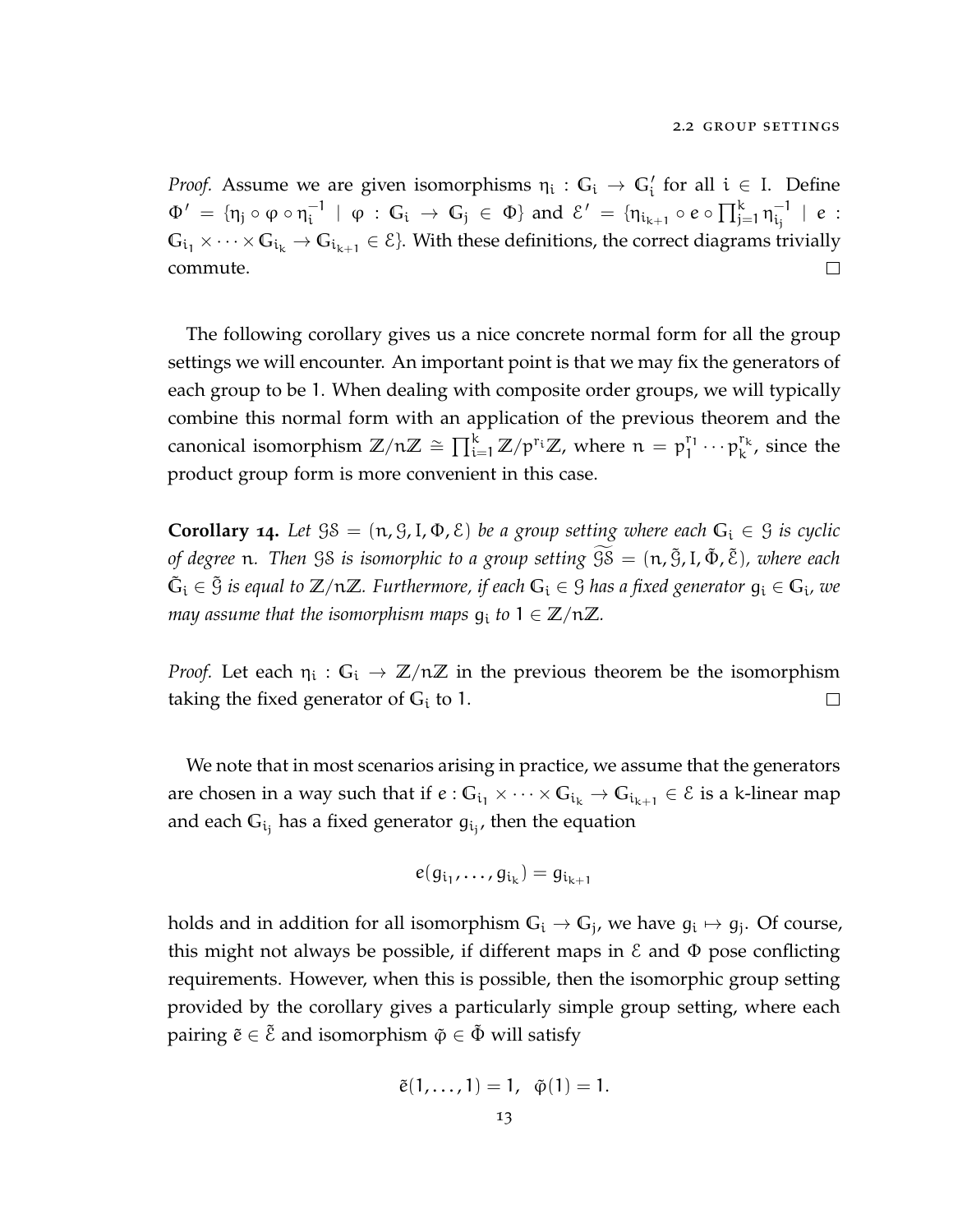#### 2.3 extending maurer's definition

We extend the generic group model of Maurer by defining it as a computational model, where a probabilistic algorithm  $A$  is given access to an oracle  $\mathcal{O}$ , which performs computations on a group setting. In order to give a precise definition, we start by explaining how the oracle operates.

Let  $\mathcal{G}\mathcal{S} = (\mathfrak{n}, \mathcal{G}, I, \Phi, \mathcal{E})$  be a group setting. The oracle  $\mathcal{O}$  internally maintains for each  $i \in I$  a set of lists  $L_i$ , where each  $L_i$  contains group elements of the group  $G_i$ . O supports the following operations:

- 1. **Group operations on the groups G**<sup>i</sup> : The oracle takes as input a group index i, two indices j, l in the list  $L_i$ , as well as a bit b, and computes  $L_i[j] +$  $(-1)^{b}L_{i}[l]$ , appends the value to  $L_{i}$  and returns the index in  $L_{i}$  of the newly appended element.
- 2. **Isomorphisms of** Φ: The oracle takes as input a description of an isomorphism  $\varphi : G_i \to G_j \in \Phi$  as well as an index l in  $L_i$ , appends  $\varphi(L_i[l])$  to  $L_j$ and returns the index in  $L_i$  of the newly appended element.
- 3. k**-linear maps of**  $\&$ : The oracle takes as input a description of a map  $e: G_{i_1} \times \cdots \times G_{i_k} \to G_{i_{k+1}} \in \mathcal{E}$ , indices  $j_1, \ldots, j_k$  in  $L_{i_1}, \ldots, L_{i_k}$ , appends  $e(L_{i_1}[j_1],...,L_{i_k}[j_k])$  to  $L_{i_{k+1}}$  and returns the index in  $L_{i_{k+1}}$  of the newly appended element.
- 4. **Equality queries**: The oracle takes as input a group index i as well as two indices j, k in  $L_i$  and returns true if  $L_i[j] = L_i[k]$  and false if  $L_i[j] \neq L_i[l]$ .

We omit the rigorous details of how to specify an input language for  $\theta$  that let's it distinguish the requested operation as well as parse its input. If the oracle receives a malformed input, by e.g. receiving an index that is out-of-bounds for the current state of one of its internal lists, the oracle returns some special symbol ⊥ indicating an error.

**Definition 15.** The *extended generic group model* is an idealized computational model, where an algorithm  $A$  is given access to an oracle  $\theta$  corresponding to a group setting  $\mathfrak{GS} = (\mathfrak{n}, \mathfrak{G}, I, \Phi, \mathcal{E})$  as described above. The lists  $L_i$ ,  $i \in I$ , are each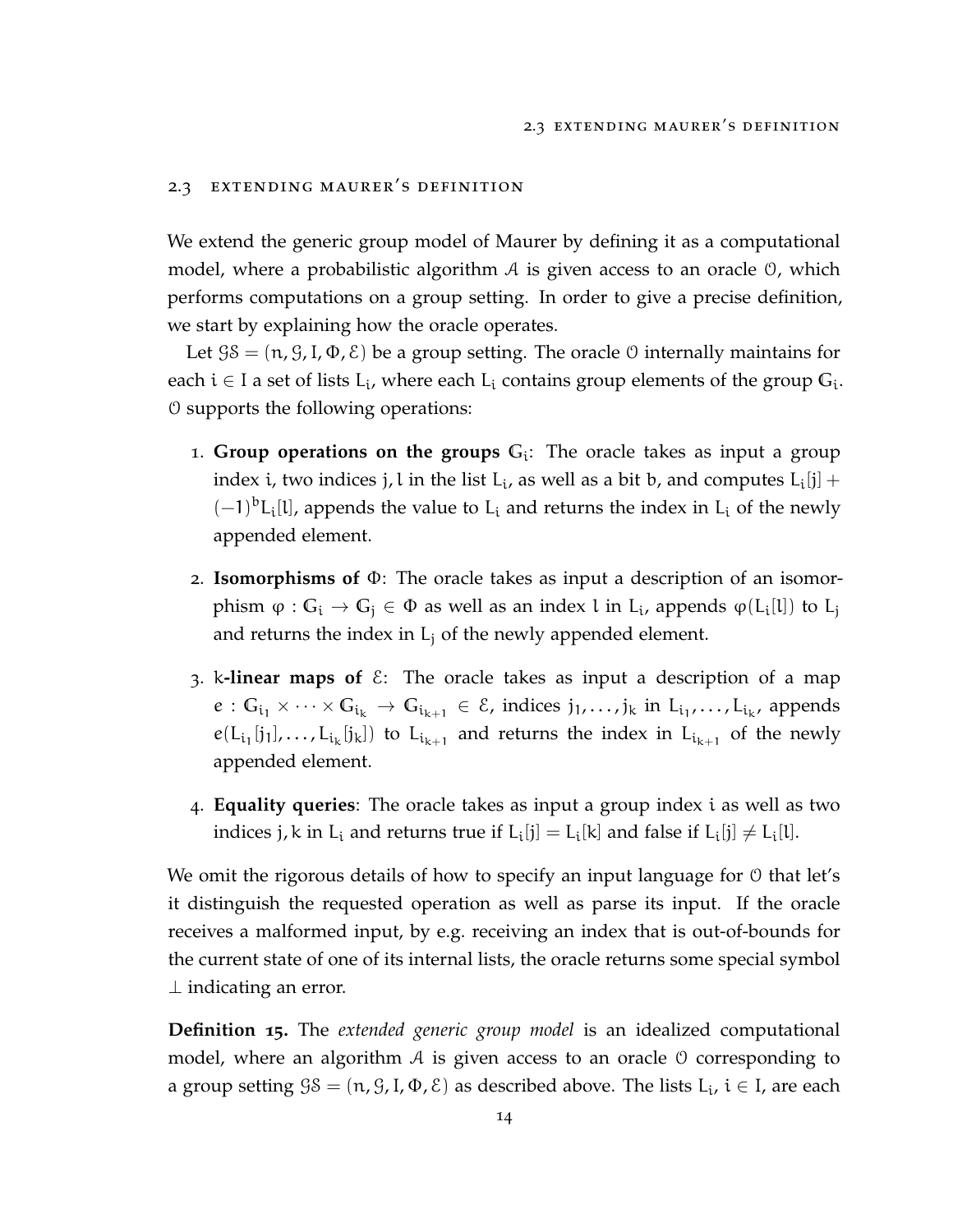initialized to contain  $n_i$  elements of  $G_i$  according to some distributions  $\mathcal{D}_i$ . The group setting  $\mathcal{G}\mathcal{S}$  and the values  $n_i$  are assumed to be known by A together with descriptions of each  $\mathcal{D}_i$ . The initial values of the lists  $L_i$  is the *input* of A. The *runtime* of the algorithm A is the number of queries made to the oracle 0, not counting equality queries. The oracle O is called a *generic group*.

Note that a generic group is a probability distribution in the sense that its behavior will be determined by the initial state of the lists  $L_i$  provided by the joint distribution of each  $\mathcal{D}_{i}$ . Particular initial values of the lists  $L_{i}$  defines an *instance* of a generic group. Another important detail is that we only count the number of oracle queries made by A. A could internally perform any amount of computation without doing queries to  $\theta$  and this will not impact our runtime analysis.

As discussed in section [2](#page-19-1).1, we want a generic group to somehow represent its isomorphism class in the sense that the particular choice of representative doesn't matter. The following theorem captures this property.

<span id="page-26-0"></span>**Theorem 16.** Let  $\mathcal{G}\mathcal{S} = (\mathfrak{n}, \mathcal{G}, I, \Phi, \mathcal{E})$  and  $\mathcal{G}\mathcal{S}' = (\mathfrak{n}, \mathcal{G}', I, \Phi', \mathcal{E}')$  be isomorphic group  $s$ ettings given by the isomorphisms  $\eta_i: \mathbb{G}_i \to \mathbb{G}_i'$  and  $\mathbb{O}$ ,  $\mathbb{O}'$  the corresponding generic *groups as defined above. Let* D<sup>i</sup> *be a distribution sampling the initial value of the state*  $L_i$  *of*  $\odot$ . We define  $\mathcal{D}'_i$  as the distribution, where we apply  $\eta_i$  to each element of the sampled list  $\sf L_i$  and assume that the initial state of  $\mathfrak{O}'$  is sampled by  $\mathfrak{D}'_i$ . Then given any *algorithm* A*, it cannot distinguish whether it's given a random instance of the oracle* O *or* O 0 *. Furthermore, applying the same transformation to an already sampled instance of a generic group gives an indistinguishable instance of a generic group.*

*Proof.* Let  $\{L'_{i}\}$  be the image of  $\{L_{i}\}$ , when the isomorphism  $\eta_{i}$  is applied to each element of  $L_i$  for each i. By the definition of an isomorphism of group settings, the generic group instance of  $\theta$  initialized with  $\{L_i\}$  and  $\theta'$  initialized with  $\{L'_i\}$ will respond identically to any sequence of queries.  $\Box$ 

What the previous theorem says is that we can use isomorphisms of group settings to change the internal representation of the groups as long as the initial states are sampled by distributions compatible as in the theorem. This is particularly important for automated analysis, since we may after an appropriate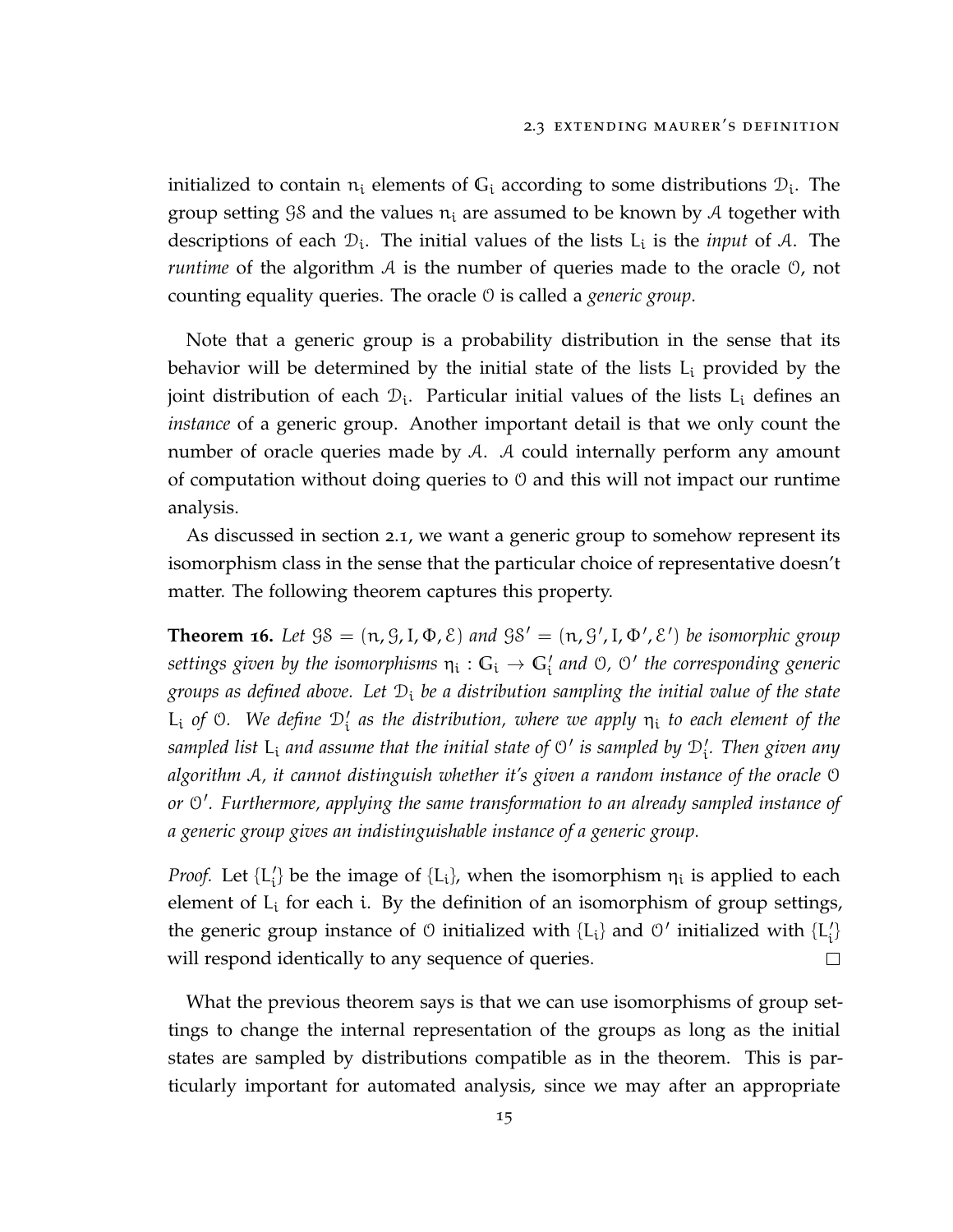translation assume that a generic group O corresponding to the group setting  $\mathcal{G}\mathcal{S} = (\mathfrak{n}, \mathcal{G}, I, \Phi, \mathcal{E})$  always satisfies  $G_i = \mathbb{Z}/n\mathbb{Z}$  for all  $i \in I$ . Therefore, representing the groups on a computer is trivial.

#### <span id="page-27-0"></span>2.4 the schwarz-zippel lemma

In this section we prove for completeness the Schwartz-Zippel lemma, which is a key ingredient in the standard proof technique used for proving hardness results in the generic group model. In order to analyze composite-order groups, we prove the following slightly more general version.

**Lemma 17** (Schwartz-Zippel Lemma). Let  $P \in (\mathbb{Z}/n\mathbb{Z})[X_1,\ldots,X_k]$  *be a polynomial of total degree* d, where  $n = p_1 \cdots p_r$  *is a product of distinct primes. Then the probability that an independently chosen uniformly random element*  $(a_1, \ldots, a_k) \in (\mathbb{Z}/n\mathbb{Z})^k$  *is a root of* P *is bounded above by*  $\frac{d^{r}}{n}$ n *.*

*Proof.* We start by first proving the lemma when  $n = p$  is prime by doing induction on k. If  $k = 1$ , then P can have at most d roots, so a uniformly chosen element in  $\mathbb{Z}/p\mathbb{Z}$  is a root with probability  $d/p$ . For  $k > 1$ , we may write the polynomial in the form

$$
P(X_1, \ldots, X_k) = \sum_{i=0}^d P_i(X_1, \ldots, X_{k-1}) X_k^i.
$$

Let i be the highest i, s.t.  $P_i \neq 0$  and denote by  $U_1, \ldots, U_k$  independent uniform distributions on  $\mathbb{Z}/p\mathbb{Z}$ , by A the event  $P(U_1,...,U_k) = 0$  and by B the event  $P_i(U_1,...,U_{k-1}) = 0$ . By definition,  $P(a_1,...,a_{k-1},X_k)$  is of degree at most i and  $\deg P_i \le d - i$ , so by induction

$$
Pr[P(U_1,\ldots,U_k)=0]=Pr[A \mid B]\Pr[B]+Pr[A \mid \neg B]\Pr[\neg B] \leqslant \frac{d-i}{p}+\frac{i}{p}=\frac{d}{p}.
$$

The general case follows, since by the Chinese Remainder Theorem the values of some  $a \in \mathbb{Z}/n\mathbb{Z}$  modulo distinct prime factors p, q of n are independent. Therefore, random elements  $a_1, \ldots, a_k \in \mathbb{Z}/n\mathbb{Z}$  are a root of  $P \in (\mathbb{Z}/n\mathbb{Z})[X_1, \ldots, X_n]$ if they are independently roots modulo each prime factor. It follows that if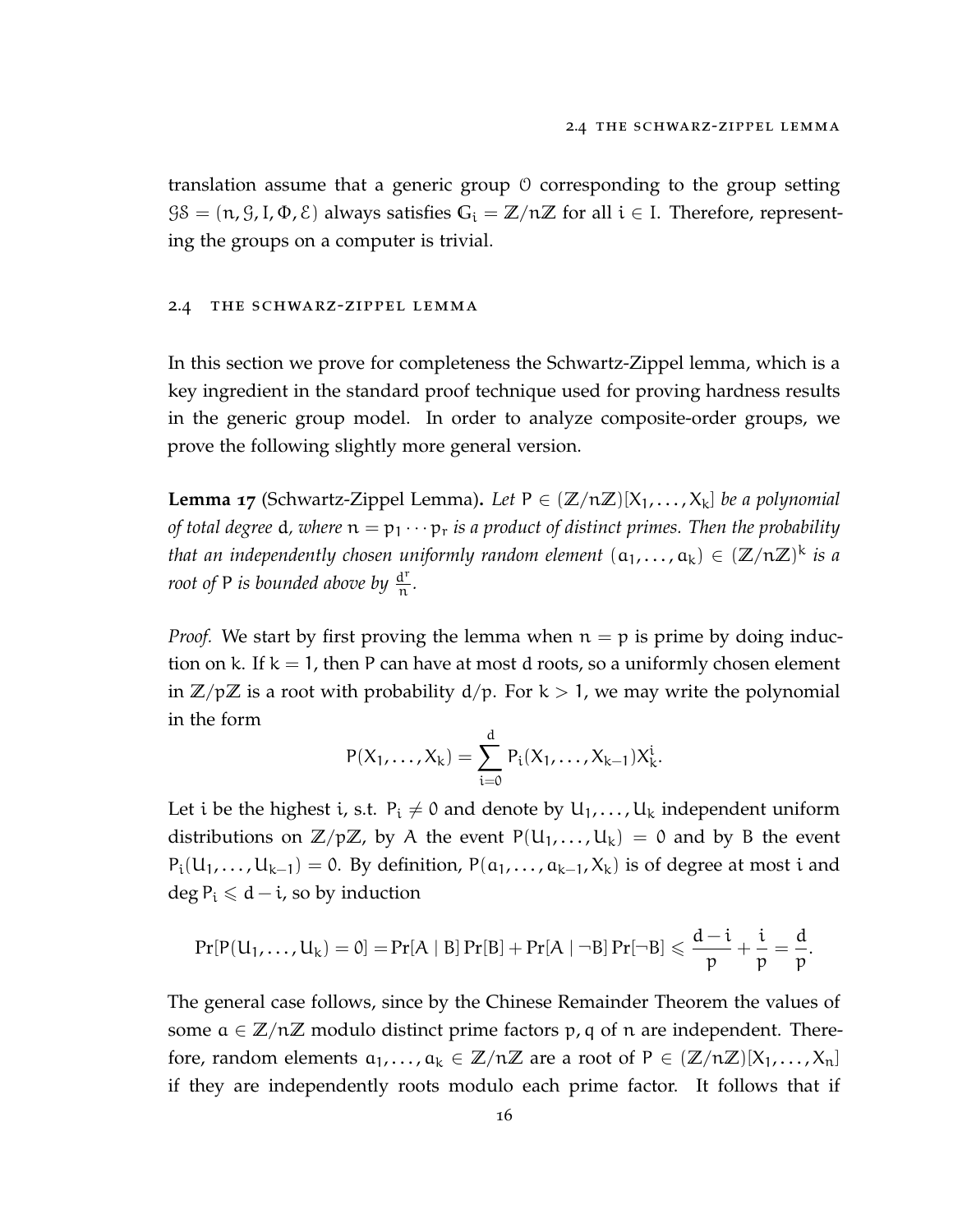$\Box$ 

 $n = p_1 \cdots p_r$  and  $U_1, \ldots, U_k$  are independent uniformly distributed random variables on **Z**/n**Z**, then

$$
Pr[P(U_1,\ldots,U_k)=0]\leqslant \frac{d^r}{p_1\cdots p_r}=\frac{d^r}{n}.
$$

**Corollary 18.** Let  $P \in (\mathbb{Z}/n\mathbb{Z})[X_1, \ldots, X_k]$  *be a polynomial of total degree at most d, <i>here*  $n = p_1 \cdots p_r$  *is a product of distinct primes. Then* P *has at most*  $d^r n^{k-1}$  *roots.* 

*Proof.* If there existed a polynomial with more roots, then a randomly sampled element in  $(\mathbb{Z}/n\mathbb{Z})[X_1,\ldots,X_k]$  would be a root of P with probability higher than  $d^r/n$ .  $\Box$ 

It turns out that most hardness proofs in the generic group model in the literature omit rather sloppily the fact that any algorithm with access to a generic group instance performs queries in an adaptive fashion, i.e. the choice of the next query depends on the result of the previous query. It turns out, however, that omitting adaptiveness doesn't change the typical probability bounds, so this doesn't lead to incorrect results. However, to fix this lack of rigor, we derive the following result from the Schwartz-Zippel lemma and use it as the main ingredient of our proofs.

<span id="page-28-0"></span>**Lemma 19.** Let  $n = p_1 \cdots p_r$  be a product of distinct primes. Assume we have a game, where we sample  $\mathbf{x} \in (\mathbb{Z}/n\mathbb{Z})^k$  and assume that an adversary is allowed to adaptively *choose* q *polynomials of*  $(\mathbb{Z}/n\mathbb{Z})[X_1,\ldots,X_k]$  *of degree at most* d *without knowing* x. *After each choice we tell whether or not* x *is a root of the chosen polynomial and the adversary wins if it finds a polynomial, such that* x *is a root. Then, in the previously described game, the winning probability of the adversary is bounded above by*  $qd^{r}/n$ *.* 

*Proof.* From the previous corollary, we know that any chosen polynomial  $P \in$  $(\mathbb{Z}/n\mathbb{Z})[X_1,\ldots,X_k]$  of degree d has at most  $d^rn^{k-1}$  roots. Therefore, we can change the game, so that the adversary may adaptively choose sets of size  $\mathrm{d}^\mathsf{r} \mathrm{n}^{\mathsf{k}-1}$ and it wins if  $x$  belongs to one of these sets. Clearly, any upper bound in the winning probability in this game upper bounds the winning probability in the original game.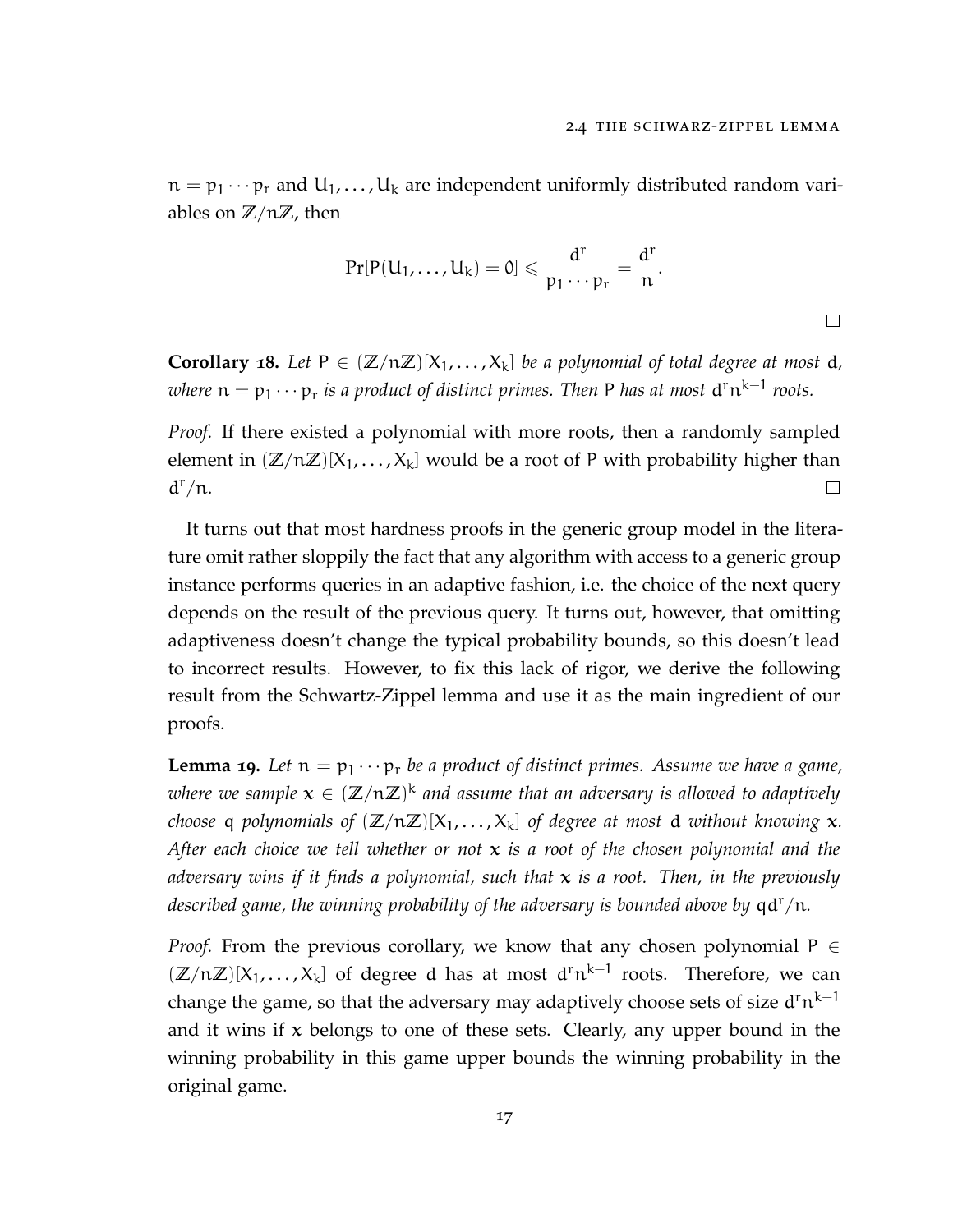If the adversary is allowed one query, then clearly the winning probability is bounded above by

$$
\frac{d^rn^{k-1}}{n^k}=\frac{d^r}{n}.
$$

If we allow q choices, then we either win during the first  $q - 1$  or we do not win on the first  $q - 1$  choices and win on the qth choice when there are at least  $\mathfrak{n}^k - (\mathfrak{q}-1)\mathfrak{d}^{\mathsf{r}} \mathfrak{n}^{\mathsf{n}-1}$  possible values left for **x**. By induction the winning probability is then

$$
\frac{(q-1)d^{r}}{n} + \frac{d^{r} n^{k-1}}{n^{k} - (q-1)d^{r} n^{k-1}} \left(1 - \frac{(q-1)d^{r}}{n}\right) = \frac{qd^{r}}{n}.
$$

As mentioned above, note that the upper-bound is the same as the upper bound that we get from Schwartz-Zippel by non-adaptively choosing q polynomials of degree d.

#### <span id="page-29-0"></span>2.5 a few proof examples

In this section we prove two well-known hardness results in the classical generic group model. Both problems only concern single groups, so the extended generic group model reduces to the generic group model of Maurer, but we will present them in the terminology of the previous section to better illustrate the concept to the reader. Namely, we start with the discrete logarithm problem, a computational assumption, and finish off with a decisional assumption, the Decisional Diffie-Hellman problem. The proofs highlight the main proof methods in the generic group model, which are generalized in the next section to the extended generic group model. Furthermore, the examples serve to highlight that the proofs follow a very specific template, which makes full automation possible.

As a warmup to the proof, we discuss a key step required for understanding the proof method. Assume that we have the group setting  $\mathcal{G}\mathcal{S} = \{n, \{\mathbb{Z}/n\mathbb{Z}\}, \{1\}, \emptyset, \emptyset\}$ and  $\theta$  is a corresponding generic group instance, where we initialize  $L_1$  to, say,  $[1, x, y, z]$ , where  $x, y, z \leftarrow \mathbb{Z}/n\mathbb{Z}$ . However, we can also obtain an oracle  $\theta'$  by setting  $L_1 = [1, X, Y, Z]$ , where  $X, Y, Z$  are formal variables and we additionally sample  $x, y, z \leftarrow \mathbb{Z}/n\mathbb{Z}$ .  $\theta'$  then operates as follows: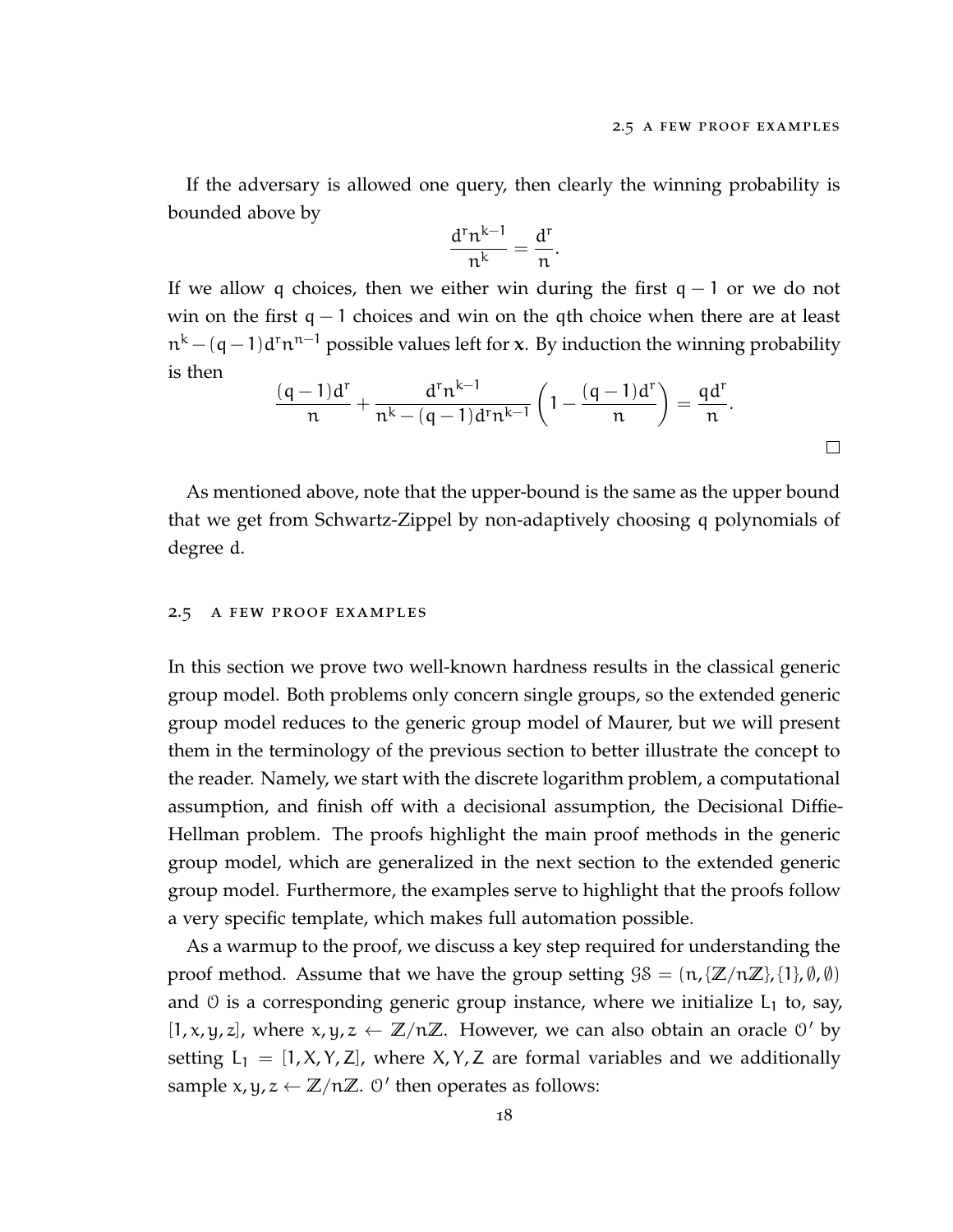- On a query asking to compute  $L_1[i] + (-1)^b L_1[j]$ , we compute  $L_1[i] +$ (−1) <sup>b</sup>L1[j] <sup>∈</sup> (**Z**/n**Z**)[X, <sup>Y</sup>, <sup>Z</sup>], i.e. we add/subtract the corresponding formal polynomials and append the resulting formal polynomial to  $L_1$ .
- On an equality query asking to compare  $L_1[i]$  to  $L_1[i]$ , we plug in  $x, y, z$ for X, Y, Z and compare the corresponding values, i.e. we check whether  $L_1[i](x, y, z) = L_1[j](x, y, z).$

Note that it makes no difference for the equality check whether we plug in for X, Y, Z immediately on initialization or only when performing equality checks. Therefore, the two oracles behave exactly the same way, in other words, they are indistinguishable.

**Example 20** (The Discrete Logarithm Problem)**.** Let p be a prime and **G** a group of order p. The discrete logarithm problem is defined as the problem where an adversary is given  $(g, g^x)$ , where  $g \leftarrow G$  and  $x \leftarrow \mathbb{Z}/p\mathbb{Z}$ , and is asked to compute x. We formulate the problem in the generic group model below and prove a generic lower bound for the success probability of any adversary.

Let p be a prime and assume that we have the group setting  $\mathcal{G}\mathcal{S} = (\mathbf{p}, {\mathcal{G}}_1, \{1\}, \emptyset, \emptyset)$ , where the group operation in  $G_1$  is written additively. We define  $\mathcal{D}_1$  as the distribution that sets  $L_1 = [x, yx]$ , where  $x \leftarrow G_1$  and  $y \leftarrow \mathbb{Z}/p\mathbb{Z}$ . The *discrete logarithm problem* is then the problem of computing y given a random instance of the generic group 0 defined by  $\mathcal{S}\mathcal{S}$  and initialized by  $\mathcal{D}_1$ . Note that by Theorem [16](#page-26-0) we may assume that  $\mathcal{G}\mathcal{S} = (\mathcal{p}, \{1\}, \{\mathbb{Z}/p\mathbb{Z}\}, \emptyset, \emptyset)$ . In which case  $\mathcal{D}_1$  becomes the distribution, where both x, y are sampled independently from **Z**/p**Z**.

The adversary wins if it correctly returns the value of y. If we denote by  $\mathcal{O}(x,y)$ the oracle, where  $x$  and  $y$  has been given fixed values, and by  $X$ ,  $Y$  independent uniform distributions on **Z**/p**Z**, then the winning probability of A is

$$
\Pr[\mathcal{A}^{\mathcal{O}(X,Y)} = Y]
$$

where the probability is taken over the random variables  $X$  and  $Y$  as well as any random coins used by A. The winning probability can be upper-bounded based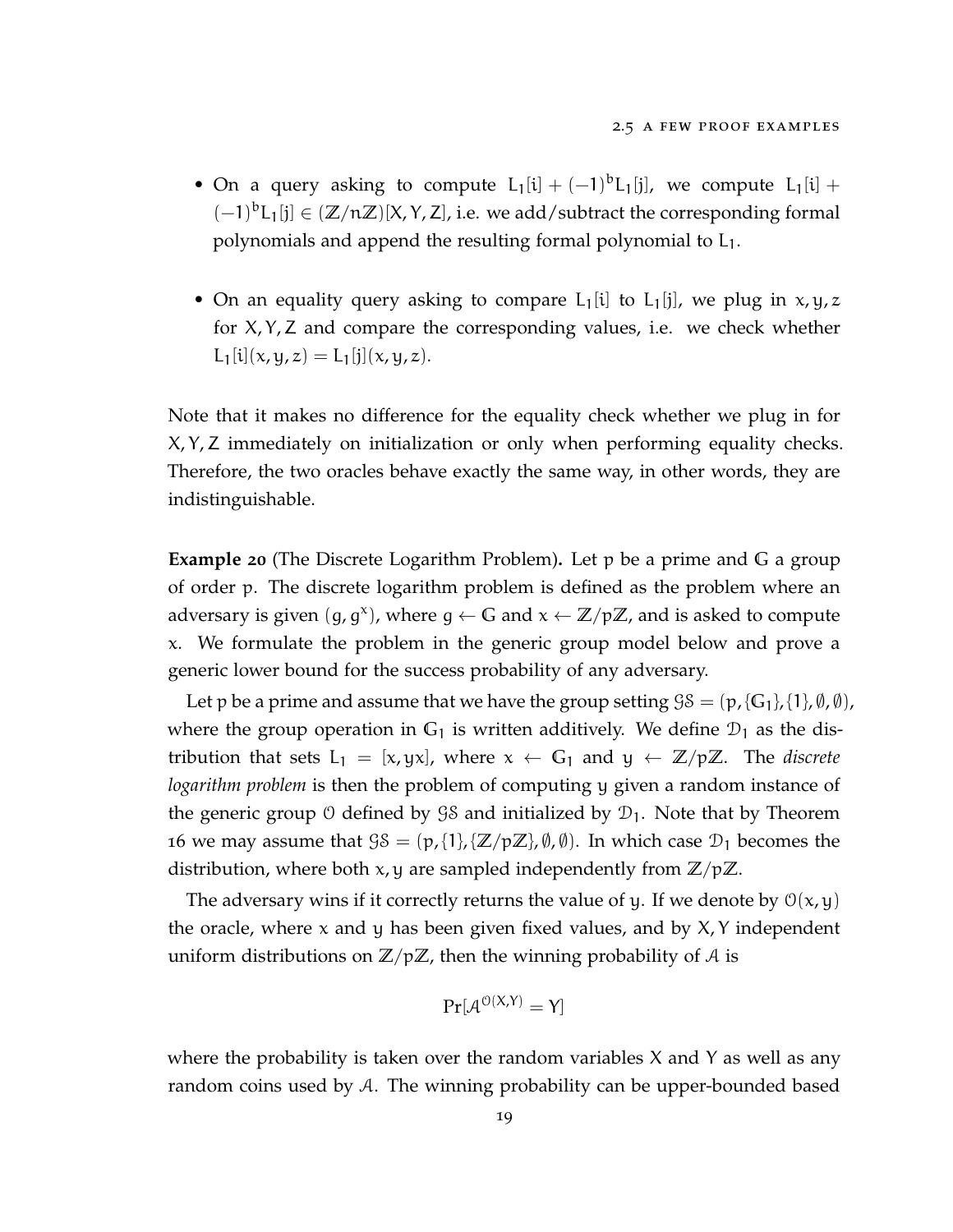on the number of group operation queries made by  $A$ . We are interested in the number of queries that A must perform in order to have

$$
\Pr[\mathcal{A}^{\mathcal{O}(X,Y)} = Y] \geqslant c > 0
$$

for some fixed constant c.

The proof now follows as a sequence of games, where each game is played by an adversary A querying an oracle O some q times and finally returning an element y ∈ **Z**/p**Z**. In the sequence of games, we make small changes to the oracle O analyzing the winning probabilities of A in adjacent games in the sequence. At step i we denote the oracle by  $\mathfrak{O}_{i}$ . In the final game, A obtains no information about the sampled value Y, so it will have to resort to pure guessing, while in the first game, the oracle is the actual generic group.

**Game 1**: Here  $\mathcal{O}_1$  is an instance of the generic group defined by  $\mathcal{G}\mathcal{S}$  with  $\mathcal{D}_1$  used to initialize  $L_1$ . In this case

$$
Pr[\mathcal{A}^{0_1(X,Y)} = Y] = \varepsilon.
$$

**Game** 2: We change Game 1, so that X is sampled in  $(\mathbb{Z}/p\mathbb{Z}) \setminus \{0\}$  instead. In this case

$$
\Pr[\mathcal{A}^{0_2(X,Y)}=Y]\approx \varepsilon,
$$

since there is a negligible probability that  $X$  is sampled to be 0.

**Game 3**: We first sample the value of  $x \leftarrow (\mathbb{Z}/p\mathbb{Z}) \setminus \{0\}$  and  $y \leftarrow \mathbb{Z}/p\mathbb{Z}$ , but then apply the group setting isomorphism induced by  $x \mapsto 1$  on the oracle. This is equivalent to changing  $\mathcal{D}_1$  to sample  $L_1 = [1, y]$ , ignoring x. By theorem [16](#page-26-0) the resulting oracle  $\mathcal{O}_3$ , will behave exactly as in Game 2. Therefore,

$$
Pr[\mathcal{A}^{O_2(X,Y)} = Y] = Pr[\mathcal{A}^{O_3(X,Y)} = Y].
$$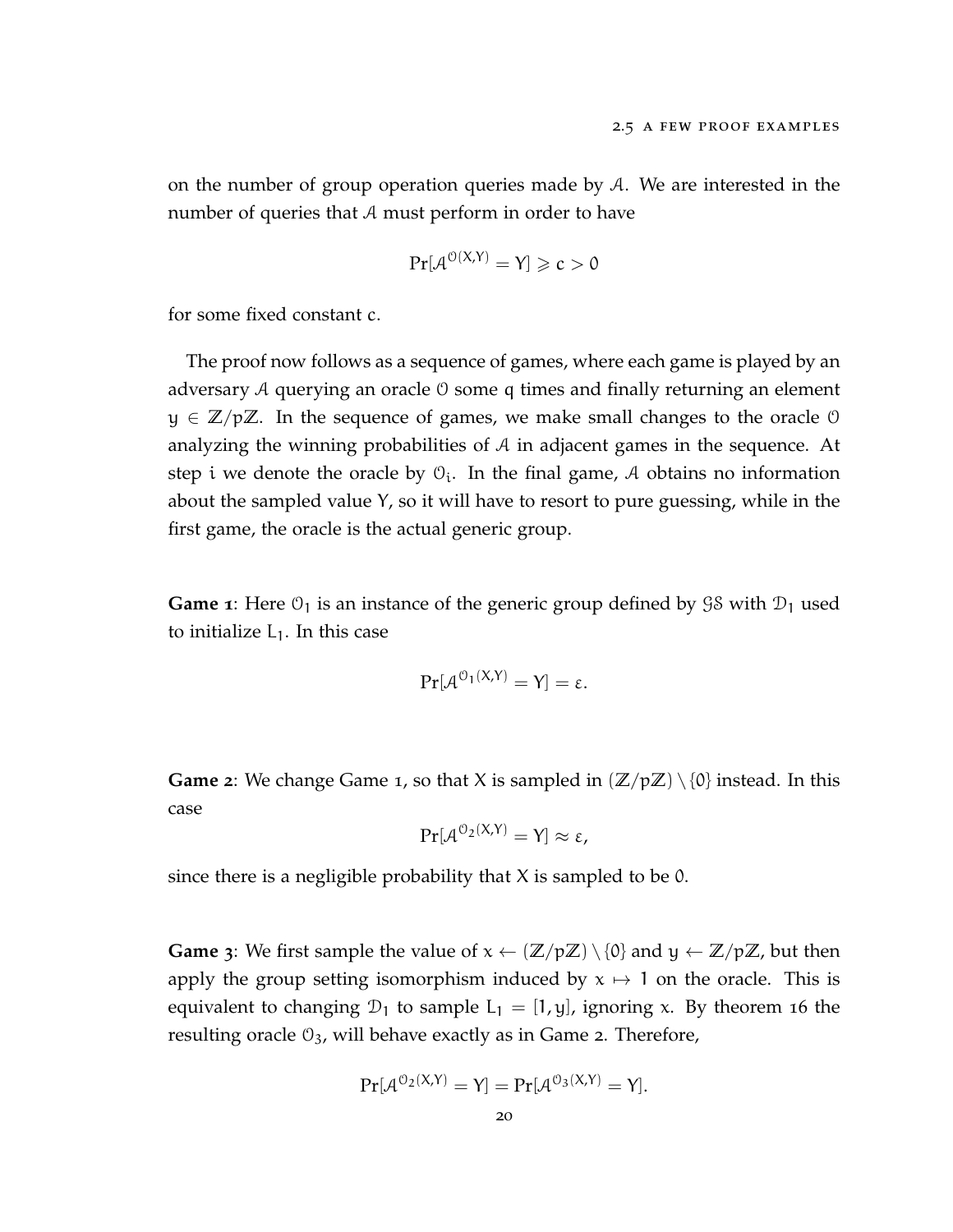**Game** 4: We instead set  $L_1 = [1, Z]$ , where Z is a formal variable and sample  $y \leftarrow \mathbb{Z}/p\mathbb{Z}$ . When 0 performs group operations on elements of  $L_1$  it does them in the ring  $(\mathbb{Z}/p\mathbb{Z})[\mathsf{Z}]$ . When an equality query is made for the handles i and j, we substitute y for Z, i.e. check if  $L_1[i](y) = L_1[j](y)$ . The difference here to Game 3 is that instead of plugging in y for Z during initialization, we do it prior to equality checks. As discussed above, this makes no difference, so that

$$
Pr[\mathcal{A}^{O_3(X,Y)} = Y] = Pr[\mathcal{A}^{O_4(X,Y)} = Y].
$$

**Game 5**: We change Game 4, so that when an equality query is made for handles i and j, we instead check if  $L_1[i] = L_1[j]$ . In other words, we do not plug in y for Z. Note that the value of y is not used at all by  $\mathcal{O}_5$ , so A can only blindly guess. It follows that

$$
Pr[\mathcal{A}^{0_5(X,Y)}=Y]=\frac{1}{p}
$$

and the interesting step in the proof is bounding the difference

$$
\left|\Pr[\mathcal{A}^{\mathcal{O}_5(X,Y)}=Y]-\Pr[\mathcal{A}^{\mathcal{O}_4(X,Y)}=Y]\right|
$$

which is the main step in the proof.

We note that after q group operation queries,  $L_1$  will contain  $q + 2$  elements. Let E denote the event that at some point during the execution of  $A$ , there will be two handles i, j, such that

$$
L_1[i] - L_1[j] \neq 0, \ \ (L_1[i] - L_1[j])(y) = 0.
$$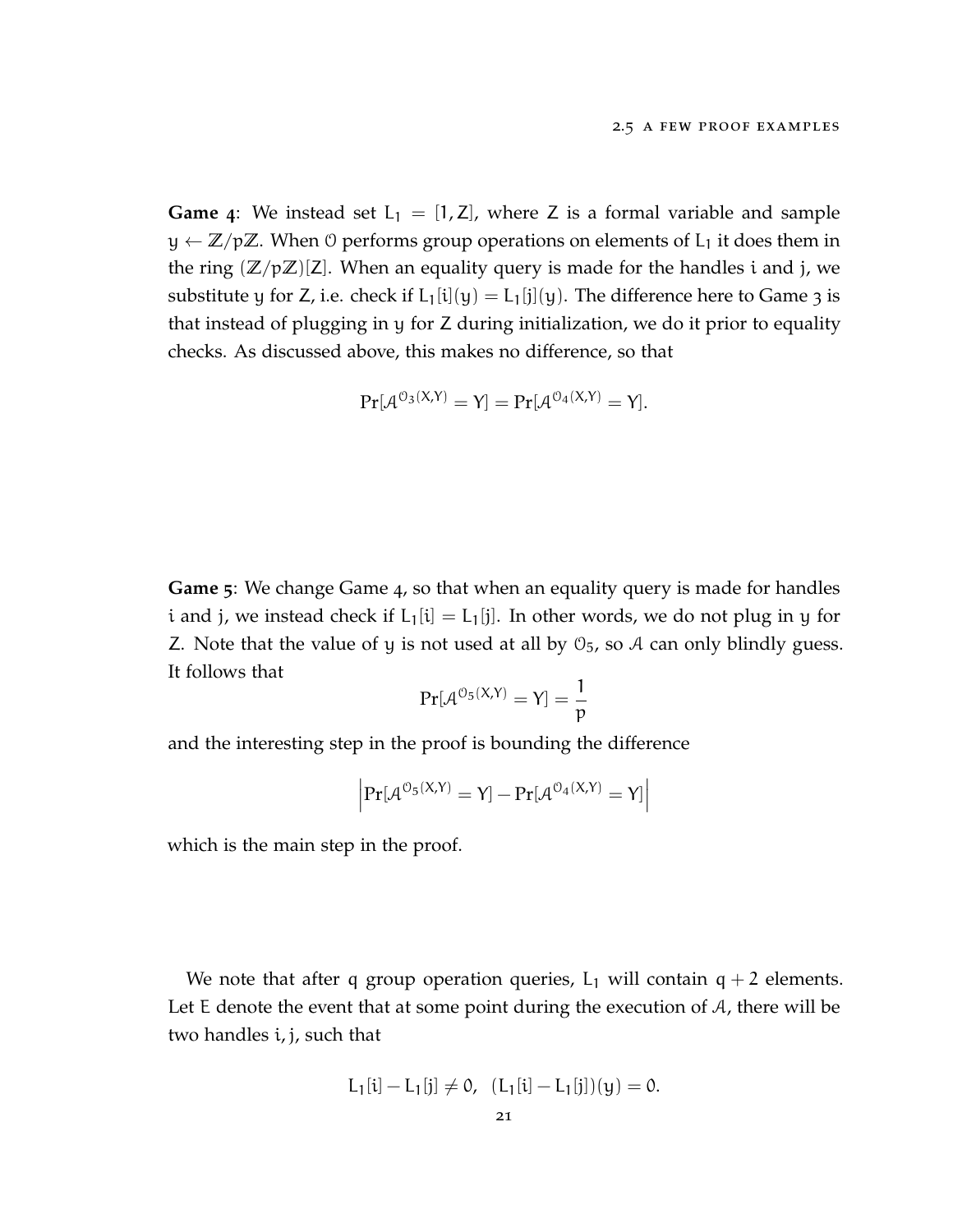If event E never happens, then  $\mathcal{O}_4$  and  $\mathcal{O}_5$  will answer identically to all queries. If we denote by A the event  $A^{0}(\theta;X,Y) = Y$  and by B the event  $A^{0}(\theta;X,Y) = Y$ , we may write

$$
|Pr[A] - Pr[B]| = |Pr[A \cap E] + Pr[A \cap E^{c}] - (Pr[B \cap E] + Pr[B \cap E^{c}])|
$$
  
= |(Pr[A | E] - Pr[B | E]) Pr[E] + (Pr[A | E^{c}] - Pr[B | E^{c}]) Pr[E^{c}]|  
= |(Pr[A | E] - Pr[B | E]) Pr[E]|  

$$
\leq Pr[E].
$$

However, if A makes q group operation queries, then  $Pr[E]$  is bounded above by the probability that an adversary adaptively choosing  $(q + 2)^2/2$  polynomials of degree 1 finds a polynomial for which y is a root. This probability we know an upper bound for from Lemma [19](#page-28-0), so that

$$
\left|\Pr[\mathcal{A}^{\mathcal{O}_5(X,Y)}=Y]-\Pr[\mathcal{A}^{\mathcal{O}_4(X,Y)}=Y]\right|\leqslant\Pr[E]\leqslant\frac{(q+2)^2}{2p}.
$$

Summarizing, we have that

$$
\Pr[\mathcal{A}^{O_1(X,Y)}=Y] \approx \Pr[\mathcal{A}^{O_4(X,Y)}=Y], \ \Pr[\mathcal{A}^{O_5(X,Y)}=Y] = \frac{1}{p}
$$

and

$$
\left|\Pr[\mathcal{A}^{\mathcal{O}_5(X,Y)}=Y]-\Pr[\mathcal{A}^{\mathcal{O}_4(X,Y)}=Y]\right|\leqslant \frac{(q+2)^2}{2p},
$$

which implies that

$$
\Pr[\mathcal{A}^{\mathcal{O}_1(X,Y)}=Y]\leqslant \frac{1}{p}+\frac{(q+2)^2}{2p}.
$$

Therefore, if we want the success probability to be larger than a positive constant  $c > 0$ , we must have

$$
c\leqslant \frac{1}{p}+\frac{(q+2)^2}{2p}.
$$

It follows that we need at least  $\Omega(\sqrt{p})$  queries.

In the next example we show how we can handle decisional assumptions by using the exact same proof technique.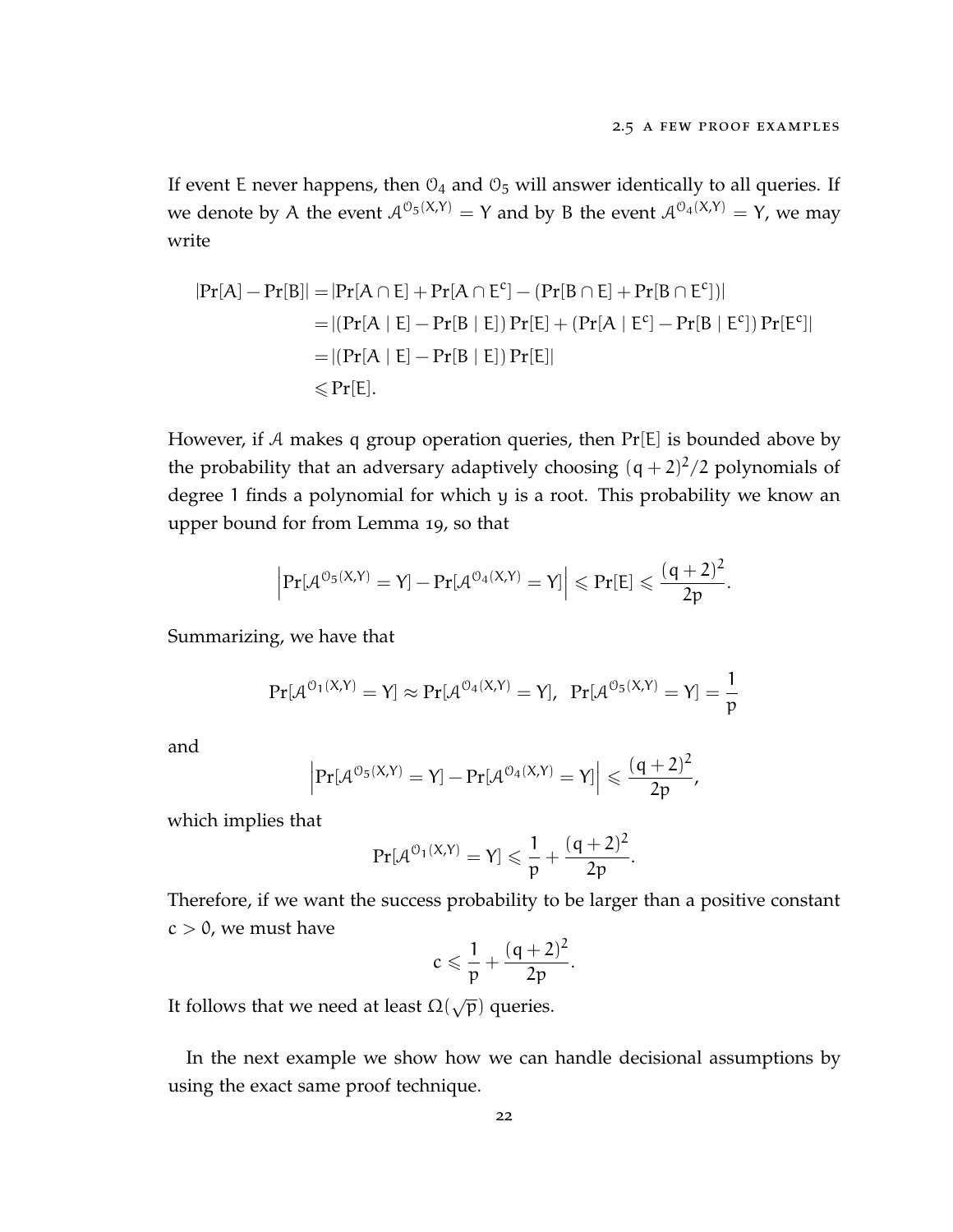**Example 21** (The Decisional Diffie-Hellman Problem)**.** Let p be a prime and **G** a group of order p. The Decisional Diffie-Hellman problem is defined as the problem where an adversary is given the tuple  $(g, g^x, g^y, g^z)$ , where either  $z = xy$ or z is  $z \leftarrow \mathbb{Z}/p\mathbb{Z}$  is uniformly random.

We can directly skip the two first steps in the previous proof by the exact same argument, so assume that we have the group setting  $\mathcal{G}\mathcal{S} = (\mathfrak{p}, \{\mathbb{Z}/p\mathbb{Z}\}, \{1\}, \emptyset, \emptyset).$ Denote by  $\mathcal{O}_1^L$  $_1^L$  the oracle, where  $L_1 = [1, x, y, xy]$  and by  $\theta^R$  the oracle, where  $L_1 = [1, x, y, z]$ , where  $x, y, z \leftarrow \mathbb{Z}/p\mathbb{Z}$ . We assume that an adversary wins if given an instance of  $\mathcal{O}_1^{\mathsf{L}}$  $\frac{1}{1}$  it returns 0 or if it returns 1 when given an instance of  $\mathcal{O}_1^{\mathsf{R}}$ 1 . Again, denote by X, Y, Z independent uniformly distributed random variables on **Z**/p**Z**. Therefore, if an adversary A does at most q queries, using the notation from the previous example, we want to bound the difference

$$
\left|\Pr[\mathcal{A}^{\mathcal{O}^L_1(X,Y,Z)}=0]-\Pr[\mathcal{A}^{\mathcal{O}^R_1(X,Y,Z)}=0]\right|.
$$

We first look at the following sequence of games:

**Game 1**: A is given an instance of the oracle  $\mathbb{O}^L_1$ լ<br>1

**Game** 2: A is given an instance of the oracle  $\mathbb{O}^{\mathbb{L}}_2$  $\frac{1}{2}$ , where we instead treat x, y, z as formal variables and plug in for them during equality check queries.

**Game** 3: A is given an instance of  $\mathcal{O}_3^L$  $\frac{L}{3}$ , where the oracle operates as  $\mathcal{O}_2^L$  $\frac{1}{2}$ , except that for each equality check query, we compare the formal polynomials directly without evaluating them.

Additionally, we have the analogous sequence  $\mathcal{O}_1^R$  $\begin{smallmatrix} R & 0 R \\ 1, 02 \end{smallmatrix}$  $\frac{R}{2}$ ,  $\mathcal{O}_3^R$  $\frac{R}{3}$ . We note here that  $X, Y, XY$  are linearly independent as formal polynomials over  $\mathbb{Z}/p\mathbb{Z}$ , and the group operation only allows us to add and subtract polynomials, so there is no way to distinguish whether we are given X, Y, XY or X, Y, Z. It follows that  $\mathcal{O}^{\text{L}}_3$  $\frac{1}{3}$  and  $\mathcal{O}_3^{\mathsf{R}}$  $_3^{\kappa}$  are indistinguishable. By the same argument as in the previous example, after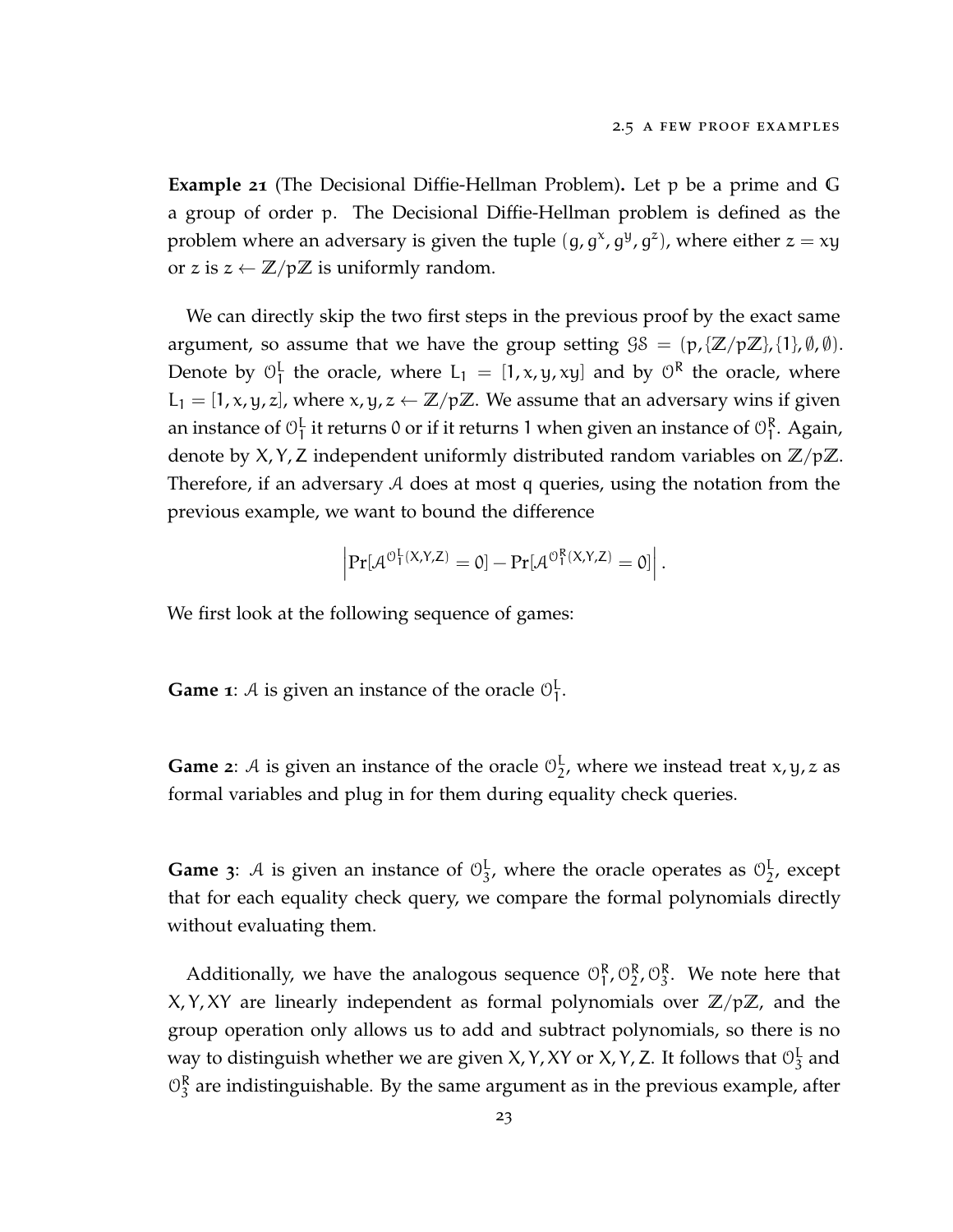q queries,  $L_1$  has  $q + 4$  elements, which are polynomials of degree at most 2 in the case of  $\mathcal{O}_3^{\mathsf{L}}$  $\frac{L}{3}$ . Therefore,

$$
\left|\Pr[\mathcal{A}^{\mathcal{O}_2^L(X,Y,Z)}=0]-\Pr[\mathcal{A}^{\mathcal{O}_3^L(X,Y,Z)}=0]\right|\leqslant \frac{(q+4)^22}{2p}=\frac{(q+4)^2}{p}
$$

and similarly

$$
\left|\Pr[\mathcal{A}^{\mathcal{O}_2^L(X,Y,Z)}=0]-\Pr[\mathcal{A}^{\mathcal{O}_3^L(X,Y,Z)}=0]\right|\leqslant \frac{(q+4)^2}{2p},
$$

where the difference comes from the fact that the polynomials  $X, Y, Z$  are all of degree one, so L<sub>1</sub> will contain degree one polynomials in  $\mathcal{O}_3^R$  $\frac{1}{3}$ . Combining, we get

$$
\begin{aligned}\n\left| \Pr[\mathcal{A}^{\mathcal{O}_1^L(X,Y,Z)} = 0] - \Pr[\mathcal{A}^{\mathcal{O}_1^R(X,Y,Z)} = 0] \right| &\leq \left| \Pr[\mathcal{A}^{\mathcal{O}_2^L(X,Y,Z)} = 0] - \Pr[\mathcal{A}^{\mathcal{O}_2^L(X,Y,Z)} = 0] \right| \\
&\quad + \left| \Pr[\mathcal{A}^{\mathcal{O}_2^L(X,Y,Z)} = 0] - \Pr[\mathcal{A}^{\mathcal{O}_3^R(X,Y,Z)} = 0] \right| \\
&\quad + \left| \Pr[\mathcal{A}^{\mathcal{O}_3^R(X,Y,Z)} = 0] - \Pr[\mathcal{A}^{\mathcal{O}_3^R(X,Y,Z)} = 0] \right| \\
&\quad + \left| \Pr[\mathcal{A}^{\mathcal{O}_3^R(X,Y,Z)} = 0] - \Pr[\mathcal{A}^{\mathcal{O}_2^R(X,Y,Z)} = 0] \right| \\
&\leqslant \frac{(q+4)^2}{p} + \frac{(q+4)^2}{2p} \\
&\leqslant \frac{2(q+4)^2}{p}\n\end{aligned}
$$

#### <span id="page-35-0"></span>2.6 types of cryptographic assumptions

In a cryptographic assumption, some elements are usually sampled from a group and then handed over to an adversary. Such sampling of group elements is typically done in a restricted way which is captured by the following definition.

**Definition 22.** Assume we are given a group setting  $\mathcal{G}\mathcal{S} = (\mathfrak{n}, \mathcal{G}, I, \Phi, \mathcal{E})$ , where  $G_i \in \mathcal{G}$  has generator  $P_i$  and the group operation is written additively. For a list of lists  $L = [L_1, ..., L_k]$  of Laurent polynomials in  $(\mathbb{Z}/n\mathbb{Z})[X_1^{-1}]$  $\frac{-1}{1}, \ldots, X_{m}^{-1}, X_1, \ldots, X_{m}$ ], we define the distribution  $D_L$  by the following procedure. Uniformly sample a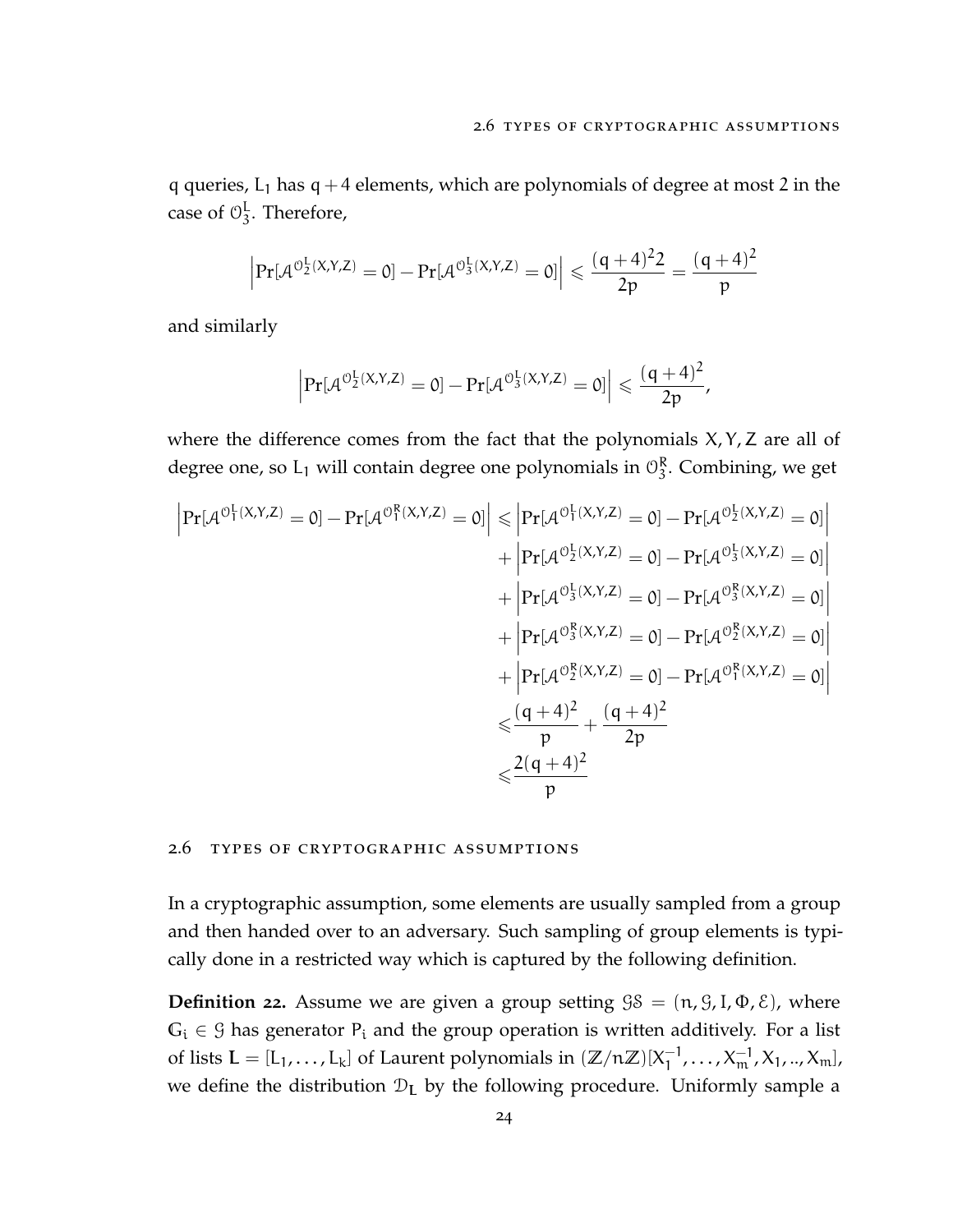point  $\vec{x} \in (\mathbb{Z}/n\mathbb{Z})^m$  and return the list of lists  $L' = [L'_1, \ldots, L'_k]$  where  $L'_i = [f_1(\vec{x})P_i,$ ...,  $f_{|L_i|}(\vec{x})P_i$  for  $f_j = L_i[j]$ . A distribution  $\mathcal D$  is *polynomially induced* if  $\mathcal D = \mathcal D_L$  for some L.

As an example, the DDH assumption is defined by the single lists  $L_1$  =  $[1, X, Y, XY]$  and  $L_r = [1, X, Y, Z]$  for the left and right distribution, where the list entries are Laurent polynomials in (ℤ/nℤ)[X<sup>-1</sup>, Y<sup>-1</sup>, Z<sup>-1</sup>, X, Y, Z]. These give two polynomially induced distributions  $\mathcal{D}_{L_1}$  and  $\mathcal{D}_{L_r}$  corresponding to the left and the right game.

Most hardness assumptions in generic group models belong to the following classes of decisional, computational, or generalized extraction problems stated with respect to a group setting  $\mathcal{G}\mathcal{S}$ :

- Decisional problem for  $\mathcal{D}_L$  and  $\mathcal{D}_{L'}$ : The adversary returns  $b \in \{0, 1\}$  to distinguish the corresponding generic group models differing by their distributions.
- Computational problem for  $\mathcal{D}_L$ , Laurent polynomial f, and group index i: We consider the event  $L_i[h] = f(\vec{x})P_i$ , where h is a handle returned by the adversary and  $\vec{x}$  is the random point sampled by  $\mathcal{D}_L$ .
- Generalized extraction problem for  $\mathcal{D}_L$ , r, m,  $i_1$ , ...,  $i_m$  and polynomials  $H_1, \ldots, H_k$  and  $G_1, \ldots, G_l$ : The adversary returns  $\vec{a} \in (\mathbb{Z}/n\mathbb{Z})^r$  and handles  $h_1, \ldots, h_m$ . We consider the event that for all  $i \in [k]$  and  $j \in [l]$ , the vector  $\vec{x}$ sampled by  $\mathcal{D}_L$  and a vector  $\vec{y}$  sampled by an oracle satisfies the constraints

$$
H_i(\vec{x}, \vec{y}, \vec{\alpha}, \text{dlog}(L_{i_1}[h_1]), \dots, \text{dlog}(L_{i_m}[h_m])) = 0
$$

and

$$
G_j(\vec{x}, \vec{y}, \vec{\alpha}, dlog(L_{i_1}[h_1]), \ldots, dlog(L_{i_m}[h_m])) \neq 0.
$$

Here each  $H_i$  and  $G_j$  is a polynomial.

The above classification generalizes the one proposed by Maurer [\[Mau](#page-115-0)05]. Precisely, in addition to decisional and computational assumptions, Maurer considered "straight" extraction problems (such as discrete logarithm) in which the adversary has to extract the random value x of a handle. Our class of *generalized*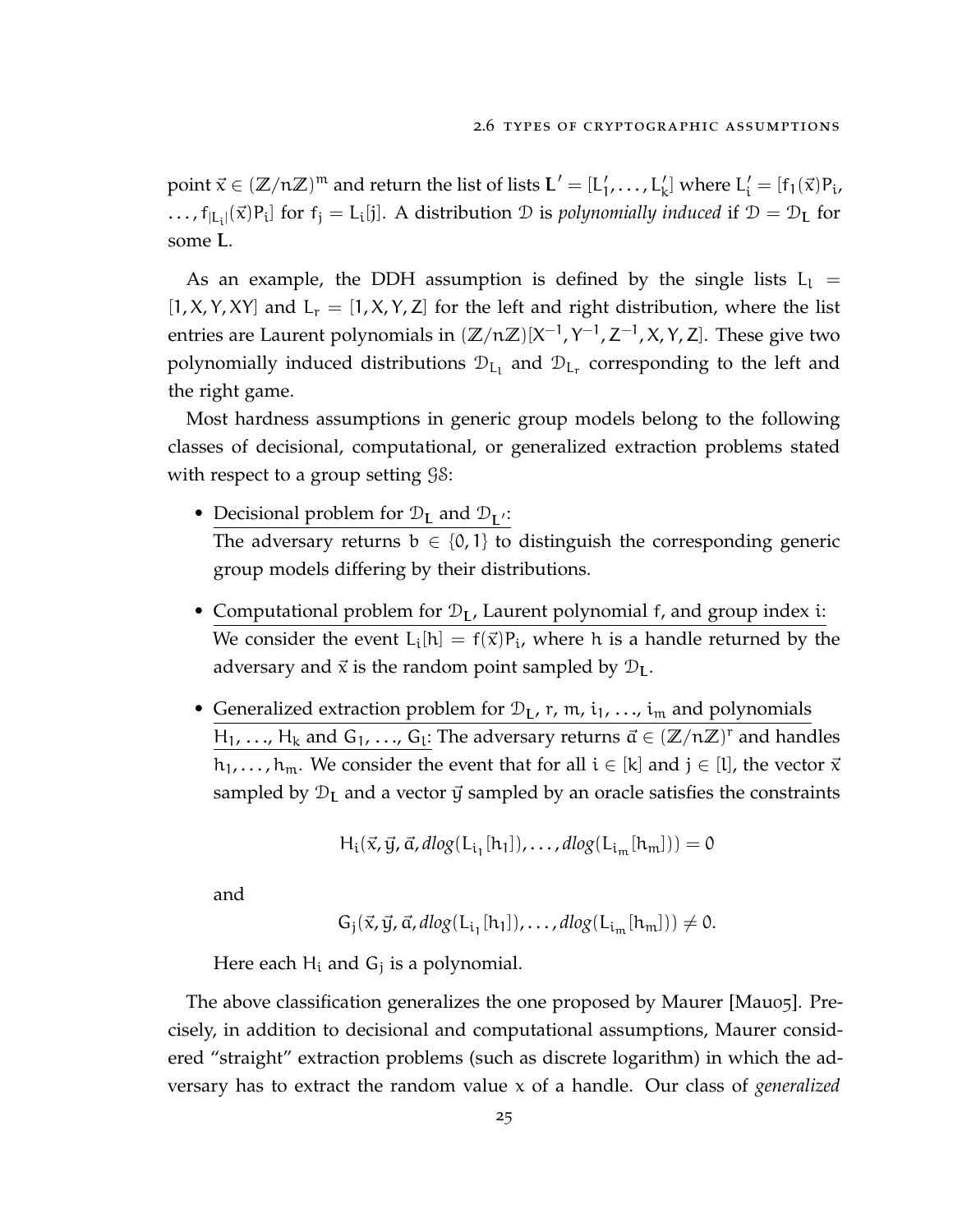*extraction problems* captures extraction problems like discrete logarithm, but also captures problems like the Strong Diffie-Hellman Problem [\[BB](#page-110-0)04]. Additionally, it is possible to express much more complicated assumptions, like security games for signature schemes. Moreover, note that our class of generalized extraction problems contains the class of computational problems.

**Example 23.** Set  $r = 1$ ,  $m = 0$ , then  $H(X, \alpha_1) = X - \alpha_1$  encodes DLOG as a generalized extraction problem and  $r = m = 1$ , H(X,  $a_1$ , Z) = (X –  $a_1$ )Z – 1 encodes SDH.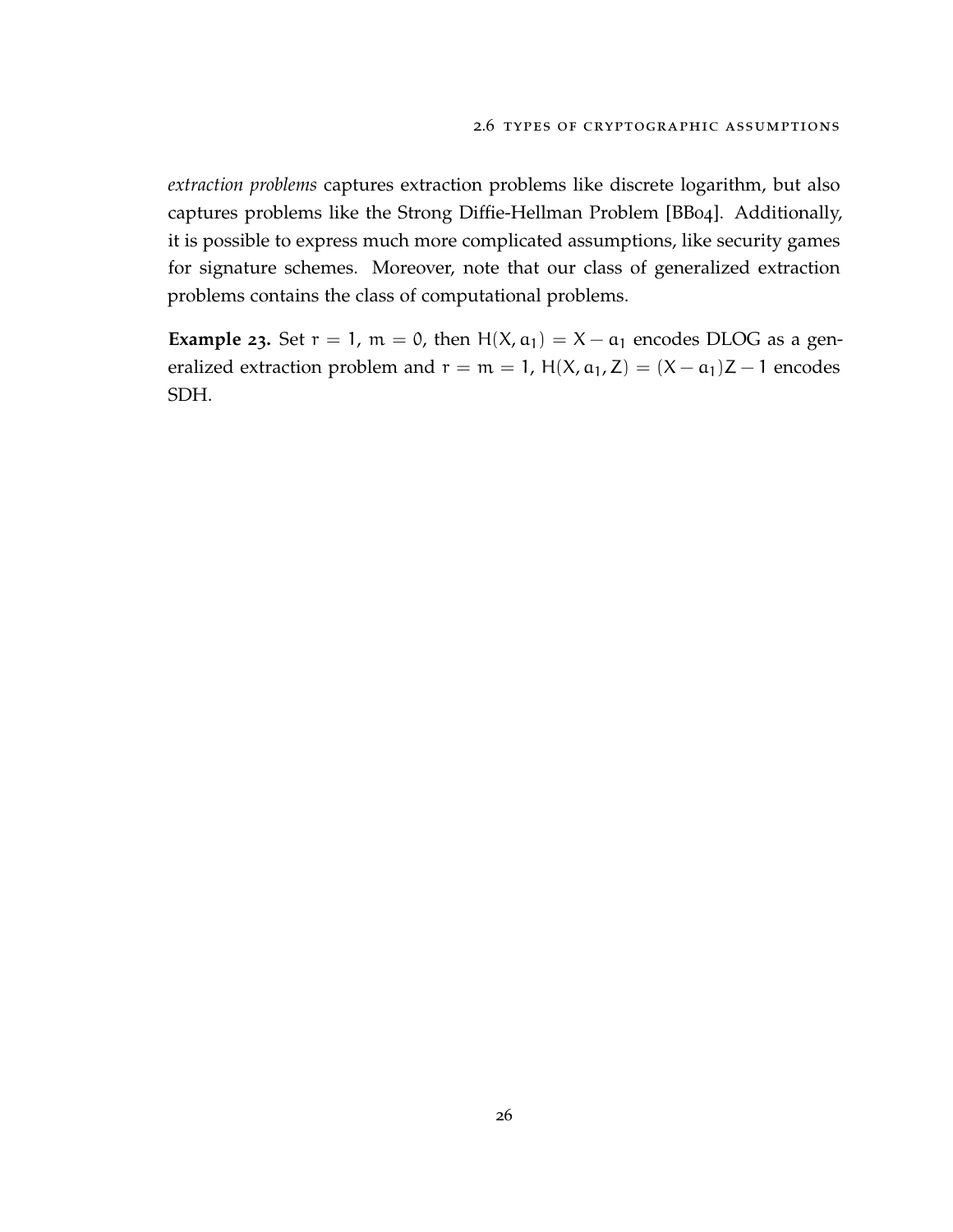3

## PROOF AUTOMATION IN THE GENERIC GROUP MODEL

A nice feature of the generic group model described in the previous chapter is that proving lower complexity bounds in most cases follows a template. This observation was first exploited by Boneh, Boyen and Goh [\[BBG](#page-111-0)05b] in their so called "Master Theorem", which made it possible to prove the security of certain simple assumptions in the generic group model by checking an independence condition of polynomials.

In this chapter we develop principled, automated methods for analyzing hardness assumptions in generic group models. Our main contribution is essentially threefold. First, we reformulate master theorems in the style of the celebrated "computational soundness" theorem of Abadi and Rogaway [\[AR](#page-110-1)07], and formally show that the problem of analyzing assumptions in the generic group reduces to solving problems in polynomial algebra. Second, we systematically analyze these problems. While we show that the most general problem is undecidable, we distill a set of properties (capturing most interesting cases) for which the problem is decidable. Finally, by applying tools from linear algebra, we develop and implement automated procedures for verifying the conditions of master theorems, and thus the validity of hardness assumptions in generic group models. The concrete outcome of this work is an automated tool<sup>[1](#page-38-0)</sup> which takes as input an assumption and outputs either a proof of its generic hardness or shows an algebraic attack against the assumption.

<span id="page-38-0"></span><sup>1</sup> The tool is available at <http://www.easycrypt.info/GGA>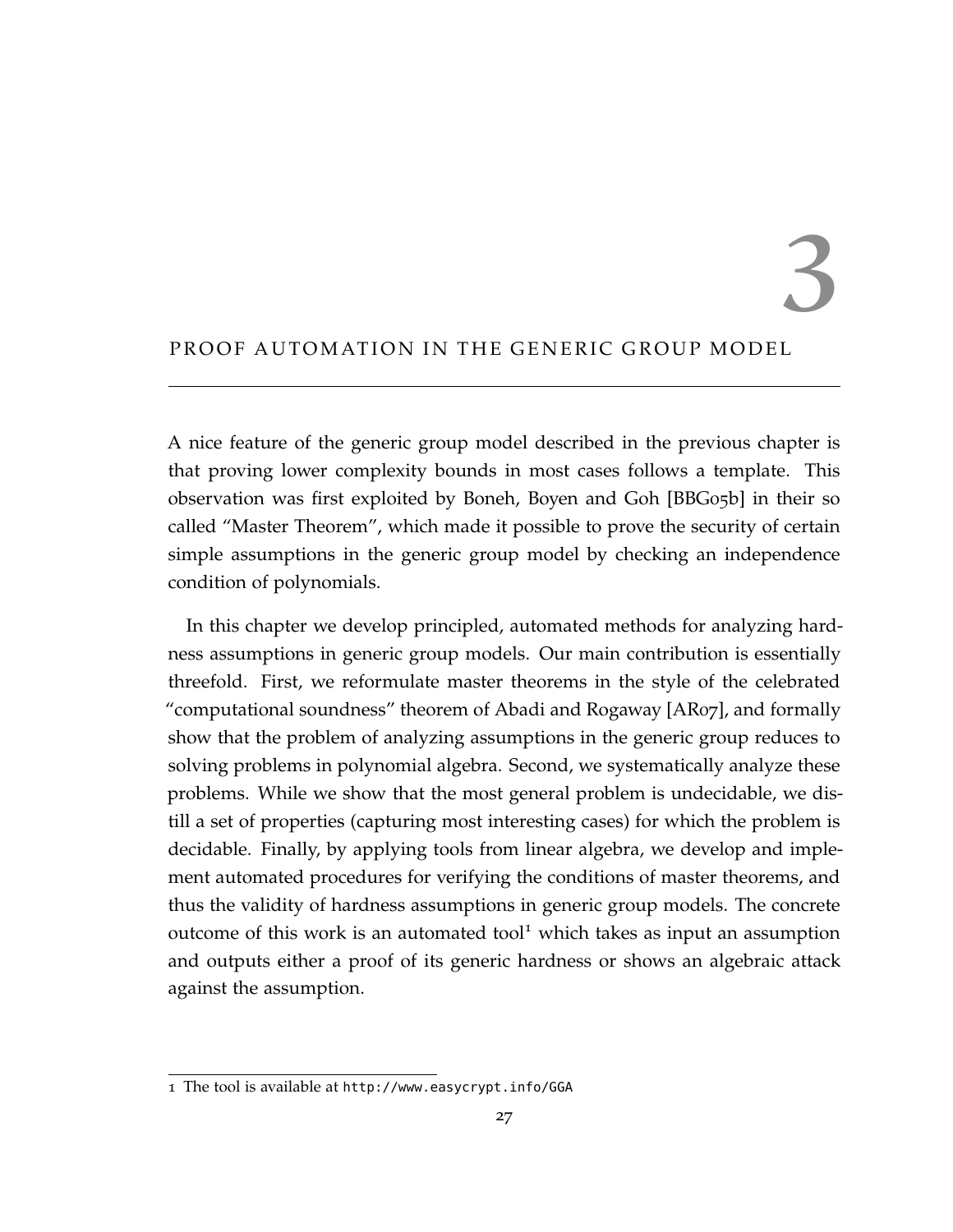#### 3.1 the symbolic group model

The *symbolic group model* for a group setting (n, G,I, Φ, E) and a polynomiallyinduced distribution  $D_L$  provides the same adversary interface as the corresponding generic group model. The difference is that, internally, the challenger now stores lists of Laurent polynomials in  $(\mathbb{Z}/n\mathbb{Z})[X_1^{-1}]$  $\frac{-1}{1}, \ldots, X_{m}^{-1}, X_1, \ldots, X_{m}$ where  $X_1, \ldots, X_m$  are the variables occurring in L. The oracles perform addition, negation, and equality checks in the polynomial ring. To define the polynomial operations corresponding to applications of isomorphisms and k-linear maps, observe that for all isomorphisms  $\phi \in \Phi$  there is an  $a \in (\mathbb{Z}/n\mathbb{Z})^{\times}$  such that  $\phi(g_i) = g_i^a$ <sup>a</sup>. We therefore define the oracle isom<sub> $\phi$ </sub>(h) such that it computes  $a \cdot L_i[h]$ . Similarly, we define the oracle  $\text{map}_e(h_1, \ldots, h_k)$  such that it computes  $a \cdot (L_{i_1}[h_1] \cdots L_{i_k}[h_k])$ . We also define symbolic versions  $S(E)$  of events E used to define decisional, computational, and generalized extraction problems. For decisional problems and computational problems, the symbolic event is equal to the generic event, i.e.,  $S(E) = E$ . For generalized extraction problems, the event E is translated by replacing all arguments of the Laurent polynomials  $H_i$  and  $G_i$ that are of the form  $dlog(L_i[h])$  by  $L_i[h]$ . We denote the symbolic group model for a group setting  ${\cal G} {\cal S}$  and a distribution  ${\cal D}_{\bf L}$  with  ${\rm Sym}_{\cal G {\cal S}}^{{\cal D}_{\bf L}}$  and the corresponding generic group model with  $\text{Gen}_{\mathcal{G\mathcal{S}}}^{\mathcal{D}_{\text{L}}}$ .

We now specialize to the case, where the group order n in a group setting  $(n, \mathcal{G}, I, \Phi, \mathcal{E})$  is prime. The composite-order case is treated separately in Section [3](#page-62-0).6, since it's more involved and would unnecessarily clutter the presentation of the main ideas.

<span id="page-39-0"></span>**Theorem 24.** Let  $(p, \mathcal{G}, I, \Phi, \mathcal{E})$  denote a group setting,  $\mathcal{D}_{I}$  a distribution, A an adversary *performing at most* q *queries, and* E *the winning event of a decisional, computational, or generalized extraction problem. Let*  $d = d_1 + d_2$ *, where*  $d_1$  *(resp.*  $d_2$ *) is an upper bound on the degree of the numerator (resp. denominator) of the Laurent polynomials occurring* in the internal state of  $\text{Sym}_{\text{GS}}^{\mathcal{D}_{\text{L}}}(\mathcal{A})$  and  $\mathcal{S}(\mathsf{E})$ , s the sum of the sizes of the lists in **L**, and *the event* S(E) *contains at most* e *equality tests, then*

$$
|\text{Pr}[ \ \mathrm{Gen}_{\mathcal{G}\mathcal{S}}^{\mathcal{D}_L}(\mathcal{A}) : E \ ] - \text{Pr}[ \ \mathrm{Sym}_{\mathcal{G}\mathcal{S}}^{\mathcal{D}_L}(\mathcal{A}) : S(E) \ ]| \leqslant \frac{(q+s)^2d}{2p} + \frac{sd_2}{p} + \frac{ed}{p},
$$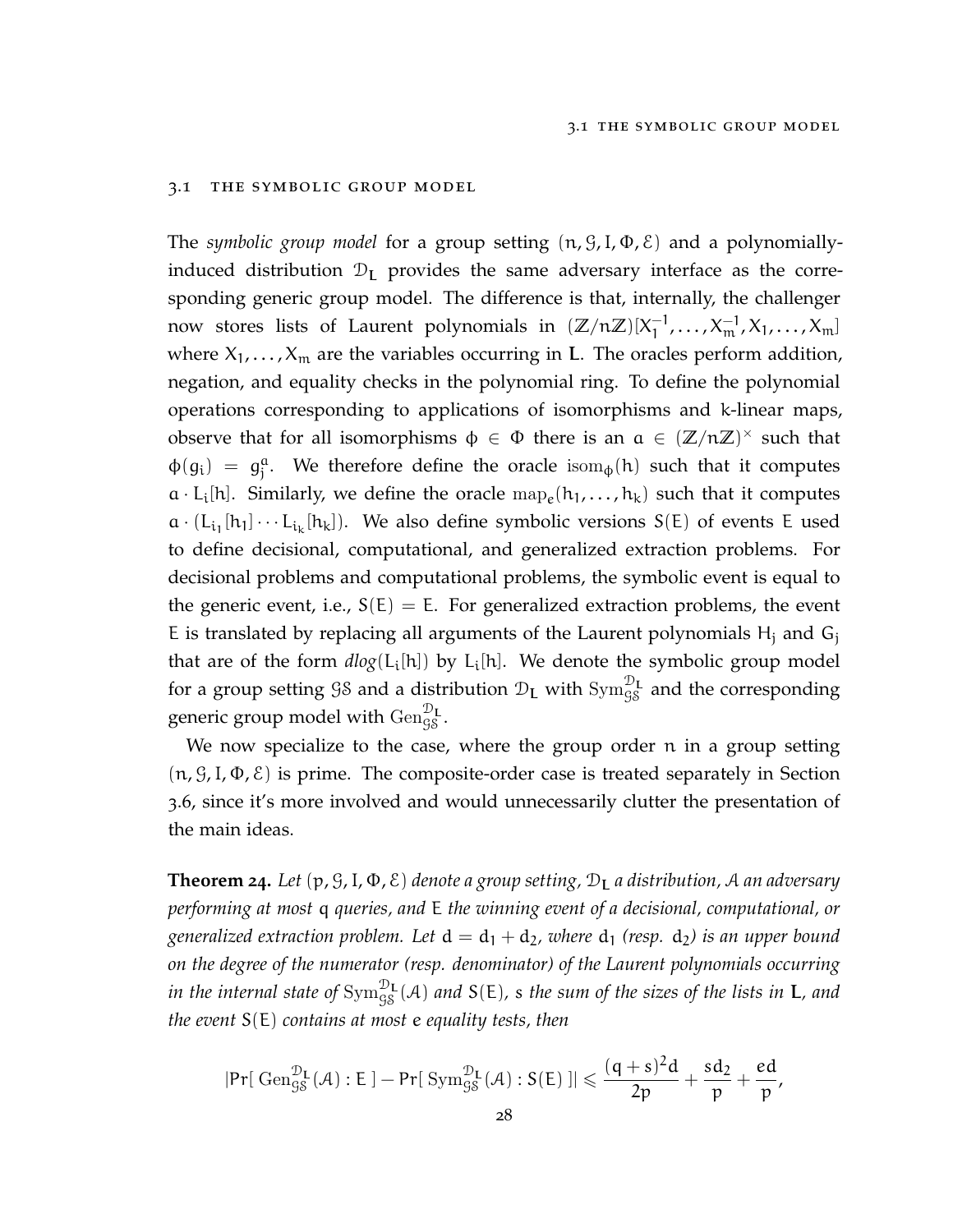# where the probability is taken over the coins of  $\mathrm{Gen}_{\mathrm{S} \mathrm{S}}^{\mathcal{D}_{\mathrm{L}}}$  and A.

*Proof.* An issue with Laurent polynomials in a polynomially induced distribution  $\mathcal{D}_L$  is if we happen to sample values that are a root of a polynomial in a denominator, then the sampling will "fail". By Schwartz-Zippel, we know that this probability is bounded by  $sd_2/p$ .

First, observe that the number of equality checks between group elements (resp. polynomials) performed in  $\text{Gen}_{\text{GS}}^{\mathcal{D}_\mathbf{L}}$  (resp.  $\text{Sym}_{\text{GS}}^{\mathcal{D}_\mathbf{L}}$ ) is upper-bounded by  $\mathfrak{n}=(\mathfrak{q}+$ s)<sup>2</sup>/2 + e. The adversary can perform at most  $(q + s)^2/2$  distinct eq-queries since the lists L contain  $q + s$  polynomials and the evaluation of the event requires  $e$ equality checks. To perform the proof, we utilize a hybrid argument that replaces equality checks  $f_1/f_2 = g_1/g_2$  in  $Sym_{gs}^{\mathcal{D}_L}$  by equality checks  $f_1(\vec{x})g_2(\vec{x}) = g_1(\vec{x})f_2(\vec{x})$ for the random point  $\vec{x}$  sampled by  $\mathcal{D}_L$ . The probability that the results for one equality check differ is then bounded by the Schwartz-Zippel Lemma, where the degree of  $f_1g_2 - g_1f_2$  is bounded by d.

More formally, assuming sampling did not fail, for  $i = 0, \ldots, n$ , we obtain the hybrid game  $Hyb_{gs}^{\mathcal{D}_L}\langle i\rangle$  and hybrid event  $H\langle i\rangle (E)$  from  $\text{Sym}^{\mathcal{D}_L}_{gs}$  and  $S(E)$  by sampling the random point  $\vec{x}$  on initialization and using  $f_1/f_2 = g_1/g_2$  for equality checks 1 to i and  $f_1(\vec{x})g_2(\vec{x}) = g_1(\vec{x})f_2(\vec{x})$  for equality checks i + 1 to n. Then

$$
Pr[\;\mathrm{Gen}_{\mathcal{G}\mathcal{S}}^{\mathcal{D}_L}:\mathsf{E}\;]=Pr[\;\mathrm{Hyb}_{\mathcal{G}\mathcal{S}}^{\mathcal{D}_L}\langle 0\rangle : H\langle 0\rangle(\mathsf{E})\;]
$$

and

$$
\text{Pr}[\;H\text{yb}_{\text{GS}}^{\mathcal{D}_\text{L}}\langle n\rangle:H\langle n\rangle(E)\;]=\text{Pr}[\;\text{Sym}_{\text{GS}}^{\mathcal{D}_\text{L}}:S(E)\;].
$$

To complete the proof, we use the Schwartz-Zippel Lemma to prove that for all  $i \in [n]$ ,

$$
|\text{Pr}[\text{ Hyb}_{gg}^{\mathcal{D}_L}\langle i-1\rangle(\mathcal{A}):H\langle i-1\rangle(E)\text{ }]-\text{Pr}[\text{ Hyb}_{gg}^{\mathcal{D}_L}\langle i\rangle(\mathcal{A}):H\langle i\rangle(E)\text{ }]|\leqslant d/p.
$$

The two games are equivalent unless the i-th equality-check returns different results in the left and the right experiment. This is equivalent to  $f_1g_2 - g_1f_2 \neq 0$  and  $f_1(\vec{x})g_2(\vec{x}) - g_1(\vec{x})f_2(\vec{x}) = 0$  where  $f_1g_2 - g_1f_2$  is a polynomial of degree at most d and  $\vec{x}$  is uniform independent of  $f_1/f_2$  and  $g_1/g_2$  since earlier equality checks use equality on polynomials in both experiments.  $\Box$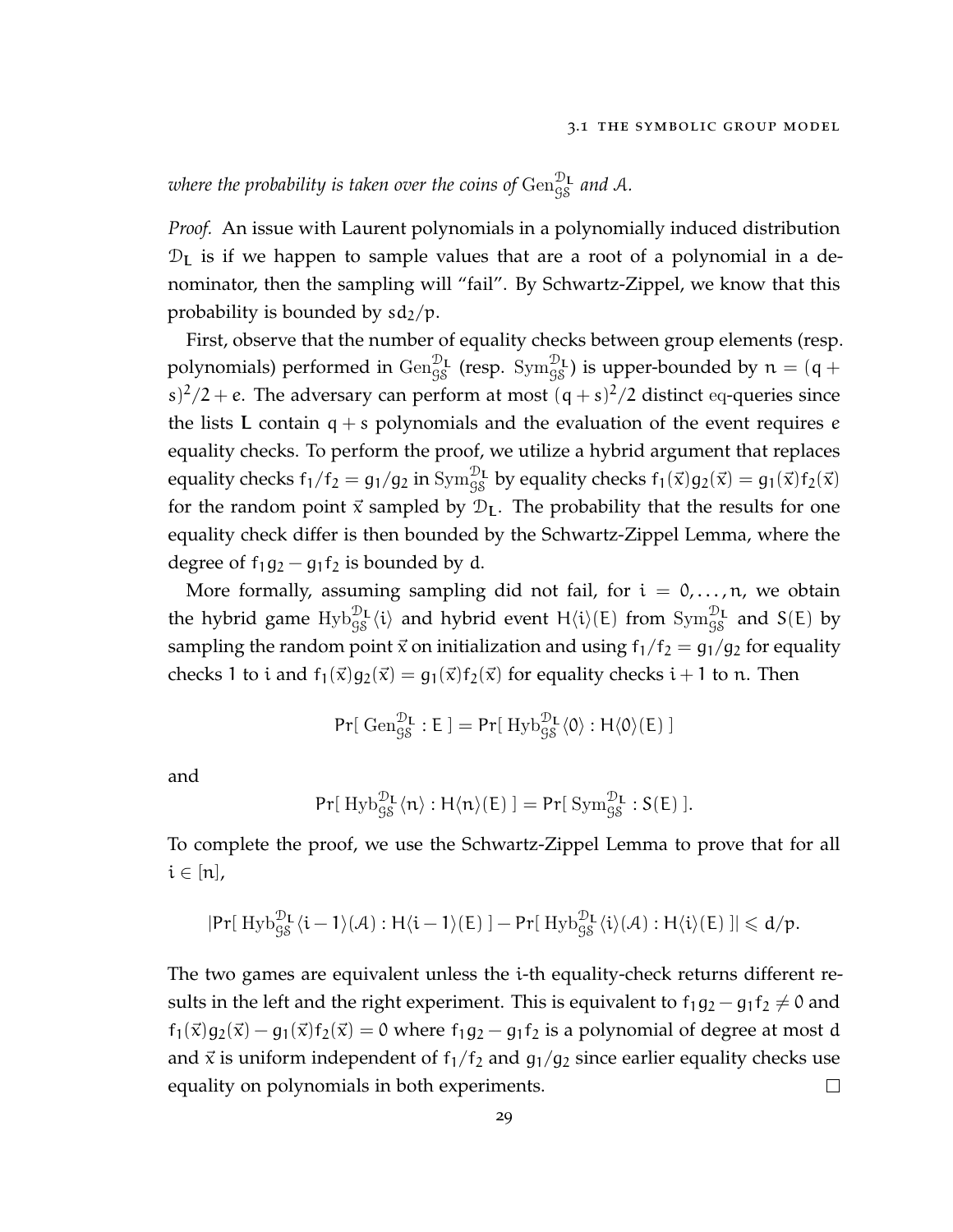By applying this theorem, we can therefore analyze the hardness of assumptions in the simpler symbolic model. We note that existing master theorems usually include a similar step in their proofs. Here we explicitly prove the equivalence of the Gen and Sym experiments. This stronger result is required for our decidability results.

#### 3.2 our master theorem

In this section we state our master theorem for decisional, non-interactive problems. In Section [3](#page-54-0).5, we give a master theorem for interactive assumptions which cover generalized extraction problems (and computational ones per Section [2](#page-35-0).6).

To state our theorem, we first define the completion  $C(L)$  of a list L with respect to the group setting  $(p, \mathcal{G}, I, \Phi, \mathcal{E})$ . This notion will be instrumental to define the side condition of our master theorem. Intuitively speaking, given a list L, its completion  $\mathcal{C}(L)$  is the list of all Laurent polynomials that can be computed by the adversary by applying isomorphisms and maps to Laurent polynomials in L.

We compute the completion  $\mathcal{C}(L)$  of L in two steps. In the first step, we compute the *recipe lists* {R<sup>i</sup> }i∈<sup>I</sup> using the algorithm given in Figure [1](#page-42-0). The elements of the recipe lists are monomials over the variables  $W_{i,j}$  for  $(i,j) \in I \times [|L_i|]$ . The monomials characterize which products of elements in L the adversary can compute by applying isomorpisms and maps. The result of the first step is independent of the elements in the lists L and only depends on the lengths of the lists. In the second step, we compute the actual Laurent polynomials from the recipes as

$$
\mathcal{C}(L)_i = [m_1(L), \dots, m_{|R_i|}(L)] \text{ for } [m_1, \dots, m_{|R_i|}] = R_i,
$$

where every  $\mathfrak{m}_{\mathfrak{i}}$  is a monomial over the variables  $W_{\mathfrak{i},\mathfrak{j}}$  and  $\mathfrak{m}_{\mathfrak{i}}(\mathsf{L})$  denotes the result of evaluating the monomial  $m_i$  for the values  $L_i[j_i]$ .

To ensure that the computation of the recipes terminates, we restrict ourselves to group settings without cycles. We also assume that the group setting contains a target group. Formally, for a group setting  $(p, \mathcal{G}, I, \Phi, \mathcal{E})$ , we define the weighted directed graph  $G = (V, E)$  with  $V = G$  and E defined as follows. For each isomorphism  $G_i \to G_j \in \Phi$ , there is an edge from  $G_i$  to  $G_j$  of weight 0. Similarly, given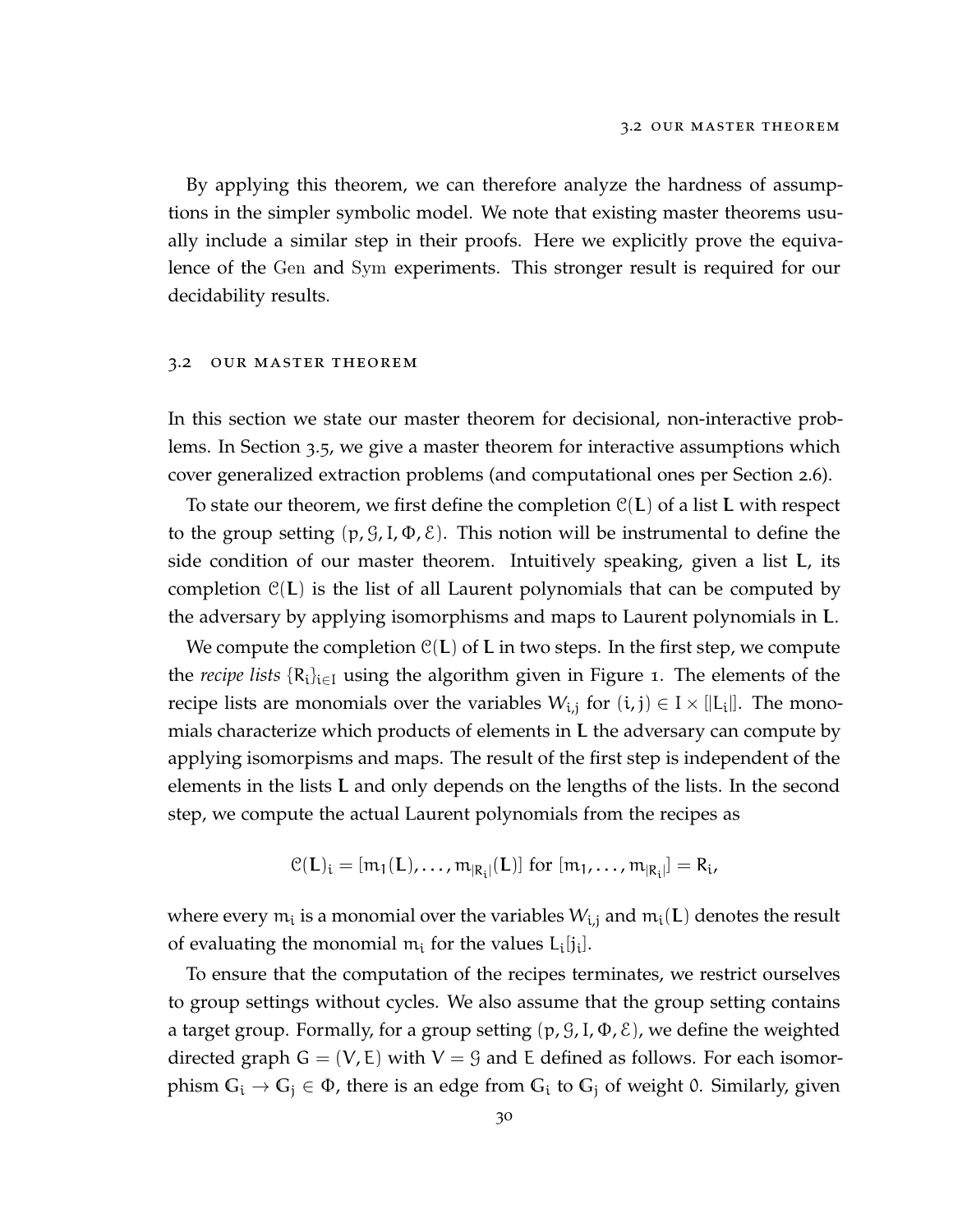<span id="page-42-0"></span>
$$
\begin{aligned} &\frac{\text{foreach } i \in I: S_i' = \emptyset\:;\: S_i = \{W_{i,1},\ldots,W_{i,|L_i|}\} \\ &\frac{\text{while } \vec{S} \neq \vec{S'}:}{\vec{S'} := \vec{S}} \\ &\frac{\text{foreach } e: G_{j_1} \times \ldots \times G_{j_n} \to G_{j_{n+1}} \in \mathcal{E}:}{S_{j_{n+1}} := S_{j_{n+1}} \cup \{f_1 \cdots f_n \mid f_i \in S_{j_i}, \, i \in [n]\}} \\ &\frac{\text{foreach } \varphi: G_i \to G_j \in \Phi: S_j := S_j \cup S_i}{\text{foreach } i \in I: R_i := \mathit{setToList}(S_i)} \end{aligned}
$$

FIGURE 1: Computation of lists of recipes  $R_i$  for input lists  $L_i$ .

any  $G_{i_1}\times \cdots \times G_{i_n}\to G_{i_{n+1}}\in \mathcal{E}$ , there are edges from  $G_{i_j}$  to  $G_{i_{n+1}}$  of weight 1 for j ∈ [n]. We assume that the graph G contains no loops of *positive* weight. Furthermore, we assume there is a unique  $G_t \in V$  called the *target group*, such that from any  $G_i \in V$  there is a path to  $G_t$  and  $G_t$  does not have any outgoing edges, i.e. it's a sink node of the graph that is reachable from all other vertices.

<span id="page-42-2"></span>**Example** 25. Assume we are given a leveled 3-linear map with inputs  $L_1 = [1, X]$ and  $L_i = \emptyset$  for  $i = 2, 3, 4$ . Then  $S_1 = \{W_{1,1}, W_{1,2}\}$  and  $S_i = \emptyset$  for  $i = 2, 3, 4$ . Since there are no isomorphisms, the body of the *while* loop reduces to the first *for* loop and to checking whether or not we have saturated the sets. The completion algorithm proceeds as follows (writing down the sets that have changed):

- 1.  $e: G_1 \times G_1 \to G_2$  gives  $S_2 = \{W_{1,1}^2, W_{1,1}W_{1,2}, W_{1,2}^2\}.$
- 2.  $e: G_1 \times G_2 \rightarrow G_3$  and  $e: G_2 \times G_2 \rightarrow G_4$  gives:

$$
S_3 = \{fg \mid f \in S_1, g \in S_2\} = \{W_{1,1}^3, W_{1,1}^2 W_{1,2}, W_{1,1} W_{1,2}^2, W_{1,2}^3\}
$$
  
\n
$$
S_4 = \{fg \mid f \in S_2, g \in S_2\} = \{W_{1,1}^4, W_{1,1}^3 W_{1,2}, W_{1,1}^2 W_{1,2}^2, W_{1,1} W_{1,2}^3, W_{1,2}^4\}
$$

3. At the last iteration we union {fg |  $f \in S_1$ ,  $g \in S_3$ } to  $S_4$ . It turns out that this adds no new elements to  $S_4$ .

Finally, we plug in  $W_{1,1} = 1$  and  $W_{1,2} = X$  to get the completions (using the ordering in which the elements were written down above):

<span id="page-42-1"></span>
$$
L_1 = [1, X], L_2 = [1, X, X^2], L_3 = [1, X, X^2, X^3], L_4 = [1, X, X^2, X^3, X^4]
$$
  
31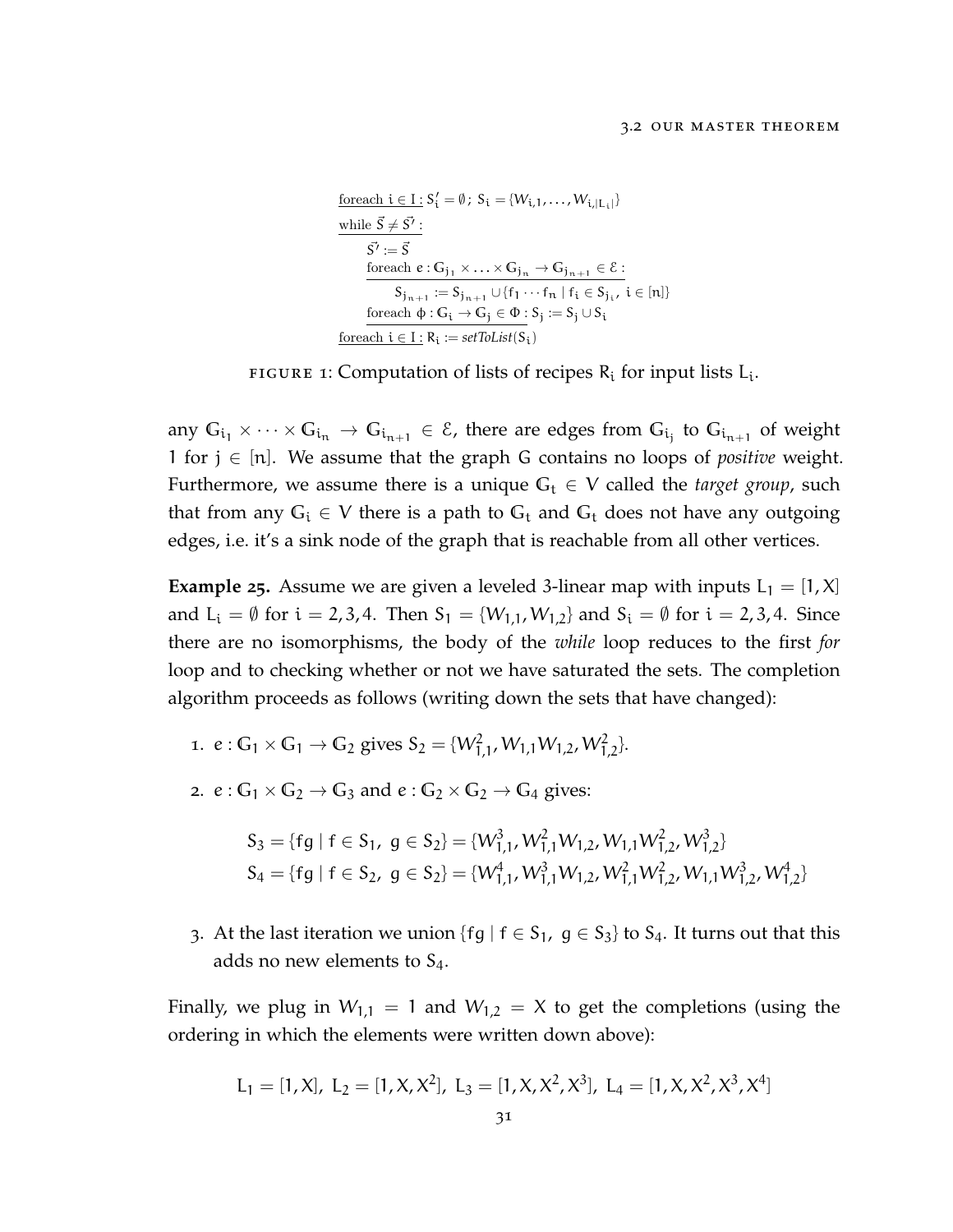**Theorem 26.** Let  $\Im S = (p, \{G_i\}_{i \in I}, I, \Phi, \mathcal{E})$  denote a group setting, and  $D_L, D_{L'}$  be  $p$ olynomially-induced distributions such that  $|{\rm L_i}|$  =  $|{\rm L'_i}|$  for all  ${\rm i\in I}$ . Let  ${\rm t}$  denote the *index of the target group,*  $s = \sum_{i \in I} |L_i|$ ,  $r = |C(L)_t|$ , and let  $d = d_1 + d_2$ , where  $d_1$  (resp. d2*) denotes an upper bound for the total degrees of the polynomials in the numerator (resp. denominator) of the Laurent polynomials in the completion of the lists. If*

$$
\{\vec{\alpha} \in \mathbb{F}_p^r \mid \vec{\alpha} \cdot \mathcal{C}(\mathbf{L})_t = 0\} = \{\vec{\alpha} \in \mathbb{F}_p^r \mid \vec{\alpha} \cdot \mathcal{C}(\mathbf{L}')_t = 0\},
$$

*then*

$$
|\text{Pr}[ \ \mathrm{Gen}_{\mathcal{D}_L}^{\mathcal{G}\mathcal{S}}(\mathcal{A}) = 1 \ ] - \text{Pr}[ \ \mathrm{Gen}_{\mathcal{D}_{L'}}^{\mathcal{G}\mathcal{S}}(\mathcal{A}) = 1 \ ]| \leqslant \frac{(s+q)^2d}{p} + \frac{2sd_2}{p}
$$

*for all adversaries* A *that perform at most* q *operations.*

*Proof.* By using a standard hybrid argument we can apply our Theorem [24](#page-39-0) to switch both experiments  $\operatorname{Gen}_{\rm GS}^{{\mathcal{D}}_{\mathbf{L}}}(\mathcal{A})$  and  $\operatorname{Gen}_{\rm GS}^{{\mathcal{D}}_{\mathbf{L}'}}(\mathcal{A})$  from the generic group model to the symbolic group model. Hence, we obtain:

$$
\begin{aligned}&|\text{Pr}[\ \operatorname{Gen}^{\mathcal{D}_L}_{\mathcal{G}\mathcal{S}}(\mathcal{A})=1]-\text{Pr}[\ \operatorname{Sym}^{\mathcal{D}_L}_{\mathcal{G}\mathcal{S}}(\mathcal{A})=1]\| \leqslant \frac{(s+q_o)^2d}{2p}+\frac{sd_2}{p}\\&|\text{Pr}[\ \operatorname{Sym}^{\mathcal{D}_L}_{\mathcal{G}\mathcal{S}}(\mathcal{A})=1]-\text{Pr}[\ \operatorname{Gen}^{\mathcal{D}_L}_{\mathcal{G}\mathcal{S}}(\mathcal{A})=1]\| \leqslant \frac{(s+q_o)^2d}{2p}+\frac{sd_2}{p}\end{aligned}
$$

This leaves us with bounding

$$
|\text{Pr}[\ \mathrm{Sym}^{\mathcal{D}_L}_{\mathcal{G}\mathcal{S}}(\mathcal{A})=1\ ]-\text{Pr}[\ \mathrm{Sym}^{\mathcal{D}_L}_{\mathcal{G}\mathcal{S}}(\mathcal{A})=1\ ]|
$$

However, note that the view of the adversary  $A$  in this symbolic game essentially depends on the equality queries that are performed on all polynomials computed by A and stored by the challenger. By viewing the completion  $\mathcal{C}(L)$  as the generating set of a vector space V (which is all polynomials computable by the adversary starting from L), then  $\{\vec{\alpha} \in \mathbb{F}_p^r \mid \vec{\alpha} \cdot \mathcal{C}(L)_t = 0\}$  is the kernel of the map that expresses every polynomial in V as a linear combination of polynomials in  $C(L)$ . In particular, note that such map also encodes equalities of polynomials in V. Hence, the validity of our side condition essentially says that the equalities seen by the adversary in both games (i.e., w.r.t. lists **L** and **L**') are the same. Namely, the adversary gets an identical view in the two experiments.  $\Box$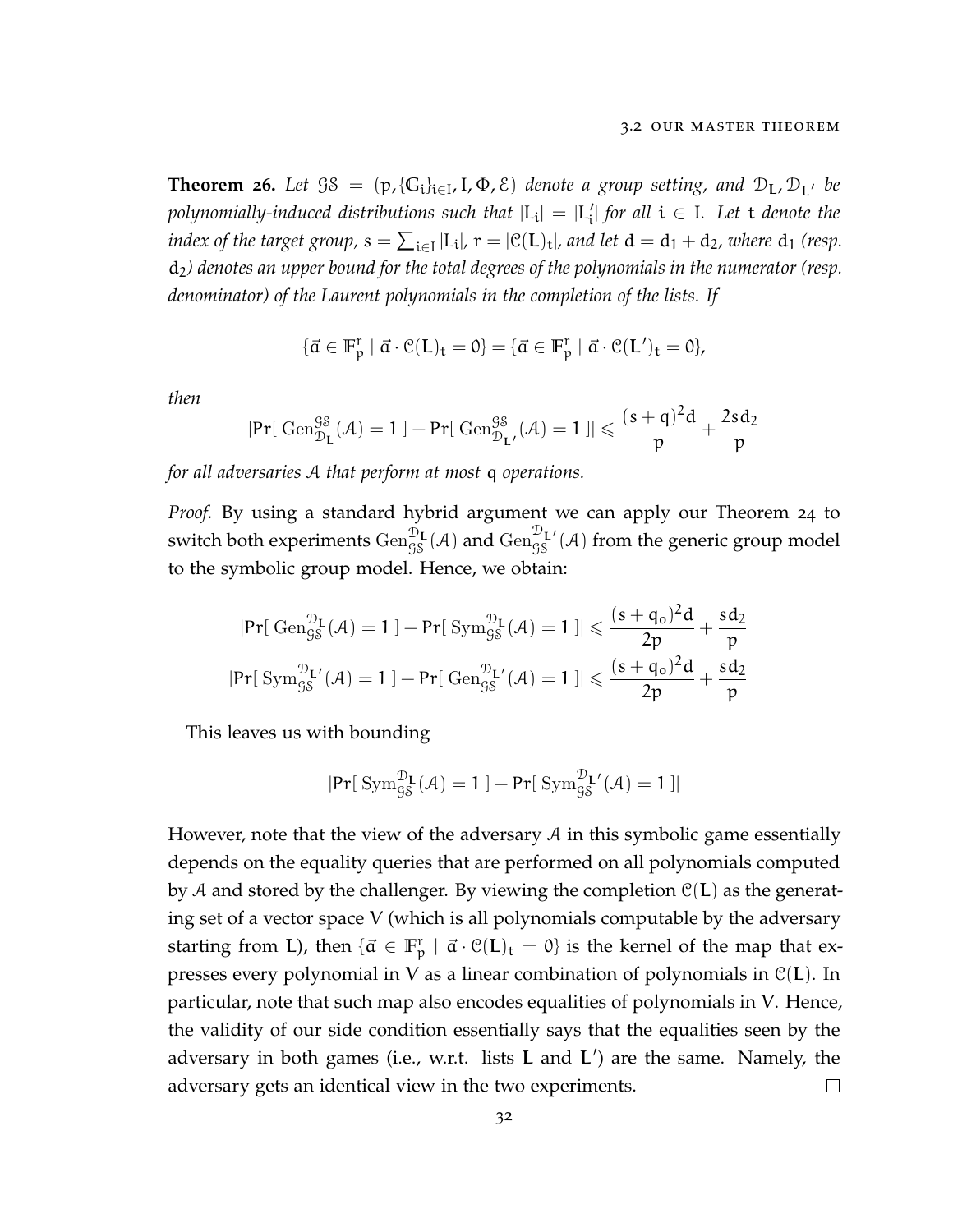Note that deciding the side condition is sufficient for deciding the hardness of the corresponding decisional problem for a fixed group setting and fixed distributions. Either the side condition is satisfied or there exists an  $\vec{a} \in \mathbb{F}_p^r$  that is included in one of the sets, but not in the other one. In the first case, the distinguishing advantage is upper-bounded by the given above. In the second case, we can construct an adversary that distinguishes the two symbolic models with probability 1, which implies that it distinguishes the corresponding generic models with probability  $1 - \epsilon$ . Note that for real-or-random assumptions where the adversary is given L and must distinguish f from a fresh variable Z in the target group  $G_t$ , our side condition simplifies to  $\sum_{j=1}^r a_j \mathcal{C}(\hat{L})_t[j] \neq f$  for all  $\vec{\alpha} \in \mathbb{F}_p^r$ . This is similar to the independence condition in the BBG master theorem [\[BBG](#page-111-0)05b].

#### <span id="page-44-0"></span>3.3 non-parametric assumptions

In this section, we present methods to automatically verify or falsify the hardness of decisional assumptions. As mentioned earlier, our master theorem is stated with respect to a fixed group setting and fixed distributions. To consider multiple group settings or distributions at once, we define a decisional assumption **A** as a possibly infinite set of triples  $(38, \mathcal{D}_L, \mathcal{D}_{L'})$ . A is *generically hard* if the distinguishing probability is upper-bounded by  $\epsilon$  in Theorem [26](#page-42-1) for all triples in  $\mathbb{A}$ .

An assumption is non-parametric if only the concrete groups, isomorphisms, and n-linear maps vary, but the structure of the group setting and the lists L and  $L'$  defining the distributions remain fixed. This captures assumptions such as "3-lin is hard in all groups with a symmetric 3-linear map". Conversely, an assumption is parametric if one or more of these restrictions do not hold.

We perform the following computations over **Z** to decide the hardness of a decisional assumption defined by lists L and L' for all group settings  $98$  with a given index set and types of isomorphisms and n-linear maps.

- 1. Initialize the set T of distinguishing tests and the set E of exceptional primes to the empty set ∅.
- 2. Compute the completions  $\mathcal{C}(L)$  and  $\mathcal{C}(L')$  and set  $\overline{L}_t := \mathcal{C}(L)_{t}$ ,  $\overline{L'}_t := \mathcal{C}(L')_{t}$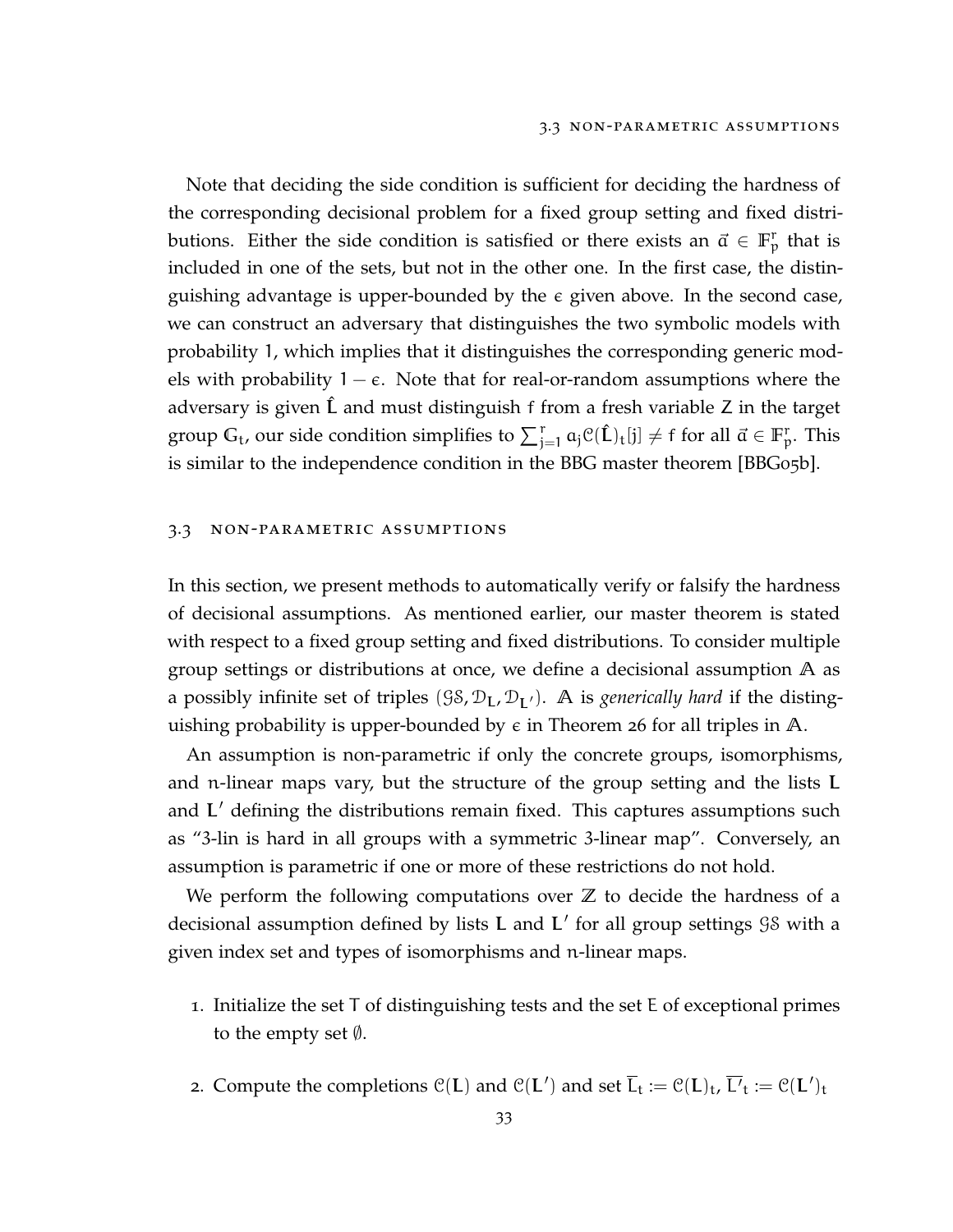- 3. Compute a generating set K of the  $\mathbb{Z}$ -module  $\{\vec{\alpha} \in \mathbb{Z}^{|\overline{L}_t|} \mid \vec{\alpha} \cdot \overline{L}_t = 0\}$  as follows:
	- a) Represent all polynomials  $g \in \overline{L}_t$  as vectors  $\vec{v}_1, \ldots, \vec{v}_n$  and denote by M the matrix, where row *i* is  $\vec{v_i}$  with respect to the basis *monomials*( $\vec{L_t}$ ).
	- b) Compute the Hermite Normal Form N of M and read off a generating set K of the left kernel from N and the transformation matrix. Set  $E := E \cup F$  where F is the set of factors of pivots of N.

Perform the same steps for L'<sub>t</sub> to obtain M' and K'.

- 4. Check for every  $\vec{k} \in K$  if  $\vec{k}M' = 0$ . If  $\vec{k}M' = \vec{c} \neq 0$ , then set  $T := T \cup \vec{k}$ and  $E := E \cup F$  where F denotes the set of common prime factors of the components of  $\vec{c}$ . Perform the same steps for K' and M.
- 5. Compute distinguishing probability  $\epsilon$  from degrees in  $\overline{L}_t$  and  $\overline{L}'_t$ .
- 6. If T is empty, return that distinguishing probability is upper-bounded by  $\epsilon$ except (possibly) for primes in E. If T is nonempty, return that using the tests in T, an adversary can distinguish with probability  $1 - \epsilon$  except (possibly) for primes in E.

Note that performing division-free computations over **Z** allows us to track the set of exceptional primes, which we return. We have implemented this algorithm in a tool that takes a group setting and two sequences of group elements as input and decides if the corresponding decisional assumption is hard, returning  $\epsilon$ , E, and the distinguishing tests T (if nonempty).

**Example 27.** We show that the following assumption is insecure in a bilinear group using our method. This is just a slight modification of DDH where not all inputs are monomials, since it better highlights how the algorithm works. Let  $L_1 = [1, X, Y, XY + Y]$  or  $L'_1 = [1, X, Y, Z]$  with  $L_2 = L'_2 = \emptyset$ , with  $L = [L_1, L_2]$  and  $L' = [L'_1, L'_2]$ . Using the notation above, we have that

$$
\overline{L}_2 = [1, X, Y, XY + Y, X^2, XY, X^2Y + XY, Y^2, XY^2 + Y^2, X^2Y^2 + 2XY^2 + Y^2] \n\overline{L}'_2 = [1, X, Y, Z, X^2, XY, XZ, Y^2, YZ, Z^2]
$$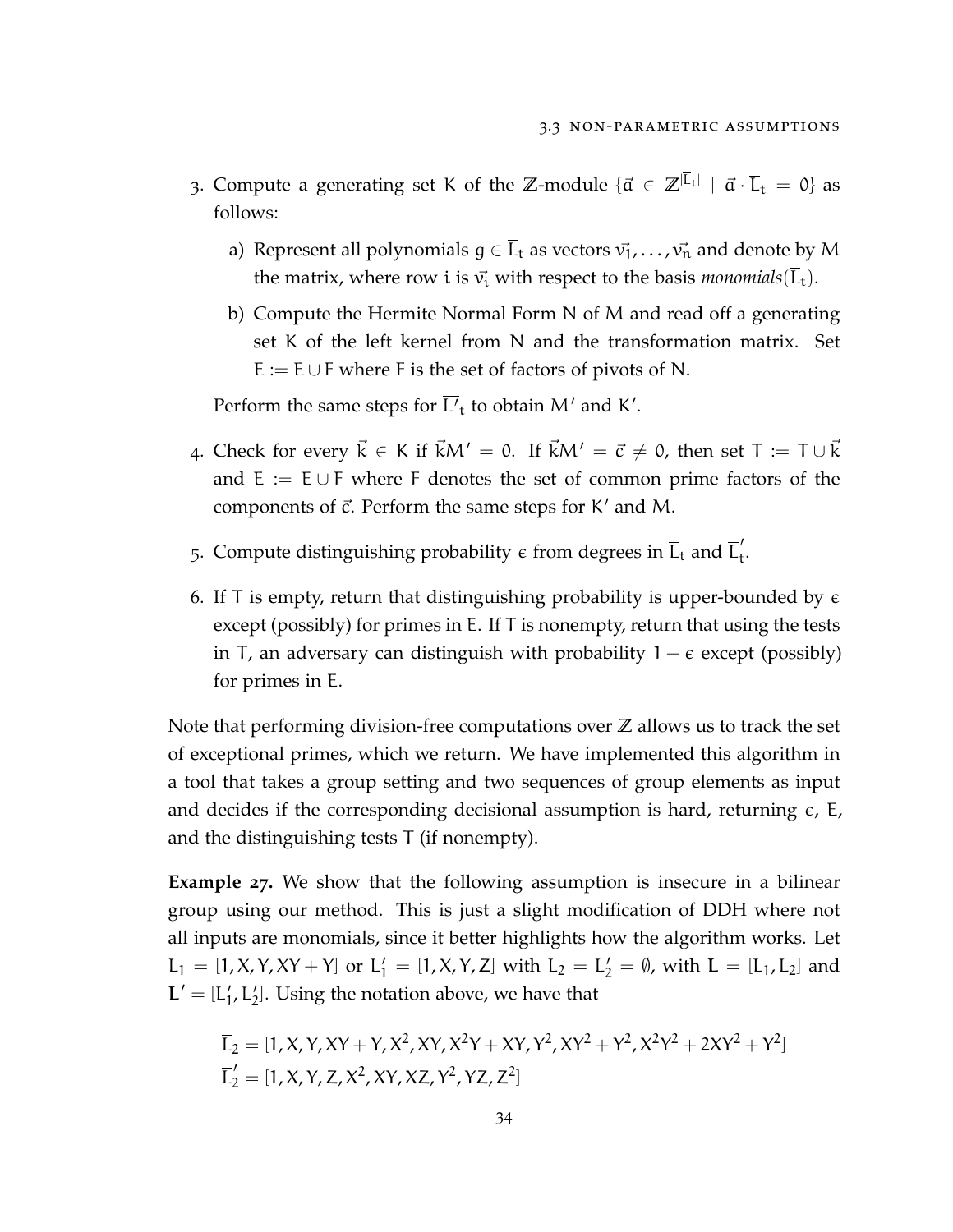To compute the left kernels, we choose the following monomial bases:

$$
\mathbb{B} = (1, X, Y, XY, X^2, Y^2, XY^2, X^2Y^2)
$$

$$
\mathbb{B}' = (1, X, Y, Z, X^2, XY, XZ, Y^2, YZ, Z^2)
$$

We obtain the following matrices, where each row represents an element in the completions in the corresponding monomial basis.

|       | $\mathbf{1}$   |               | 0 0 0 0 0 0 1 0 |               |                |               |   |          |          |          |               |          |               |               |               | 1 0 0 0 0 0 0 0 0 0 |               |                |          |
|-------|----------------|---------------|-----------------|---------------|----------------|---------------|---|----------|----------|----------|---------------|----------|---------------|---------------|---------------|---------------------|---------------|----------------|----------|
| $M =$ |                |               | 0 1 0 0 0 0 0 0 |               |                |               |   | $\circ$  | , $M' =$ |          |               |          |               |               |               | 0 1 0 0 0 0 0 0     |               | $\mathcal{O}$  | $\Omega$ |
|       | $\theta$       |               | 0 1 0 0 0 0 0   |               |                |               |   | $\theta$ |          |          |               |          |               |               |               | 0 0 1 0 0 0 0 0 0   |               |                | $\theta$ |
|       | $\mathcal{O}$  |               | 0 1 1 0 0 0 0   |               |                |               |   | 0        |          |          |               |          |               |               |               | 0 0 0 1 0 0 0 0     |               | $\mathcal{O}$  | $\Omega$ |
|       | $\mathcal{O}$  |               | $0 \quad 0$     | $0 1 0 0 0$   |                |               |   | $\circ$  |          |          |               |          |               |               |               | 0 0 0 0 1 0 0 0 0 0 |               |                |          |
|       | $\Omega$       | $\mathcal{O}$ | 0 1 0 0 0 0     |               |                |               |   | $\theta$ |          |          | 0 0 0 0 0 1 0 |          |               |               |               |                     | $\mathcal{O}$ | $\circ$        | $\theta$ |
|       | $\mathfrak{O}$ |               | 0 0 1 0 0 1 0   |               |                |               |   | $\theta$ |          |          | 0 0 0 0 0 0 1 |          |               |               |               |                     | $\mathcal{O}$ | $\mathcal{O}$  | $\theta$ |
|       | $\Omega$       |               | 0 0 0 0 1 0 0   |               |                |               |   | $\theta$ |          |          |               |          |               |               |               | 0 0 0 0 0 0 0 1     |               | $\mathcal{O}$  | $\Omega$ |
|       |                |               | 0 0 0 0 0 1 0   |               |                |               |   | $\theta$ |          |          | 0 0 0 0 0 0 0 |          |               |               |               |                     | $\theta$      | $\overline{1}$ | $\Omega$ |
|       |                | $\mathcal{O}$ | $\theta$        | $\mathcal{O}$ | 0 <sub>1</sub> | $\mathcal{O}$ | 2 |          |          | $\Omega$ | $\theta$      | $\theta$ | $\mathcal{O}$ | $\mathcal{O}$ | $\mathcal{O}$ | $\mathcal{O}$       | $\mathcal{O}$ | $\theta$       |          |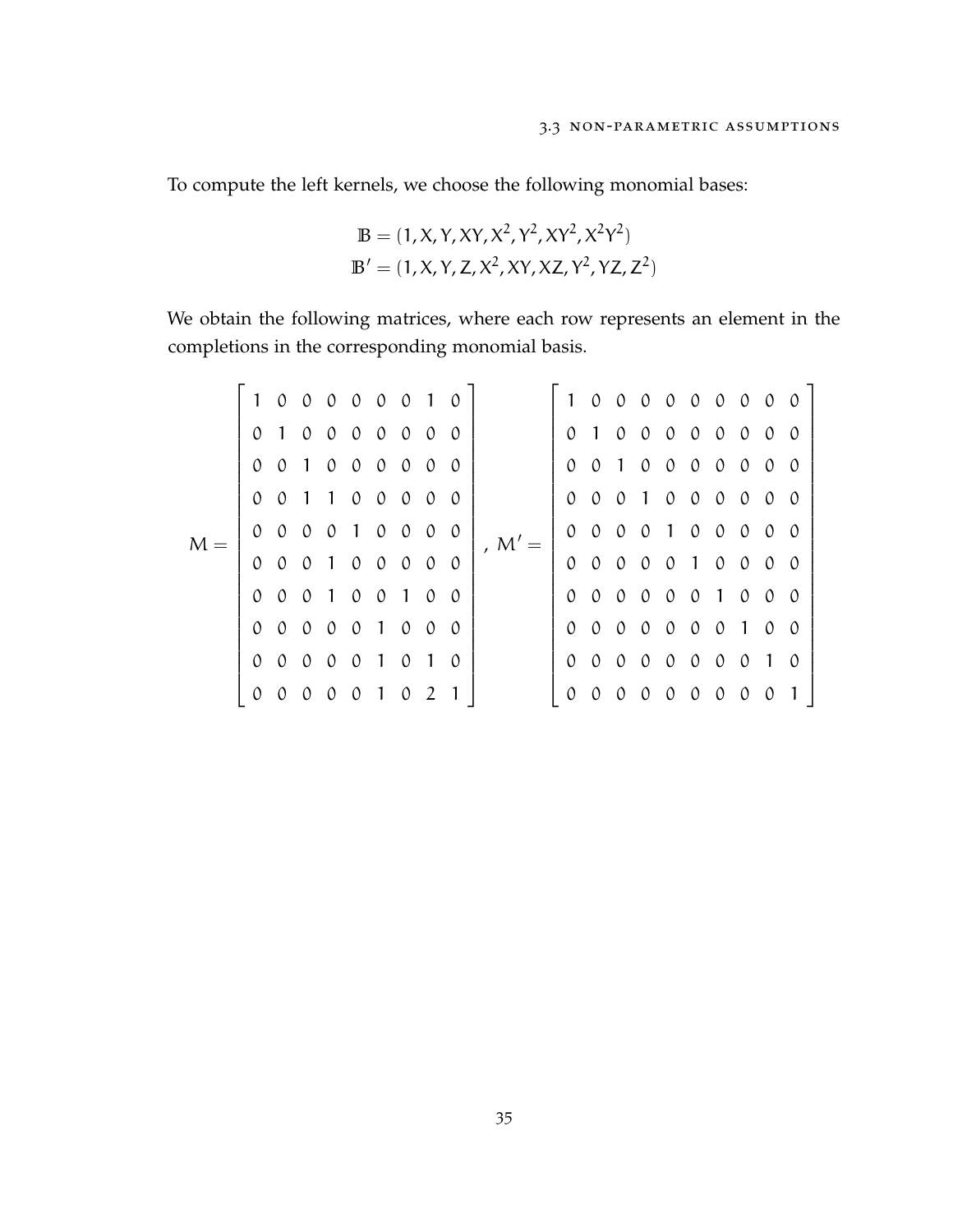$M'$  is the identity matrix, so it's already in HNF and has trivial kernel. The HNF for M and its transformation matrix K are

| $N =$ |               |               |               |               | 1 0 0 0 0 0 0 0 0                                                                                    |               |                |          |         |               | $0 \quad 0$   | $\mathcal{O}$    |                | $0 \quad 0 \quad 0$ |               | $\mathcal{O}$  | $\mathcal{O}$  | $\Omega$ |
|-------|---------------|---------------|---------------|---------------|------------------------------------------------------------------------------------------------------|---------------|----------------|----------|---------|---------------|---------------|------------------|----------------|---------------------|---------------|----------------|----------------|----------|
|       |               |               |               |               | 0 1 0 0 0 0 0 0                                                                                      |               |                | $\Omega$ |         | $\mathcal{O}$ | $1\quad 0$    | $\mathcal{O}$    |                | $0 \quad 0$         | $\mathcal{O}$ | $\mathcal{O}$  | $\mathcal{O}$  | $\Omega$ |
|       | $\Omega$      |               |               |               | 0 1 0 0 0 0 0 0                                                                                      |               |                |          |         | $\theta$      | $0 \quad 0$   | $1 \t0 \t-1 \t0$ |                |                     |               | $\mathcal{O}$  | $\mathcal{O}$  | $\Omega$ |
|       | $\mathcal{O}$ |               |               |               | 0 0 1 0 0 0                                                                                          |               | $\mathcal{O}$  | $\theta$ |         | $\mathcal{O}$ | $0\quad 0$    | $\theta$         | $\mathcal{O}$  | $\overline{1}$      | $\circ$       | $\mathcal{O}$  | $\mathcal{O}$  | $\Omega$ |
|       | $\mathcal{O}$ | $0 \quad 0$   |               | $\mathcal{O}$ | $1\quad 0$                                                                                           | $\mathcal{O}$ | $\mathcal{O}$  | $\Omega$ | , $K =$ | $\Omega$      | $0 \quad 0$   | $\mathcal{O}$    | $\overline{1}$ | $\mathcal{O}$       | $\mathcal{O}$ | $\mathcal{O}$  | $\mathcal{O}$  | $\theta$ |
|       | $\mathcal{O}$ | $0 \quad 0$   |               |               | 0 0 1 0 0                                                                                            |               |                | $\Omega$ |         | $\mathcal{O}$ | $0\quad 0$    | $\mathcal{O}$    | $\mathcal{O}$  | $\mathcal{O}$       | $\mathcal{O}$ | $\overline{1}$ | $\mathcal{O}$  | $\Omega$ |
|       | $\mathcal{O}$ |               |               |               | 0 0 0 0 0 1 0                                                                                        |               |                | $\theta$ |         | $\Omega$      | $0 \quad 0$   | $\mathcal{O}$    |                | $0 -1 1$            |               | $\mathcal{O}$  | $\mathcal{O}$  | $\theta$ |
|       |               |               |               |               | 0 0 0 0 0 0                                                                                          | $\mathcal{O}$ | $\overline{1}$ | $\Omega$ |         | $\mathcal{O}$ | $0\quad 0$    | $\mathcal{O}$    | $\mathcal{O}$  | $\mathcal{O}$       | $\mathcal{O}$ | $-1$           | $\overline{1}$ | $\Omega$ |
|       | $\mathcal{O}$ |               |               |               | $\begin{array}{ccccccccccccccccc} \circ & \circ & \circ & \circ & \circ & \circ & \circ \end{array}$ |               | $\mathcal{O}$  | 1        |         | $\mathcal{O}$ | $0\quad 0$    | $\mathcal{O}$    | $\mathcal{O}$  | $\mathcal{O}$       | $\mathcal{O}$ | $\overline{1}$ | $-2$ 1         |          |
|       | $\mathcal{O}$ | $\mathcal{O}$ | $\mathcal{O}$ | $\mathcal{O}$ | $0 \quad 0$                                                                                          | $\mathcal{O}$ | $\mathcal{O}$  | $\theta$ |         | $\Omega$      | $\mathcal{O}$ |                  | $\theta$       |                     | $\mathcal{O}$ | $\theta$       | $\mathcal{O}$  | $\theta$ |

The generators of the kernel are the rows of the matrix K corresponding to the zero rows of the HNF, N, of M. All the pivots of N are 1, so there are no exceptional primes. Thus the kernel is generated by  $\vec{a} = (0, 0, 1, -1, 0, 1, 0, 0, 0, 0)$ and  $\vec{a}$  denotes the relation L<sub>1</sub>[3] – L<sub>1</sub>[4] + e(L<sub>1</sub>[2], L<sub>1</sub>[3]) = 0. We also have that  $\vec{\alpha}M' = \vec{\alpha} \neq \vec{0}$ , so this relation is not present in  $\vec{L}'_2$ . Furthermore,  $\vec{\alpha}$  is not zero modulo any prime, so there are no exceptional primes. In addition to what is shown here, our software keeps track of how each element of  $\overline{L}_2$  was constructed, so it can print out the formulas for all algebraic attacks against the assumption.

#### 3.4 parametric assumptions

For parametric decisional assumptions, we restrict ourselves to the real-orrandom case. The approach can also be adapted to handle computational assumptions. We also assume that input distributions are defined by polynomials instead of Laurent polynomials. Our methods do extend to Laurent polynomials with some minor modifications, but no current parametric assumptions known to us require this level of generality. We distinguish parametricity in two dimensions. First, an assumption may be parameterized by *range limits*  $l_1, \ldots, l_m$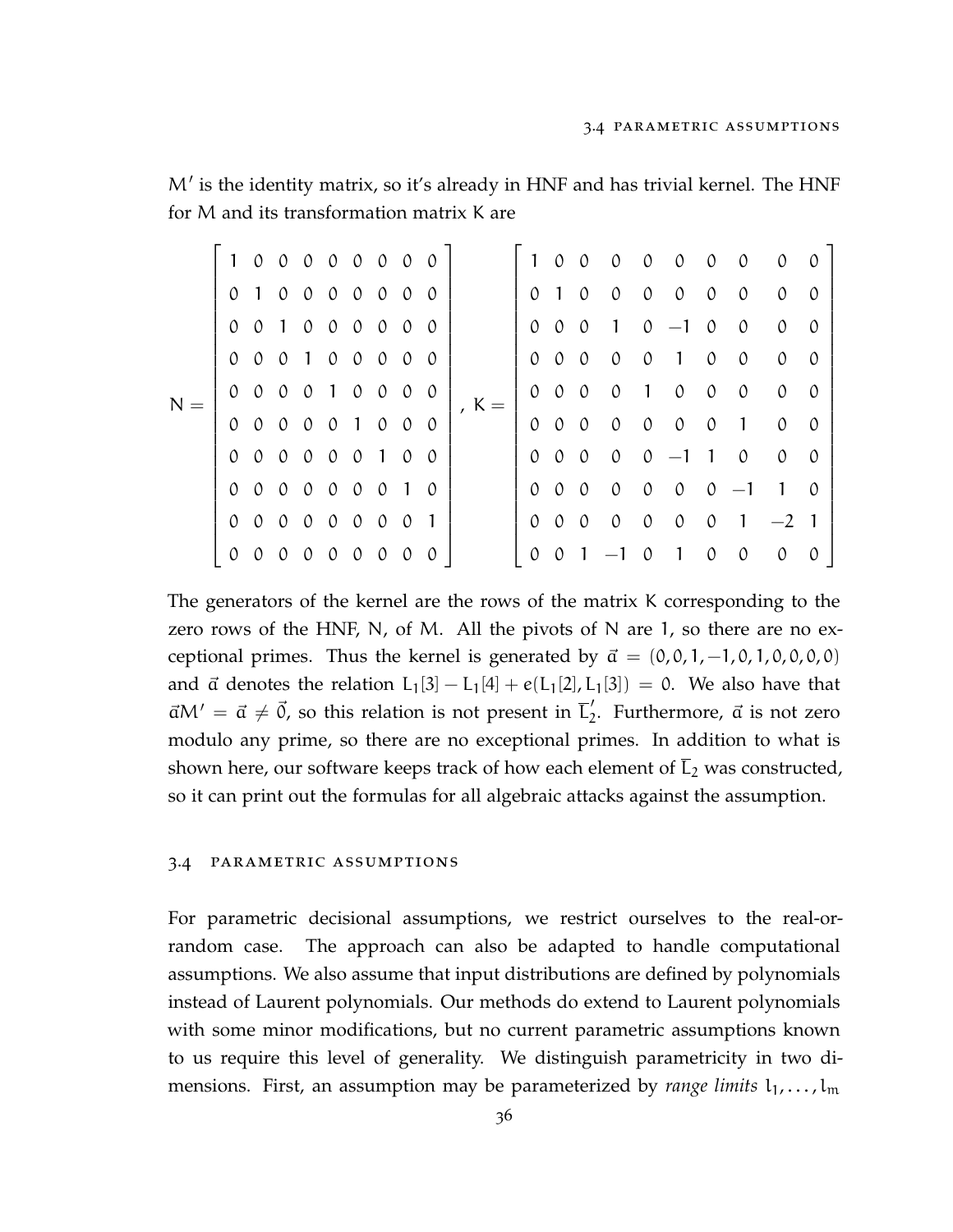(ranging over **N**) that determine the size of the adversary input. We use *range expressions*  $\forall r \in [\alpha, \beta]$ .  $h_r$ , where  $\alpha$  and  $\beta$  are polynomials over range limits, to express such assumptions. The polynomials  $h_r$  can use the *range index* r in the exponent or as the index of an indexed variable  $X_r$ . We will denote range expressions with capital letters R. Second, the group setting of an assumption may be parameterized by an *arity* k that captures the maximum number of multiplications that can be performed.

Parametricity in the input size allows us to analyze assumptions such as "l-DHE is hard for all  $\mathfrak l''$ . Parametricity in the arity allows us to analyze assumptions such "2-BDH is hard for all k-linear groups". Combining both types of parametricity allows us to analyze assumptions such as "k-lin is hard in k-linear groups" or "(l, k)-MMDHE is hard for all l and  $k \geq 3$ ". In the following, we will present two methods that deal with both parametricity in the input size and parametricity in the arity. The first method assumes a fixed number of random variables. The second method allows for indexed random variables, but assumes that the degree of adversary input and challenge is fixed.

The way we handle parametric assumptions is based on a trivial observation. Let  $S_1, \ldots, S_n$  be not necessarily distinct sets of monomials. Then a polynomial f belongs to the span of the product set  $S_1 \cdots S_n$  if and only if all its terms belong to  $S_1 \cdots S_n$ . Therefore, we need to define products of range expressions as well as methods to check whether a monomial is an instance of a range expression. Additionally, we must assume that all inputs are monomials.

#### *Fixed Number of Variables.*

We assume a real-or-random decisional assumption in a (leveled) k-linear group where the challenge polynomial g is in the target group, and the adversary input is expressed using range expressions  $R_1, \ldots, R_n$  on the levels  $\lambda_1, \ldots, \lambda_n$ . Here  $\lambda_i$ is either of the form c or of the form  $k - c$  for a constant  $c \in \mathbb{N}$ . Furthermore, we assume that the assumption uses random variables  $\vec{X}$  and range limits  $\vec{l}$ . To simplify the presentation, we will use the notation  $\vec{X}^{\vec{f}} = X_1^{f_1}$  $1 \n\begin{bmatrix} 1 & \cdots & X_m^{\mathrm{f}_m} \\ \cdots & \cdots & \cdots & \cdots \end{bmatrix}$  Then the ranges are of the form

$$
R_{i} = \forall r_{i,1} \in [\alpha_{i,1}, \beta_{i,1}], \ldots, r_{i,t_{i}} \in [\alpha_{i,t_{i}}, \beta_{i,t_{i}}]. \vec{X}^{\vec{f}_{i}}
$$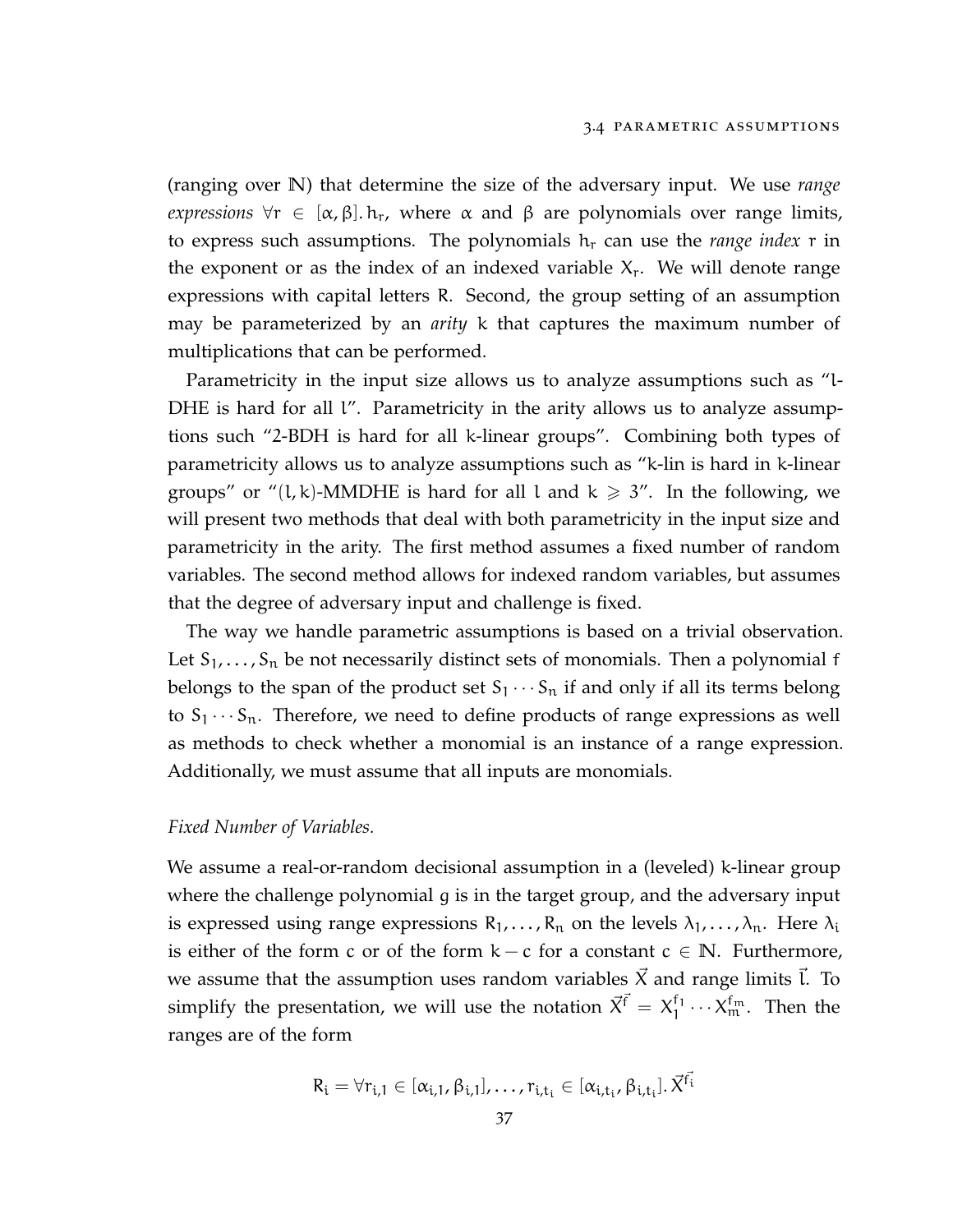where every  $\alpha_{i,j}$  and  $\beta_{i,j}$  is a polynomial over  $\vec{l}$  and every  $f \in \vec{f}_i$  is a polynomial over k,  $\vec{l}$ , and  $r_{i,1},\ldots,r_{i,t_i}.$  The challenge polynomial is of the form  $g=\sum_{i=1}^w c_i \vec{X}^{\vec{u_i}}.$ Using the independence condition derived from Theorem [26](#page-42-1), it follows that real distribution and the random distribution are indistinguishable iff there is a monomial  $\vec{X}^{\vec{u_i}}$  that is not an element of the completion of the  $R_i$ .

To check this condition, we proceed in two steps. In the first step, we compute a single range expression R that denotes the completion of the  $R_i$  in the target group. In the second step, we check for each  $\vec{X}^{\vec{u}}$  whether  $\vec{X}^{\vec{u}} \in \overline{R}$ , by encoding the required equalities of the exponent-polynomials into a set of diophantine (in)equalities. We then show that satisfiability checking for such constraints is undecidable in general. Nevertheless, we identify two decidable fragments and demonstrate that SMT solvers can handle most instances derived from practical cryptographic assumptions, even those that are not in the decidable fragments.

If  $R_1, \ldots, R_n$  denote the sets  $S_1, \ldots, S_n$ , then the completion  $\overline{R}$  of  $R_1, \ldots, R_n$  in the target group must denote the set

$$
\bigcup_{\vec{\delta}\in\mathbb{N}^n\text{ s.t. }\sum_{i=1}^n\delta_i\cdot\lambda_i=k}S_1^{\delta_1}\cdots S_n^{\delta_n}
$$

where  $SS' = \{ss' \mid s \in S \land s' \in S'\}$  and  $S^{\delta} = \{\prod_{i=1}^{\delta} s_i | s_1 \in S \land \dots \land s_{\delta} \in S\}$ . We therefore define multiplication of range expressions with distinct range indices as

$$
(\forall r_1 \in [\alpha_1, \beta_1], \dots, r_t \in [\alpha_t, \beta_t], \vec{X}^{\vec{f}})(\forall r_1' \in [\alpha_1', \beta_1'], \dots, r_s' \in [\alpha_{t'}', \beta_{t'}'], \vec{X}^{\vec{f'}})
$$
  
=  $\forall r_1 \in [\alpha_1, \beta_1], \dots, r_t \in [\alpha_t, \beta_t], r_1' \in [\alpha_1', \beta_1'], \dots, r_s' \in [\alpha_{t'}', \beta_{t'}'], \vec{X}^{\vec{f}+\vec{f'}}.$ 

To define the δ-fold product of a range expression, we restrict ourselves to exponent-polynomials that can be expressed as  $f + g$  such that  $f = \sum_{j=1}^t r_j \, \varphi_j(\vec{l}, k)$ for polynomials φ<sub>j</sub> in Z[l̄, k] and such that g is a polynomial in Z[l̄, k]. The δ-fold product is then defined as

$$
(\forall r_1 \in [\alpha_1, \beta_1], \dots, r_m \in [\alpha_t, \beta_t], \vec{X}^{\vec{f}+\vec{g}})^{\delta}
$$
  
=  $\forall r_1 \in [\delta\alpha_1, \delta\beta_1], \dots, r_m \in [\delta\alpha_t, \delta\beta_t], \vec{X}^{\vec{f}+\delta\vec{g}}.$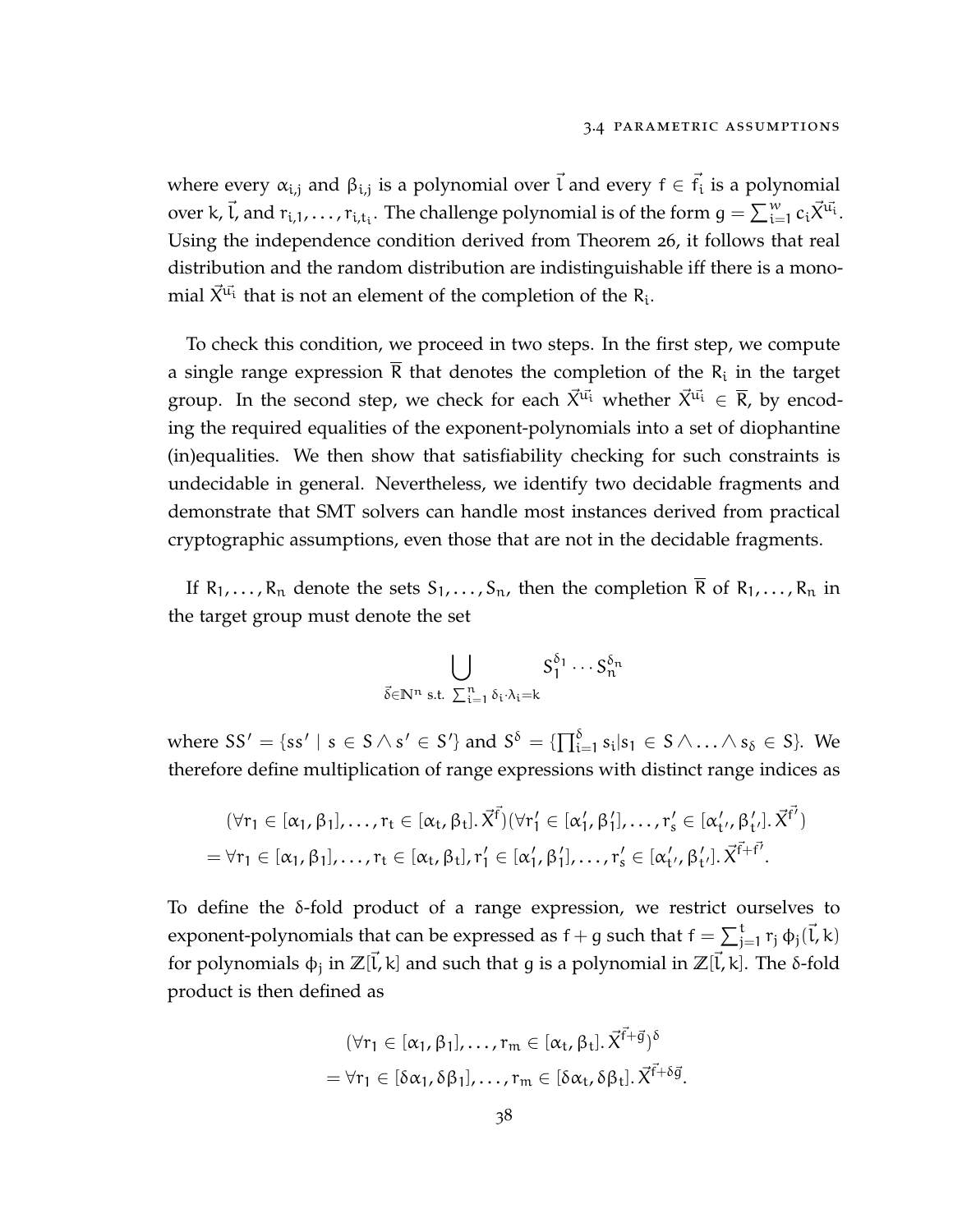Given range expressions  $R_1, \ldots, R_n$ , we can now compute  $\overline{R}$  by introducing fresh variables  $\delta_1,\ldots,\delta_{\mathfrak{n}}$ , computing the range expressions  $\mathsf{R}^{\delta_\mathfrak{i}}_\mathfrak{i}$  $\int_{\mathfrak{t}}^{\mathfrak{v}_{\mathfrak{l}}}$ , and then computing the product of these range expressions.

The remaining task is now to check if

$$
\vec{X}^{\vec{u}} \in (\forall r_1 \in [\alpha_1, \beta_1], \ldots, r_t \in [\alpha_t, \beta_t], \vec{X}^{\vec{f}}) = \overline{R}
$$

where  $\vec{u} \in \mathbb{Z}[\vec{l}, k]^m$ ,  $\alpha_i$ ,  $\beta_i \in \mathbb{Z}[\vec{\delta}, \vec{l}]$ ,  $\vec{f} \in \mathbb{Z}[\vec{l}, k, r_1, \ldots, r_t]^m$ , and  $\sum_{i=1}^n \delta_i \cdot \lambda_i = k$ . To achieve this, we compute the following set of integer constraints that is satisfiable iff  $\vec{X}^{\vec{u}} \in \overline{\mathsf{R}}$ :

$$
\left\{\begin{array}{ll} 0\leqslant\delta_i &\text{ for } i\in[1,n] \\ \alpha_i\leqslant r_i\leqslant\beta_i &\text{ for } i\in[1,t] \\ u_i=f_i, &\text{ for } i\in[1,m] \\ \sum_{i=1}^n\delta_i\lambda_i=k & \end{array}\right.
$$

If we allow for both types of parametricity, it is possible to reduce Hilbert's 10th problem to the generic hardness of cryptographic assumptions expressed as previously described. This yields the following theorem.

**Theorem 28.** *Deciding hardness of parametric assumptions with a fixed number of variables in the generic group model is undecidable, even if all exponent-polynomials are linear in range limits, range indices, and the arity.*

*Proof.* Given a Diophantine problem, by introducing new variables, we can always reduce the equation to a system of the following form

<span id="page-50-0"></span>
$$
\begin{cases}\nc_1X_1 + \ldots + c_nX_n = d \\
X_i = X_j \cdot X_k\n\end{cases}.
$$
\n(1)

We show that this system can always be encoded in the set of equations

$$
\left\{\begin{array}{ll} 0\leqslant\delta_i &\text{for }i\in[1,n] \\ \alpha_i\leqslant r_i\leqslant\beta_i &\text{for }i\in[1,t] \\ u_i=f_{i}, &\text{for }i\in[1,m] \\ \sum_{i=1}^n\delta_i\lambda_i=k \end{array}\right.
$$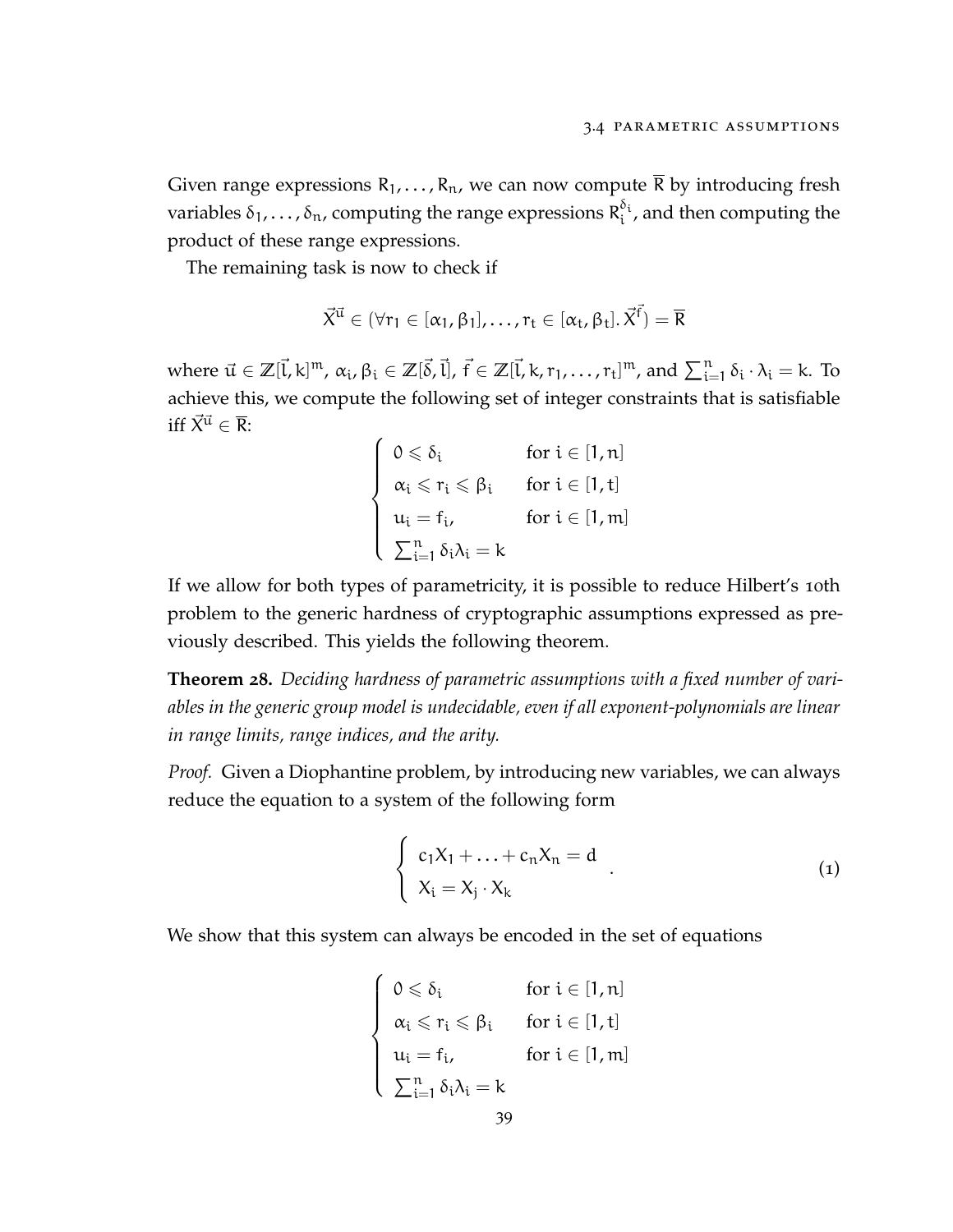by appropriate choice of decision function and input polynomials. Undecidability then follows from Matiyasevich's theorem [\[Mat](#page-115-1)70]. We note that for undecidability, it's enough to look for solutions over the naturals, since the general case over the integers reduces to this by independently replacing each variable X by  $\pm X$ and checking all the possible equations over the naturals.

We now show how to encode the system ([1](#page-50-0)) as a range and arity parametric assumption with all inputs at level one and the decision polynomial a monomial at the target level. First, we look at the linear relation  $c_1X_1 + ... + c_nX_n = d$ . Let  $l_1, \ldots, l_n$  be fresh range limit variables. We add the input monomial

$$
M = Z_1^{c_1 l_1 + \ldots + c_n l_n} Z_2
$$

as input, where  $Z_1$ ,  $Z_2$  are freshly introduced variables not used in any other input monomial. Conversely, we add to the decision polynomial f the factors

$$
Z_1^dZ_2.
$$

The degree equations corresponding to the variables  $Z_1$  and  $Z_2$  are now

$$
\begin{cases}\nd = \delta(c_1 l_1 + \ldots + c_n l_n) \\
1 = \delta\n\end{cases}
$$

,

which encode  $d = c_1l_1 + ... + c_nl_n$  $d = c_1l_1 + ... + c_nl_n$  $d = c_1l_1 + ... + c_nl_n$ . Having switched variables in (1) to range limits, we look at an equation  $l_i = l_j \cdot l_m$ . Again, we let  $Z_1, Z_2$  be new fresh variables and add the input monomial  $\mathsf{M}=\mathsf{Z}_1\mathsf{Z}_2^{\mathsf{l}_\mathfrak{m}}$  $\int_2^{\ell_m}$ . Conversely, we multiply f with the factors  $Z_1^{l_j}$  $\frac{l_j}{1}Z_2^{l_i}$  $2<sup>i</sup>$ . The degree equations now become

$$
\left\{ \begin{array}{l} l_j = \delta \\ l_i = \delta \cdot l_m \end{array} \right.
$$

,

which gives us precisely  $l_i = l_j \cdot l_m$ . Since k is not used anywhere in the input or f it only appears in the first equation in the system ([1](#page-50-0)). Therefore, k can grow unbounded, so  $\sum_{\mathfrak{i}=1}^{\mathfrak{t}}\delta_\mathfrak{i}\leqslant$  k adds no restrictions on the  $\delta_\mathfrak{i}$  except what was forced by our computations above. Similarly, range indices are never used, so no limitations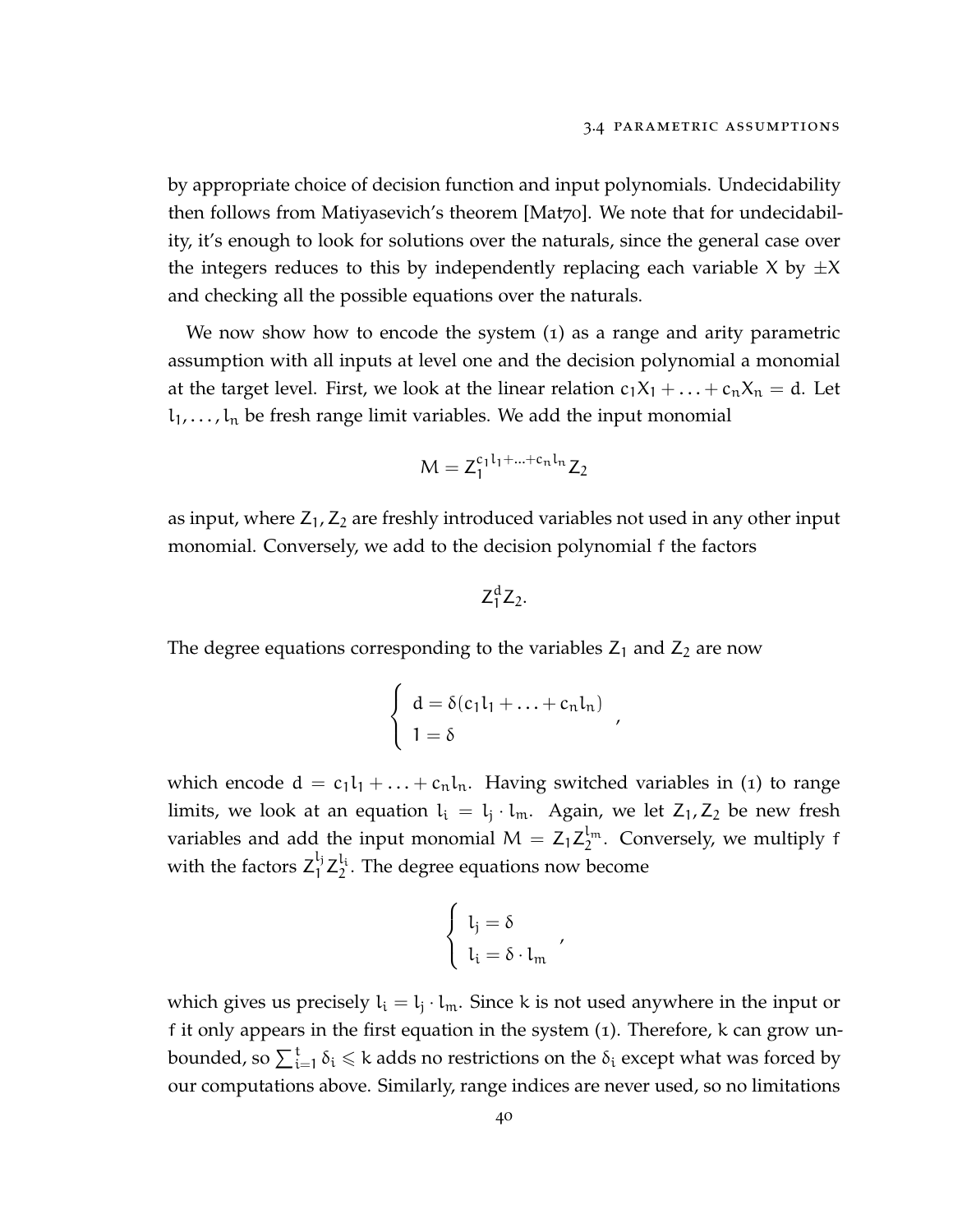are forced on the range limits except that they are positive. Therefore, we have encoded the system ([1](#page-50-0)) under the sole requirement that  $l_i \in \mathbb{N}$  for each i while only placing restrictions on the other variables that can be trivially independently satisfied.  $\Box$ 

However, for a restricted class of assumptions, the problem is decidable.

**Theorem 29.** *For all parametric assumptions with a fixed number of variables such that all exponent-polynomials* fi,<sup>j</sup> *and range bounds* αi,<sup>j</sup> *and* βi,<sup>j</sup> *in the input are linear, and either (1) the arity k is fixed or (2) the assumption does not contain range limits*  $l_i$  *and the input exponent-polynomials do not use* k*, deciding hardness in the generic group model is decidable.*

*Sketch.* In both cases, we transform the constraint system into a system of linear constraints. Note that the first type of constraint is already linear. In the first case, the arity k is fixed and we can eliminate the variables  $\delta_i$  by performing a case distinction since there are only finitely many possible values. Then, the constraints of the first and fourth type are constant and the constraints of the second and third type are linear. If there are no range limits, then the range bounds are constants and we can eliminate the range indices by expanding all range expressions into finite sets of monomials. Then the constraints of the second type are constant and we can linearize the constraints of the last type using Proposition [30](#page-52-0). For constraints of the third type, every  $u_i$  is a linear polynomial in  $\mathbb{Z}[\mathsf{k}]$  and every  $f_i$  is a linear polynomial in  $\mathbb{Z}[\vec{\delta}, k]$ .  $\Box$ 

<span id="page-52-0"></span>**Proposition 30.** The equation  $\sum_{i=1}^{t} \delta_i \lambda_i = k$  can always be split into a finite number of *cases, where the remaining equation is linear.*

*Proof.* The variables  $\lambda_i$  are by definition either of the form  $c_i$  or k –  $c_i$ , where  $c_i$  is a constant. In the former case  $\delta_i c_i$  is a first-degree term. In the latter case  $\delta_i(k-c_i)$ is a degree two term. By arranging terms, we may write the equation in the form

$$
\sum_{i=1}^r \delta_i c_i + \sum_{i=r+1}^t \delta_i (k-c_i) = k.
$$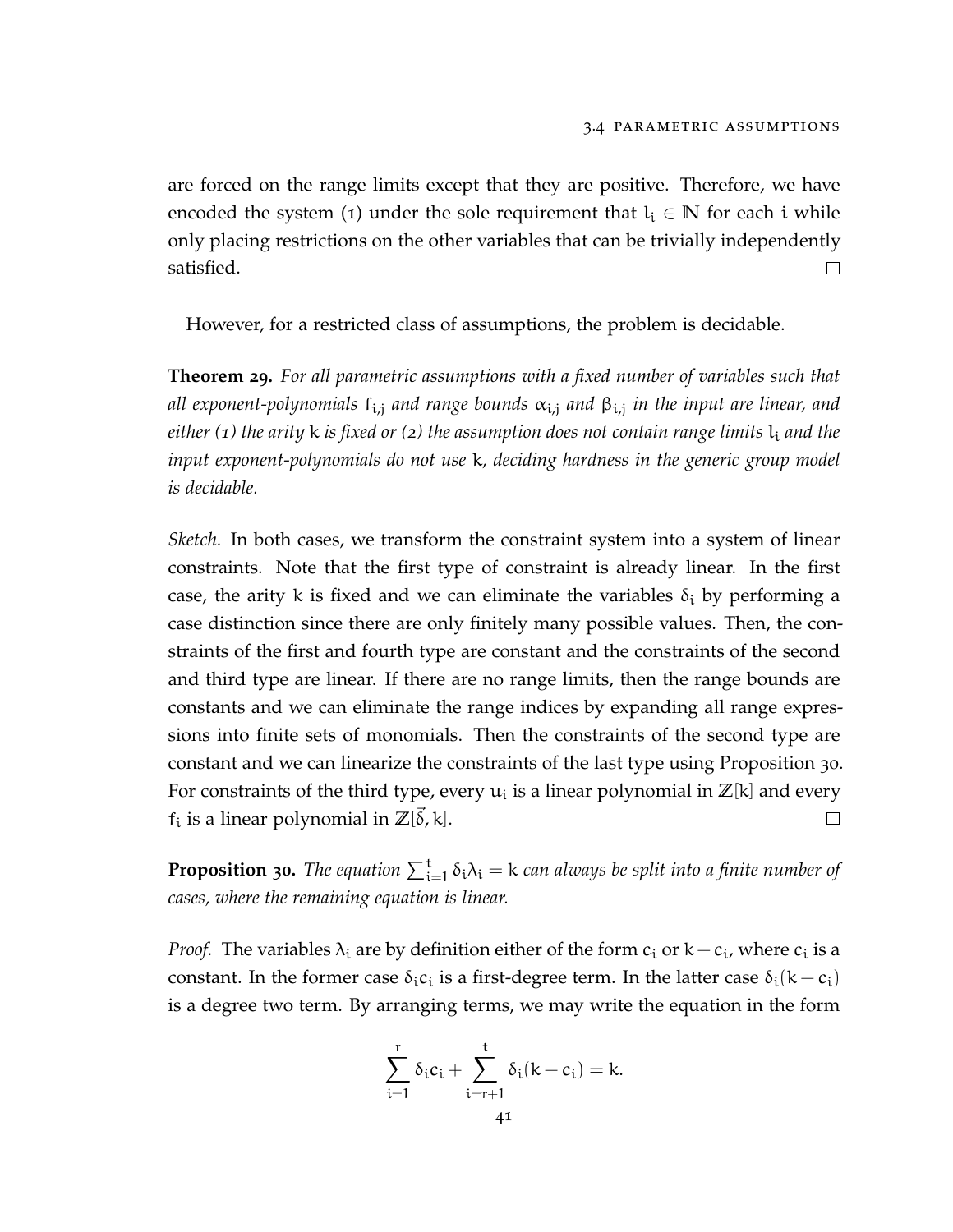Write  $c = max\{c_i \mid i = r + 1, \ldots, t\}$ , so that

$$
(k-c)\sum_{i=r+1}^t \delta_i = \sum_{i=r+1} \delta_i (k-c) \leqslant \sum_{i=r+1}^t \delta_i (k-c_i) \leqslant k
$$

and therefore

$$
\sum_{i=r+1}^t \delta_i \leqslant \frac{k}{k-c} \leqslant \frac{c+1}{c+1-c} = c+1.
$$

This shows that there are a finite number of possible values for  $\delta_{r+1}, \ldots, \delta_t$ . This leads to at most  $\binom{c+t-r}{t-r-1}$  $_{t-r-1}^{c+t-r}$ ) possible choices for  $\delta_{r+1}, \ldots, \delta_t$ .  $\Box$ 

We have implemented this method in our tool and use  $Z_3$  [\[DMB](#page-113-0)08] to check the constraints. Our experiments confirm that  $Z_3$  can prove most assumptions taken from the literature, even those outside the decidable fragment.

**Example 31.** The decisional l-BDHE [\[BGW](#page-111-1)05] problem is as follows: In a symmetric bilinear group,  $e : G_0 \times G_0 \rightarrow G_1$ , we are given the input  $(h, g, g^x, g^{x^2}, \ldots, g^{x^l}, g^{x^{l+2}}, \ldots, g^{x^{2l}}).$  Writing  $h = g^y$ , the problem is to distinguish  $e(h, g)^{x^{l+1}} = e(g, g)^{yx^{l+1}}$  from random. Symbolically, the problem is given as the input

$$
M_1 = 1
$$
,  $M_2 = Y$ ,  $M_3 = \forall i \in [0, 1]$ .  $X^i$ ,  $M_4 = \forall j \in [0, 1 - 2]$ .  $X^{l+2+j}$ ,  $g = YX^{l+1}$ ,

where the  $M_i$  are all at level 1 with the challenge at level 2. Therefore, we compute

$$
M_1^{\delta_1} = 1
$$
  
\n
$$
M_2^{\delta_2} = Y^{\delta_2}
$$
  
\n
$$
M_3^{\delta_3} = \forall i \in [0, \delta_3 l]. X^i
$$
  
\n
$$
M_4^{\delta_4} = \forall j \in [0, \delta_4 (l-2)]. X^{j+\delta_4(l+2)}
$$
  
\n
$$
M_1^{\delta_1} M_2^{\delta_2} M_3^{\delta_3} M_4^{\delta_4} = \forall i \in [0, \delta_3 l], j \in [0, \delta_4 (l-2)]. X^{i+j+\delta_4(l+2)} Y^{\delta_2}
$$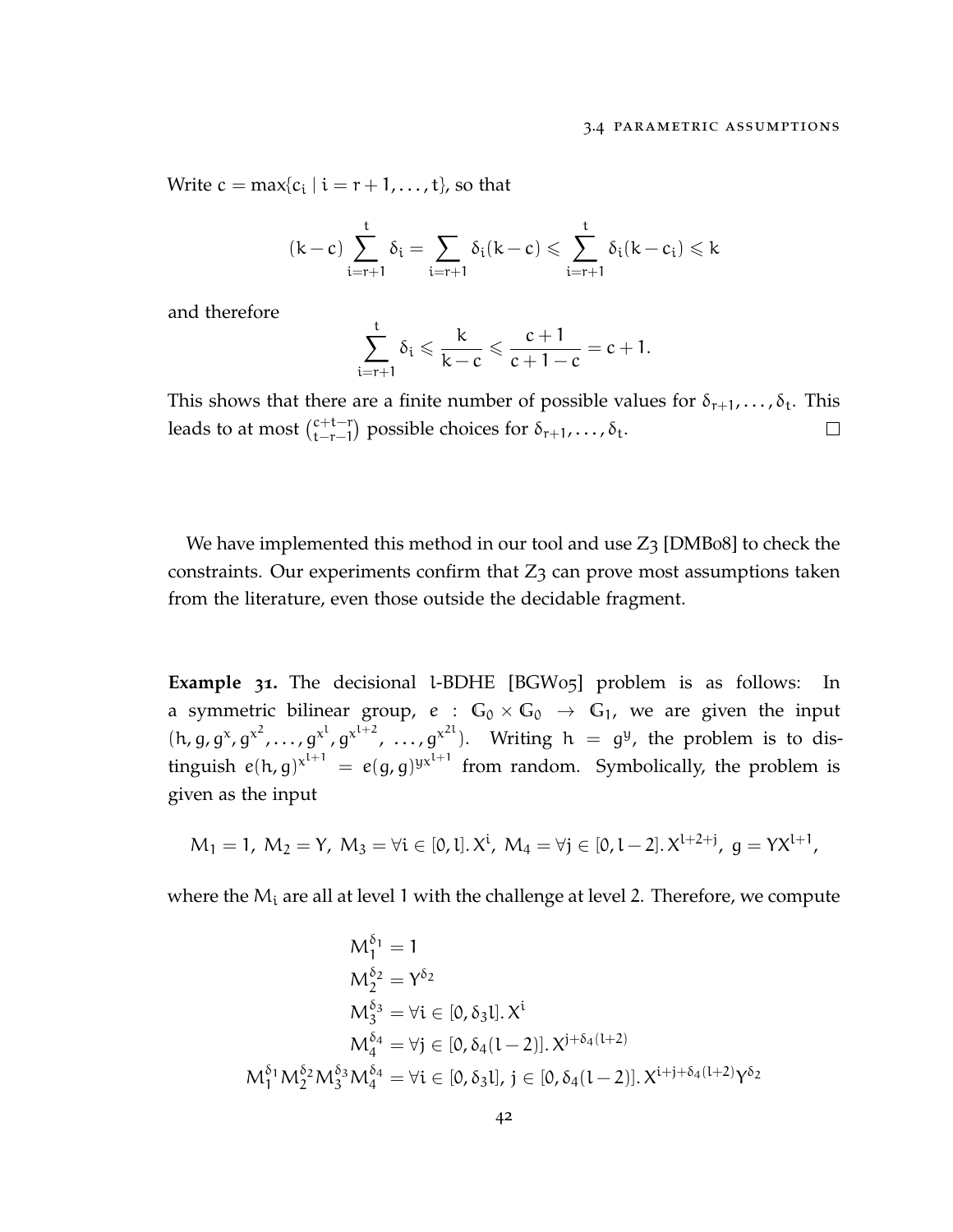This yields the following set of constraints

$$
\begin{cases}\n0 \leq \delta_1, \delta_2, \delta_3, \delta_4 \\
0 \leq i \leq \delta_3 l \\
0 \leq j \leq \delta_4 (l-2) \\
l+1 = i+j+\delta_4 (l+2) \\
1 = \delta_2 \\
\delta_1 + \delta_2 + \delta_3 + \delta_4 = 2\n\end{cases}
$$

.

The fourth and (resp. fifth) equation corresponds to taking the degrees of both sides of the equation  $YX^{l+1} = M_1^{\delta_1}M_2^{\delta_2}M_3^{\delta_3}M_4^{\delta_4}$  with respect to X (resp. Y). In this case the system trivially linearizes, since there are only finitely many possible values for the  $\delta_i$ ,  $i = 1, \ldots, 4$ .

## <span id="page-54-0"></span>3.5 interactive assumptions

In this section, we present our methods for the analysis of interactive assumptions such as LRSW [\[LRSW](#page-115-2)99]. We focus on assumptions where exactly *one* additional oracle O is provided to the adversary and the problem is a generalized extraction problem. In the remainder, we fix a group setting  $\mathcal{G}S = (p, \{G\}_{i \in I}, I, \Phi, \mathcal{E})$  and a distribution  $\mathcal{D}_L$ . We use  $\vec{X}$  to denote the variables occurring in L and  $\vec{x}$  to denote the point sampled by  $\mathcal{D}_L$ .

## *Generalizing* GGM *and* SGM *.*

Our first step is generalizing the generic group and symbolic group models to the interactive setting. In order to do this, we need to give precise definitions of our oracles that we can mathematically work with. We first note that an oracle operates as follows:

1. It takes as *parameters* elements in  $\mathbb{F}_p$  as well as handles to group elements.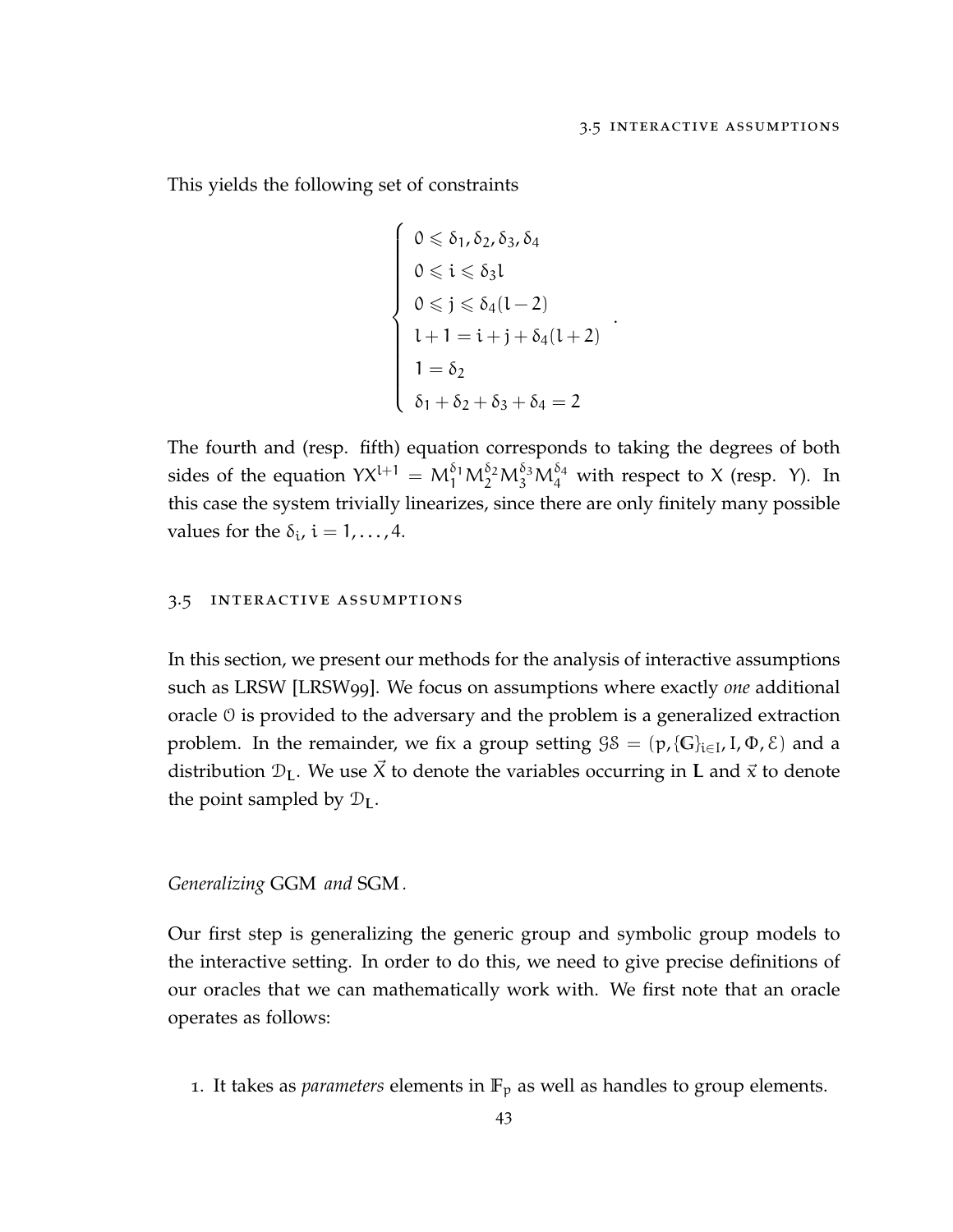2. It returns handles to *group elements* that are formed from the parameters, values randomly sampled by  $\mathcal{D}_L$  and finally elements in  $\mathbb{F}_p$  randomly sampled by the oracle.

In the symbolic model, the oracle has the same interface, except that when internally sampling a new value, it instead creates a new formal variable. Instead of handles to group elements, it then returns handles to formal Laurent polynomials in the ring augmented with the new formal variables.

Denote parameters in  $\mathbb{F}_p$  given to the oracle using the variables  $A_1, \ldots, A_n$ , the parameters in various  $G_i$  by  $Z_1, \ldots, Z_r$ . Furthermore, denote the elements in  $\mathbb{F}_p$ internally sampled by the oracle by the variables  $Y_1, \ldots, Y_m$ . An oracle can then be described as a vector of some length k of Laurent polynomials in the ring

$$
\mathbb{F}_p[\vec{X}, \vec{X}^{-1}, \vec{A}, \vec{A}^{-1}, \vec{Y}, \vec{Y}^{-1}, \vec{Z}, \vec{Z}^{-1}]
$$

together with a vector of length k of elements in I. The latter vector denotes which groups the corresponding polynomials returns handles to. Here we use the notation  $\vec{Y} = (Y_1, \ldots, Y_m)$ , where we use  $\vec{Y}^{-1}$  to denote the vector  $(Y_1^{-1})$  $\frac{1}{1}$ , ...,  $Y_{m}^{-1}$ ). In the symbolic model, instead of sampling values for the  $Y_i$ , the oracle instead creates fresh new variables for each  $Y_i$  and substitutes them for each corresponding  $Y_i$  in the Laurent polynomials returned. The oracle then returns handles to the corresponding formal Laurent polynomials appended to their corresponding groups.

Finally, we augment the oracle definition with a nonnegative integer value q, which is a limit for the number of queries of the oracle that is allowed.

**Example 32.** A signing oracle for the randomizable structure-preserving signature scheme in Figure [5](#page-100-0) in Section [4](#page-96-0).5.4 can be described as the following vector of Laurent polynomials

$$
(Y_1, (Z_1X_1+X_2)/Y_1)
$$

in the ring  $\mathbb{F}_p[X_1, X_2, X_1^{-1}]$  $\frac{-1}{1}$ ,  $X_2^{-1}$  $_2^{-1}$ , Y<sub>1</sub>, Y<sub>1</sub><sup>-1</sup>  $i_1^{-1}$ , Z<sub>1</sub>, Z<sub>1</sub><sup>-1</sup>  $\begin{bmatrix} -1 \\ 1 \end{bmatrix}$ , together with the vector (2, 2). The latter vector comes from the fact that the oracle returns two elements in **G**2. In the notation of Figure [5](#page-100-0) in Section [4](#page-96-0).5.4,  $X_1, X_2$  correspond to the keys V, W sampled by  $\mathcal{D}_L$ , Y<sub>1</sub> corresponds to R and Z<sub>1</sub> corresponds to the message M.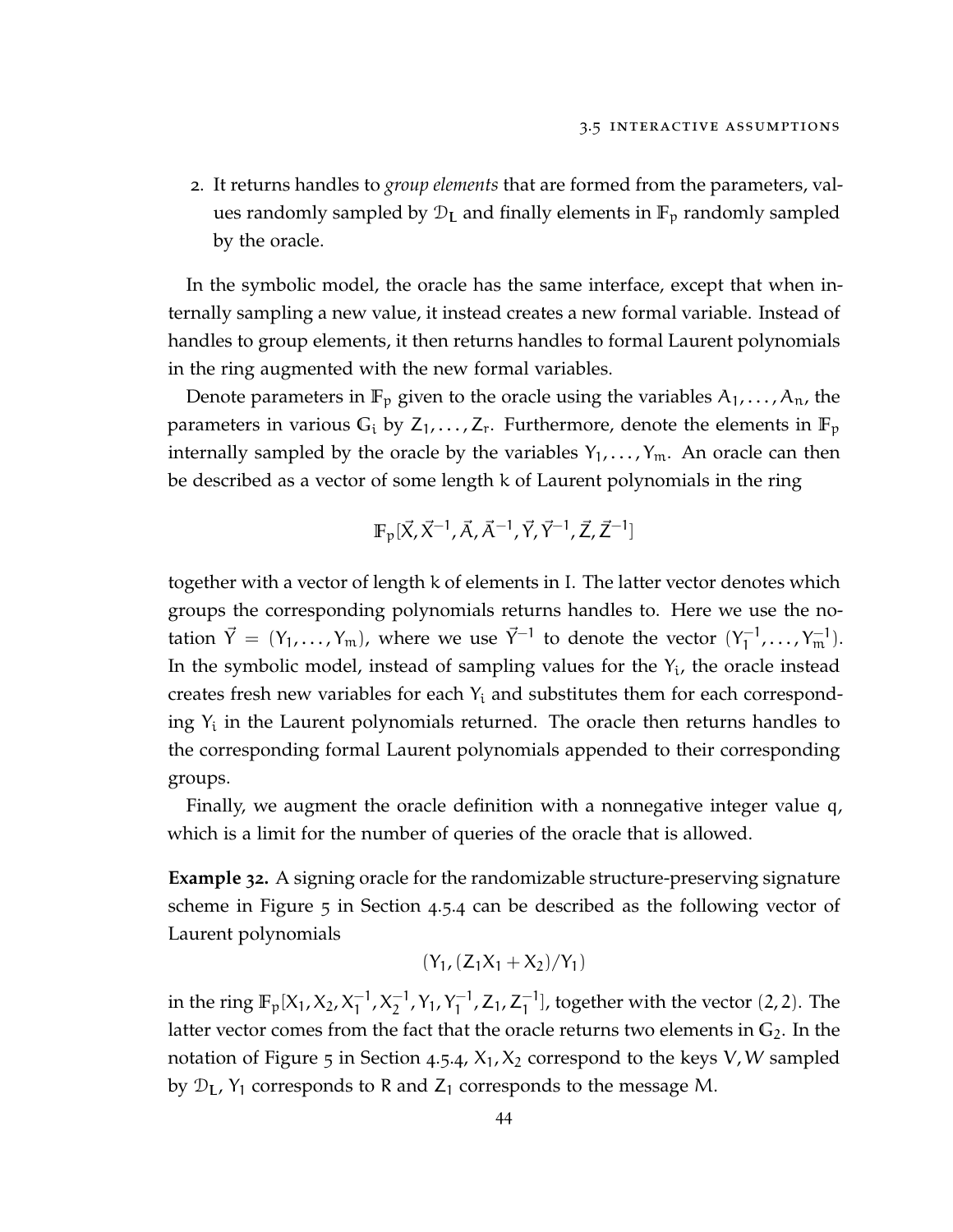It's worth noting that in the definition, nothing prevents us from writing an oracle that makes no sense mathematically. For example if oracle parameters  $Z_1$ ,  $Z_2$  correspond to handles for group elements, we can still return the product  $Z_1Z_2$  even though there is no suitable pairing that would allow the computation of this value, i.e. the value makes no sense. The tool doesn't care about this though, since it internally handles everything as formal Laurent polynomials over **Z**, where such a product would have a meaning. In other words, the tool won't do any type checking of the return values of an oracle and assumes that the user writes down oracles that make sense.

**Definition** 33. An oracle is a tuple  $\mathcal{O} = (q, n, m, r, l, \vec{F}, \vec{v}, \vec{w})$ , where the different parts are defined as follows:

- q is the number of oracle queries allowed,
- n is the number of variables  $A_1, \ldots, A_n$  in  $\mathbb{F}_p$  taken as a parameter,
- m is the number of values  $Y_1, \ldots, Y_m$  sampled in  $\mathbb{F}_p$  by the oracle,
- r is the number of group handles  $Z_1, \ldots, Z_r$  taken as a parameter and the length of  $\vec{w}$ ,
- l is the length of the vectors  $\vec{F}$  and  $\vec{v}$ ,
- $\vec{F}$  is a vector of Laurent polynomials in  $\mathbb{F}_p[\vec{X}, \vec{X}^{-1}, \vec{A}, \vec{A}^{-1}, \vec{Y}, \vec{Y}^{-1}, \vec{Z}, \vec{Z}^{-1}]$ .
- $\vec{v}$  is a vector of indices in I describing groups that oracle return values belong to,
- $\vec{w}$  is a vector of indices in I describing groups the  $Z_i$  belong to.

Here  $\vec{v}$  contains the indices of the groups that each element of  $\vec{F}$  returns a handle to and  $\vec{w}$  contains the indices of the groups that each parameter  $Z_i$  contains a handle to.

The following describes the precise steps performed on each oracle query in the symbolic model: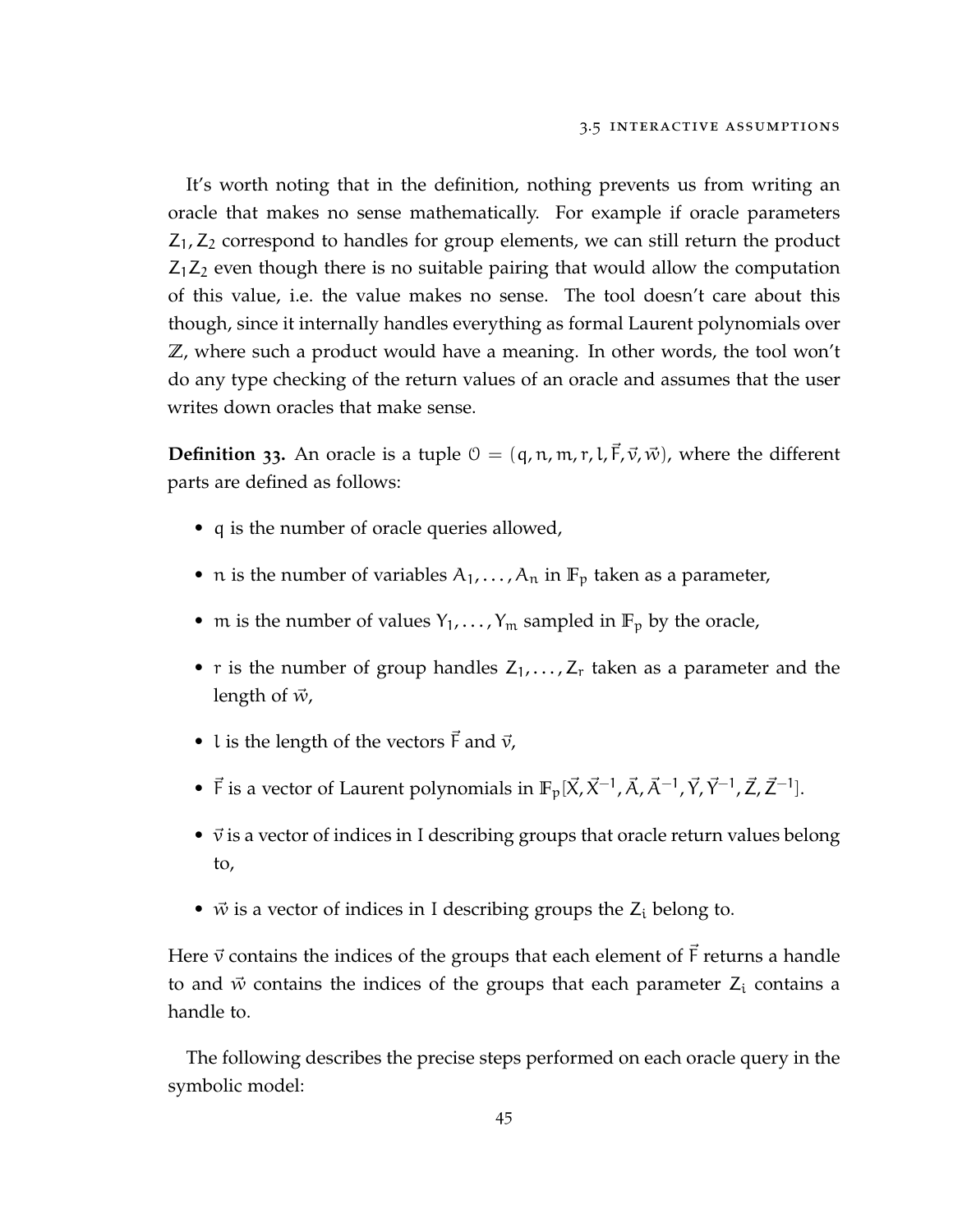- 1. On query  $j \in [q]$  we create a new fresh variable  $Y_{i,j}$  for each  $Y_i$ , where  $i = 1, \ldots, m$ .
- 2. Denote by  $a_i$  the value of the parameter  $A_i$ , by  $z_i$  the value of the parameter  $Z_i$  and by  $x_i$  the value of each  $X_i$  sampled by  $\mathcal{D}_L$ .
- 3. We substitute  $x_i$  for each  $X_i$ ,  $Y_{i,j}$  for each  $Y_i$ ,  $a_i$  for each  $A_i$  and  $L_{w_i}[z_i]$  for each  $Z_i$  in the Laurent polynomials in  $\vec{F}$ .
- 4. We append the value of  $F_i$  after the substitution to  $L_{v_i}$ .

Since Theorem [24](#page-39-0) captures generalized extraction problems and can be generalized to oracle queries, we can analyze such assumptions in the symbolic group model as before. As mentioned earlier, the symbolic version of the winning event can be obtained by plugging in the polynomials  $L_{i_j}[h_j]$  for the variables  $Z_j$  instead of using the discrete logarithm.

## *Interactive Master Theorem.*

To define the interactive master theorem, we introduce the notion of parametric completion. The *parametric completion* of L with respect to a group setting GS and an oracle  $\theta$  defined by  $(q, n, m, r, l, \vec{F}, \vec{v}, \vec{w})$  is a family L<sub>i</sub> of lists of Laurent polynomials defined as follows. Assume that in the oracle definition,  $\vec{F}$  consists of Laurent polynomials in  $\mathbb{F}_p[\vec{X},\vec{X}^{-1},\vec{A},\vec{A}^{-1},\vec{Y},\vec{Y}^{-1},\vec{Z},\vec{Z}^{-1}]$ . Define  $\mathcal{A}=\{A_{i,j}\}$ , where  $i \in [n]$ ,  $j \in [q]$ ,  $\mathcal{Y} = \{Y_{i,j}\}$ ,  $i \in [m]$ ,  $j \in [q]$ . The parametric completion then consists of lists of Laurent polynomials in

$$
\mathbb{F}_p[\vec{X}, \vec{X}^{-1}, \mathcal{A}, \mathcal{A}^{-1}, \mathcal{Y}, \mathcal{Y}^{-1}, \mathcal{C}]
$$

according to the algorithm described in Figure [2](#page-58-0). The variables C are fresh variables created during the completion calculation, which represent the choice in the group elements that the adversary can give as a parameter to the oracle just like the variables in A represent the choice of constants given by the adversary as parameters. Their meaning becomes apparent in the following example.

**Example 34.** Assume that our group setting contains the single additive group  $G_1 = \mathbb{Z}/p\mathbb{Z}$  and an oracle that on input  $x \in \mathbb{Z}/p\mathbb{Z}$  returns  $x^2$ . Such an oracle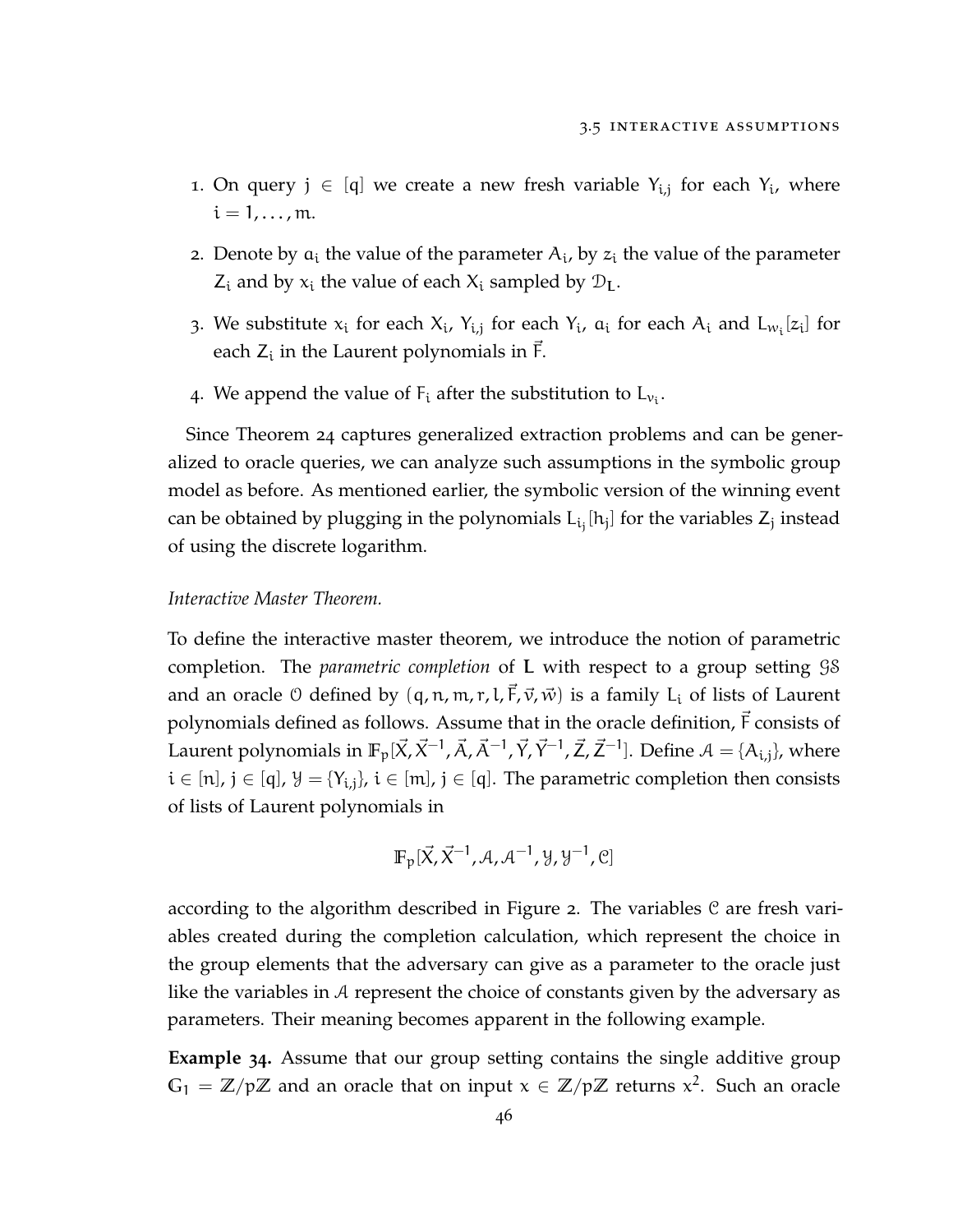<span id="page-58-0"></span>
$$
\begin{aligned}\n\text{i} &= 0 \\
\text{while } \text{i} < q: \\
\text{L} &= \mathcal{C}(\text{L}) \\
\text{s}_j &= |\text{L}_j| \,\forall j \in \text{I} \\
\text{Z}'_j &= \sum_{k=0}^{s_j - 1} C_{j,i,k} L_j[k], \text{ for fresh variables } C_{\cdot,\cdot,\cdot} \\
\text{F}'_i &= \text{F}_i[A_j \rightarrow A_{j,i}, Y_j \rightarrow Y_{j,i}, Z_j \rightarrow Z'_j] \\
\text{Append } \text{F}'_j \text{ to } L_{w_j} \,\forall j \in [l] \\
\text{i} &:= \text{i} + 1 \\
\text{L} &= \mathcal{C}(\text{L})\n\end{aligned}
$$

figure 2: Parametric completion w.r.t. an oracle

would be described by the single polynomial  $F_1(X_1, Z_1) = Z_1^2$  $\frac{2}{1}$ . Assume that  $L_1 =$  $[1, X<sub>1</sub>]$  upon initialization in the symbolic model. We have only one input list with no isomorphism or pairing, so the standard completion does nothing. On the first query, we have  $s_1 = 2$ , so we get

$$
Z'_1 = C_{1,1,0}1 + C_{1,1,1}X_1
$$

and

$$
F_1' = (C_{1,1,0}1 + C_{1,1,1}X_1)^2.
$$

This implies that after one query  $L_1 = [1, X_1, (C_{1,1,0}1 + C_{1,1,1}X_1)^2]$ . Since the values of the  $C_{\cdot,\cdot}$  are chosen by the adversary, we see that anything computable by the adversary is a linear combination of the elements of L under some choices of the values of the C<sub>*i*</sub>,.. This can trivially be proven by induction. Given one more query, we would have

$$
L_1 = [1, X_1, (C_{1,1,0}1 + C_{1,1,1}X_1)^2, (C_{1,2,0} + C_{1,2,1}X_1 + C_{1,2,2}(C_{1,1,0}1 + C_{1,1,1}X_1)^2)^2].
$$

This also shows that given an oracle that takes group handle parameters, we can generally only handle problems under at most 3 oracle queries due to a typical combinatorial explotion in the number of constraints that our solver extracts from the problem. The number of constraints depends on the number of terms in the expanded expressions in  $L_1$ .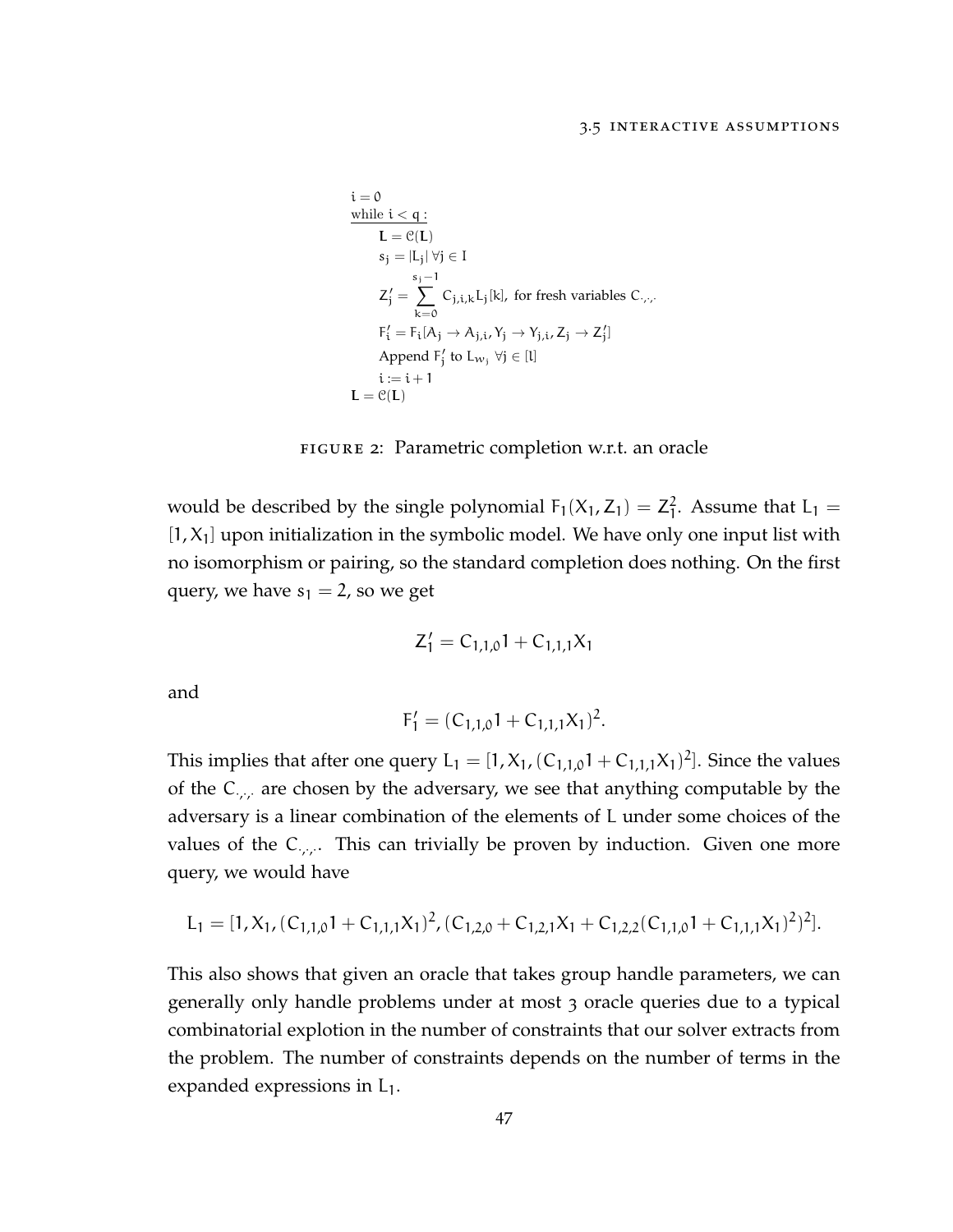To state our interactive master theorem, we exploit that in the symbolic model, we can translate a generalized extraction problem to an equivalent generalized extraction problem where the adversary returns only elements in  $\mathbb{F}_p$  and no handles. This is simply, because the setting is completely deterministic and because the adversary can return a handle to a polynomial element if and only if the polynomial is in the span of the completion. Thefore, instead of returning the handle to the polynomial, we can return the coefficients in the linear combination that constructs the polynomials from the completion and modify the winning condition accordingly. More precisely, let  $\mathcal{C}^{\mathcal{O}}(L) = \overline{L}_{i_1}, \ldots, \overline{L}_{i_l}$  denote the lists in the parametric completion. Assume now that the winning condition in the generalized extraction problem has a polynomial of the form

$$
H(\vec{X}, \mathcal{Y}, \vec{B}, h_1, \ldots, h_n),
$$

where  $h_j$  is a handle to some element in  $L_{i_j}$ . We replace H in the winning condition by

$$
H'(\vec{X}, \mathcal{Y}, \vec{B}, \vec{\alpha}_1, \ldots, \vec{\alpha}_n) = H(\vec{X}, \mathcal{Y}, \vec{B}, \vec{\alpha}_1 \cdot \bar{L}_{i_1}, \ldots, \vec{\alpha}_n \cdot \bar{L}_{i_n}),
$$

i.e. a handle to a polynomial is replaced by requiring the actual linear combination that computes it from the completion. Renaming variables, we can therefore assume in the symbolic case that the polynomials in the generalized extraction problem are of the form

$$
H(\vec{X}, \mathcal{Y}, \vec{B}).
$$

Finally, we note that an attack strategy in the symbolic model is given with respect to the sampled variables  $\chi$  and  $\chi$  that are treated as formal variables. Any attack in the symbolic model requires a sequence of oracle queries, which is represented by instantiating  $A$  and  $C$  with some concrete values chosen by the adversary. We can encode the strategy directly in the polynomials in the generalized extraction problem by writing polynomials in the form

$$
H(\vec{X}, \mathcal{Y}, \vec{B}, \mathcal{A}, \mathcal{C}),
$$

<span id="page-59-0"></span>i.e. we plug A and C into the parametric completion before plugging in for  $X$ ,  $Y$ and  $\overline{B}$ .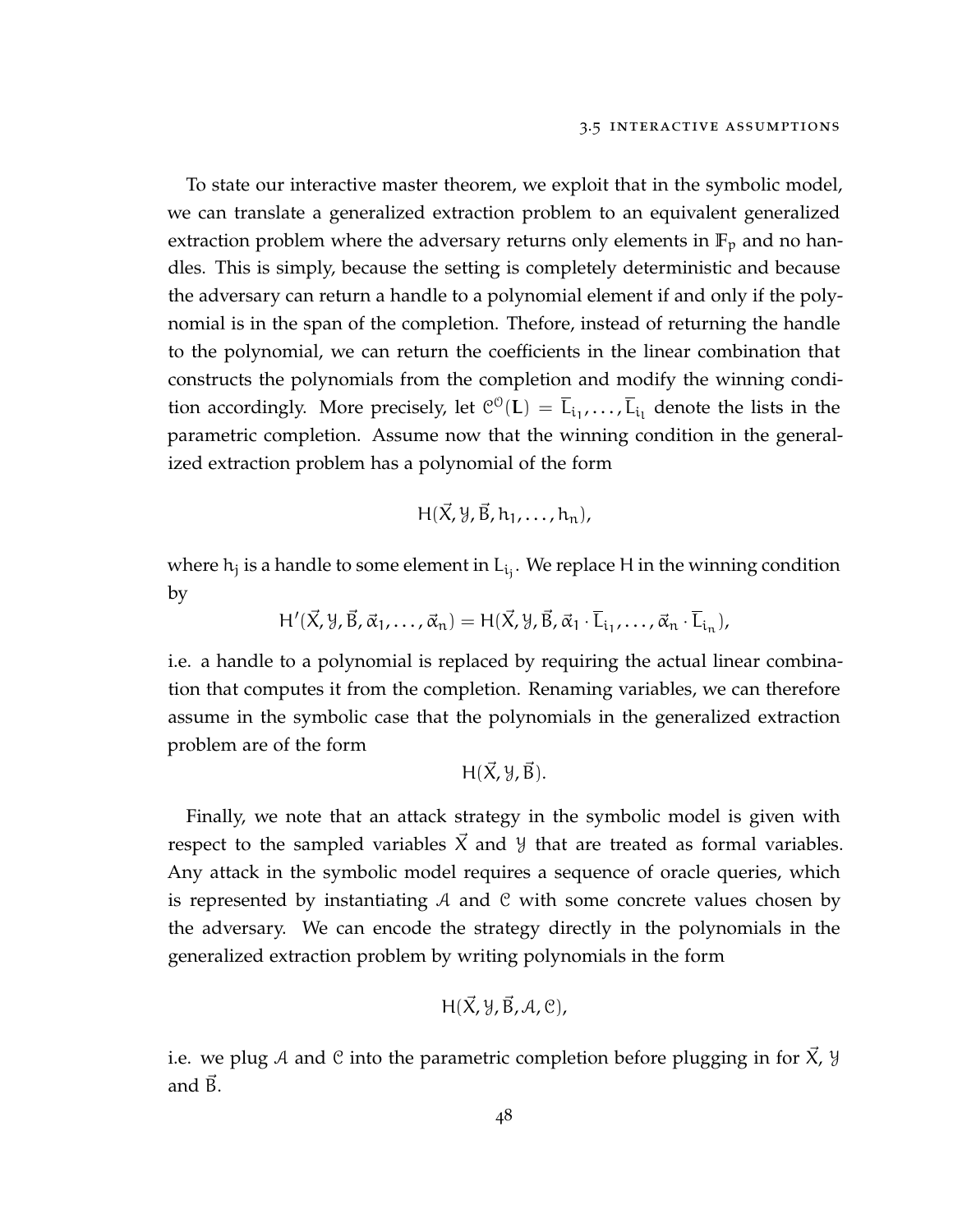*.*

**Theorem 35.** Let GS denote a group setting and let  $D<sub>I</sub>$  denote a polynomially-induced distribution. Consider the  $(\hat{n}, \hat{m}, \vec{j}, \vec{H}, \vec{G})$ -extraction problem in the generic and symbolic group models for SS,  $\mathfrak{D}_\mathsf{L}$ , and the oracle defined by  $(\mathsf{q},\mathfrak{n},\mathfrak{m},\mathfrak{r},\mathsf{L},\vec{\mathsf{F}},\vec{\mathsf{v}},\vec{\mathsf{w}})$ . Let  $\vec{\mathsf{H}}'$  and  $\vec{\mathsf{G}}'$ *denote the translations of* H~ *and* G~ *with respect to this model that do not use handles. Then the problem is symbolically hard if there are no vectors*  $\vec{a}$ ,  $\vec{b}$ ,  $\vec{c}$  *over*  $\mathbb{F}_p$  *satisfying* 

$$
\left(\bigwedge\nolimits_{j=1}^{\vert\vec{H}'\vert}H'_j(\vec{X},\mathcal{Y},\vec{b},\vec{\alpha},\vec{c})=0\right)\wedge\left(\bigwedge\nolimits_{j=1}^{\vert\vec{G}'\vert}G'_j(\vec{X},\mathcal{Y},\vec{b},\vec{\alpha},\vec{c})\neq 0\right)
$$

*In this case, the winning probability for the generic version is upper-bounded by*

$$
\frac{(s+q+q'l)^2d}{2p}+\frac{(s+q'l)d_2}{p}+\frac{ed}{p},
$$

*where* p *is the group order,* s *is the sum of the sizes of the lists in* L*,* q *the number of* queries to the group-oracles,  ${\sf q}'$  the number of queries to  $\mathbb O$  and  ${\sf e}=|\vec{\sf H'}|+|\vec{\sf G'}|$ . Finally,  $d = d_1 + d_2$ , where  $d_1$  *is an upper bound on the degree of the numerators and*  $d_2$  *and upper bound on the degree of the denominators (in*  $\vec{X}$  *and*  $\vec{Y}$ *) in any rational expression* stored by the corresponding symbolic model and occuring in  $\vec{\mathsf H'}$  and  $\vec{\mathsf G'}$ .

*Proof.* We use Theorem [24](#page-39-0) to switch to the symbolic model which is equivalent up to the  $\epsilon$ -bound stated in the theorem. Here, we take into account that each of the q' oracle calls adds l group elements to the lists and that the winning condition contains  $e = |\vec{H}| + |\vec{G}|$  equality checks. Then, we show that if the sidecondition condition is false, then there exists a symbolic adversary that wins with probability one. If the side-condition is true, then the winning probability in the symbolic model is always zero. To see why this is the case, first observe that an adversary that wins must query O with parameters corresponding to instantiating A and C with some  $\vec{a}$  and  $\vec{c}$  and return  $\vec{b}$  such that the equalities  $\vec{H}$  and the inequalities  $\vec{G}$  are satisfied. Therefore, the side condition of the theorem exactly mirrors the winning condition.  $\Box$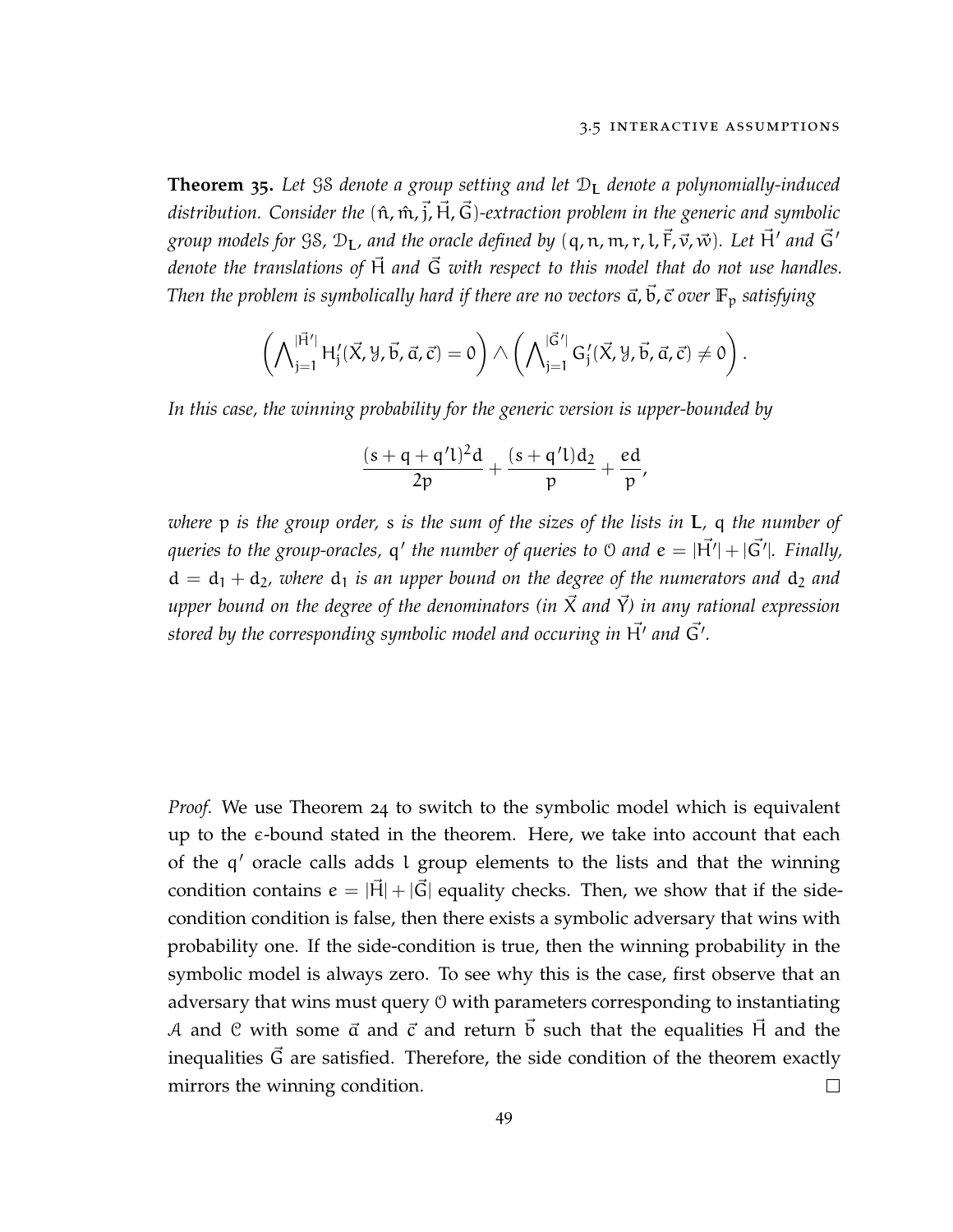## 3.5.1 *Automated Analysis*

To solve interactive problems, we use Gröbner basis techniques and SMT solvers to prove one of

- 1. No solution for all primes,
- 2. No solution for all primes except for some bad primes,
- 3. A solution over the rationals which can be converted into an attack for almost all primes, or
- 4. A solution over **C**.

Even though we only encountered cases  $(1-3)$  in practice, case  $(4)$  is the reason for the incompleteness of our algorithm since the existence of a solution over **C** does not imply the existence of solutions over **F**p. Additionally, current Gröbner basis algorithms for a polynomial ring over **Z** are all exponential in the worst-case, but they tend to work reasonably well for ideals encountered in the wild. For this reason, in practice, our tool sometimes fails to give a response, in particular, when the number of queries is increased.

## *Our Method for Bounded Number of Queries.*

We now describe the algorithm used by our tool to evaluate the side condition of Theorem [35](#page-59-0).

- 1. We translate a given assumption to a group setting GS, a list of polynomials L, an oracle description  $(q, n, m, r, l, \vec{F}, \vec{v}, \vec{w})$ , and an extraction problem  $(r, m, \{i_1, \ldots, i_m\}, H, G).$
- 2. We compute the parametric completion for a fixed number of queries q and translate the extraction polynomials  $\vec{H} = (H_1, \ldots, H_k), \vec{G} = (G_1, \ldots, G_l)$  to obtain handle-free versions  $\vec{H'} = (H'_1, \ldots, H'_k)$  and  $\vec{G'} = (G'_1, \ldots, G'_l)$ .
- 3. We extract the coefficients  $\vec{f}_i$ ,  $\vec{g}_j$  of the polynomials  $H'_i$ ,  $G'_j$  for  $i = 1,...,k$ ,  $j = 1, \ldots, l$ , represented as polynomials in  $(\mathbb{Z}[\vec{A}, \vec{B}, \vec{C}])[\vec{X}, \vec{Y}]$ . Writing  $\vec{f}_i =$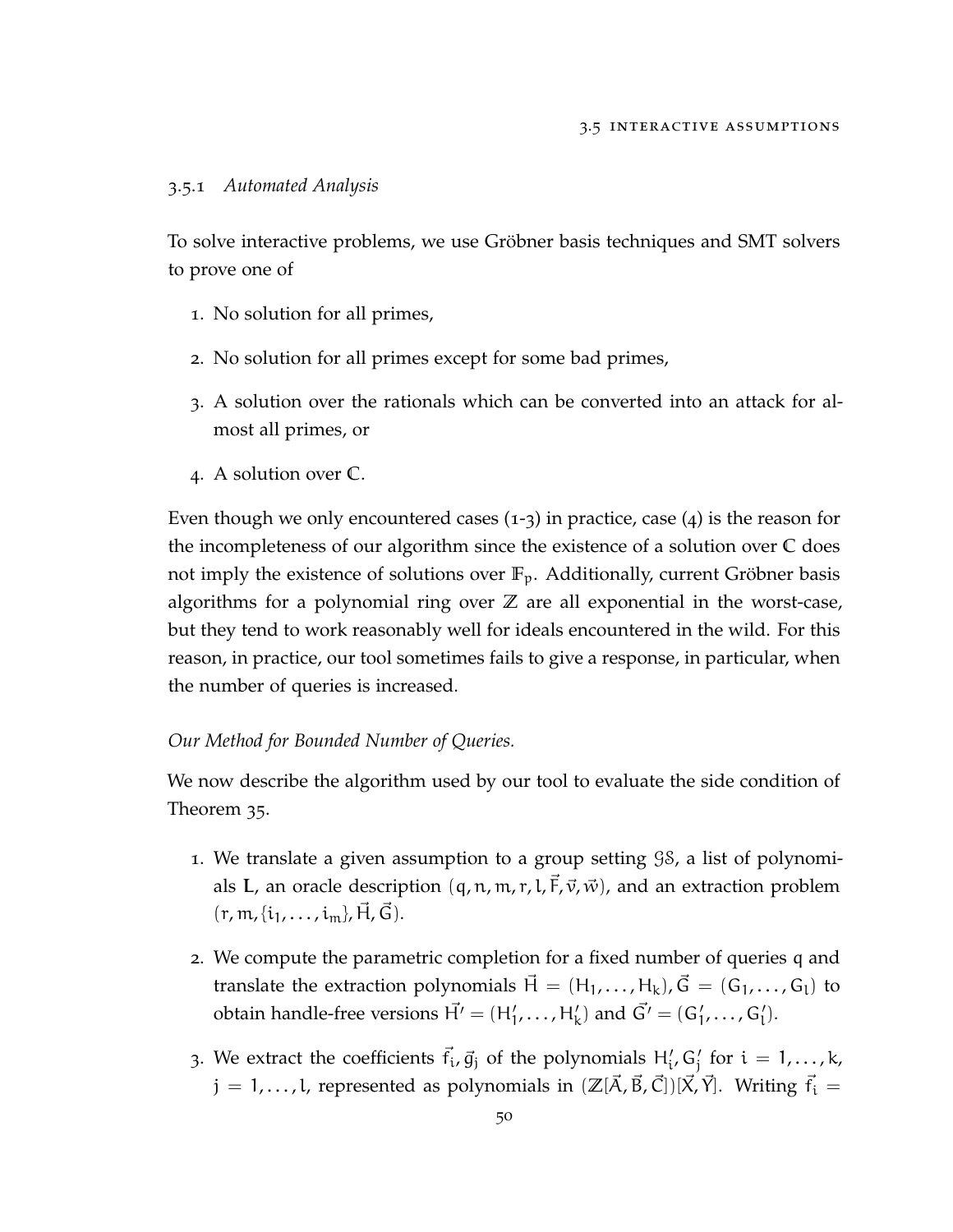$(f_{i,1},...,f_{i,n_i})$  and  $\vec{g}_j = (g_{j,1},...,g_{j,n_j})$ , where  $f_{i,s},g_{j,r} \in \mathbb{Z}[\vec{A}, \vec{B}, \vec{C}]$ , we note that the side condition of Theorem [35](#page-59-0) is satisfied iff there are no points  $\vec{a}$ ,  $\vec{b}$ ,  $\vec{c}$ over  $\mathbb{F}_p$  such that for all  $i = 1, ..., k$ ,  $s \in \{1, ..., n_i\}$ ,  $f_{i,s}(\vec{a}, \vec{b}, \vec{c}) = 0$ , and for all  $j = 1, \ldots, l$  there is some  $s \in \{1, \ldots, m_j\}$  such that  $g_{j,s}(\vec{\alpha}, \vec{b}, \vec{c}) \neq 0$ .

- 4. We use the Rabinowitch trick to transfer inequalities to equalities by defining for each  $g_{i,s}(\vec{A}, \vec{B}, \vec{C})$  the polynomial  $\tilde{g}_{i,s}(\vec{A}, \vec{B}, \vec{C})D_{i,s} - 1$  and set  $\phi_i =$  $\widetilde{g}_{j,1}\cdots\widetilde{g}_{j,m_j}.$
- 5. It is not hard to see that (over  $\mathbb{F}_p$ )

$$
\{(\vec{\alpha}, \vec{b}, \vec{c}) \mid \bigwedge_{i,s} f_{i,s}(\vec{\alpha}, \vec{b}, \vec{c}) = 0 \land \bigwedge_{j} \bigvee_{s} g_{j,s}(\vec{\alpha}, \vec{b}, \vec{c}) \neq 0\}
$$
  
= 
$$
\{(\vec{\alpha}, \vec{b}, \vec{c}) \mid \exists \vec{d} \cdot \bigwedge_{i,s} f_{i,s}(\vec{\alpha}, \vec{b}, \vec{c}) = 0 \land \bigwedge_{j} \varphi_{j}(\vec{\alpha}, \vec{b}, \vec{c}, d_{j,1}, \dots, d_{j,m_{j}}) = 0\}.
$$

- 6. We compute a Gröbner basis I of the ideal generated by the  $f_{i,s}$  and  $\phi_j$  over **Z**. We can then conclude as follows (for all adversaries performing up to q queries):
	- a) If  $I = (1)$ , then return assumption is hard for all primes p.
	- b) If I contains a constant  $n \neq 1$ , then return assumption is hard except for B consisting of all primes that divide n.
	- c) If I does not contain a constant, we know that there is a solution over the complex numbers. We then try to find a solution over the rationals using a combination of primary decomposition of ideals, linear algebra, and model finding using SMT solvers. If we find a solution, we return the solution which describes an attack that works for almost all primes p. If we do not find a solution, then we return "unknown".

<span id="page-62-0"></span>To summarize, our method is sound, i.e., whenever we return an attack or "hard except for B", then this is a valid conclusion. It is incomplete because the existence of a solution over the complex numbers does not imply the existence of a solution over  $\mathbb{F}_p$ . On the other hand, no solution over C implies no solutions over  $\mathbb{F}_p$  when p is large enough. This is a consequence of the compactness theorem of first-order logic, i.e. Robinson's principle [\[Rob](#page-115-3)59].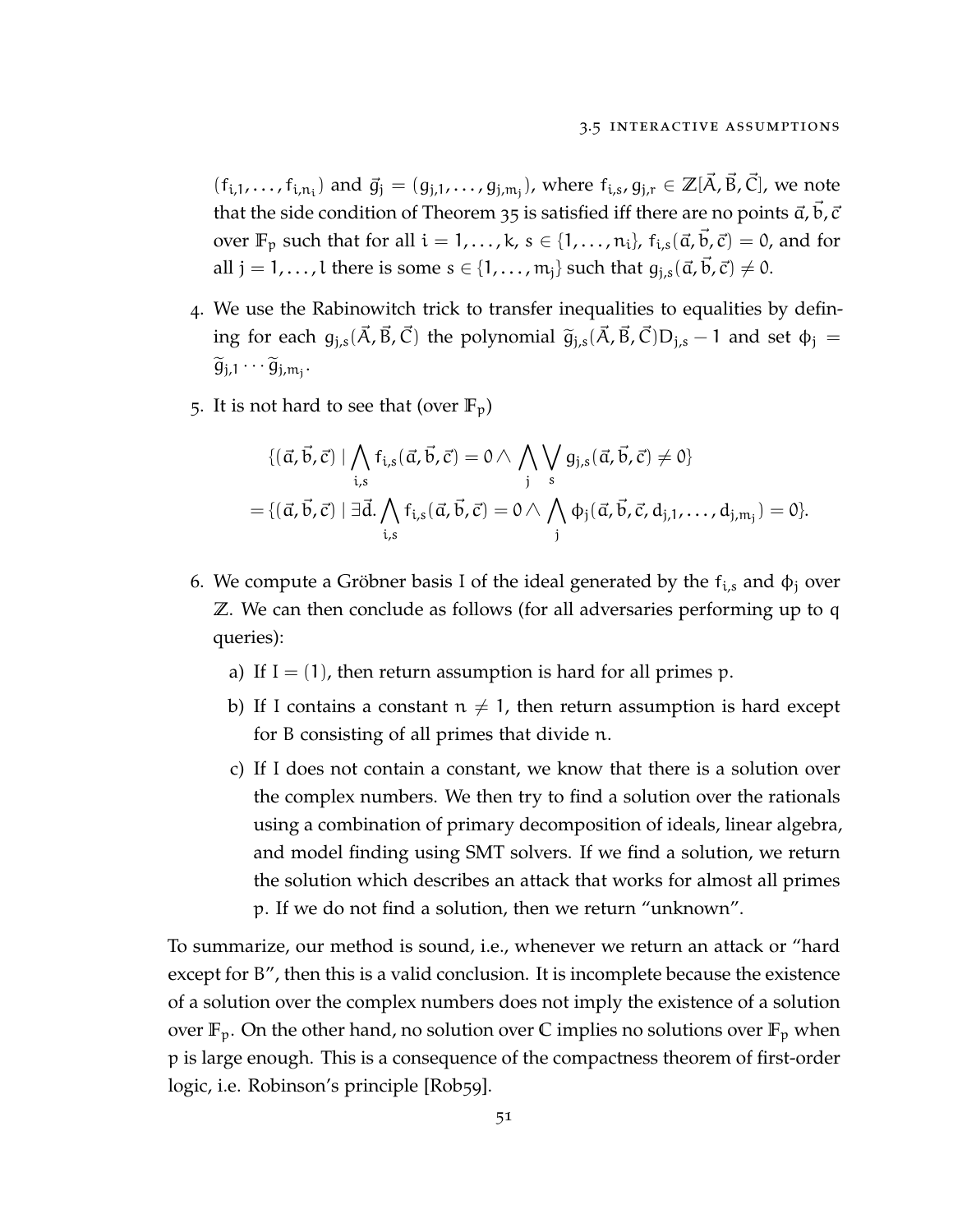#### 3.6 composite-order groups

We consider group settings generated by algorithms GroupGen that take a security parameter  $\lambda$  in unary representation and return a group setting  $\Im S =$ (N, G, I,  $\Phi$ ,  $\epsilon$ ) where N is the product of distinct primes  $p_1, \ldots, p_k$ , each greater than  $2^{\lambda}$ ,  $\mathcal{G} = {\{\mathbb{G}_i\}}_{i \in \mathcal{I}}$  is a family of cyclic groups of composite-order N,  $\Phi$  is a set of isomorphisms  $\phi: \mathbb{G}_\mathfrak{i} \to \mathbb{G}_\mathfrak{j}$ , and  $\mathfrak{E}$  is a set of admissible l-linear maps  $e: \mathbb{G}_{i_1} \times \ldots \times \mathbb{G}_{i_l} \to \mathbb{G}_{i_{l+1}}$ . Additionally, GroupGen returns the prime factors  $p_1, \ldots, p_k$  of N as well as for each group  $G_i$  generators  $P_{i,1}, \ldots, P_{i,k}$  for the prime order subgroups. We assume that for a given group generator GroupGen, the index set I, the number k of primes, and the types of isomorphisms and maps are fixed. We also assume that for each group **G**<sup>i</sup> , its description includes the generator  $P_i = P_{i,1} + ... + P_{i,k}$ . Finally, we assume that the isomorphisms and maps are compatible with the generators, e.g., for  $e : G_i \times G_j \to G_t$ , it holds that  $e(P_{i,r}, P_{j,r}) = P_{t,r}.$ 

An important property satisfied by bilinear pairings in our group settings is that  $e(P_{i,r}, P_{j,s}) = 0$  for  $r \neq s$ . This is called the *canceling property* of composite-order pairings and follows from the fact that

$$
p_r e(P_{i,r}, P_{j,s}) = e(p_r P_{i,r}, P_{j,s}) = e(0, P_{j,s}) = 0.
$$

Analogously,  $p_s e(P_{i,r}, P_{j,s}) = 0$ , so choosing  $a, b \in \mathbb{Z}$ , s.t.  $ap_r + bp_s = 1$ , we get

$$
e(P_{i,r}, P_{j,s}) = (ap_r + bp_s)e(P_{i,r}, P_{j,s}) = ap_re(P_{i,r}, P_{j,s}) + bp_se(P_{i,r}, P_{j,s}) = 0.
$$

The implication of the canceling property is that computing a general pairing  $e: G_i \times G_j \rightarrow G_t$  has the form

$$
e(\alpha_1 P_{i,1} + \ldots + \alpha_k P_{i,k}, b_1 P_{j,1} + \ldots + b_k P_{j,k}) = a_1 b_1 P_{t,1} + \ldots + a_k b_k P_{t,k}.
$$

for  $a_i, b_i \in \mathbb{Z}$ ,  $i = 1, ..., k$ . Clearly, the same argument generalizes to multilinear pairings of higher arity. From the perspective of our tool, this means that we can process composite-order groups as lists of tuples and compute pairings by multiplying the tuples component by component.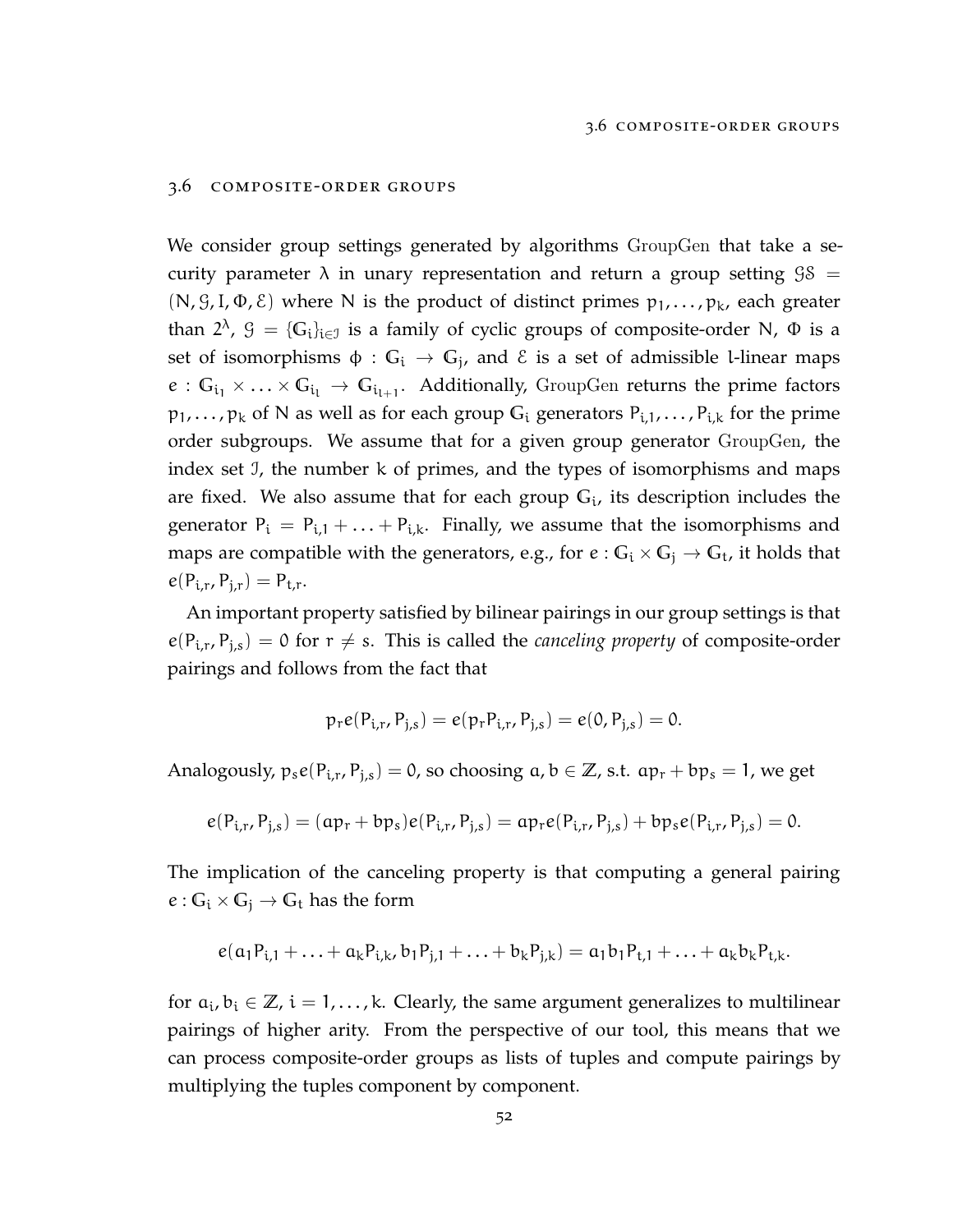## 3.6.1 *Generic and symbolic model for composite-order bilinear groups*

In the composite-order case, the generic group model is not defined for a concrete group setting, but the group setting is sampled on initialization. For a group generator GroupGen, a security parameter  $\lambda$ , and a distribution  $\mathcal{D}$ , we denote the corresponding generic group model with GGM GroupGen,  $\lambda \mathcal{D}$ . To define a symbolic version of this model, we restrict ourselves to polynomially induced distributions, which we define as follows for composite-order group settings.

**Definition 36.** Let  $\mathcal{G}\mathcal{S} = (\mathbb{N} = p_1 \cdots p_k, \mathcal{G}, I, \Phi, \mathcal{E})$  be a composite-order group setting as defined above. Let  $\mathbf{L} = \{L_i\}_{i \in \mathcal{I}}$  be a set of lists where each list element is a tuple of polynomials in  $(\mathbb{F}_{p_1}[X_1, \ldots, X_n], \ldots, \mathbb{F}_{p_k}[X_1, \ldots, X_n])$ . We define a distribution  $\mathcal{D}_L$  on  $\mathcal{G} = \{G_i\}_{i \in \mathcal{I}}$  as follows. Uniformly sample a point  $\vec{x} \in \mathbb{Z}_N$ , where  $N = p_1 \cdots p_k$ , and return  $L' = \{L'_i\}_{i \in J}$ , where  $L'_i = [\Sigma_{j}^k]$  $_{j=1}^{k} f_j(\vec{x}) P_{i,j} | (f_1, ..., f_k) \leftarrow L_i].$ We say that a distribution  $\mathcal D$  on  $\{G_i\}_{i\in\mathcal I}$  is *polynomially induced* if  $\mathcal D=\mathcal D_{\mathbf L}$  for some L.

We note that the definition of decisional, computational and generalized extraction problems directly translate to the product group setting.

<span id="page-64-0"></span>**Example 37.** The Subgroup Decision Problem for 3 primes is defined as follows. A group generator returns  $(\c{S}S, \{p_1, p_2, p_3\}, \{g_{p_1}, g_{p_2}, g_{p_3}\}, \{h_{p_1}, h_{p_2}, h_{p_3}\}) \leftarrow$ GroupGen( $\lambda$ ), where the group setting is  $\mathcal{G}\mathcal{S} = (\mathbb{N} = p_1p_2p_3, \{G_1, G_T\}, \{1, T\}, \emptyset, \{e :$  $G_1 \times G_1 \rightarrow G_T$ }) and we assume that the description of  $G_1$  and  $G_T$  in the group setting includes generators  $g = g_{p_1} + g_{p_2} + g_{p_3}$  and  $h = h_{p_1} + h_{p_2} + h_{p_3}$ . Our compatibility assumption, then translates to  $e(g_{p_i}, g_{p_i}) = h_{p_i}$ ,  $e(g_{p_i}, g_{p_j}) = 0$ ,  $i \neq j$ , and  $e(g, g) = h$ .

Using the additive notation in the definition above, the adversary is then given  $\alpha g_{p_1}$ ,  $\beta g_{p_3}$ , where  $\alpha, \beta \leftarrow \mathbb{Z}_N$ , as well as  $\mathcal{G}\mathcal{S}$  and has to distinguish between  $T_0 = cg_{p_1} + dg_{p_2}$  and  $T_1 = cg_{p_1}$ , where  $c, d \leftarrow \mathbb{Z}_N$ . We denote the distribution that samples  $T_i$  by  $\mathcal{D}_i$  for  $i = 0, 1$ . Following our definition, the distribution  $\mathcal{D}_0$  is described by the list of tuples of polynomials  $L = [(1, 1, 1), (a, 0, 0), (0, 0, b), (c, d, 0)]$ and  $L_T = [(1, 1, 1)]$  in  $\mathbb{Z}[a, b, c, d]^3$ , where the tuples  $(1, 1, 1)$  corresponds to the generators g and h given as part of the group description.  $\mathcal{D}_1$  is described similarly, except that  $L = [(1, 1, 1), (a, 0, 0), (0, 0, b), (c, 0, 0)].$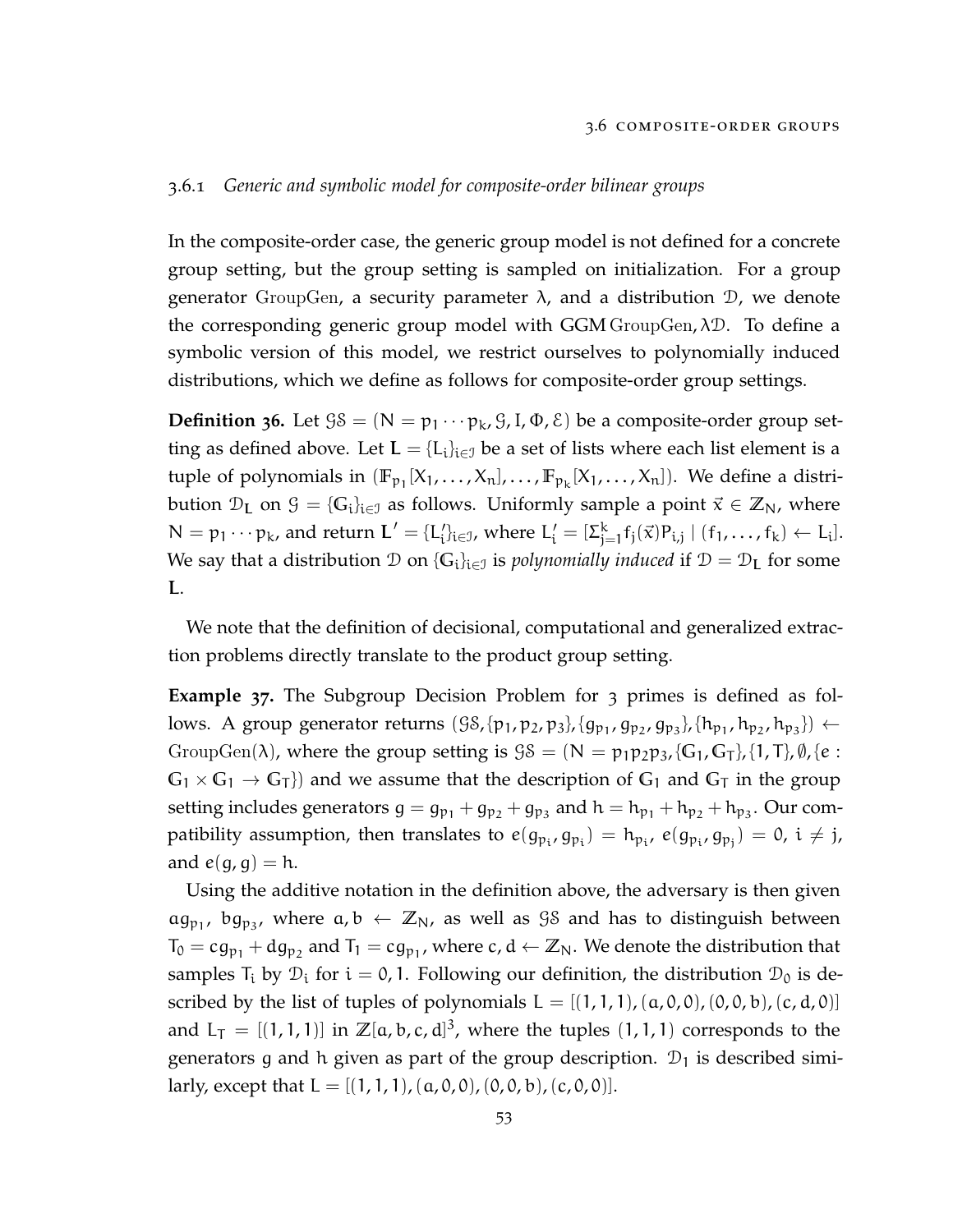## *From Generic to Symbolic Group Models*

We define the symbolic group model  $\mathrm{Sym}^\mathrm{GroupGen,\lambda}_{\mathbb{D}_\mathbf{L}}$  for a group generator GroupGen, a security parameter  $\lambda$  and a polynomially induced distribution  $\mathcal{D}_L$  as follows.

- Sample primes  $p_1, \ldots, p_k$  according to the same distribution as GroupGen.
- Internally store lists of vectors of polynomials in  $\mathbb{Z}_N[X_1, \ldots, X_n]^k$  where  $X_1, \ldots, X_n$  are the variables occurring in **L** and  $N = p_1 \cdots p_k$ .
- The oracles perform addition, negation, and equality checks in the product ring of the polynomial rings.
- The oracle isom $_{\phi}$ (h) copies elements from one list to another.
- The oracle  $\text{map}_e(h_1, \ldots, h_k)$  appends the product of the source list elements to the target list.

**Example 38.** The symbolic version of the Subgroup Decision Problem for 3 primes in Example [37](#page-64-0) is defined by letting the internal state of the oracle be initialized to  $L = [(1, 1, 1), (\alpha, 0, 0), (0, 0, b), (c, d, 0)]$  and  $L_T = [(1, 1, 1)]$  in  $\mathbb{Z}_N[\alpha, b, c, d]^3$ , where N is the order of the groups in the corresponding group setting.

We now prove that it is hard to distinguish the generic group model and the corresponding symbolic group model under the assumption that it is hard to factor the composite numbers N sampled by GroupGen.

<span id="page-65-0"></span>**Theorem 39.** Let  $\lambda$  be a security parameter and let  $\beta \delta = (\mathbb{N}, \mathcal{G}, \mathbb{I}, \Phi, \mathcal{E})$  denote a group *setting obtained by running*  $GroupGen(\lambda)$ *, where each*  $G \in \mathcal{G}$  *is cyclic of degree*  $N =$ p<sup>1</sup> · · · pk*, where the* p<sup>i</sup> *,* i = 1, . . . , k *are distinct primes of size* λ*. Let* D<sup>L</sup> *be a polynomially* induced distribution,  $s = \sum_{i \in \mathcal{I}} | \mathsf{L}_i |$  and  $\mathsf{q}$  the total number of queries performed by an *adversary* A*, then*

$$
\Big|\mathrm{Pr}[\mathrm{Sym}_{\mathcal{D}_L}^{\mathrm{GroupGen},\lambda}(\mathcal{A})=1]-\mathrm{Pr}[\mathrm{Gen}_{\mathcal{D}_L}^{\mathrm{GroupGen},\lambda}(\mathcal{A})=1]\Big|\leqslant \frac{(s+q)^2d^k}{2p_1\cdots p_k}+\epsilon(\lambda),
$$

*where*  $\varepsilon(\lambda)$  *is an upper bound on the probability that* A *succeeds in factoring* N.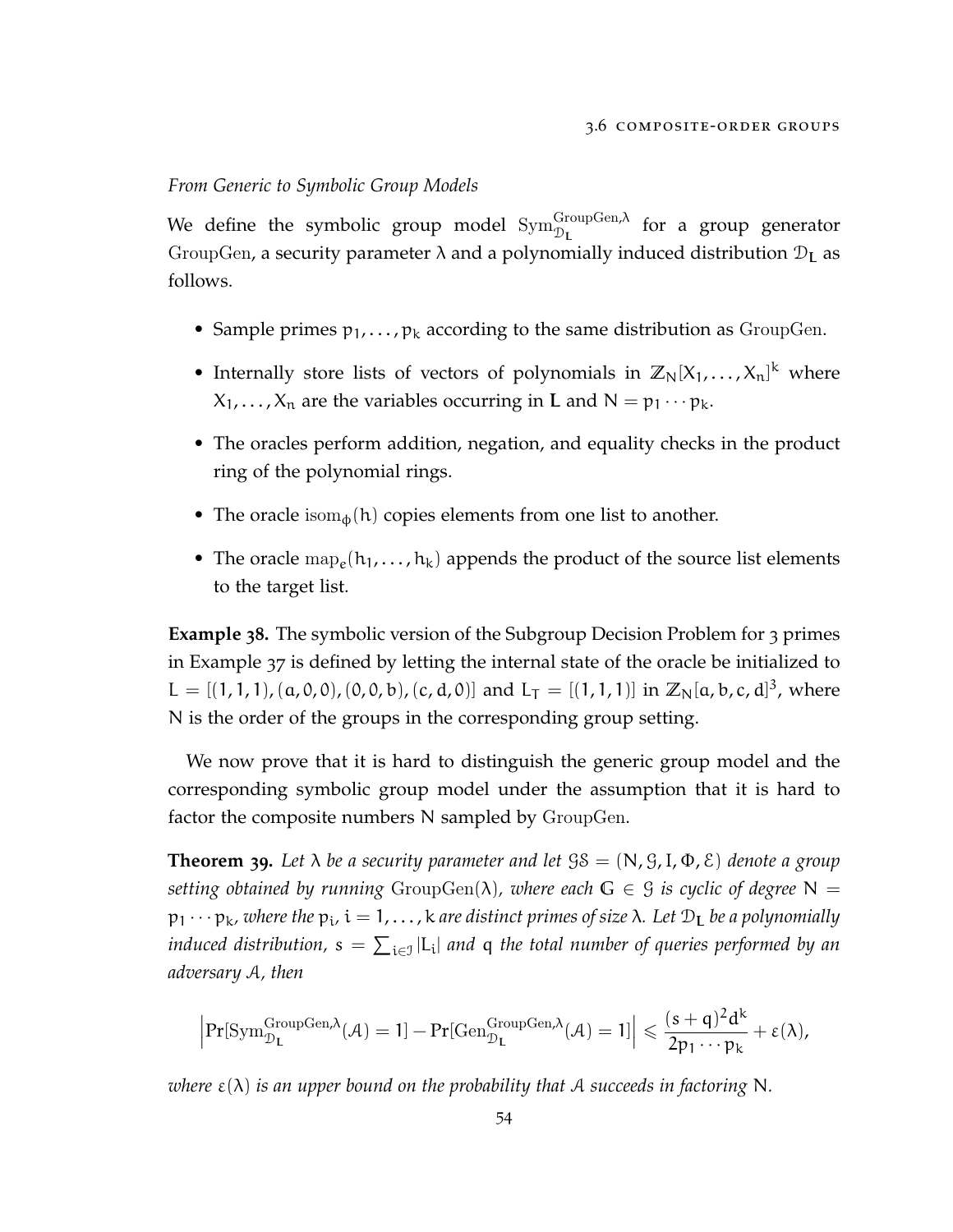*Proof.* Translating composite-order assumptions in a group setting  $\Im S =$  $(N, \mathcal{G}, I, \Phi, \mathcal{E})$ , where the initial state of the generic group is sampled by a polynomially induced distribution  $\mathcal{D}_L$ , to a symbolic model is based on the following sequence of games.

**Game 0**: Real game.

**Game 1**: Replace the internal representations of the groups by the additive group  $\mathbb{Z}_{p_1} \times \cdots \times \mathbb{Z}_{p_k}$ .

**Game 2**: Replace all sampled elements by formal variables and sample values for them in  $\mathbb{Z}_N$ . Replace the internal representation of the groups by  $(\mathbb{Z}_{p_1}[X], \ldots, \mathbb{Z}_{p_k}[X])$ , where X denotes the set of formal variables. Perform equality check on polynomial tuples evaluated at the sampled values.

**Game 3**: Replace the equality check oracle in the previous game to perform an equality check on the tuples of formal polynomials.

**Game** 4: Replace the polynomial computations to happen over  $(\mathbb{Z}_N[\overline{X}], \ldots, \mathbb{Z}_N[\overline{X}])$ 

We note that games  $0-2$  are indistinguishable. Let d be the highest degree of any polynomial appearing as a component of a k-tuple. If we plug in randomly sampled values for the variables, then the probability that component i is zero is by Schwarz-Zippel bounded above by  $d/p_i$  and the probability that all components are zero is  $d^k/(p_1 \cdots p_k)$ , since by the Chinese Remainder Theorem, the value of each variable X modulo  $\mathfrak{p}_\mathfrak{i}$  is independent of the value modulo  $\mathfrak{p}_\mathfrak{j}$  for  $\mathfrak{i} \neq \mathfrak{j}$ . Let q be the number of queries and  $s = \sum_{i \in \mathcal{I}} |L_i|$  the total initial lengths of the internal lists. The number of polynomial tuples in the problem is then limited by  $s + q$ , so the distinguishing probability of Game 2 and 3 is bounded by

$$
\frac{(s+q)^2d^k}{2p_1\cdots p_k}.
$$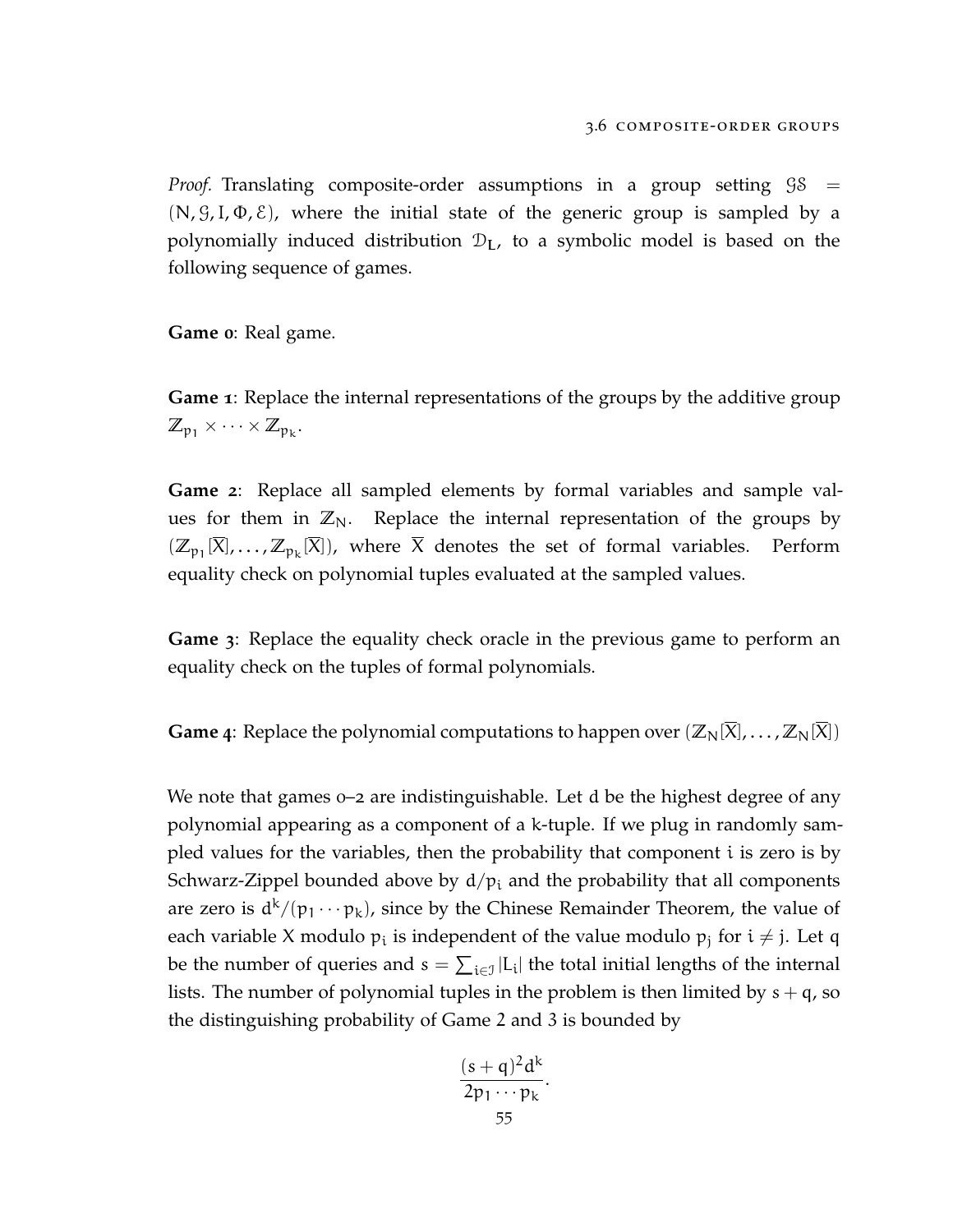Note that any adversary that can distinguish between Game 3 and 4 can be used to efficiently factor N, which gives us the second term in the bound.  $\Box$ 

## 3.6.2 *Master Theorem*

Let  $\mathcal{D}_L$  and  $\mathcal{D}_{L'}$  be two polynomially induced distributions such that  $|L_i| = |L'_i|$  for all i. In what follows we derive a condition under which

$$
|\Pr[\text{Game 4}_{\mathcal{D}_{\mathbf{L}}}^{\text{GroupGen},\lambda}(\mathcal{A})=1]-\Pr[\text{Game 4}_{\mathcal{D}_{\mathbf{L}'}}^{\text{GroupGen},\lambda}(\mathcal{A})=1]|=0
$$

with Game 4 defined as in the proof of Theorem [39](#page-65-0).

In the setting of Game 4 computing pairings corresponds to component-wise multiplication of tuples. This allows us to directly extend our concept of completion to tuples. From example [25](#page-42-2) we directly see that computing the completion for tuples can be done in exactly the same way, except that we plug in tuple values for the freshly chosen variables. In the composite-order symbolic model the completion on the product group structure similarly records the possible elements that the adversary may compute from the inputs. It follows that the left and right version of Game 4 are equally distributed if

$$
\{\vec{\alpha}\in\mathbb{Z}_N^r\mid \vec{\alpha}\cdot\mathbb{C}(\mathsf{L})_t\}=\{\vec{\alpha}\in\mathbb{Z}_N^r\mid \vec{\alpha}\cdot\mathbb{C}(\mathsf{L}')_t\},
$$

where  $r = |\mathcal{C}(L)_t| = |\mathcal{C}(L')_t|.$ 

Finally, by combining Theorem [39](#page-65-0) and the above argument, we obtain the following version of the master theorem for the composite-order setting:

**Theorem 40.** Let  $\lambda$  be a security parameter and let  $\beta \delta = (\mathbb{N}, \mathcal{G}, \mathbb{I}, \Phi, \mathcal{E})$  denote a group *setting obtained by running* GroupGen( $\lambda$ ), where each  $G \in \mathcal{G}$  *is cyclic of degree*  $N =$  $p_1 \cdots p_k$ , where the  $p_i$ ,  $i = 1,...,k$  are distinct primes of size  $\lambda$ . Let  $D_{L}$ ,  $D_{L'}$  be polynomially-induced distributions such that  $|{\rm L_i}|$  =  $|{\rm L'_i}|$  for all  ${\rm i\in J.}$  Let  ${\rm t\,}$  denote the index of the target group,  $s = \sum_{i \in J} |L_i|$ ,  $r = |\mathcal{C}(L)_t|$ , and let  $d$  denote an upper bound for *the total degrees of the polynomials in the completions of the lists. If*

$$
\{\vec{\alpha} \in \mathbb{Z}_N^r \mid \vec{\alpha} \cdot \mathcal{C}(L)_t = 0\} = \{\vec{\alpha} \in \mathbb{Z}_N^r \mid \vec{\alpha} \cdot \mathcal{C}(L')_t = 0\},\
$$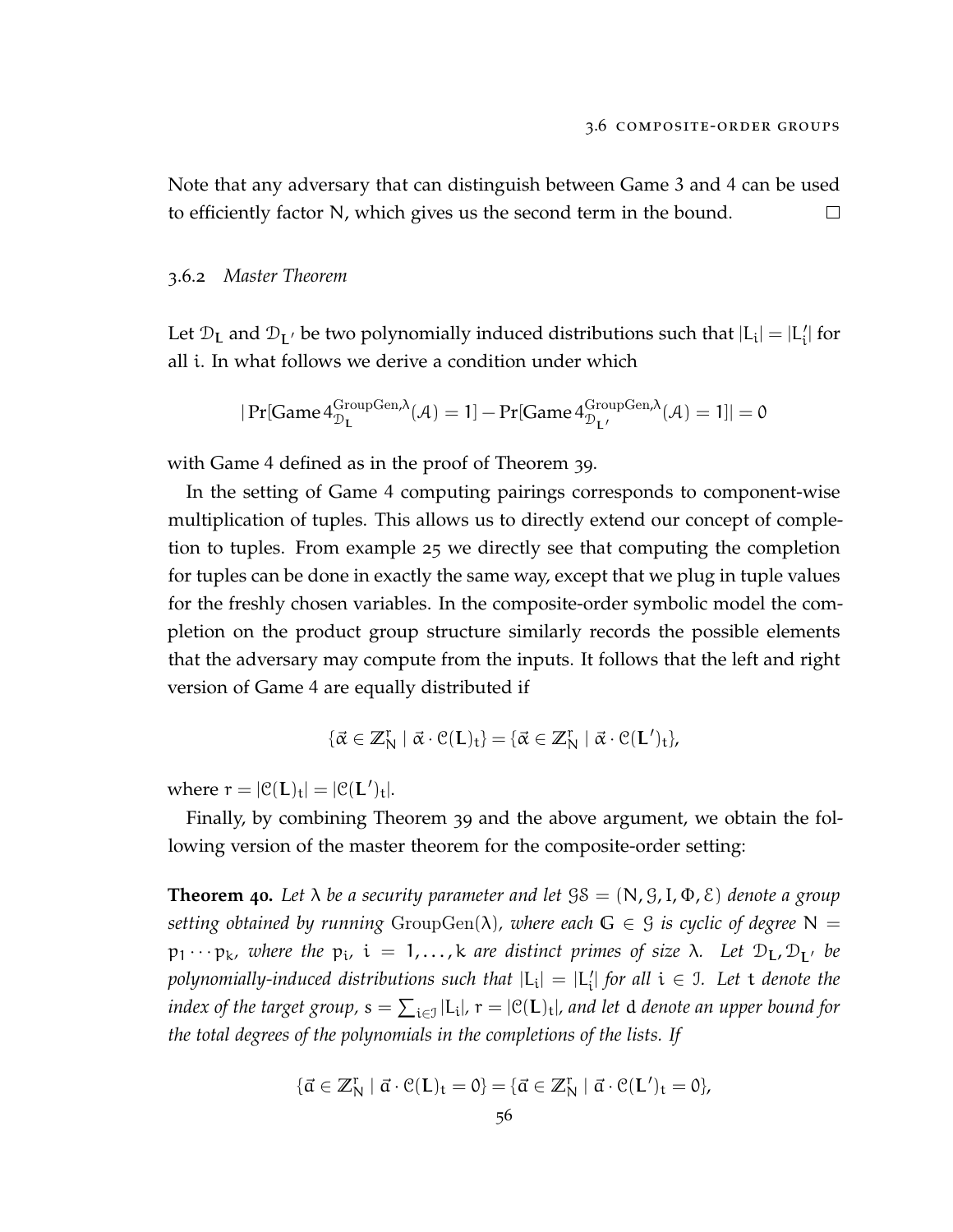#### 3.7 rational input distributions

$$
|\Pr[\mathrm{Gen}^{\mathrm{GroupGen},\lambda}_{\mathcal{D}_L}(\mathcal{A})=1]-\Pr[\mathrm{Gen}^{\mathrm{GroupGen},\lambda}_{\mathcal{D}_{L'}}(\mathcal{A})=1]|\leqslant \frac{(s+q)^2d^k}{p_1\cdots p_k}+2\epsilon(\lambda).
$$

*for all adversaries* A *that perform at most* q *operations and with probability* ε(λ) *of factoring* N*.*

#### 3.6.3 *Non-parametric and Non-interactive Assumptions*

The algorithm in section [3](#page-44-0).3 extends directly with one simple modification. For the polynomials in the closure a basis is given by all the monomials appearing in the closure. We just need to extend this to tuples, i.e. for any element  $(P_1, \ldots, P_k)$ in the closure and any monomial M appearing in  $P_i$ , we add  $(0, \ldots, 0, M, 0, \ldots, 0)$ to the basis, where M is in the ith position. In the resulting basis, we can express all the polynomial tuples in the closure and the algorithm extends with no further modifications.

#### 3.7 rational input distributions

Assume that we work in a (leveled) k-linear model. We can translate an assumption with rational exponents to a symbolic model with polynomial exponents. If we treat the sampled field elements as variables, we can compute an expression Q with the property that any input at level i is cleared of its denominator when multiplied by  $Q^i$ . Since we can clear denominators with  $Q$ , we can rewrite all inputs with  $Q^i$  in the denominator. This does not change the inputs, since they are still precisely the same elements in the field. Note also that Q is only zero if one of the denominators are zero.

**Example 41.** Given  $1/x$  at level 1 and  $1/x^2$  at level 3, we choose  $Q = x$ . We may rewrite the elements as  $1/Q$  and  $x/Q^3$ .

We can now apply the following sequence of games to reduce to the symbolic model.

game 0: The original game defined by the assumption.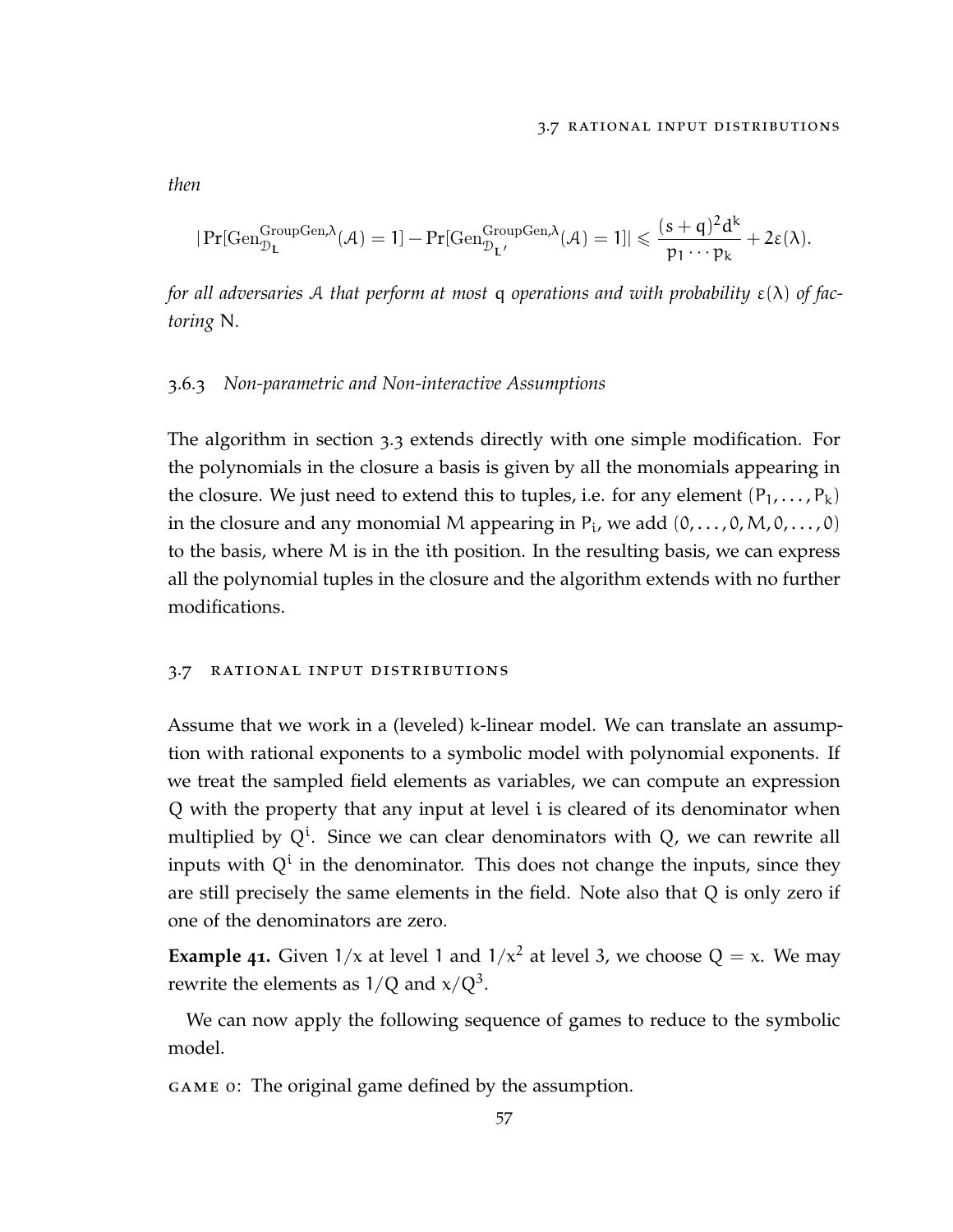- GAME 1: Rewrite the elements to have  $Q^i$  in the denominator at level i. This is still exactly the same game, since the input ele
- game 2: Replace the sampled field elements by variables. Do equality checks by plugging in their sampled values.

game 3: Switch to symbolic model using Schwartz-Zippel.

game 4: Throw away all denominators in the inputs in Game 3.

Games 0–1 are indistinguishable and so are Game 1–2 unless Q is zero at the sampled points. Game 4 is in the polynomial symbolic group model and we can continue as before. The crucial step is from Game 3 to Game 4. These two games are indistinguishable, since we can only compare things that are at the same level. By construction (similarly for a k-linear pairing)

$$
e(\alpha/Q^i,b/Q^j)=\alpha b/Q^{i+j}
$$

so elements at each level that we can compute always have the "correct" denominators. Since denominators are always equal at each level, they will have no impact on equality queries and may just be dropped. We only need to be a bit careful about the Schwartz-Zippel step. We will be comparing elements of the form P/Q $^{\rm i}$  = R/Q $^{\rm i}$ . We only fail to simulate correctly if either Q is zero at the sampled points or P = R with P  $\neq$  R as polynomials. We see that it suffices to compute the highest degree d that we can get in the numerator in Game 2, add deg Q to it, and use this for the degree in Schwartz-Zippel.

Finally, we note that a general group setting ignoring  $\Phi$  can be expressed as a graph with nodes  $\{G_i\}$  and edges from  $G_{i_j}$  to  $G_{i_{n+1}},$   $j=1,\ldots,n$ , if  $\exists e:G_{i_1}\times G_{i_2}$  $\cdots \times G_{i_n} \to G_{i_{n+1}} \in \mathcal{E}$ . In this case, we must assume that the resulting graph is directed and acyclic and has the property that any two paths between two nodes must have the same length. The latter property is required in order to assign a "level" for each group.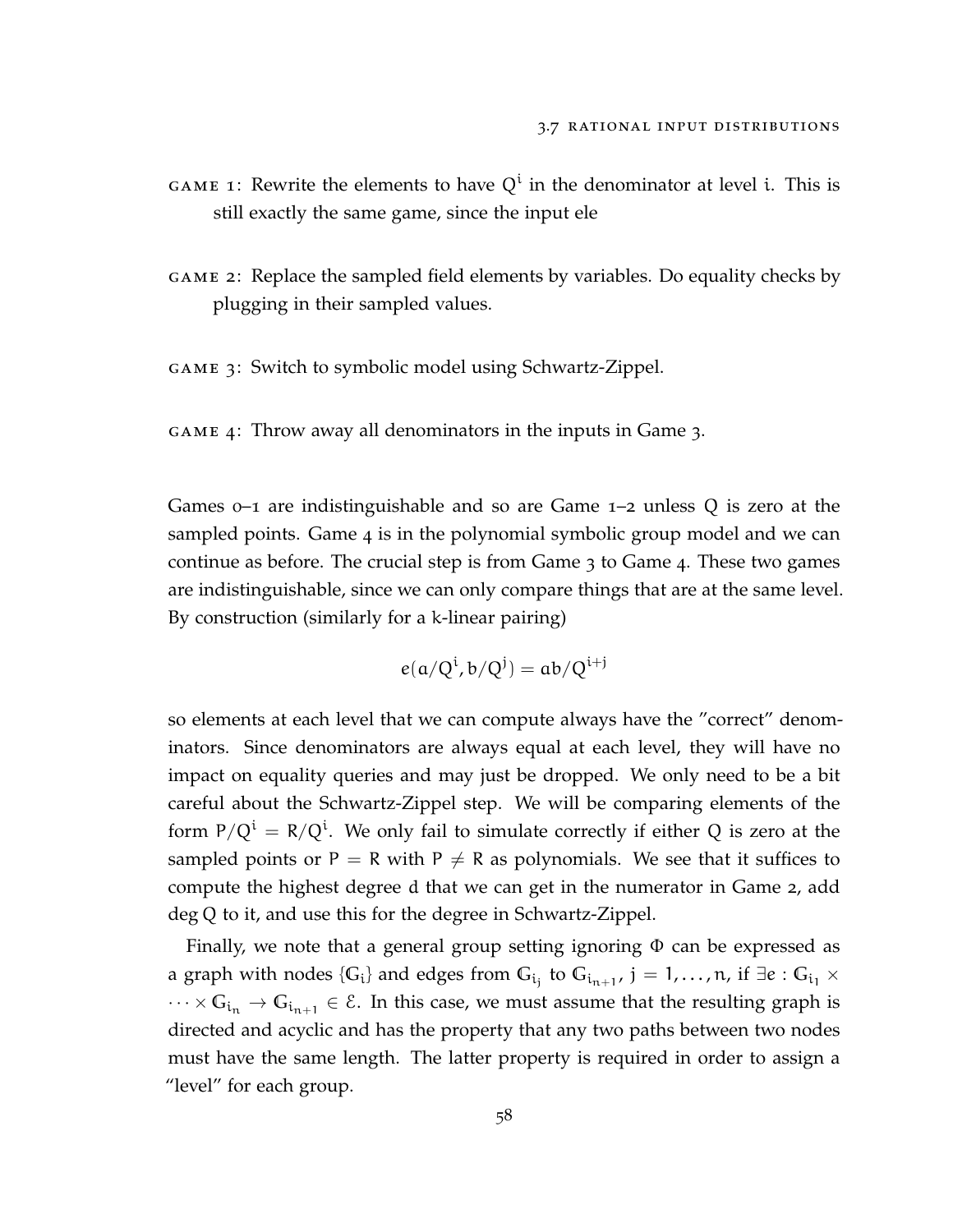<span id="page-70-0"></span>

| Assumption                    | Source                | Type                        | Result            | Runtime           |  |  |
|-------------------------------|-----------------------|-----------------------------|-------------------|-------------------|--|--|
| <b>DBDH</b>                   | [BF01]                | N <sub>P</sub>              | valid             | 2.3s              |  |  |
| Freeman 3                     | [Free10]              | NP                          | valid ( $p > 2$ ) | 89.2s             |  |  |
| Freeman 4                     | $[$ Fre10 $]$         | NP                          | valid ( $p > 2$ ) | 13.9 <sub>S</sub> |  |  |
| k-lin, $k \in \{1, 2, 3, 4\}$ | [Shao7]               | NP                          | valid             | 67.1s             |  |  |
| $2$ -lin w/ 3-lin map         |                       | NP                          | attack            | 3.3s              |  |  |
| 2-SCasc                       | $[EHK^+13]$           | NP                          | valid             | 2.3S              |  |  |
| $2-BDH$                       | [ $BSW13$ ]           | NP                          | valid             | 2.8s              |  |  |
| l-DHE                         | [BB04]                | P                           | valid             | 0.2S              |  |  |
| l-DHI                         | [BGWo5]               | $\mathbf P$                 | valid             | 0.1S              |  |  |
| $(l, k)$ -MMDHE               | [HSW13]               | $\mathbf{P}$                | valid             | 3.7 <sup>s</sup>  |  |  |
| 5-SDH                         | [BB04]                | <b>GE</b>                   | valid             | 2.3S              |  |  |
| <b>LRSW</b>                   | [LRSW99]              | I                           | valid $(q = 4)$   | 2.3s              |  |  |
| m-LRSW                        | [BGOY07a]             | I                           | attack $(q = 2)$  | 0.1S              |  |  |
| <b>IBSAS</b>                  | [BGOY07b]             | I                           | valid $(q = 3)$   | 28.8s             |  |  |
| Strong-LRSW                   | [ACdMo <sub>5</sub> ] | I                           | valid $(q = 4)$   | 2.8s              |  |  |
| s-LRSW                        | [GT12]                | I                           | valid $(q = 4)$   | 2.3s              |  |  |
| KSW, Assumption 1             | [KSW13]               | $\mathcal{C}_{\mathcal{C}}$ | valid             | 4.5 <sub>s</sub>  |  |  |

table 1: Analysis for various assumptions from the literature. In the Type column,  $NP = nonparametric$ ,  $P = parametric$ ,  $GE = generalized extraction$ ,  $I =$  interactive,  $C =$  composite.

## 3.8 examples

The purpose of this section is to show how the tool can handle real-world cryptographic assumptions. Table [1](#page-70-0) shows a fairly versatile set of assumptions extracted from the literature together with the runtime of the tool. For interactive assumptions we note that the runtime is strongly dependent on the number of oracle queries allowed to be performed by the attacker with significant slowdown typically starting when  $q = 3$  or  $q = 4$ .

**Example 42.** We start by describing the 2-SCasc assumption of [\[EHK](#page-113-2)<sup>+</sup>13], since it shows how an assumption given in a non-standard format can be translated to a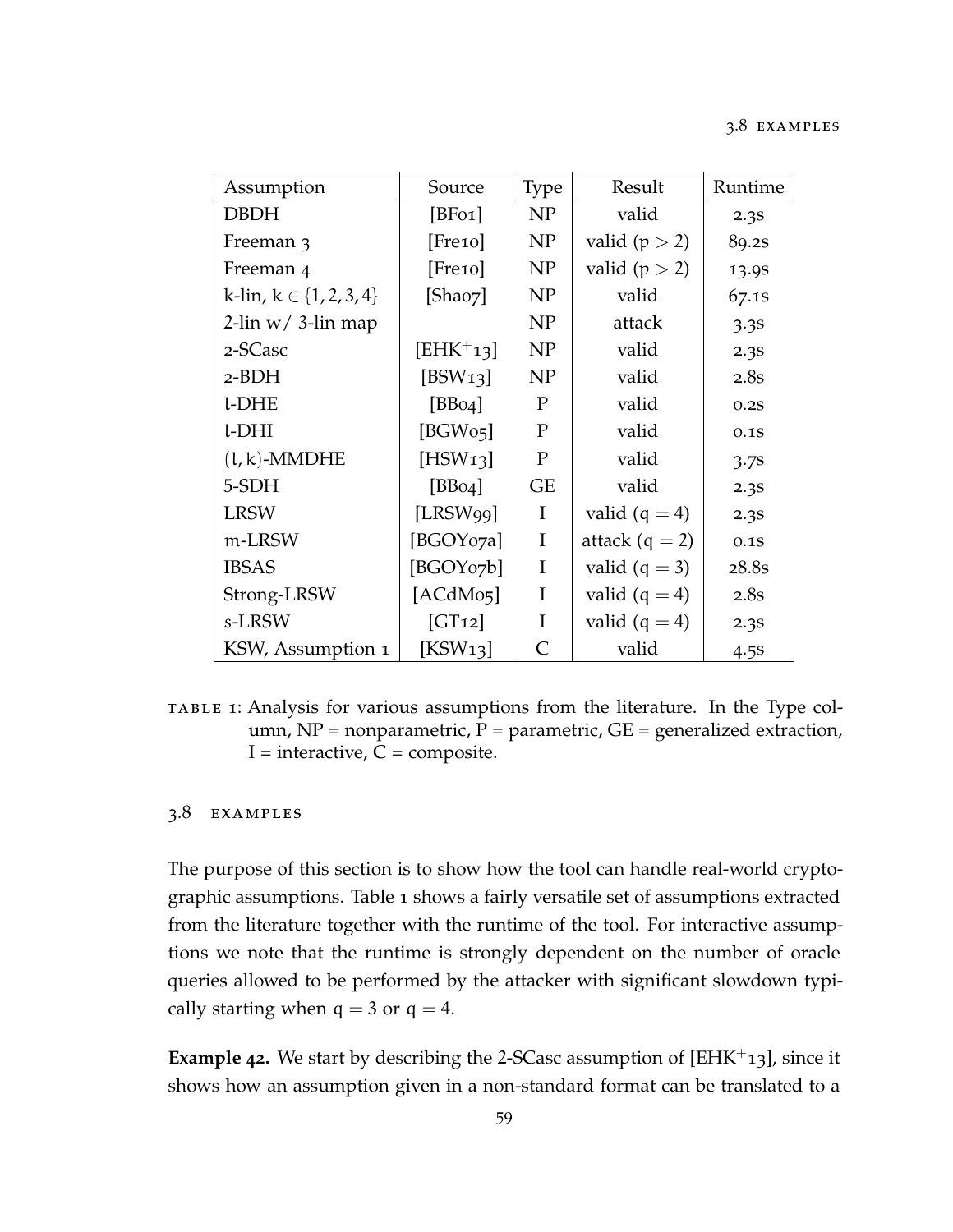form the Generic Group Analyzer can understand. Let **G** be some group of order p, g a generator, and write

$$
A = \left[ \begin{array}{cc} a & 0 \\ 1 & a \\ 0 & 1 \end{array} \right].
$$

For a matrix  $B = (b_{i,j})$  with  $b_{i,j} \in \mathbb{Z}_p$ , we write [B] for the matrix  $(g^{b_{i,j}})$ . We then say that the 2-SCasc assumption holds in **G** if it's infeasible for an adversary to distinguish  $[\vec{r}]$  from  $[\vec{u}]$  given  $[A]$ , where

$$
\vec{r} = A = \begin{bmatrix} a & 0 \\ 1 & a \\ 0 & 1 \end{bmatrix} \begin{bmatrix} x \\ y \end{bmatrix} = \begin{bmatrix} ax \\ x + ay \\ y \end{bmatrix}, \quad \vec{u} = \begin{bmatrix} x \\ y \\ z \end{bmatrix},
$$

where  $\alpha$ ,  $x$ ,  $y$ ,  $z \leftarrow \mathbb{Z}_p$ . In traditional notation, we can describe the assumption as the following two lists of tuples being computationally indistinguishable

$$
(g, g^a, g^{ax}, g^{x+ay}, g^y), (g, g^a, g^x, g^y, g^z),
$$

where  $a, x, y, z \leftarrow \mathbb{Z}_p$ .

To describe the assumption in the input language of the Generic Group Analyzer, in a setting, where we assume that G is equipped with a pairing  $e : G \times G \rightarrow$  $G_T$ , we would have the following:

```
maps G * G \rightarrow GT.
```
input [ a ] in G. input\_left  $[a*x, x + a*y, y]$  in  $G$ . input\_right  $[x, y, z]$  in G.

Note that we do not need to include the 1 in the common input in **G**, since the tool implicitly assumes that the generator has been given.

**Example 43.** A simple parametric assumption is l-DHE [\[BB](#page-110-0)04], which is described as follows. We say that l-DHE is hard in a bilinear group  $e : G \times G \to G<sub>T</sub>$  of order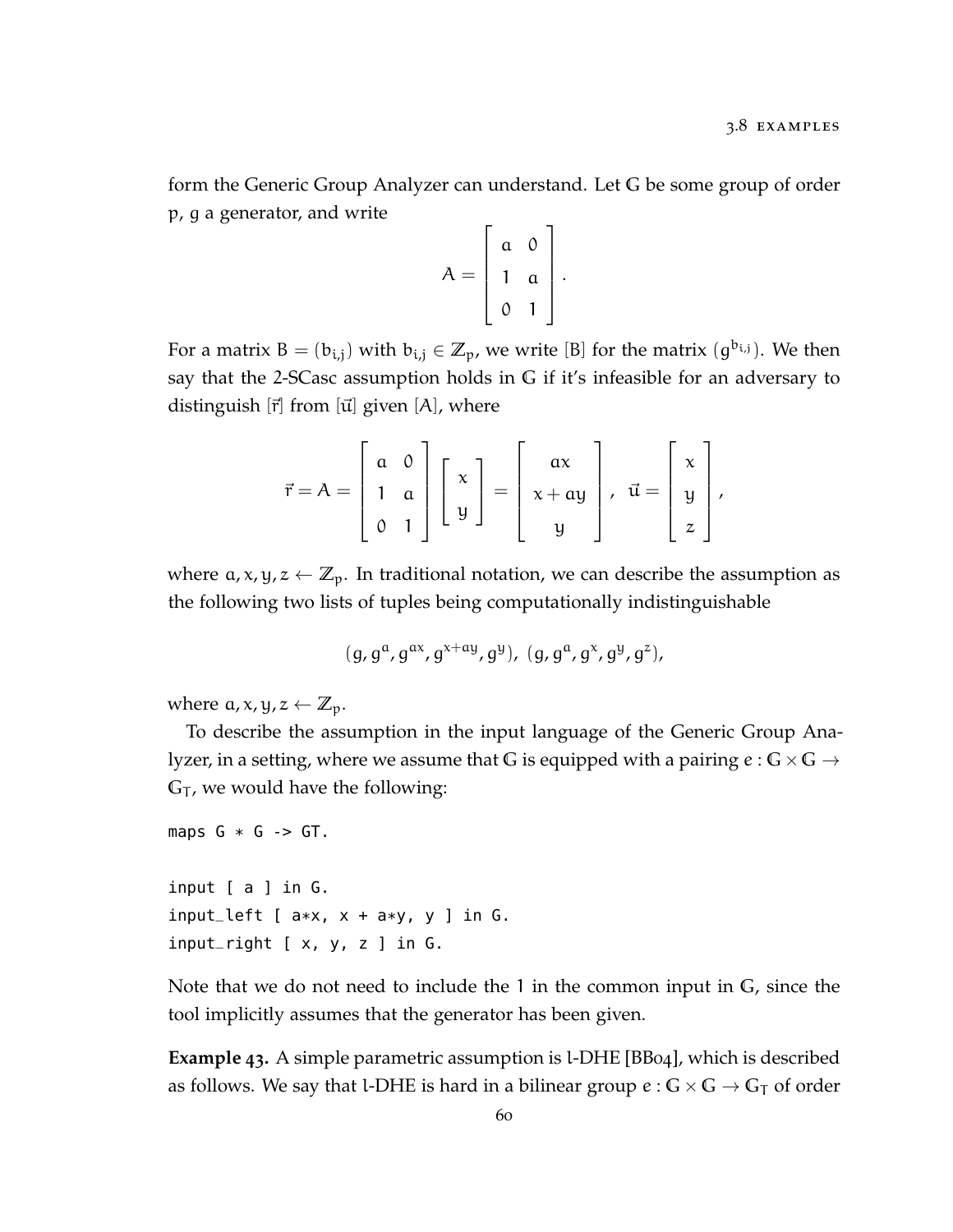p with generators  $g, h \in G$ , if given  $g^{x^i}$ ,  $i = 1, ..., l - 1, l + 1, ..., 2l$ , it's hard to distinguish  $e(g, h)^{x^l}$  from random, where  $x \leftarrow \mathbb{Z}_p$ . If we write  $h = g^y$ , then the assumption can be translated into

```
setting symmetric.
levels 2.
problem_type decisional.
input
  \lceil 1
  , Y
  , forall i in [0, l - 1]: X^i
  , forall j in [l + 1, 2*l]: X^j ] @ 1.
```

```
challenge Y*X^l @ 2.
```
In the snippet of code above, we simply model a bilinear group as a two-leveled multilinear group.

**Example** 44. Let  $e : G \times G \to G_T$  be a bilinear group of order  $n = pqr$ , where p, q, r are prime. Let  $g_p$ ,  $g_q$ ,  $g_r$  be generators of the  $p$ ,  $q$ ,  $r$  order subgroups of G. Then, Assumption 1 in [\[KSW](#page-115-0)13], is hard we choose random elements  $Q_1$ ,  $Q_2$ ,  $Q_3 \in G_q$ ,  $R_1, R_2, R_3 \in G_r$ , and give n out to an adversary together with

$$
g_p, g_r, g_q R_1, g_p^b, g_p^{b^2}, g_q^a, g_q^a, g_p^{ab} Q_1, g_p^s, g_p^{bs} Q_2 R_2,
$$

then it's hard for the adversary distinguish  $T = G_p^{b^2s}R_3$  from  $T' = G_p^{b^2s}Q_3$ ,  $R_3$ , where  $a, b, c \leftarrow \mathbb{Z}_p^s$ . We note that the Generic Group Analyzer choses a canonical set of generators for the p, q, r order subgroups that are given to the adversary. If we denote by x, y, z the discrete logarithms of  $g_p$ ,  $g_q$ ,  $g_r$  with respect to the canonical generators, then we can express the assumption as follows:

```
map G1 * G1 \rightarrow GT.
composite 3.
```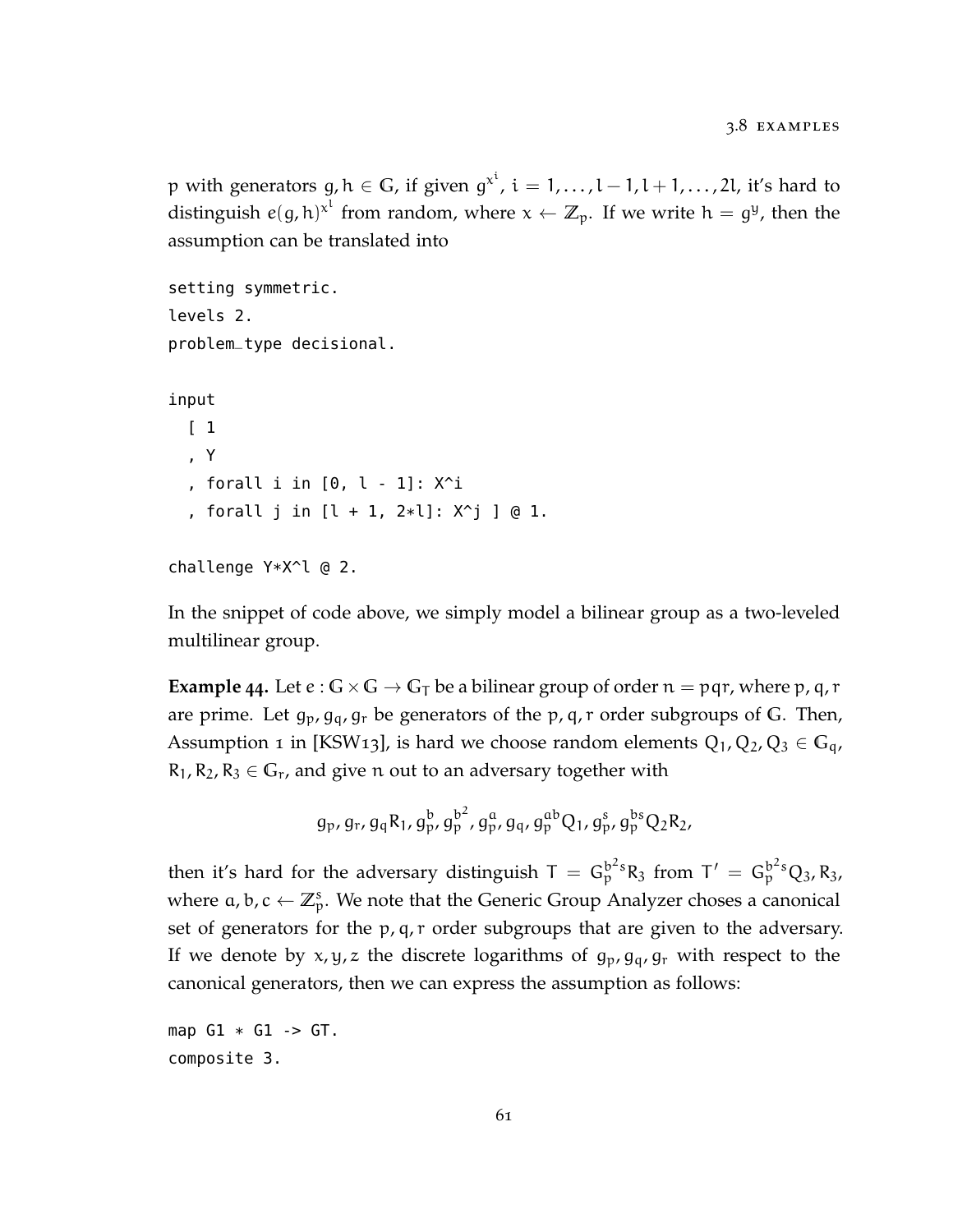input  $[(X,0,0), (0,0,Z), (0,Y,Z*R1), (X*b,0,0), (X*b^2,0,0), (X*a,Y,0),$ (X\*a\*b,Y\*Q1,0), (X\*s,0,0), (X\*b\*s, Y\*Q2, Z\*R2) ] in G1.

input\_left [ (X\*b^2\*s, 0, Z\*R3) ] in G1. input\_right [ (X\*b^2\*s, Y\*Q3, Z\*R3) ] in G1.

Examples of how to describe interactive assumptions with complicated winning conditions can be found in Section [4](#page-93-0).5.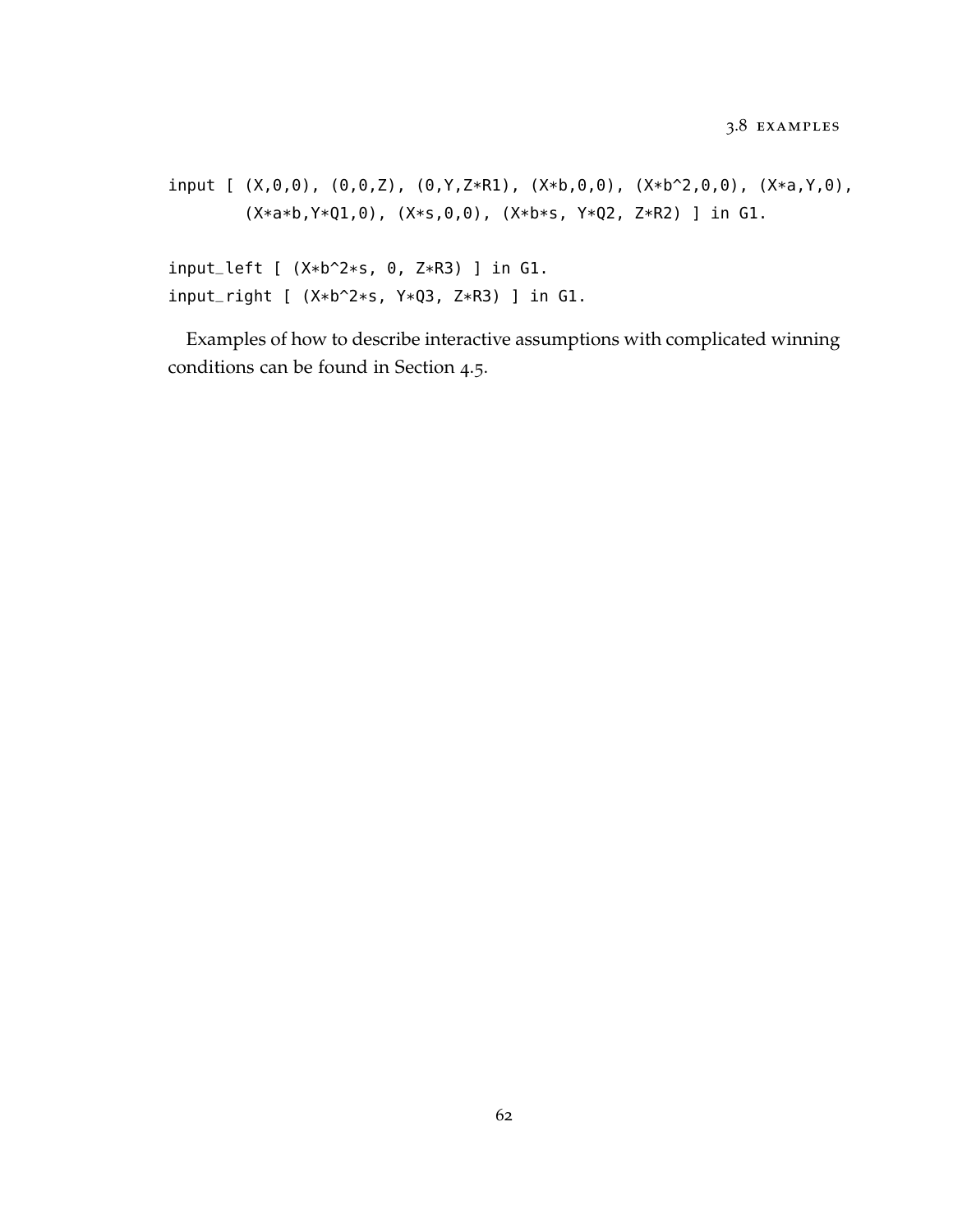4

# STRUCTURE-PRESERVING SIGNATURE SCHEMES

Structure-preserving signatures [\[AFG](#page-110-0)+10] (SPS) are signature schemes defined over bilinear groups in which messages, public keys and signatures are all group elements, and the verification algorithm consists of evaluating pairing-product equations. One of the main motivations of considering such specific signature schemes is that they are remarkably useful in the modular design of several cryptographic protocols, notably in combination with non-interactive zero-knowledge (NIZK) proofs of knowledge about group elements, and more specifically with the Groth-Sahai proof system.

Realization of SPS has been considered over the three possible bilinear groups settings introduced in the classification of Galbraith, Paterson and Smart [\[GPS](#page-114-0)08]. Recent work has focused on proving lower bounds on the complexity of SPS, and exhibiting optimal constructions that match lower bounds. The common measures of complexity adopted in all these works are the number of group elements in the public key, the number of group elements in the signature, and the number of pairing-product equations in the verification algorithm.

This chapter is based on the results in  $[BFF^+15]$  $[BFF^+15]$ . Instead of analyzing the number of pairing-product equations required, we analyze the number of pairings that need to be performed by the verifier during signature verification. As previous work only considers the number of verification equations, this does not shed much light on the number of pairings required, since a verification equation might be very complicated and require many pairings for verification. Intuitively though, one would expect fewer equations to lead the fewer pairings. To close this gap in the analysis, we consider the Type II case, specifically, we look at signatures in the Type II setting of optimal bandwidth. For such signatures we prove lower bounds and prove tightness of these bounds by providing signatures secure in the generic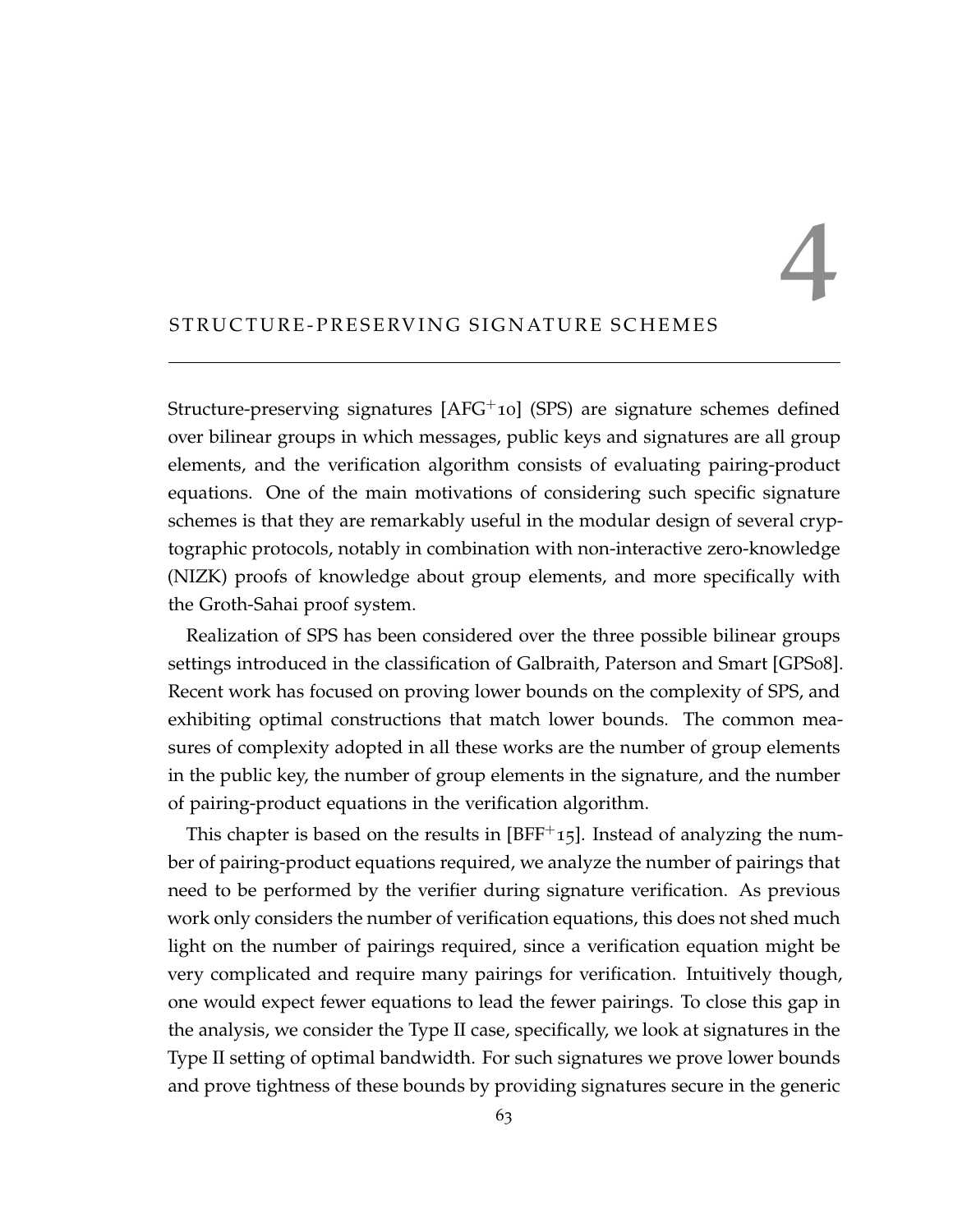group model, which have verification equations matching the lower bounds. A key part of this work is using automation provided by our generic group analyzer tool. Specifically, the conjectured lower bound is a consequence of trying to synthesize schemes with low number of pairings. Additionally, our new EUF-CMA secure scheme matching the proven lower bound is found through exhaustive search.

#### 4.1 preliminaries

Given a bilinear group  $e: G_1 \times G_2 \to G_T$ , a structure-preserving signature scheme is a signature scheme, where the verification key, the messages and the signatures consist only of group elements from **G**<sup>1</sup> and **G**2. The verification algorithm evaluates the signature by deciding group membership of elements in the signature, and by evaluating pairing product equations, which are equations of the form:

$$
\prod_i \prod_j e(X_i,Y_j)^{\alpha_{ij}} = 1,
$$

where  $X_1, X_2, \ldots \in \mathbb{G}_1$ ,  $Y_1, Y_2, \ldots \in \mathbb{G}_2$  are group elements appearing in *PP*, *VK*, M and σ. Note that in the Type II setting it may hold that  $X_i = \varphi(Y_i)$  for some i, j. Furthermore, we assume that the elements  $a_{ij} \in \mathbb{Z}_p$  are constants stored in *PP*. More precisely:

**Definition 45** (Structure-preserving signatures (SPS))**.** A signature scheme (Setup, KeyGen, Sign, Verify) is said to be *structure-preserving* with respect to some bilinear group generator G if

- *PP*: Consists of a bilinear group  $(p, G_1, G_2, G_T, e, \psi, G, H)$  generated by G and a set of constants in  $\mathbb{Z}_p$ ,
- *VK*: The verification key consists of group elements in G<sub>1</sub> and G<sub>2</sub>,
- M: Messages consist of group elements in **G**<sup>1</sup> and **G**2,
- σ: Signatures consist of group elements in **G**<sup>1</sup> and **G**2,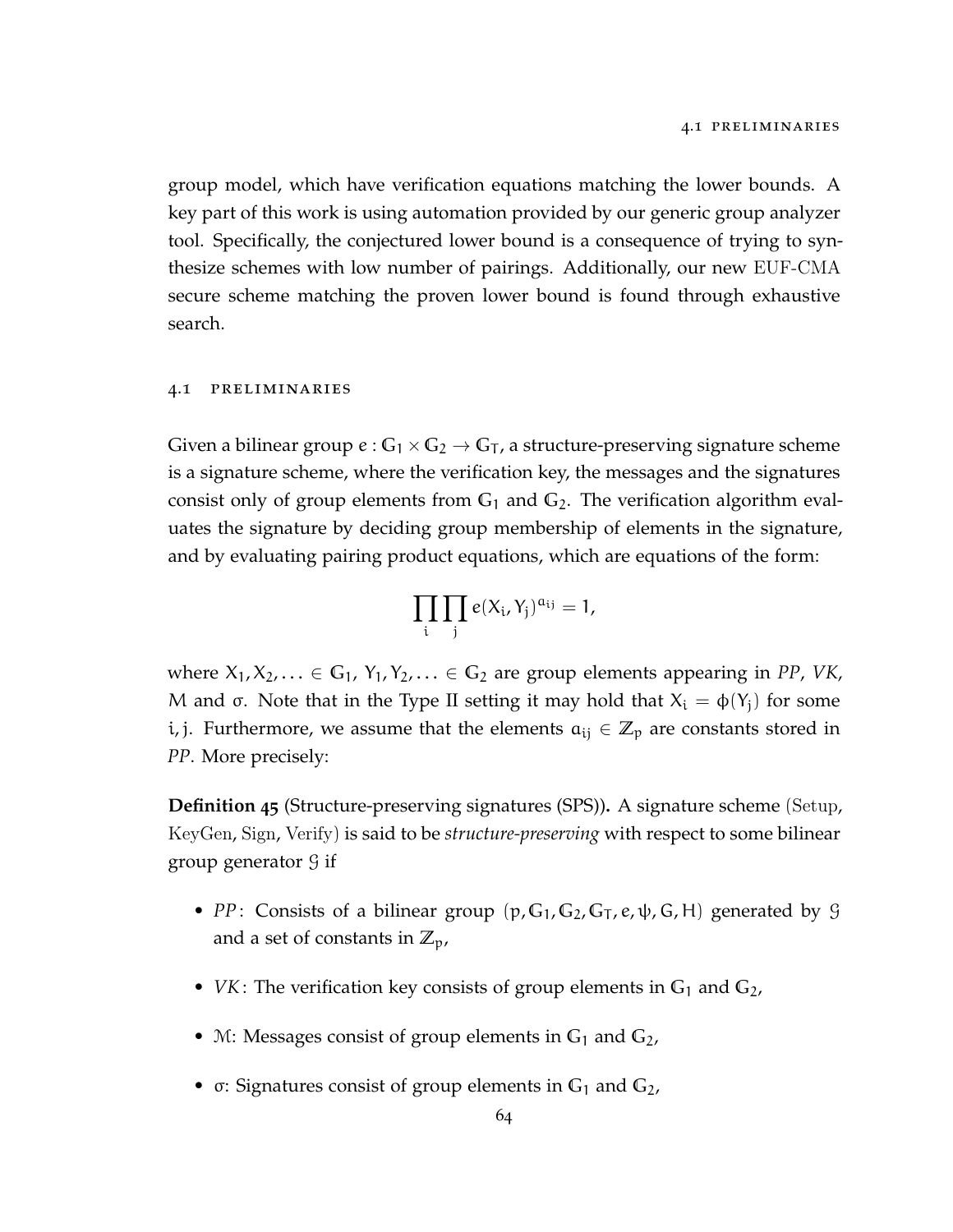- Sign: The signing algorithm only uses generic group operations.<sup>[1](#page-76-0)</sup>
- Verify : The verification algorithm only needs to decide membership in **G**<sup>1</sup> and  $G_2$ , use the homomorphism  $\psi$  (in the Type II setting), and evaluate pairing product equations.

#### 4.2 known lower bounds of type ii sps

A number of lower bounds on signature size, verification key size and the number of verification equations have been established for secure structurepreserving signature schemes and one-time signature schemes. In particular, Abe et al. [\[AGOT](#page-110-1)14a] establish many such bounds in the Type II setting. As some of our results rely heavily on those bounds, we recall them below. Note that membership tests are not counted as "verification equations", although some of them may require an amortizable pairing computation in practical instantiations.

First, just as Type I and Type III SPS, Type II SPS for messages in **G**<sup>1</sup> require two verification equations:

**Lemma 46** ([\[AGOT](#page-110-1)14a, Theorem 3])**.** *A structure-preserving signature scheme for messages in* **G**<sup>1</sup> *must have at least two verification equations. This holds even for onetime signatures with security against random message attack.*

Since we will focus on schemes with a single verification equation, we will therefore consider signatures on messages in **G**2, which can have a single verification equation. In that case, Abe et al. obtain a lower bound on verification key size, and show that all signature elements must be in **G**2.

<span id="page-76-1"></span>**Lemma 47** ([\[AGOT](#page-110-1)14a, Theorem 4 and Lemma 1])**.** *A structure-preserving signature scheme with a single verification equation must have at least two group elements in the verification key, and can have no non-redundant signature element in* **G**1*. This holds even for one-time signatures secure under random message attack.*

<span id="page-76-0"></span><sup>1</sup> Technically, this condition was not required in the original definition of Abe et al.  $[AFG^+10]$  $[AFG^+10]$ , but all known constructions satisfy this property and it is required for the proofs of most lower bounds to go through. Since an SPS scheme with a non-generic signing algorithm would be very unnatural and surprising, it seems appropriate to include genericity of the signer in the definition (see also the discussion in [\[AGOT](#page-110-1)14a, §2.3]).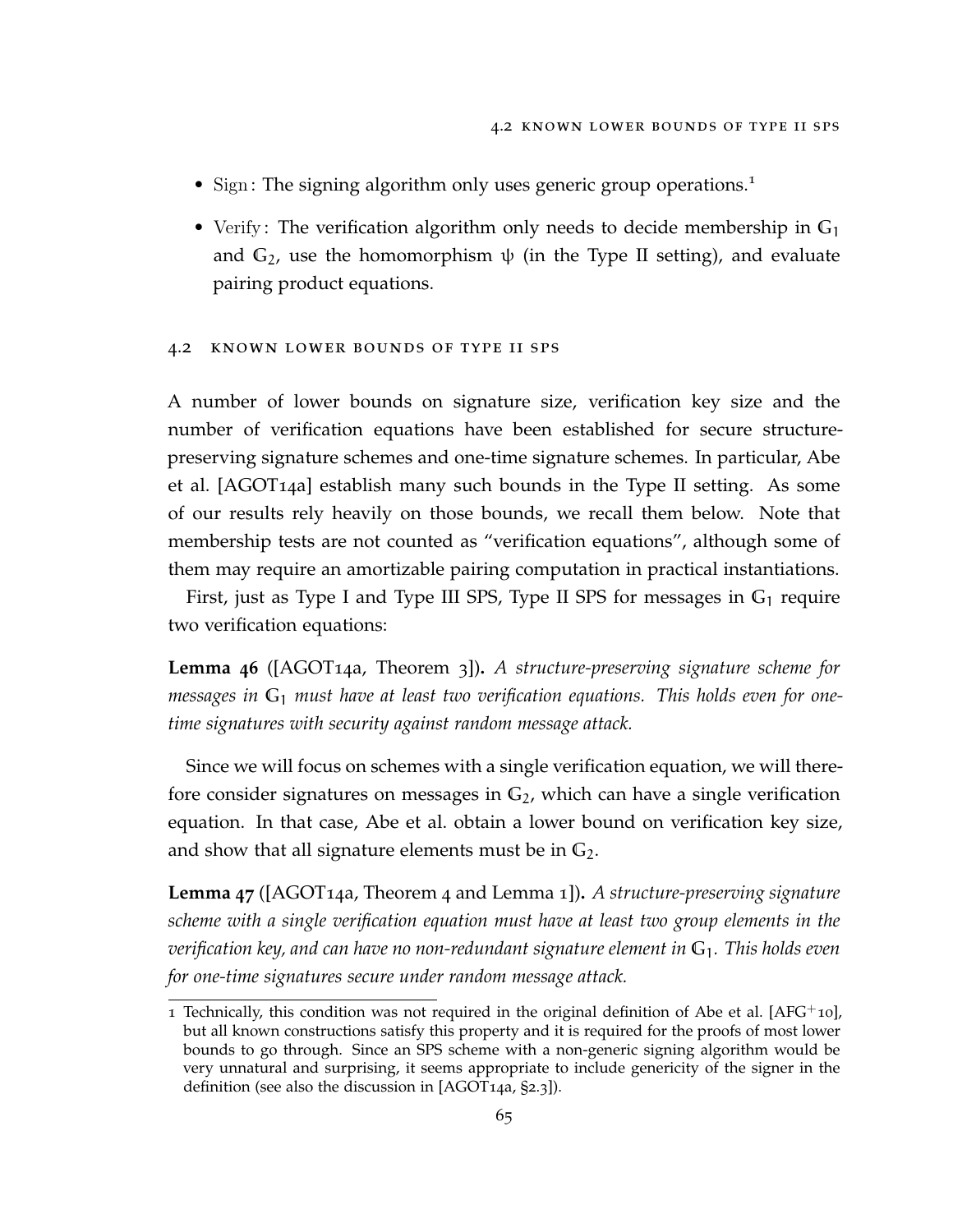Finally, signatures in a secure Type II SPS scheme must consist of at least two group.

<span id="page-77-0"></span>**Lemma 48** ([\[AGOT](#page-110-1)14a, Theorem 5])**.** *An* EUF-RMA*-secure structure-preserving signature scheme must have at least* 2 *group elements for messages in* **G**<sup>2</sup> *and at least* 3 *group elements for messages in* **G**1*.*

#### 4.3 lower bounds on the number of pairings

We now show lower bounds for the number of pairings in the pairing-product verification equations of SPS in the Type II setting. In particular, in our analysis we consider SPS schemes that already match the lower bounds shown in [\[AGOT](#page-110-1)14a], i.e., they have 2 group elements in the verification key, 2 group elements in the signature and the verification consists of a single pairing-product equation (as well as possible group membership tests).

**Definition 49.** A pairing in a verification equation of an SPS scheme is *offline* if if its parameters only consists of group elements in *PP* as well as *VK*. Any pairing not satisfying this requirement is called *online*.

The previous classification simply takes into account that certain pairings can be computed once if we verify for example many messages signed using the same public parameters and signing key. However, if a pairing in a verification equation takes as a parameter either the message to be verified or its signature, then the parameters will be different for each message, regardless of whether they are signed with the same key and public parameters. Therefore, we can't avoid computing these pairings by e.g. caching pairings computed in earlier signature verifications.

## 4.3.1 *Main result*

<span id="page-77-1"></span>Having defined the notion of online and offline pairings, we are now ready to state our main result. It shows that any optimal-size SPS scheme requires at least three pairings for verification, and two of these pairings must be online ones.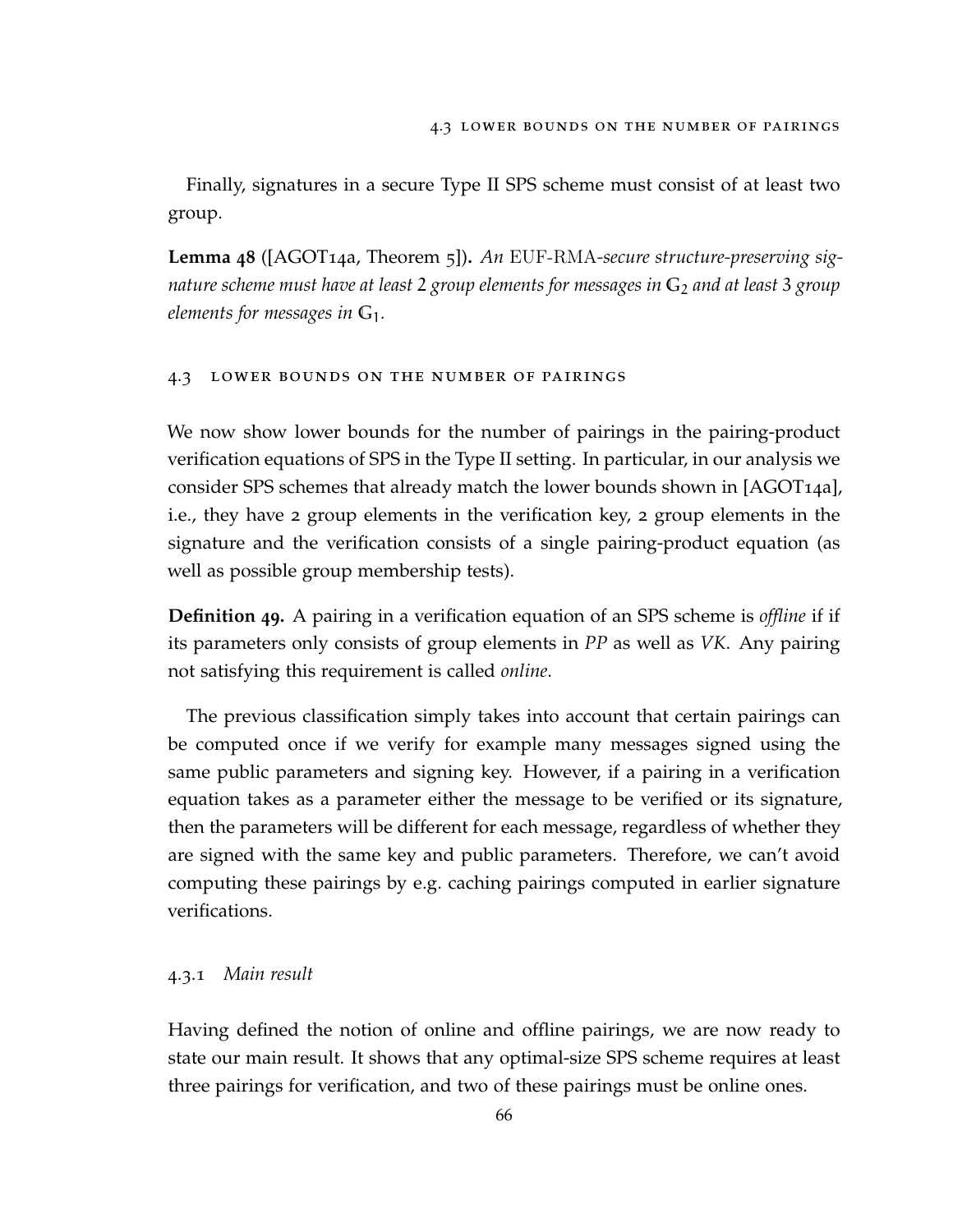**Theorem 50** (Main result)**.** *Any* EUF-CMA*-secure structure-preserving signature scheme in the Type II setting with* 1 *verification pairing-product equation,* 2 *group elements in the verification key and* 2 *elements in the signature requires at least* 3 *pairings in the pairing-product equation, and at least* 2 *of them must be online pairings.*

To prove the theorem, we distinguish between three cases according to which groups the two elements V, W of the verification key belong to, i.e., (i)  $V, W \in \mathbb{G}_2$ , (ii)  $V, W \in \mathbb{G}_1$ , and (iii)  $V \in \mathbb{G}_1$ ,  $W \in \mathbb{G}_2$ .

The first case is rather simple and is addressed in the following lemma which shows that there exists no such structure-preserving signature scheme.

**Lemma 51.** *There is no secure structure-preserving signature scheme in the Type II setting with a single verification equation and a verification key consisting entirely of elements of*  $\mathbb{G}_2$ *.* 

*Proof.* We know by Lemma [47](#page-76-1) and Lemma [48](#page-77-0) that the signatures and messages all have to be in  $G_2$ . Since all inputs are in  $G_2$  the scheme would also be secure in the Type I setting and must therefore be insecure since Type I SPS require two pairing product equations for security [\[AGOT](#page-110-2)14b, Theorem 4].  $\Box$ 

The second case is somewhat more involved, and mainly addressed by the following lemma, proved in Section [4](#page-80-0).3.3 below.

<span id="page-78-0"></span>**Lemma 52.** *An* EUF-CMA*-secure structure-preserving signature scheme in the Type II setting with* 1 *verification pairing-product equation,* 2 *group elements*  $V, W \in G_1$  *in the verification key and* 2 *group elements in the signature requires at least* 3 *pairings in the pairing-product equation.*

The previous lemma establishes that 3 pairings are needed, so all that remains to show is that 2 of them must be online. This follows immediately from the following observation.

**Lemma 53.** *In a Type II structure-preserving signature scheme where all verification key elements are in* **G**1*, it is possible to compute all the offline pairings in a verification pairing-product equation using a single pairing evaluation. More generally,*  $\ell + 1$  *pairing evaluations are sufficient if the verification key contains*  $\ell$  *elements in*  $\mathbb{G}_2$ *.*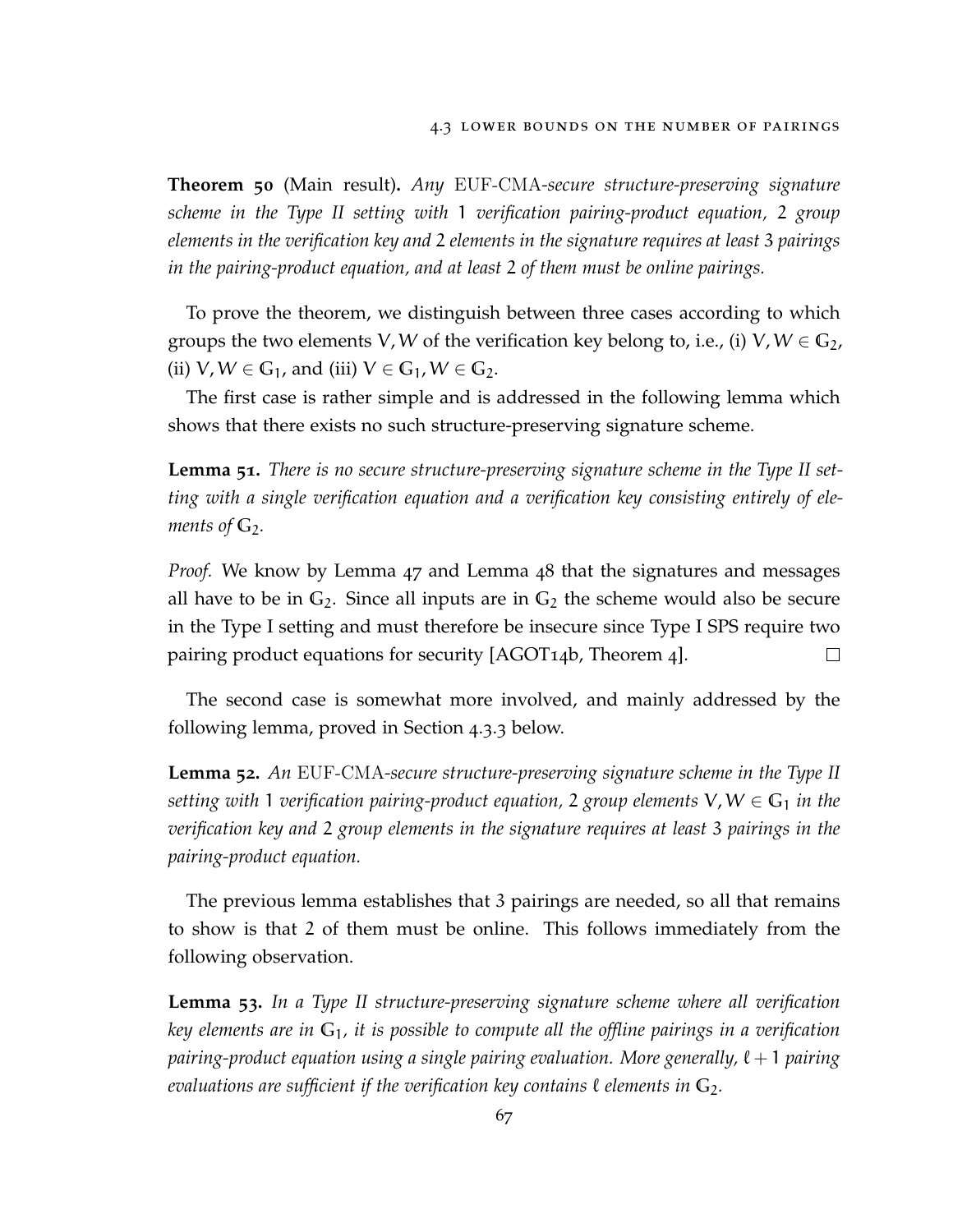*Proof.* Indeed, if the verification key is  $(V_1, \ldots, V_k, U_1, \ldots, U_\ell) \in \mathbb{G}_1^k \times \mathbb{G}_2^\ell$ , then any product of offline pairings can be expanded into an expression of the form  $\prod_{i,j} e(X_i, Y_j)^{c_{ij}}$  where  $Y_j$  runs through H,  $U_1, \ldots, U_\ell$  (since these are the only elements of  $G_2$  in the verification key and the public parameters) and  $X_i$  runs through  $G, V_1, \ldots, V_k, \psi(U_1), \ldots, \psi(U_\ell)$ . By rewriting the product as:

$$
\prod_j e\Big(\prod_i X_i^{c_{ij}}, Y_j\Big)
$$

we can compute it with at most  $\ell + 1$  pairing evaluations as required.  $\Box$ 

Finally, to complete the proof of Theorem [50](#page-77-1), we only need to prove it when the verification key consists of one element of  $G_1$  and one element of  $G_2$ . This case, which is somewhat less interesting in practice as such a scheme is less space efficient than when all key elements are in **G**1, but turns out to be more technically challenging, is dealt with in detail in Section [4](#page-84-0).4.

#### <span id="page-79-1"></span>4.3.2 *Gaps in Bounds Between* EUF-RMA *and* EUF-CMA*-Security*

It is worth noting that Lemma [52](#page-78-0), in the setting when  $(V, W) \in \mathbb{G}^2_1$ , holds only for EUF-CMA-secure SPS schemes, which forces EUF-CMA-security into the state-ment of Theorem [50](#page-77-1). However, for the setting  $(V, W) \in G_1 \times G_2$ , as discussed in Section [4](#page-84-0).4, the lower bound holds even for EUF-RMA-secure SPS. In this section we therefore investigate the case of EUF-RMA-security for the  $(V, W) \in \mathbb{G}_1^2$  setting. We prove next a slightly weaker lower bound in this setting for the case of EUF-RMA-secure SPS.

<span id="page-79-0"></span>**Theorem 54.** *Any* EUF-RMA*-secure structure-preserving signature scheme in the Type II setting with* 1 *verification pairing-product equation requires at least* 2 *pairings in the pairing-product equation, and both of them must be online pairings.*

*Proof.* It suffices to show that a Type II SPS scheme with a single verification equation (and which we can assume without loss of generality signs one-element messages) cannot be EUF-RMA-secure if the pairing-product equation consists of only one online pairing (and any number of offline pairings).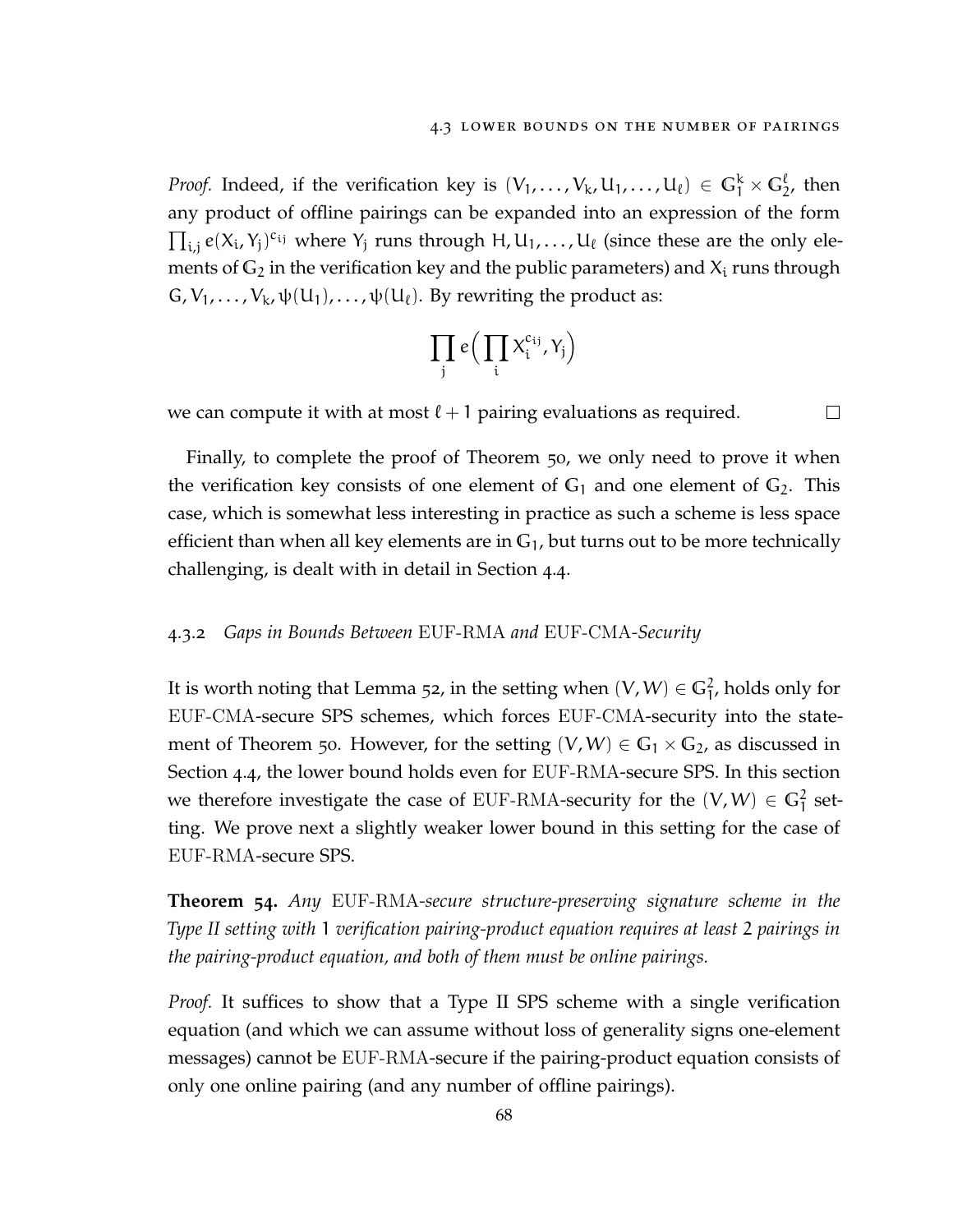To see this, denote by  $(S_1, \ldots, S_k)$  the signature vector (which is in  $\mathbb{G}_2^k$  without loss of generality by Lemma [47](#page-76-1)), and observe that the pairing product equation must be of the form:

$$
\prod_{i,j} e(X_i,Y_j) = e\Big(\psi(M)^{\alpha_0} \cdot \prod_{i=1}^k \psi(S_i)^{\alpha_i} \cdot Z, M^{b_0} \cdot \prod_{j=1}^k \psi(S_j)^{b_j} \cdot T\Big)
$$

where the pairings on the left-hand side are offline (and hence the  $X_i$ 's and  $Y_j$ 's do not depend on the message or the signature), and Z, T are elements which also do not depend on the message or the signature. But then we can do the change of variables:

$$
(R',S')=\Big(\psi(M)^{\alpha_0}\cdot\prod_{i=1}^k\psi(S_i)^{\alpha_i},M^{b_0}\cdot\prod_{j=1}^k\psi(S_j)^{b_j}\Big)
$$

and then  $(R', S')$  provides a two-element EUF-RMA-secure signature scheme whose verification equation is just:

$$
\prod_{i,j} e(X_i,Y_j) = e(R'\cdot Z,S'\cdot T),
$$

and in particular does not depend on the message: this is a contradiction.  $\Box$ 

We see that the bounds given by Theorem [50](#page-77-1) and Theorem [54](#page-79-0) show a gap. Namely, there could exist an EUF-RMA-secure scheme with precisely two online pairings and no offline pairing. We confirm that both lower bounds are indeed tight, by providing an EUF-RMA-secure SPS with precisely two online pairings in Section [4](#page-96-0).5.4.

## <span id="page-80-0"></span>4.3.3 *Proof of Lemma [52](#page-78-0)*

*Proof.* The proof proceeds by contradiction showing that having a scheme with only 2 pairings in the single pairing-product equation is impossible. Let us first recall that in this setting we have a message  $M \in \mathbb{G}_2$ , verification keys  $V, W \in \mathbb{G}_1$ and signature elements  $R, S \in \mathbb{G}_2$ . As usual, we denote their discrete logarithms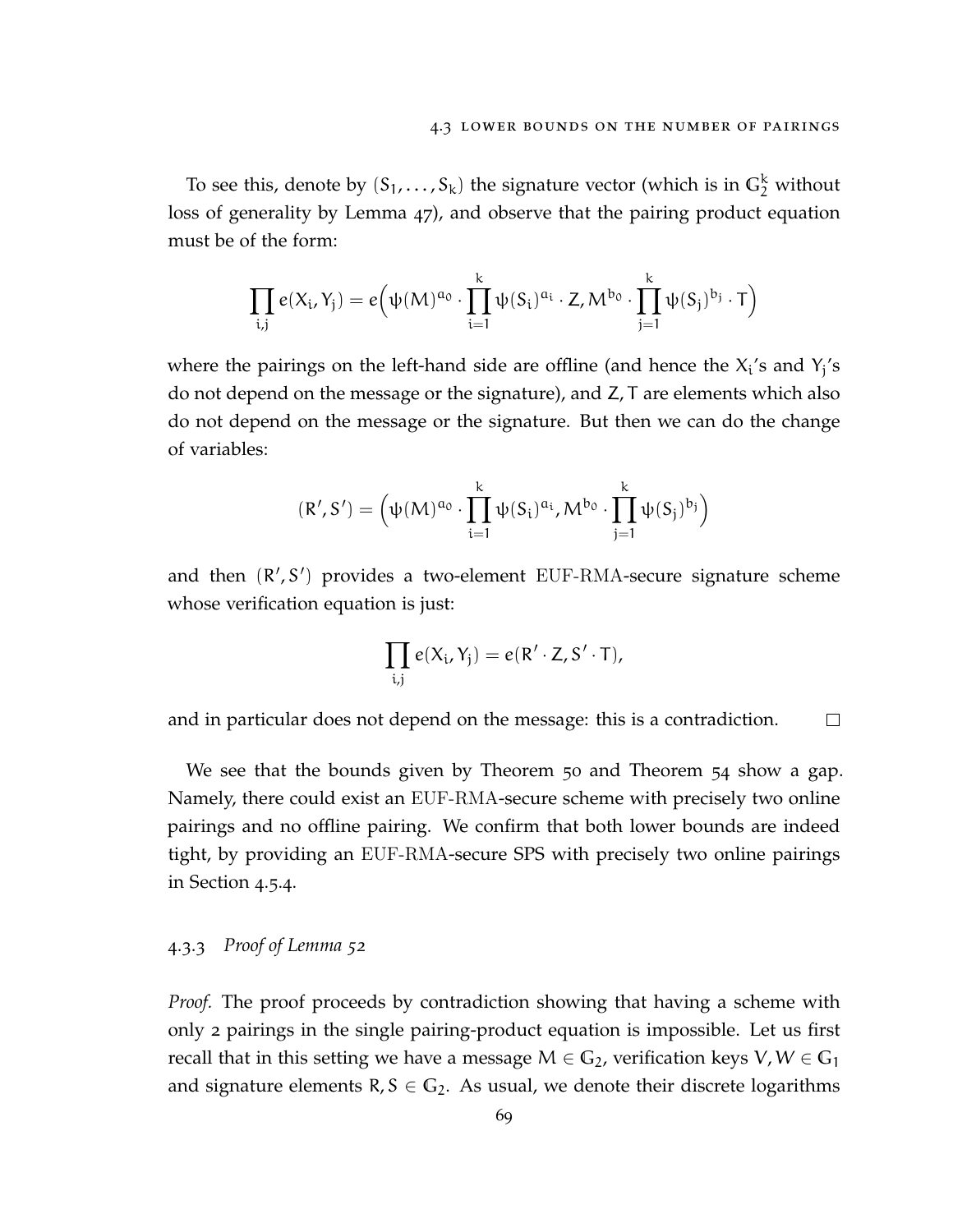by the corresponding lower case letters. We may write the general verification equation in terms of the discrete logarithms of M, R, S, V, W as follows:

$$
(c1m + c2r + c3s + c4v + v5w + c6)(d1m + d2r + d3s + d4) =
$$
  
(e<sub>1</sub>m + e<sub>2</sub>r + e<sub>3</sub>s + e<sub>4</sub>v + e<sub>5</sub>w + e<sub>6</sub>)(f<sub>1</sub>m + f<sub>2</sub>r + f<sub>3</sub>s + f<sub>4</sub>), (2)

where the products represent a pairing, the left factor in each product represent the element in  $G_1$  and the right factor the element in  $G_2$  of each pairing.

Now if we define the vectors  $X_1 = (c_1, ..., c_6), X_2 = (e_1, ..., e_6), Y_1 =$  $(d_1, \ldots, d_4)$ ,  $Y_2 = (f_1, \ldots, f_4)$  over  $\mathbb{Z}_p$  and the matrix:

<span id="page-81-0"></span>
$$
E=X_1^tY_1-X_2^tY_2,\\
$$

then the verification equation ([2](#page-81-0)) can be rewritten as

$$
(\mathfrak{m},\mathfrak{r},\mathfrak{s},\nu,\nu,1)^{\mathrm{t}}\cdot E\cdot(\mathfrak{m},\mathfrak{r},\mathfrak{s},1)=0.
$$

A simple observation shows that if Ker E contains a vector  $(x_1, \ldots, x_4)$ , where  $x_4 \neq 0$ , then we may scale to  $x_4 = 1$  and then

$$
m = x_1
$$
,  $r = x_2$ ,  $s = x_3$ 

is a valid key-only attack forgery (since the kernel of E can be computed entirely from the public parameters). It follows that if the scheme is secure, then Ker E  $\subset$  $\{(x_1, \ldots, x_4) \mid x_4 = 0\}$ . However, this implies that the following system

$$
\begin{cases}\nd_1m + d_2r + d_3s = -d_4 \\
f_1m + f_2r + f_3s = -f_4\n\end{cases}
$$

lacks a solution, since otherwise

$$
E(m, r, s, 1) = X_1^t Y_1(m, r, s, 1) - X_2^t Y_2(m, r, s, 1) = 0 - 0 = 0.
$$
  
<sub>70</sub>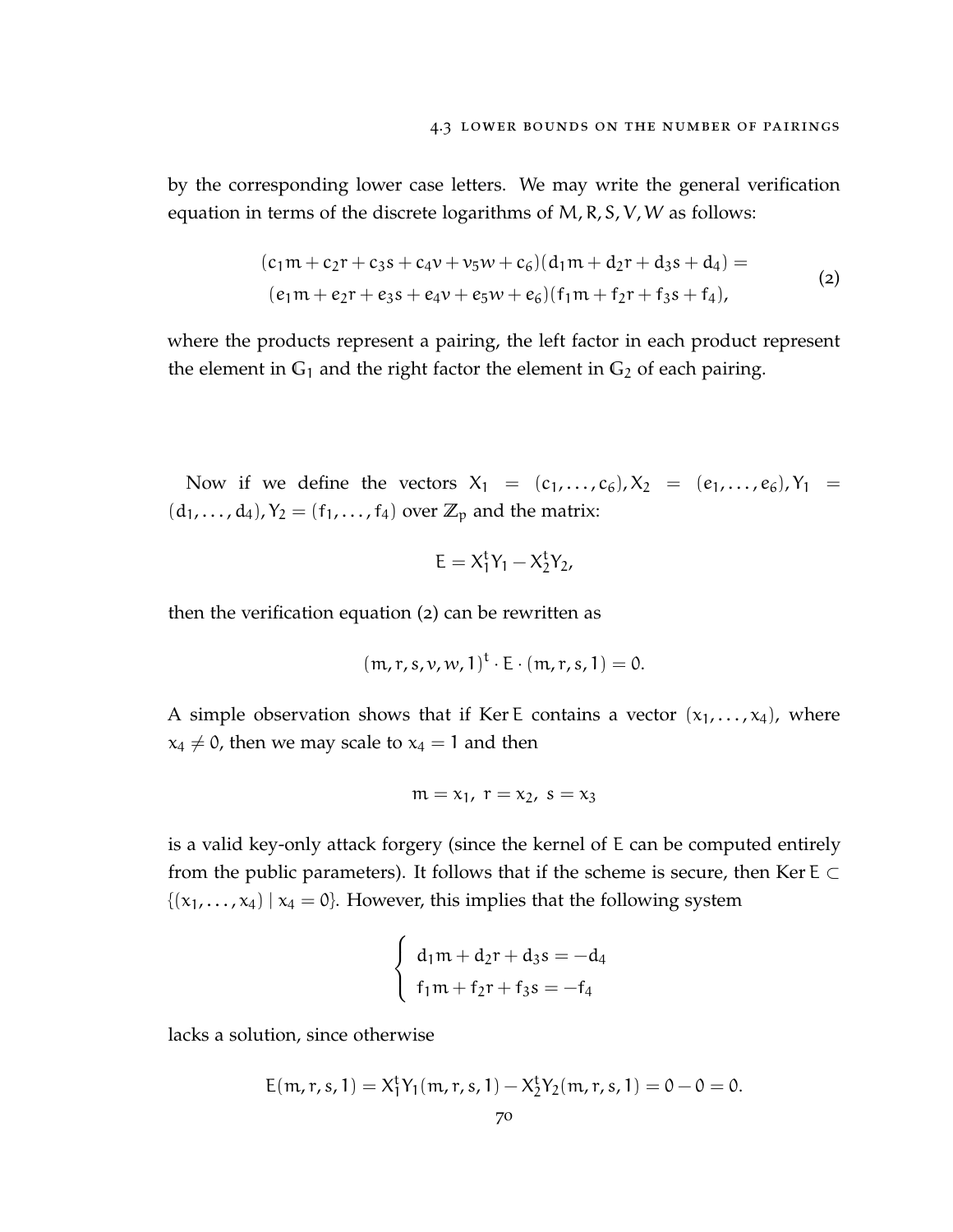Up to exchanging the roles of  $Y_1$  and  $Y_2$  without loss of generality, this implies that  $Y_1 = cY_2 + (0, 0, 0, \lambda)$  for some constants  $c, \lambda$ , and hence:

$$
E = X_1^t Y_1 - X_2^t Y_2 = X_1^t (cY_2 + (0, 0, 0, \lambda)) - X_2^t Y_2 = (\lambda X_1)^t \cdot (0, 0, 0, 1) - (X_2 - cX_1)^t Y_2.
$$

Therefore, after relabeling the coefficients, we may assume that  $Y_1 = (0, 0, 0, 1)$ and the verification equation ([2](#page-81-0)) can be rewritten as

$$
c_1m + c_2r + c_3s + c_4v + v_5w + c_6 =
$$
  
(e<sub>1</sub>m + e<sub>2</sub>r + e<sub>3</sub>s + e<sub>4</sub>v + e<sub>5</sub>w + e<sub>6</sub>)(f<sub>1</sub>m + f<sub>2</sub>r + f<sub>3</sub>s + f<sub>4</sub>), (3)

Now if  $(c_4, c_5) = \lambda(e_4, e_5)$  or  $(e_4, e_5) = \lambda(c_4, c_5)$ , then we may replace the verification key by a single element  $t = e_4v + e_5w$  or  $t = c_4v + c_5w$ . For example, if  $(c_4, c_5) = \lambda(e_4, e_5)$ , set t =  $e_4v + e_5w$  and write the verification as

$$
c_1m + c_2r + c_3s + \lambda t + c_6 =
$$
  

$$
(e_1m + e_2r + e_3s + t + e_6)(f_1m + f_2r + f_3s + f_4),
$$

which is insecure by Lemma [47](#page-76-1). It follows that

<span id="page-82-1"></span><span id="page-82-0"></span>
$$
\det\left(\begin{array}{cc}c_4&c_5\\e_4&e_5\end{array}\right)\neq 0
$$

and we may do a linear change of variables

$$
\left(\begin{array}{c}v'\\w'\end{array}\right)=\left(\begin{array}{cc}c_4&c_5\\e_4&e_5\end{array}\right)\left(\begin{array}{c}v\\w\end{array}\right)+\left(\begin{array}{c}c_6\\e_6\end{array}\right),
$$

so that the verification equation ([3](#page-82-0)) becomes, after renaming coefficients,

$$
c_1m + c_2r + c_3s + v = (e_1m + e_2r + e_3s + w)(f_1m + f_2r + f_3s + f_4). \tag{4}
$$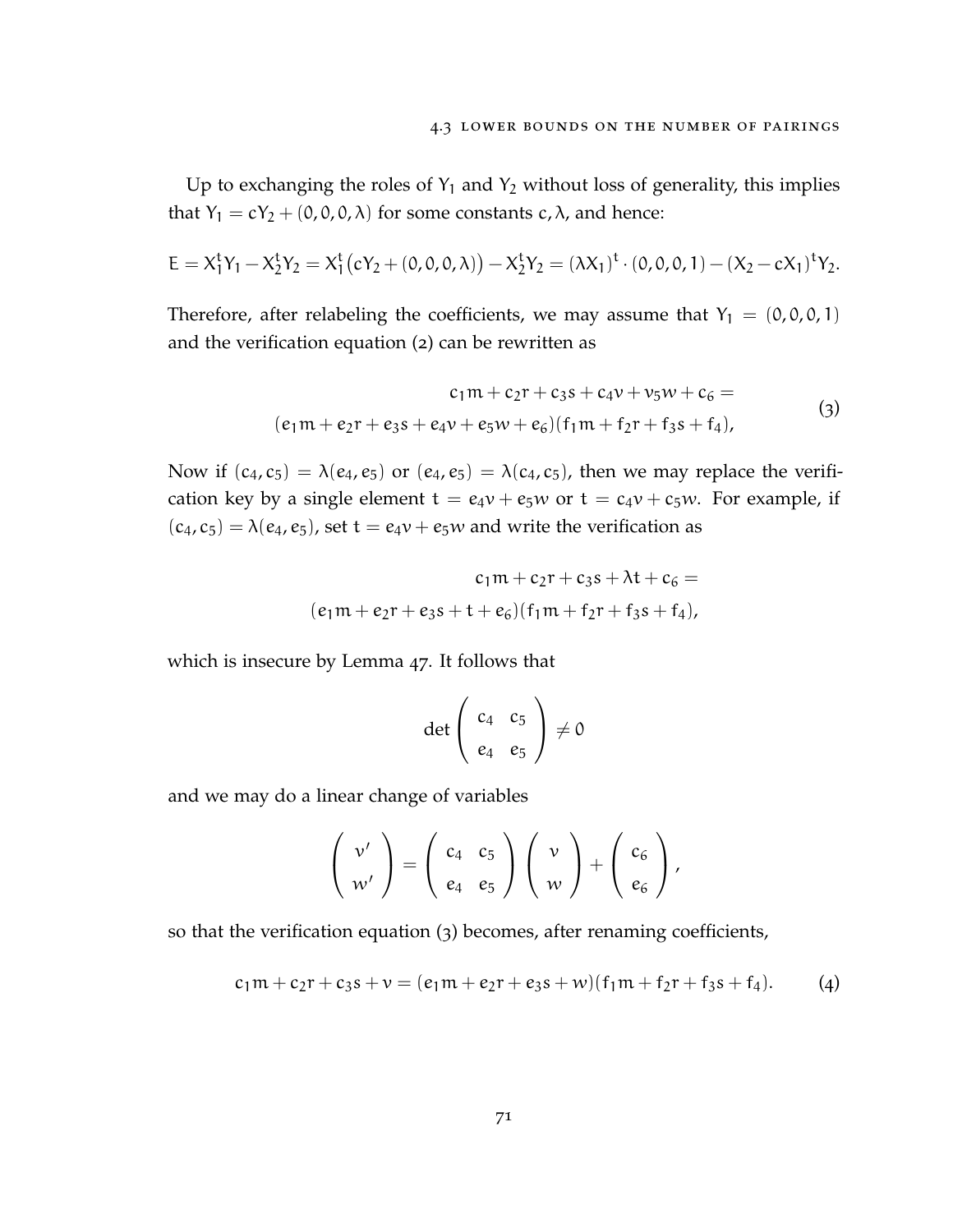Note that the vectors  $(c_2, c_3)$ ,  $(e_2, e_3)$ ,  $(f_2, f_3)$  cannot all be collinear, because otherwise we may again compress the signature into one group element as above, which we already know is impossible.

Next, we look at the matrix

$$
N = \left(\begin{array}{cc} e_2 & e_3 \\ f_2 & f_3 \end{array}\right)
$$

and distinguish two cases depending on the determinant.

On one hand, if det  $N \neq 0$ , then as before, a change of variables let us write the verification equation ([4](#page-82-1)) in the form

$$
c_1m + c_2r + c_3s + v = (r + w)s.
$$

Since m must be used in the verification equation, we know that  $c_1 \neq 0$ . An easy calculation then shows that if  $(m, r, s)$  is a triple satisfying the verification equation for the keys v, w, then so does  $(m - (c_2 - s)/c_1, r + 1, s)$ . This gives us a forgery unless  $c_2 = s$  for a non-negligible set of signatures. However, if this happens, then s would be a redundant signature element. From Lemma [48](#page-77-0) we know that the scheme must be insecure.

On the other hand, if det  $N = 0$ , we have the two cases  $(e_2, e_3) = \lambda(f_2, f_3)$  or  $(f_2, f_3) = 0$ . If  $(f_2, f_3) = 0$ , then

$$
\det\left(\begin{array}{cc}c_2&c_3\\e_2&e_3\end{array}\right)\neq 0
$$

or otherwise  $(c_2, c_3)$ ,  $(e_2, e_3)$ ,  $(f_2, f_3)$  would be collinear, which would again allow us to compress the verification key. It follows that the verification equation ([4](#page-82-1)) reduces to

$$
r + v = (s + w)(f_1m + f_4).
$$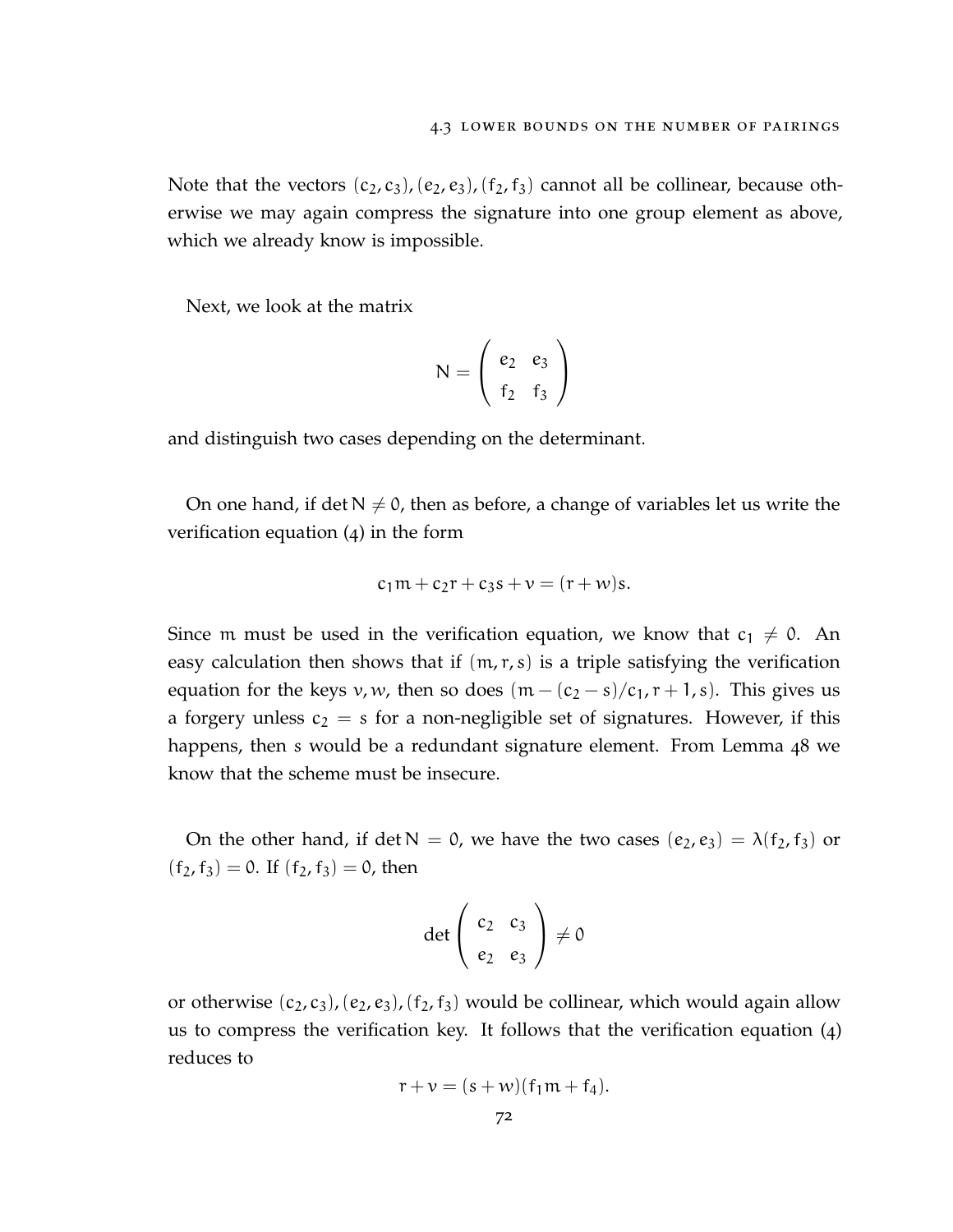and since  $f_1 \neq 0$ , as the message must be used, we may query  $m_1 = -f_1^{-1}$  $^{-1}_{1}$ f<sub>4</sub> getting back a signature  $(r_1, s_1)$ , where  $r_1 = -v$ . Now make another query with  $m_2 = f_1^{-1}$  $1^{-1}(1-f_4)$  to get back a signature  $(r_2, s_2)$ . Then

$$
r_2 + \nu = s_2 + w \Rightarrow w = r_2 + \nu - s_2 = r_2 - r_1 - s_2,
$$

so with two *chosen-message* queries the attacker can transfer V, W to **G**<sup>2</sup> and then we know the scheme cannot be secure (concretely,  $(R_1, R_1R_2^{-1})$  $\binom{-1}{2}$ S<sub>2</sub>) = (V<sup>-1</sup>, W<sup>-1</sup>) is a valid signature on any message). Therefore, we must have that  $(e_2, e_3) = \lambda(f_2, f_3)$ . Again using the fact that  $(c_2, c_3)$ ,  $(e_2, e_3)$ ,  $(f_2, f_3)$  are not collinear, we must have

$$
\det\left(\begin{array}{cc}c_2&c_3\\f_2&f_3\end{array}\right)\neq 0.
$$

It follows that we may do a change of variables  $s' = f_1m + f_2r + f_3s + f_4$  and  $r' = c_1m + c_2r + c_3s$  and by the collinearity of  $(e_2, e_3)$  and  $(f_2, f_3)$  the verification equation ([4](#page-82-1)) becomes of the form

$$
r+v=(e_1m+e_3s+w+e_6)s
$$

and now if  $(m, r, s)$  is a valid signature, then so is  $(m + 1/e_1, r + s, s)$ , which is a valid forgery, since m must be used in the verification equation and hence  $e_1 \neq 0$ . Also, note that in the latter case, the attack can be performed in the randommessage security game.  $\Box$ 

### <span id="page-84-0"></span>4.4 SPS SCHEMES WITH VERIFICATION KEY  $(V, W) \in \mathbb{G}_1 \times \mathbb{G}_2$

This section is devoted to the analysis of minimal Type II SPS schemes whose verification key is of the form  $(V, W) \in \mathbb{G}_1 \times \mathbb{G}_2$ . As mentioned in Section [4](#page-79-1).3.2, Theorem [50](#page-77-1) holds in this case even for EUF-RMA-secure schemes. This follows directly from Theorem [54](#page-79-0) together with the lemma below.

Before going into the details of the proof, we give a short overview of the main proof ingredient, namely, how to prove the impossibility of a certain verification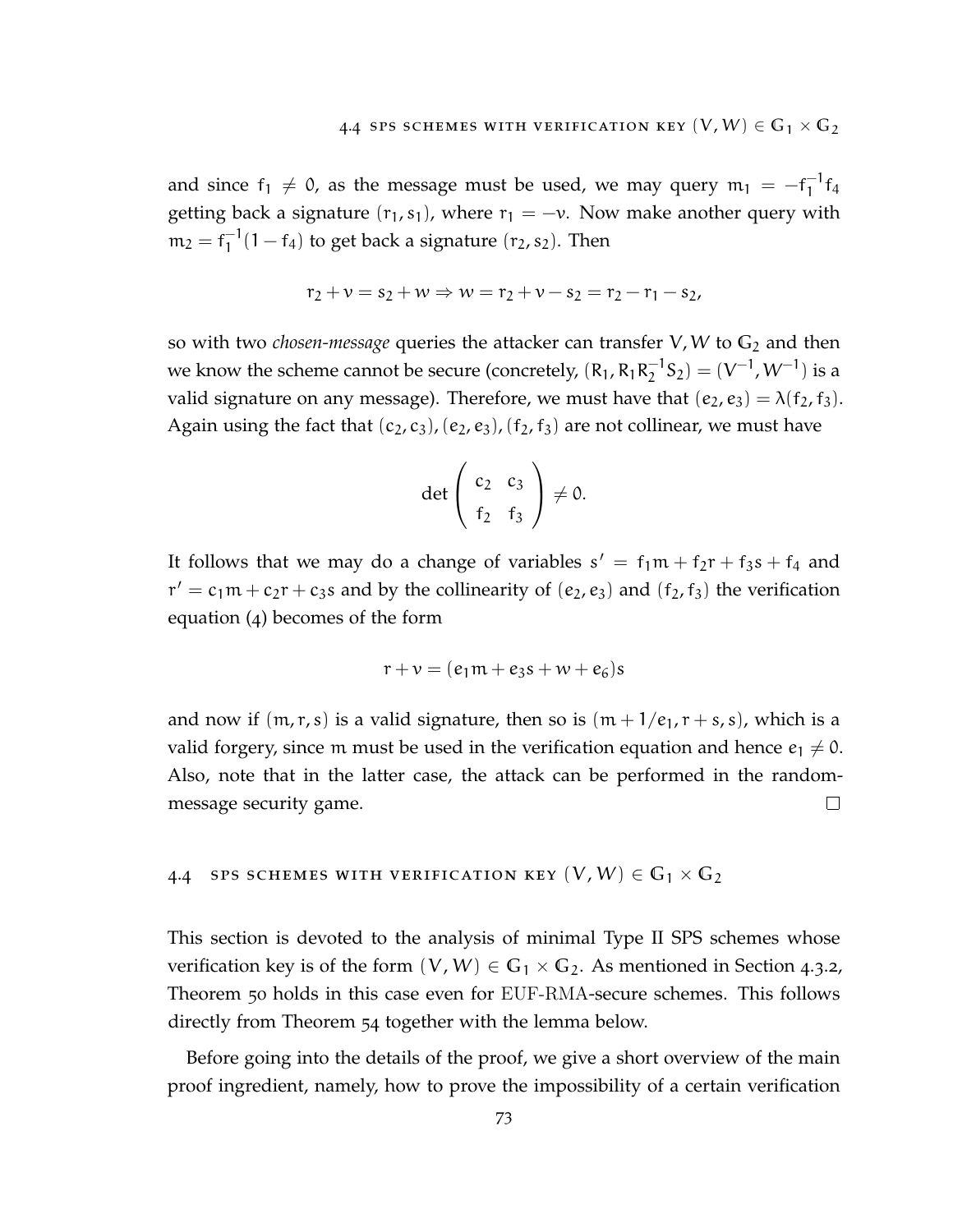equation by using a computer algebra system. The proof below then consists of a large number of case distinctions. As a guide for choosing the right variable(s) for the basis of the case distinctions, we have used a Gröbner basis approach, which we describe next.

Using the notation from Section [4](#page-80-0).3.3, when  $(V, W) \in G_1 \times G_2$ , the verification equation below can be written in the form

$$
(c_1m + c_2r + c_3s + c_4v + c_5w + c_6)(d_1m + d_2r + d_3s + d_4w + d_5) =
$$
  

$$
(e_1m + e_2r + e_3s + e_4v + e_5w + e_6)(f_1m + f_2r + f_3s + f_4w + f_5).
$$

We begin by defining the field

$$
F = Q(c_1, \ldots, c_6, d_1, \ldots, d_5, e_1, \ldots, e_6, f_1, \ldots, f_5).
$$

To mount a random message attack, we assume that  $(m, r, s)$  is a random signature triple given to the adversary. In other words, we assume that  $(m, r, s)$  satisfies the verification equation. In the symbolic group model, the adversary will now have access to the elements 1, m, r, s, so it is able to create elements of the form

$$
\alpha_1 m + \alpha_2 r + \alpha_3 s + \alpha_4
$$
, where  $\alpha_i \in \mathbb{Z}$ .

Therefore, any forgery that it can attempt to generate will be of the form

$$
m^* = m_1 m + m_2 r + m_3 s + m_4
$$
  

$$
r^* = r_1 m + r_2 r + r_3 s + r_4
$$
  

$$
s^* = s_1 m + s_2 r + s_3 s + s_4.
$$

Using this notation, we define

$$
P_1 = c_1m + c_2r + c_3s + c_4v + c_5w + c_6
$$
  
\n
$$
P_2 = d_1m + d_2r + d_3s + d_4w + d_5
$$
  
\n
$$
P_3 = e_1m + e_2r + e_3s + e_4v + e_5w + e_6
$$
  
\n
$$
P_4 = f_1m + f_2r + f_3s + f_4w + f_5
$$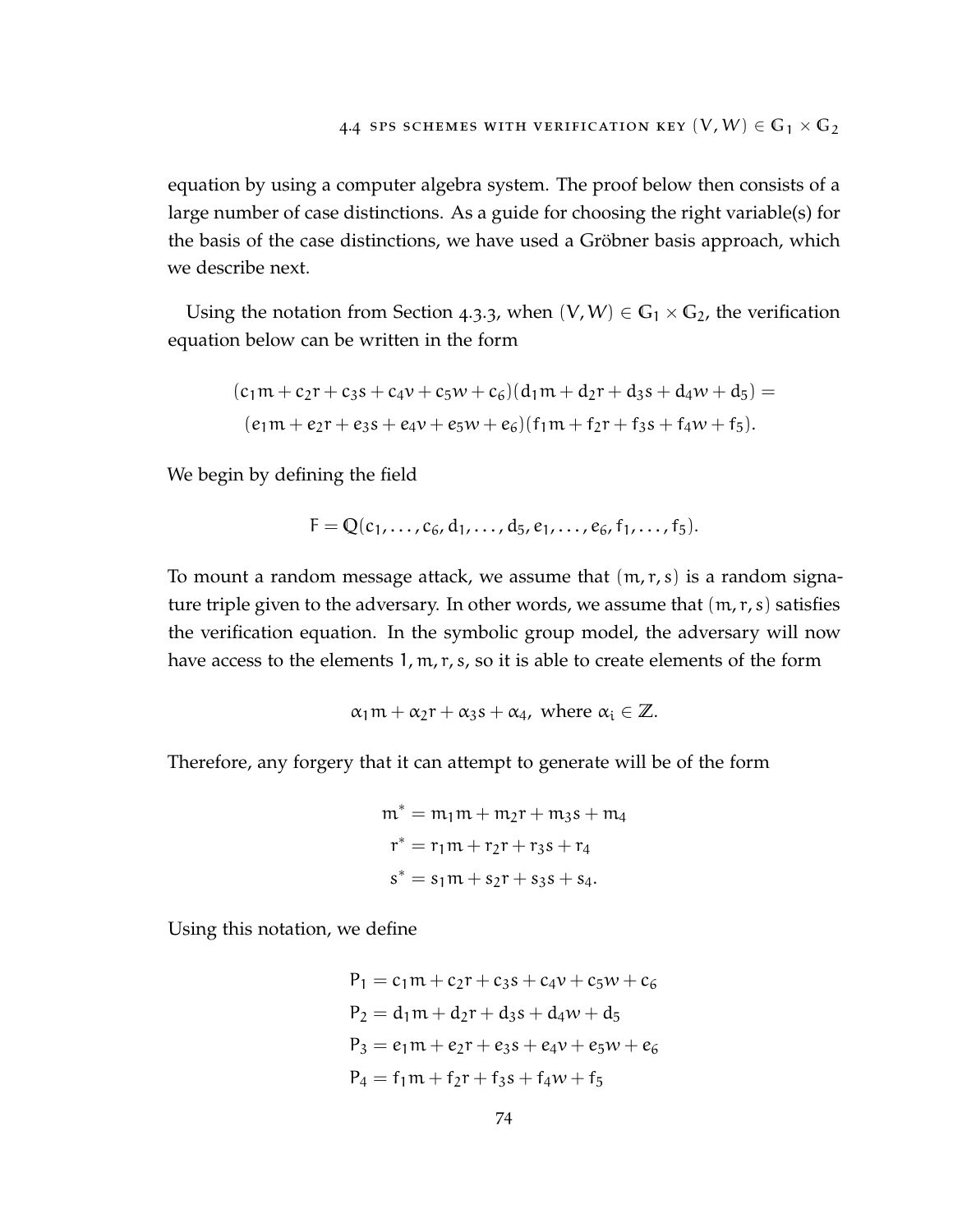and

$$
Q_1 = c_1 m^* + c_2 r^* + c_3 s^* + c_4 v + c_5 w + c_6
$$
  
\n
$$
Q_2 = d_1 m^* + d_2 r^* + d_3 s^* + d_4 w + d_5
$$
  
\n
$$
Q_3 = e_1 m^* + e_2 r^* + e_3 s^* + e_4 v + e_5 w + e_6
$$
  
\n
$$
Q_4 = f_1 m^* + f_2 r^* + f_3 s^* + f_4 w + f_5.
$$

Now define

$$
P = P_1 P_2 - P_3 P_4, \quad Q = Q_1 Q_2 - Q_3 Q_4.
$$

Ideally, we would want to compute a Gröbner basis of the ideal generated by the coefficients of Q in the ring

$$
F[m_1, ..., m_4, r_1, ..., r_4, s_1, ..., s_4]/(P)
$$
,

but such a computation is out of reach of current CAS systems. Instead, we compute the polynomial  $H = Q - P$ . What we are a looking for is a non-trivial solution for the constants  $m_1, \ldots, m_4, r_1, \ldots, r_4$  and  $s_1, \ldots, s_4$  for which H will become the zero polynomial. Note that a trivial solution is always found by choosing

$$
m_1 = 1, m_2 = m_3 = m_4 = 0, r_2 = 1, r_1 = r_3 = r_4 = 0, s_3 = 1, s_1 = s_2 = s_4 = 0,
$$

which just means that we pick as the forgery attempt  $(m^*, r^*, s^*)$  the already given signature triple  $(m, r, s)$ .

We can instead compute the Gröbner basis of the ideal I generated by the coefficients of H in the ring

$$
F[m_1,\ldots,m_4,r_1,\ldots,r_4,s_1,\ldots,s_4]
$$

When performing this computation, one of two things will happen:

1. I =  $(m_1 - 1, m_2, m_3, m_4, r_1, r_2 - 1, r_3, r_4, s_1, s_2, s_3 - 1, s_4)$ 

2. I is some more complicated ideal.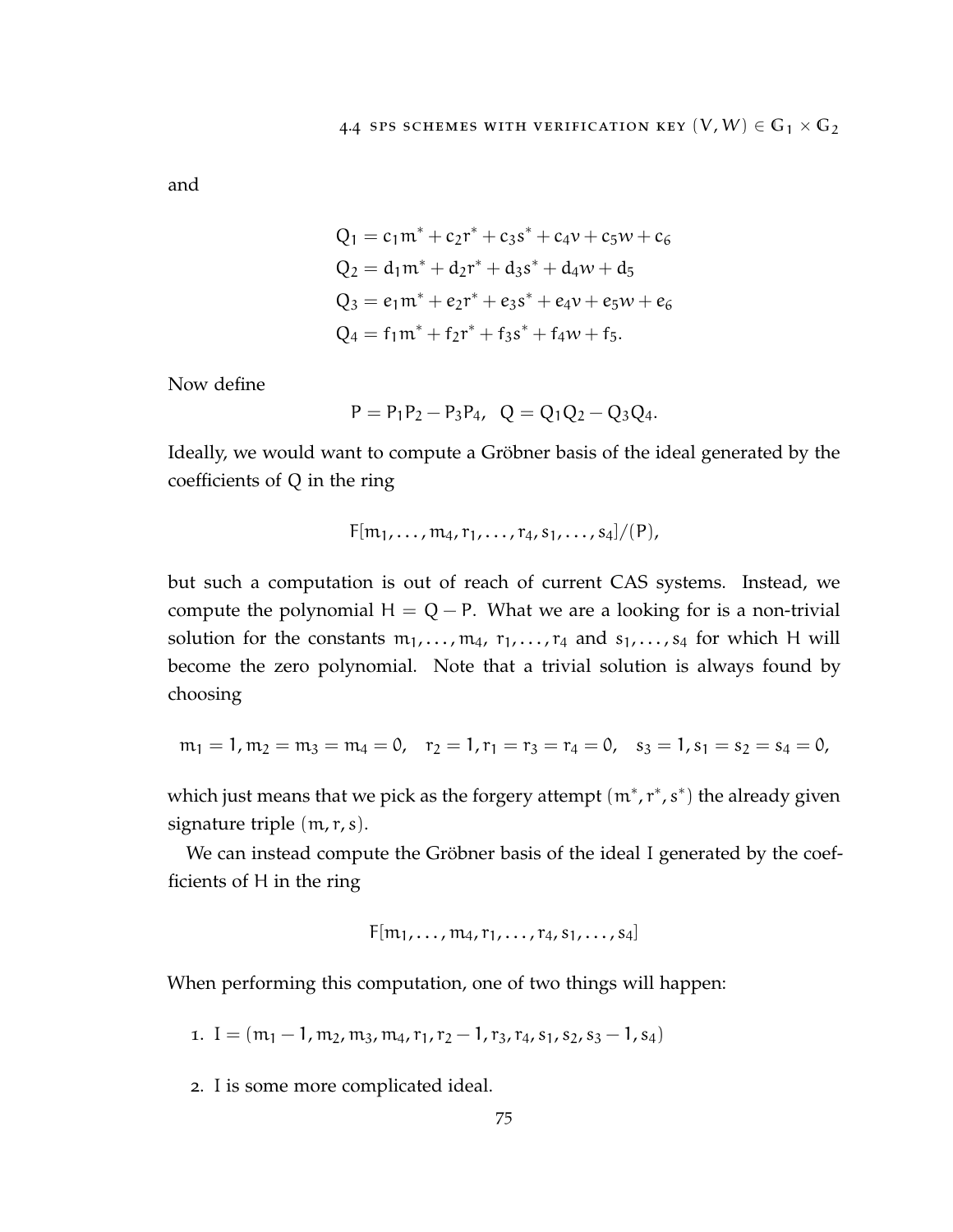If we get the former case, then we are unable to find a non-trivial solution by looking at the ideal I and we are forced to make a case distinction. We can try to pick e.g.  $c_1$  and split into the cases  $c_1 = 0$  and  $c_1 \neq 0$ . In the first case, we have to repeat the steps and in the second, we can scale the equation, so that  $c_1 = 1$ . This removes a constant from the equation and increases the likelihood of finding a workable Gröbner basis. In the latter case, we can read out a general formula for the forgery. Unfortunately, the formula might not always be valid. A typical problem is that the Gröbner basis contains a reciprocal of one of the coefficients in the field F. For example, if it contains  $c_1^{-1}$  $_1^{-1}$ , then we have to separately analyze the cases  $c_1 = 0$  and  $c_1 \neq 0$ .

All in all, producing the full proof, will take a lot of trial and error, as well as CPU time, since for many equations, the Gröbner basis for the ideal I can take hours to compute. The problem also becomes choosing the right case distinctions that make the tree as small as possible. With the wrong choices, the proof can more than double in length.

<span id="page-87-0"></span>**Lemma 55.** *An* EUF-RMA*-secure structure-preserving signature scheme in the Type II setting with* 1 *verification pairing-product equation,* 2 *group elements*  $V \in G_1$  *and*  $W \in$ **G**<sup>2</sup> *in the verification key and* 2 *group elements in the signature requires at least* 3 *pairings in the pairing-product equation.*

*Proof.* We can write the verification equation in the form:

<span id="page-87-1"></span>
$$
(c1m + c2r + c3s + c4v + c5w + c6)(d1m + d2r + d3s + d4w + d5) =
$$
  
(e<sub>1</sub>m + e<sub>2</sub>r + e<sub>3</sub>s + e<sub>4</sub>v + e<sub>5</sub>w + e<sub>6</sub>)(f<sub>1</sub>m + f<sub>2</sub>r + f<sub>3</sub>s + f<sub>4</sub>w + f<sub>5</sub>). (5)

Our proof is a large case distinction based on the values of the parameters. The following Figure [3](#page-88-0) illustrates the case distinction tree. We label the cases according to the tree and assume the reader follows the case distinctions by looking at the tree nodes.

**Case 1.** Assume first that  $\det(d_2 d_3; f_2 f_3) \neq 0$ . Then we can do a linear change of variables

$$
\left(\begin{array}{c}r'\\s'\end{array}\right)=\left(\begin{array}{cc}d_2&d_3\\f_2&f_3\end{array}\right)\left(\begin{array}{c}r\\s\end{array}\right)+\left(\begin{array}{c}d_1m+d_4w+d_5\\f_1m+f_4w+f_5\\76\end{array}\right).
$$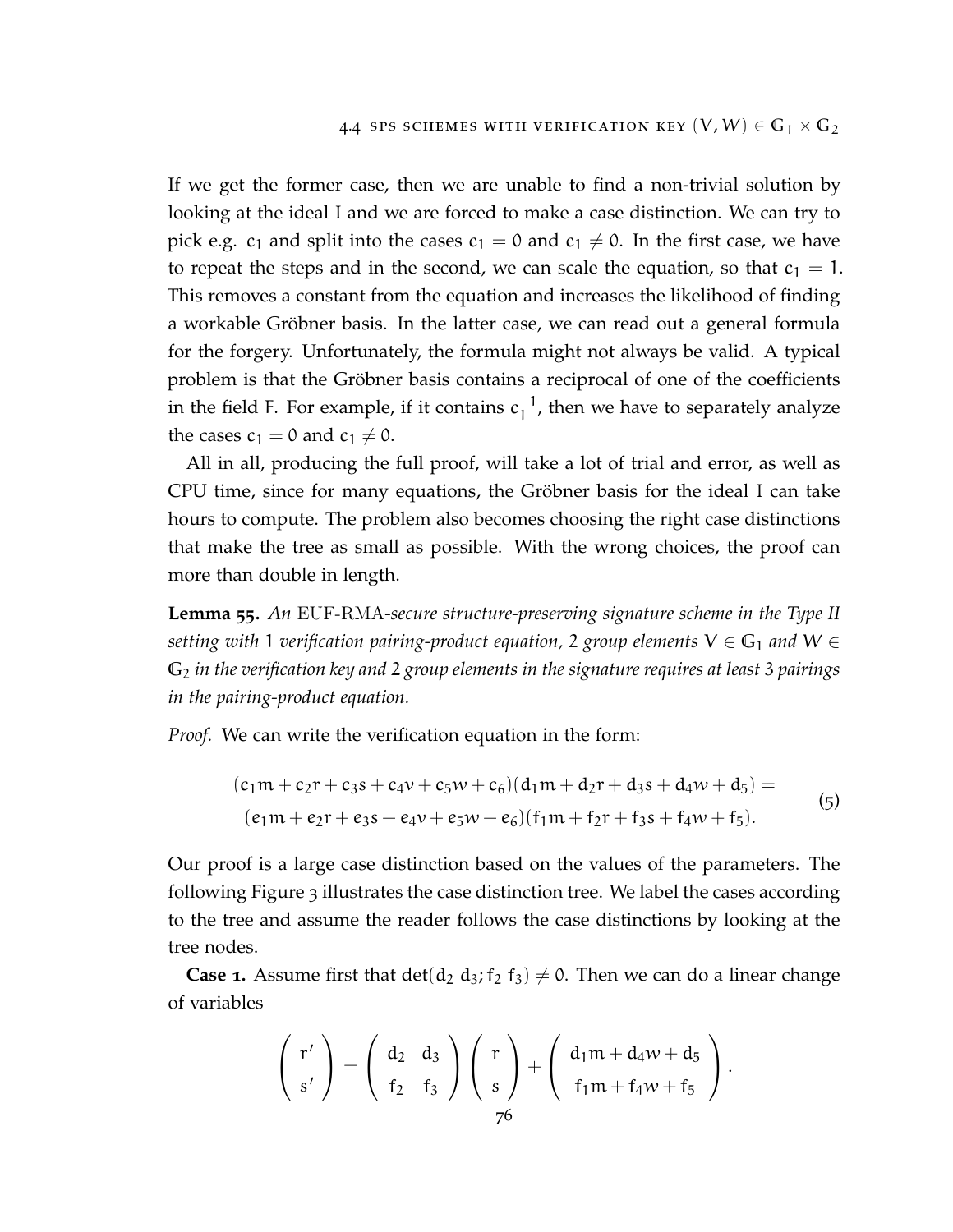# 4.4 SPS SCHEMES WITH VERIFICATION KEY  $(V, W) \in \mathbb{G}_1 \times \mathbb{G}_2$

<span id="page-88-0"></span>1. det 
$$
\begin{pmatrix} d_2 & d_3 \\ f_2 & f_3 \end{pmatrix} \neq 0
$$
 2. det  $\begin{pmatrix} d_2 & d_3 \\ f_2 & f_3 \end{pmatrix} = 0$   
\n3.  $(d_2, d_3) = (0, 0)$  12.  $(d_2, d_3) \neq (0, 0)$   
\n4. det  $\begin{pmatrix} d_1 & d_4 \\ f_1 & f_4 \end{pmatrix} \neq 0$  5. det  $\begin{pmatrix} d_1 & d_4 \\ f_1 & f_4 \end{pmatrix} = 0$   
\n6.  $(d_1, d_4) = (0, 0)$  7.  $(d_1, d_4) \neq (0, 0)$   
\n8.  $d_1 \neq 0$  11.  $d_1 = 0$   
\n9.  $(f_2, f_3) = 0$  10.  $(f_2, f_3) \neq 0$ 

FIGURE 3: Case distinction tree for the proof of Lemma [55](#page-87-0).

After relabeling the constants and dropping the primes, this reduces the equation into the form

$$
(c_1m + c_2r + c_3s + c_4v + c_5w + c_6)r = (e_1m + e_2r + e_3s + e_4v + e_5w + e_6)s
$$

We can now choose  $r = s = 0$ , which is a valid signature for any m. Therefore, this case is impossible.

**Case 2.** We know that  $det(d_2 d_3; f_2 f_3) = 0$ , so this splits into two subcases.

**Case 3.** If  $(d_2, d_3) = 0$ , then the verification equation ([5](#page-87-1)) becomes

$$
(c_1m + c_2r + c_3s + c_4v + c_5w + c_6)(d_1m + d_4w + d_5) =
$$
  
(e\_1m + e\_2r + e\_3s + e\_4v + e\_5w + e\_6)(f\_1m + f\_2r + f\_3s + f\_4w + f\_5). (6)

We want to simplify the right factor on the left-hand side. This gives us two case distinctions.

**Case** 4. If det(d<sub>2</sub> d<sub>3</sub>; f<sub>2</sub> f<sub>3</sub>)  $\neq$  0, then we can make a change of variables m' =  $d_1m + d_4w + d_5$ ,  $w' = f_1m + f_4w + f_5$ , which turns ([6](#page-88-1)) into the form

<span id="page-88-2"></span><span id="page-88-1"></span>
$$
(c1m + c2r + c3s + c4v + c5w + c6)m =
$$
  
(e<sub>1</sub>m + e<sub>2</sub>r + e<sub>3</sub>s + e<sub>4</sub>v + e<sub>5</sub>w + e<sub>6</sub>)(f<sub>2</sub>r + f<sub>3</sub>s + w). (7)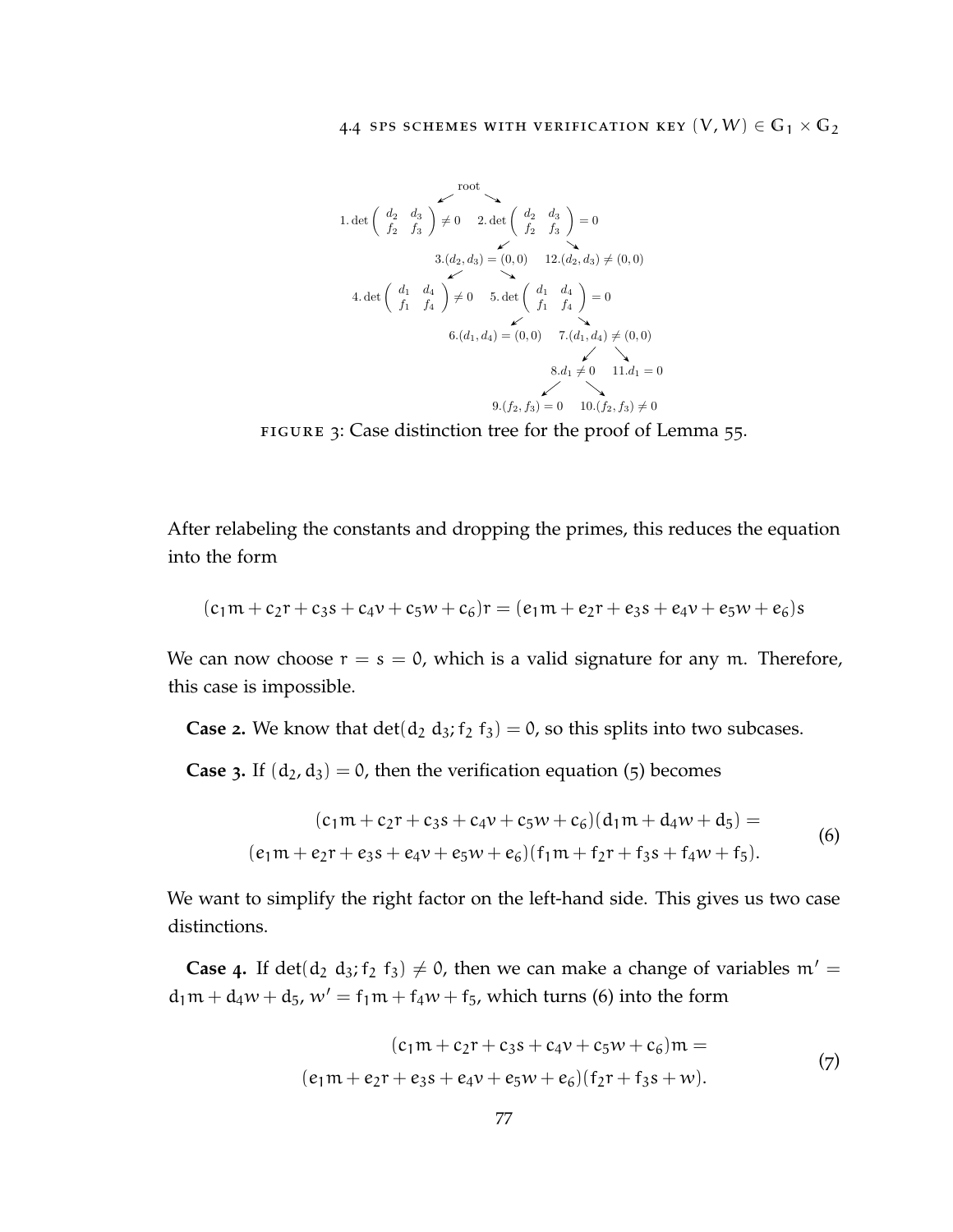If  $f_2 \neq 0$ , then  $r = -f_2^{-1}w$ ,  $s = 0$  is a valid signature for  $m = 0$ . If  $f_3 \neq 0$ , the same argument works with r and s swapped. Therefore,  $f_2 = f_3 = 0$  and ([7](#page-88-2)) becomes

$$
(c_1m + c_2r + c_3s + c_4v + c_5w + c_6)m = (e_1m + e_2r + e_3s + e_4v + e_5w + e_6)w,
$$

and in that equation,  $(c_2, c_3)$ ,  $(e_2, e_3)$  cannot be collinear, as there would be only one independent signature element otherwise. As a result, a change of variables lets us rewrite it as:

$$
(\mathbf{r} + \mathbf{c}_4 \mathbf{v}) \mathbf{m} = (\mathbf{s} + \mathbf{e}_4 \mathbf{v}) \mathbf{w}.\tag{8}
$$

If  $c_4 \neq 0$ , then  $r = s = 0$  gives a valid signature on  $m = (e_4/c_4) \cdot w$ . Therefore, we must have  $c_4 = 0$ , and for any valid message-signature pair  $(m;r,s)$ , the pair  $(2m; r/2, s)$  is also valid, which breaks security against random-message attacks.

**Case 5.** det(d<sub>2</sub> d<sub>3</sub>; f<sub>2</sub> f<sub>3</sub>) = 0, so either  $(d_1, d_4) = 0$  or  $(d_1, d_4) \neq 0$ , i.e.  $(f_1, f_4) =$  $\lambda(d_1, d_4)$ .

**Case [6](#page-88-1).** If  $(d_1, d_4) = 0$ , then (6) becomes

$$
(c_1m + c_2r + c_3s + c_4v + c_5w + c_6)d_5 =
$$
  

$$
(e_1m + e_2r + e_3s + e_4v + e_5w + e_6)(f_1m + f_2r + f_3s + f_4w + f_5).
$$

If  $d_5 = 0$ , then verification equation requires just one pairing and this is easily shown to be impossible. Hence,  $d_5 \neq 0$  and we may assume that  $d_5 = 1$  by scaling. The verification equation thus becomes

<span id="page-89-0"></span>
$$
c_1m + c_2r + c_3s + c_4v + c_5w + c_6 =
$$
  
(e<sub>1</sub>m + e<sub>2</sub>r + e<sub>3</sub>s + e<sub>4</sub>v + e<sub>5</sub>w + e<sub>6</sub>)(f<sub>1</sub>m + f<sub>2</sub>r + f<sub>3</sub>s + f<sub>4</sub>w + f<sub>5</sub>). (9)

Assume now that  $(m;r,s)$  is a valid message-signature pair satisfying the equation. Then  $(m^*; r^*, s^*)$  given by:

$$
m^* = m + (e_2f_3 - e_3f_2)(f_1m + f_2r + f_3s + f_4w + f_5) + (c_3f_2 - c_2f_3)
$$
  
\n
$$
r^* = r + (e_3f_1 - e_1f_3)(f_1m + f_2r + f_3s + f_4w + f_5) + (c_1f_3 - c_3f_1)
$$
  
\n
$$
s^* = s + (e_1f_2 - e_2f_1)(f_1m + f_2r + f_3s + f_4w + f_5) + (c_2f_1 - c_1f_2)
$$
\n(10)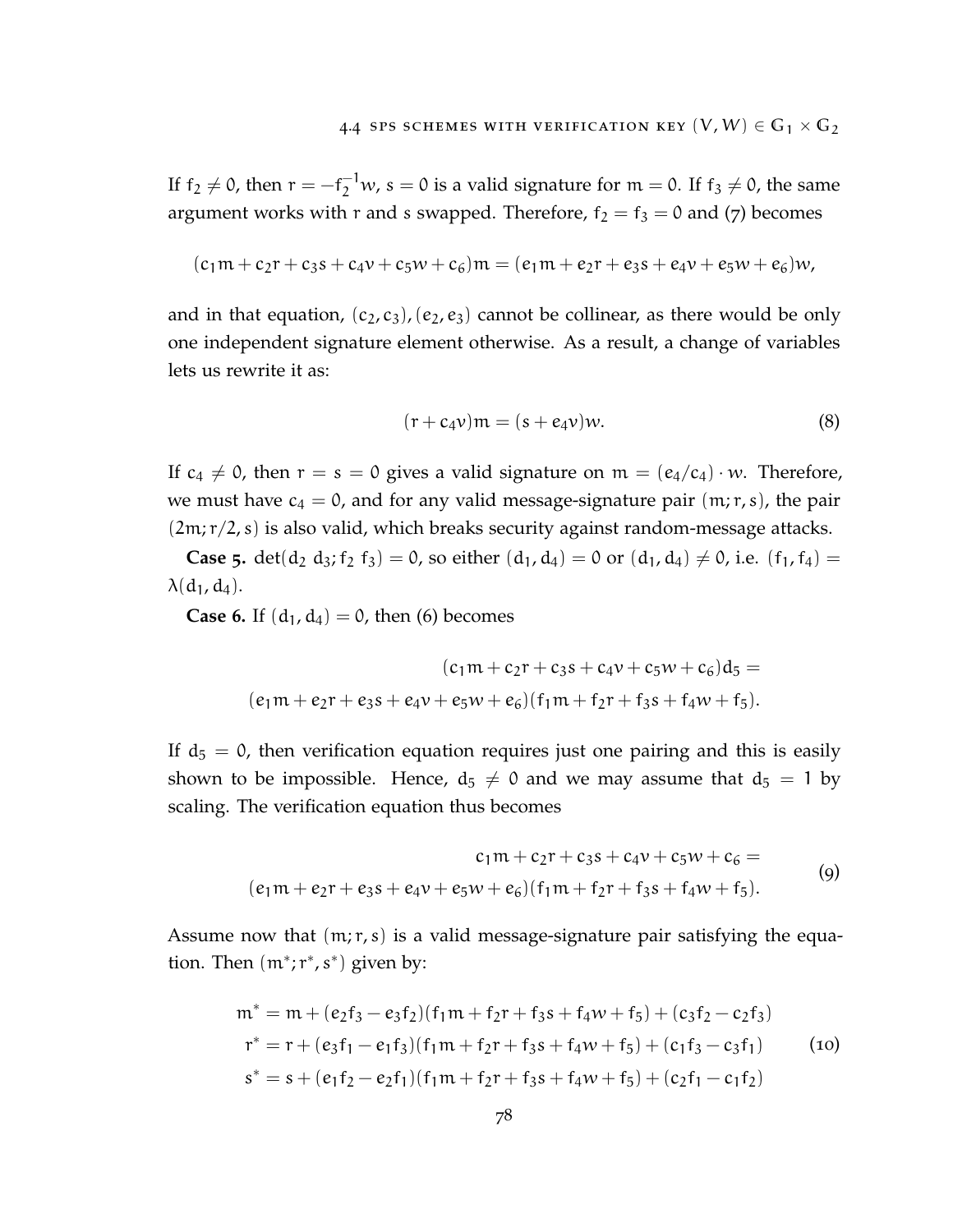is another valid signature (easily obtained by looking for forgeries of the form  $(m+\mu, r+\rho, s+\sigma)$  fixing the  $G_2$  side of ([9](#page-89-0)), and solving the resulting linear system in (μ, ρ, σ). This is a forgery unless  $m^* = m$  with overwhelming probability, which implies that

$$
(e_2f_3 - e_3f_2)(f_1m + f_2r + f_3s + f_4w + f_5) + (c_3f_2 - c_2f_3) = 0,
$$

and unless det( $e_2 e_3$ ;  $f_2 f_3$ ) = det( $f_2 f_3$ ;  $c_2 c_3$ ) = 0, that relation makes verification equation ([9](#page-89-0)) linear, and hence the scheme clearly insecure.

Thus, we must have  $det(e_2 \t e_3; f_2 \t f_3) = det(f_2 \t f_3; c_2 \t c_3) = 0$ , and since the vectors  $(c_2, c_3)$ ,  $(f_2, f_3)$ ,  $(e_2, e_3)$  cannot be all collinear by independence of the two signature elements, it follows that  $(f_2, f_3) = 0$  and  $\det(c_2 \ c_3; e_2 \ e_3) \neq 0$ . Therefore, after a change of variables, ([9](#page-89-0)) becomes:

<span id="page-90-0"></span>
$$
r + c_4 v = (s + e_4 v)(f_1 m + f_4 w + f_5),
$$

where  $f_1 \neq 0$ , since m must be used in the verification equation. Therefore, after  $m' = f_1m + f_4w + f_5$ , we get  $r + c_4v = (s + e_4v)m$ , which does not use w and must hence be insecure.

**Case** 7. In this case we have assumed that  $\det(d_1 d_4; f_1 f_4) = 0$  and  $(d_1, d_4) \neq 0$ . It follows that  $(f_1, f_4) = \lambda(d_1, d_4)$  and the verification equation is as in ([6](#page-88-1)), i.e., it has the form

$$
(c_1m + c_2r + c_3s + c_4v + c_5w + c_6)(d_1m + d_4w + d_5) =
$$
  
(e\_1m + e\_2r + e\_3s + e\_4v + e\_5w + e\_6)(f\_1m + f\_2r + f\_3s + f\_4w + f\_5). (11)

We now distinguish between whether  $d_1$  is zero or not.

**Case 8.** Assume that  $d_1 \neq 0$ , so that we may make a change of variables  $m' = d_1m + d_4w + d_5$ , so that by  $(f_1, f_4) = \lambda(d_1, d_4)$  the verification equation ([11](#page-90-0)) becomes

<span id="page-90-1"></span>
$$
(c_1m + c_2r + c_3s + c_4v + c_5w + c_6)m =
$$
  
(e<sub>1</sub>m + e<sub>2</sub>r + e<sub>3</sub>s + e<sub>4</sub>v + e<sub>5</sub>w + e<sub>6</sub>)(f<sub>1</sub>m + f<sub>2</sub>r + f<sub>3</sub>s + f<sub>5</sub>). (12)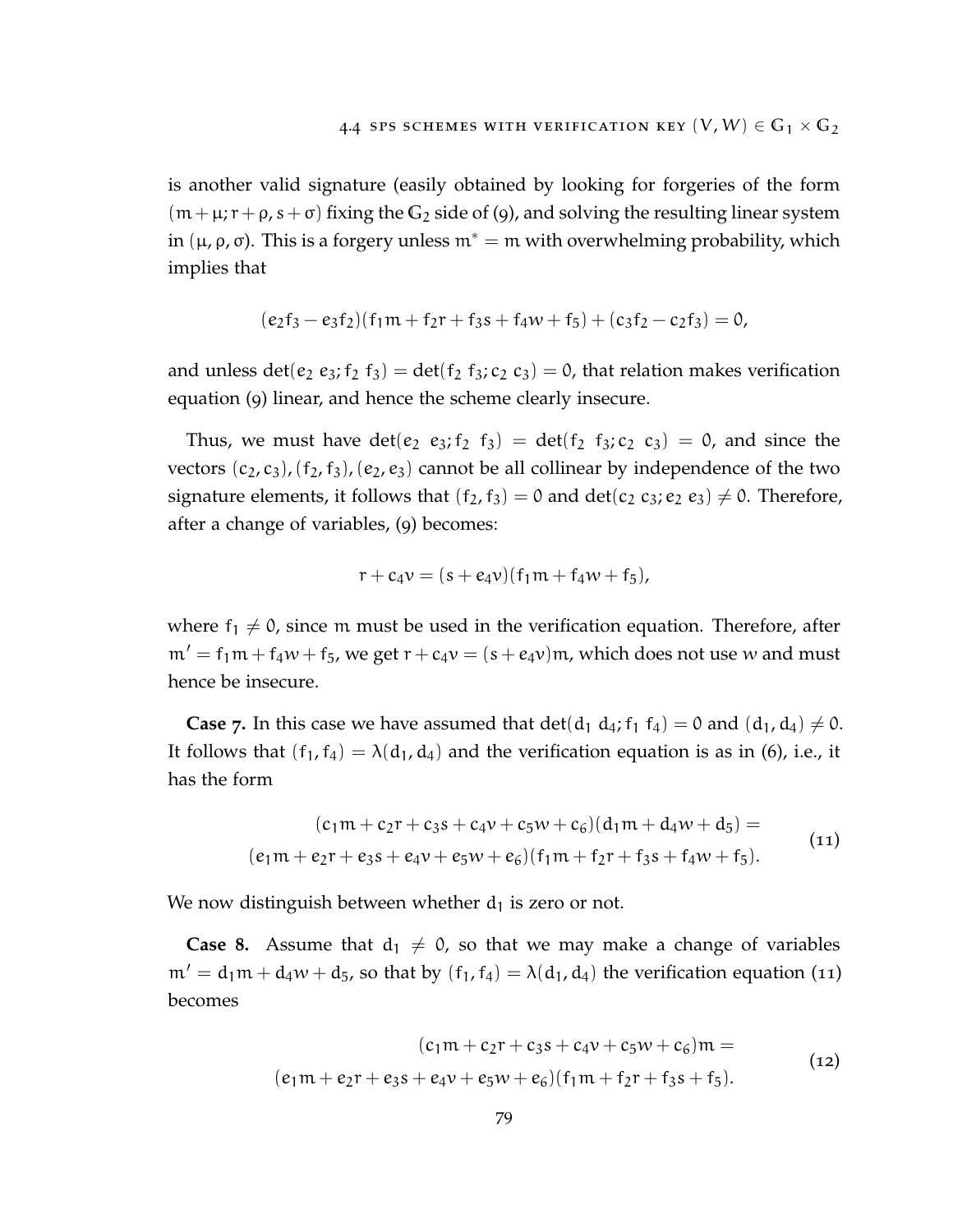namely we can drop the w term from the **G**<sup>2</sup> side on the right. We now make a case distinction on whether  $(f_2, f_3) = 0$ .

**Case 9.** Assume that  $(f_2, f_3) = 0$ . In this case the equation becomes

$$
(c_1m+c_2r+c_3s+c_4v+c_5w+c_6)m=(e_1m+e_2r+e_3s+e_4v+e_5w+e_6)(f_1m+f_5).
$$

Now det(c<sub>2</sub> c<sub>3</sub>; e<sub>2</sub> e<sub>3</sub>)  $\neq$  0 or else there is just one independent signature element. It follows that we may simplify the equation to the form  $(r + c_4v)m =$  $(s + e_4v)(f_1m + f_5)$ . However, w is not used here, so the scheme is trivially insecure.

**Case 10.** Assume that  $(f_2, f_3) \neq 0$ . Looking at equation ([12](#page-90-1)), we see that  $(c_2, c_3)$ ,  $(f_2, f_3)$ ,  $(e_2, e_3)$  cannot be all collinear or else there is just one independent signature element. It follows that one of  $\det(c_2 c_3; f_2 f_3)$  and  $\det(f_2 f_3; e_2 e_3)$ must be nonzero. In the first case, ([12](#page-90-1)) becomes

$$
(r+c_4v)m = (e_1m + e_2r + e_3s + e_4v + e_5w + e_6)s.
$$

so that  $m = 0$ ,  $s = 0$  gives a valid signature for any r. In the latter case, ([12](#page-90-1)) becomes

$$
(c_1m + c_2r + c_3s + c_4v + c_5w + c_6)m = (r + e_4v)s,
$$

which is insecure by the same argument.

**Case [11](#page-90-0).** Since  $d_1 = 0$ , the equation (11) becomes

$$
(c_1m + c_2r + c_3s + c_4v + c_5w + c_6)(d_4w + d_5) =
$$
  

$$
(e_1m + e_2r + e_3s + e_4v + e_5w + e_6)(f_1m + f_2r + f_3s + f_4w + f_5).
$$

Let  $(m,r,s)$  be a valid message-signature pair, then so is  $(m^*;r^*,s^*)$  given by:

$$
m^* = m + (e_3f_2 - e_2f_3)(f_2r + f_3s + f_4w + f_5) + (c_2f_3 - c_3f_2)(d_4w + d_5)
$$
  
\n
$$
r^* = r + e_1f_2f_3r + e_1f_3^2s + (-c_1d_4f_3 + e_1f_3f_4)w - c_1d_5f_3 + e_1f_3f_5
$$
  
\n
$$
s^* = s - e_1f_2^2r - e_1f_2f_3s + (c_1d_4f_2 - e_1f_2f_4)w + c_1d_5f_2 - e_1f_2f_5
$$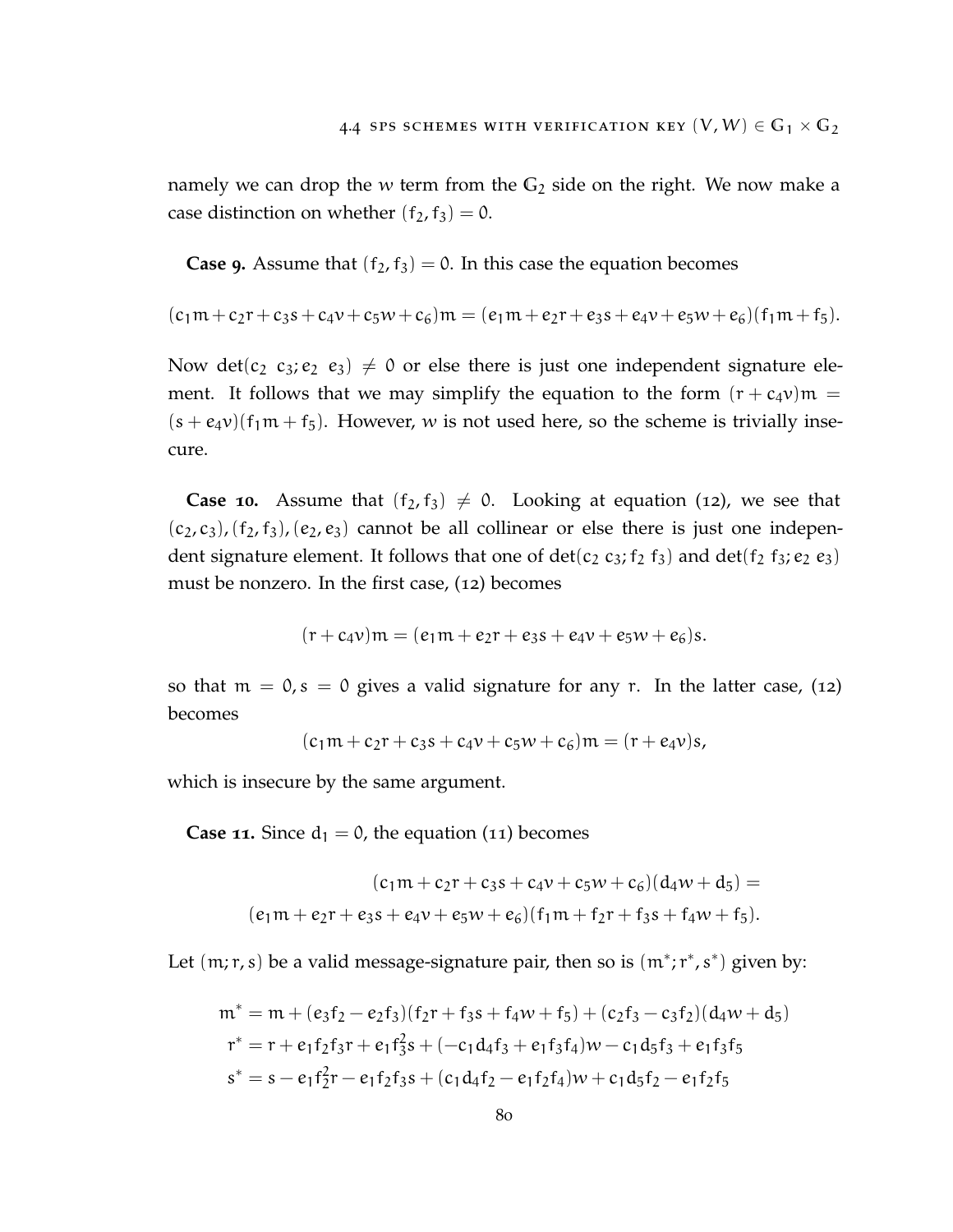(obtained by the same approach as in Case 6). As in Case 6, this provides a valid forgery or lets us linearize the verification equation (concluding in both cases) unless the determinants det( $e_2$   $e_3$ ;  $f_2$   $f_3$ ) and det( $c_2$   $c_3$ ;  $f_2$   $f_3$ ) are both zero. In that case, since we know that  $(c_2, c_3)$ ,  $(f_2, f_3)$ ,  $(e_2, e_3)$  can't be collinear, we obtain  $(f_2, f_3) = 0$  and  $det(c_2, c_3; e_2, e_3) \neq 0$ . This implies that we may write the verification equation in the form

$$
(r+c_4v)(d_4w+d_5)=(s+e_4v)(f_1m+f_4w+f_5).
$$

The equation must depend on both m and  $w$ , so  $d_4$  and  $f_1$  are non zero, and we may simplify that further to  $(r + c_4v)w = (s + e_4v)$ m, and this has been ruled out in Case 4 already.

**Case 12.** We now have the original verification equation

$$
(c_1m + c_2r + c_3s + c_4v + c_5w + c_6)(d_1m + d_2r + d_3s + d_4w + d_5) =
$$
  

$$
(e_1m + e_2r + e_3s + e_4v + e_5w + e_6)(f_1m + f_2r + f_3s + f_4w + f_5),
$$

but we know that  $(d_2, d_3) \neq 0$  and  $(f_2, f_3) = \lambda(d_2, d_3)$ . We note that the problem is completely symmetric with respect to  $d_2$  and  $d_3$ , so we may assume that  $d_2 \neq 0$ . Set  $r' = d_1m + d_2r + d_3s + d_4w + d_5$  and  $s' = s$ . Since  $(f_2, f_3) = \lambda(d_2, d_3)$ , the verification equation becomes

$$
(c_1m + c_2r + c_3s + c_4v + c_5w + c_6)r =
$$

$$
(e_1m + e_2r + e_3s + e_4v + e_5w + e_6)(f_1m + f_2r + f_4w + f_5).
$$

If  $f_1 \neq 0$ , choose  $r = 0$  and pick an m such that  $f_1m + f_4w + f_5 = 0$ . This is a valid forgery for any value of s. It follows that  $f_1 = 0$ , so that the equation becomes

$$
(c_1m + c_2r + c_3s + c_4v + c_5w + c_6)r =
$$

$$
(e_1m + e_2r + e_3s + e_4v + e_5w + e_6)(f_2r + f_4w + f_5).
$$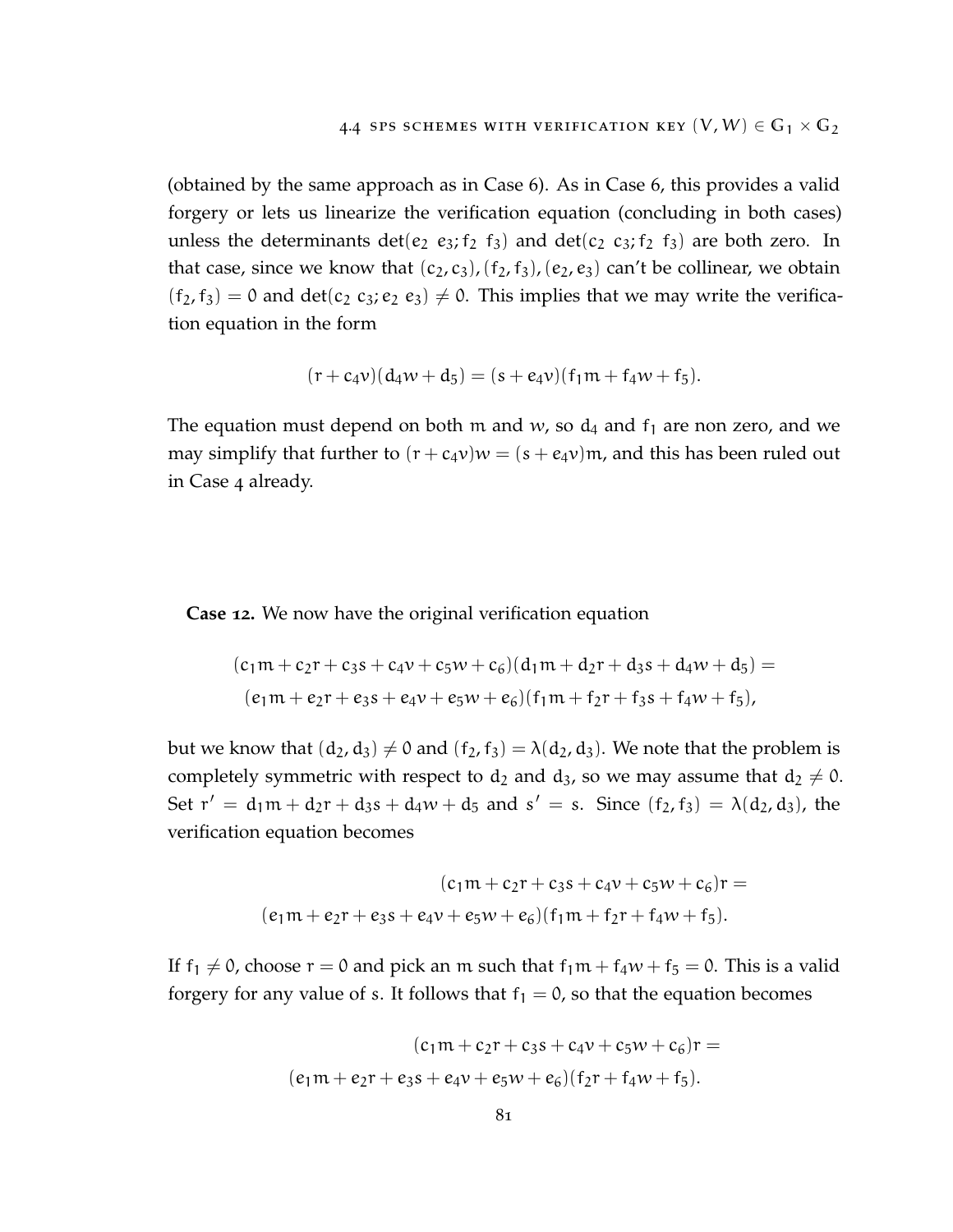Assume now that  $(m;r,s)$  is a valid message-signature pair. Then so is  $(m^*;r^*,s^*)$ given by

$$
m^* = m + (c_3 - e_3f_2)r - e_3f_4w - e_3f_5
$$
  
\n
$$
r^* = r
$$
  
\n
$$
s^* = s + (e_1f_2 - c_1)r + e_1f_4w + e_1f_5.
$$

By the argument of Case 6 again, we deduce that the scheme is insecure (by forgery or linearization of the verification equation) unless perhaps if  $c_3 - e_3f_2 = 0$ ,  $e_3f_4 = 0$  and  $e_3f_5 = 0$ . From  $c_3 = e_3f_2$ , we see that if  $e_3 = 0$ , then  $c_3 = 0$  and s would not be used in the verification equation, which is impossible. It follows that  $e_3 \neq 0$  and  $f_4 = f_5 = 0$ . The verification equation is therefore

$$
(c_1m + c_2r + c_3s + c_4v + c_5w + c_6)r = (e_1m + e_2r + e_3s + e_4v + e_5w + e_6)f_2r.
$$

It follows that  $r = 0$  gives a forgery for any choice of m and s. Therefore, we have another contradiction and since we have exhausted all cases, the proof is complete.  $\Box$ 

### <span id="page-93-0"></span>4.5 synthesis of sps

Our tool for the synthesis of SPS schemes consists of two components. The first component takes the description of a search space and generates all included SPS schemes. The second component classifies a given scheme by performing a proof and attack search.

#### 4.5.1 *Generation of Schemes*

For our generation algorithm, we consider SPS schemes with generic KeyGen and Sign algorithms and assume all random values are sampled uniformly. Our definition of an SPS scheme consists of

• the employed group type and the supported message space  $G_1^k \times G_2^l$ ,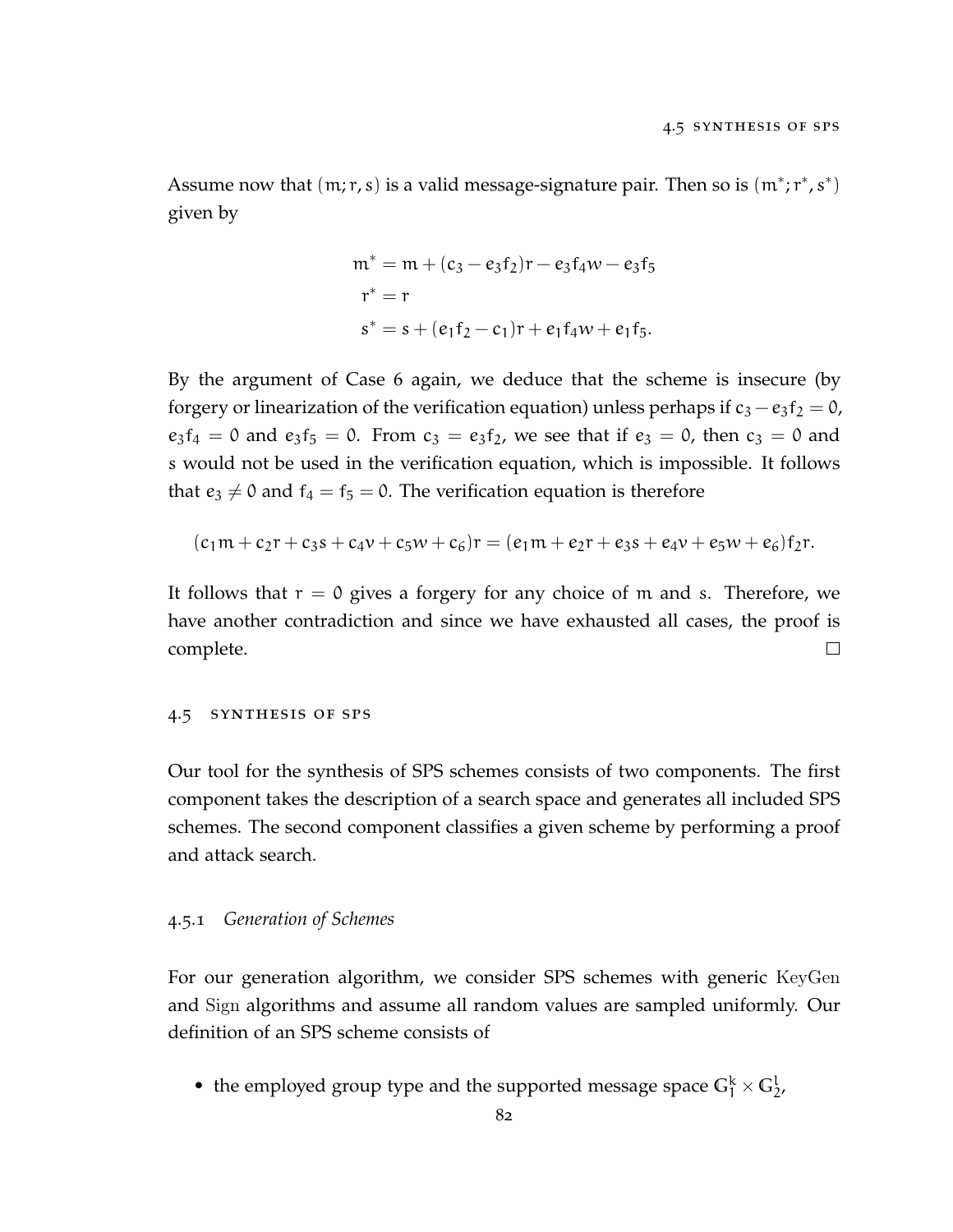<span id="page-94-0"></span> $\text{map } G_1 \times G_2 \to G_T$ . iso  $G_2 \to G_1$ . input [V] in  $\mathbb{G}_1$ . input [W] in  $\mathbb{G}_2$ . oracle **o**( $M: G_2$ ) = sample R; return [R,  $(1 + W^2 + M * V) * R^{-1}$ ] in  $G_2$ . win  $(M': G_2, R': G_2, S': G_2) = (S' * R' = 1 + W^2 + V * M' \wedge \forall i : M' \neq M_i).$ 

FIGURE 4: Example of input for analyzing EUF-CMA security of an SPS scheme.

- the randomly sampled values  $u_i \in \mathbb{Z}_p$  used in KeyGen,
- the verification keys  $V_i = G^{f_i(\vec{u})} \in \mathbb{G}_1$  and  $W_i = H^{g_i(\vec{u})} \in \mathbb{G}_2$ ,
- the randomly sampled values  $r_i \in \mathbb{Z}_p$  used in Sign,
- the signature elements  $S_i = G^{s_i(\vec{u},\vec{r},\vec{m})} \in \mathbb{G}_1$  and  $T_i = H^{t_i(\vec{u},\vec{r},\vec{m})} \in \mathbb{G}_2$ , and
- the pairing-product equations used by Verify.

Here,  $f_i$  and  $g_i$  are arbitrary rational functions in the random variables  $\vec{u}$ . Similarly,  $s_i$  and  $t_i$  are rational functions in the random variables  $\vec{u}, \vec{r}$  and the discrete logarithms  $\vec{m}$  of the messages such that there exists a corresponding generic signing algorithm, i.e.,  $S_i$  and  $T_i$  can be computed without knowing the discrete logarithms of the messages.

A search space description characterizes a finite set of SPS schemes and consists of (1) the group type, (2) the number of messages, verification key elements, and signature elements in  $G_1$  and  $G_2$ , (3) the number of random values sampled in KeyGen and Sign, and (3) a description of the rational expressions that can be used for  $f_i$ ,  $g_i$ ,  $s_i$ , and  $t_i$ .

There are two ways to characterize the allowed rational expressions. First, the tool can take a set of Laurent polynomials with placeholders and allowed values for these placeholders, and generate all instances. Second, the tool accepts a set of constraints that specify bounds on the number of additions, the size of coefficients, and the degree of monomials. Then, it generates all Laurent polynomials that satisfy these constraints.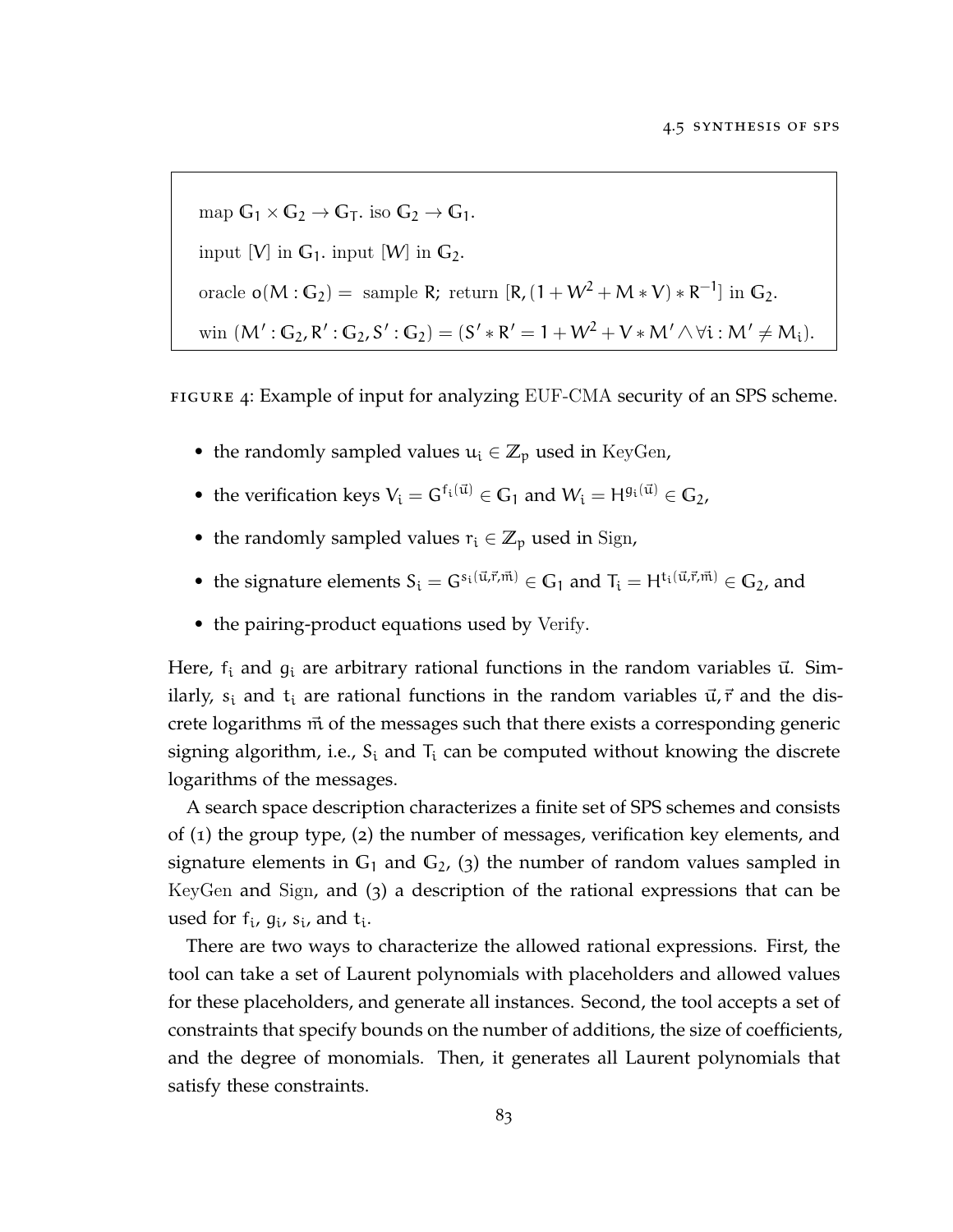Given a search space description and concrete polynomials for the verification keys and the signature elements, the tool can compute the (strongest) verification equation as follows. Using distinct variables  $Z_1, Z_2, \ldots$  for all group elements in the verification keys, signature elements, and messages, enumerate all products over these variables that can be computed by applying the homomorphisms and the bilinear map. This yields a sequence of monomials  $M_1, M_2, \ldots$  over the the variables  $Z_i$  denoting products in  $G_T$  that can be computed from the input of the verification algorithm using Ψ and e. To characterize the linear relations between the elements in  $G_T$  corresponding to the monomials  $M_i$ , we associate a rational expression  $F_i$  over  $\vec{u}, \vec{r}, \vec{m}$  to  $M_i$  by evaluating the monomial for  $Z_i := h_i(\vec{u}, \vec{r}, \vec{m})$ where  $h_i$  is the exponent of the group element associated with  $Z_i$ . Finally, we use linear algebra to compute a basis of the linear relations between the  $F_i$  and map them back to verification equations using  $M_i$ .

#### 4.5.2 *Proof and Attack Search*

We classify generated schemes using a proof and attack search based on an extension of the Generic Group Analyzer (GGA). To analyze SPS schemes, we use GGA's support for the generic bilinear group model. The definition in Figure [4](#page-94-0) specifies the EUF-CMA security experiment for an SPS scheme in the Type II setting. The verification keys are specified in the second line, the signing algorithm is given in the third line, and the winning condition (including the verification equation) is given in the last line. Here, group elements are specified by giving their exponent polynomials and the variables V and W are assumed to be randomly sampled. For such an input and a bound on the number q of performed oracle queries, the tool either returns an attack or a proof that the scheme is q-EUF-CMA secure in the generic group model.

### 4.5.3 *Synthesized Schemes*

We have performed an exhaustive search for Type II schemes with keys  $V, W \in \mathbb{G}_1$ , message  $M \in \mathbb{G}_2$ , and signature  $T, S \in \mathbb{G}_2$  such that: V and W are random;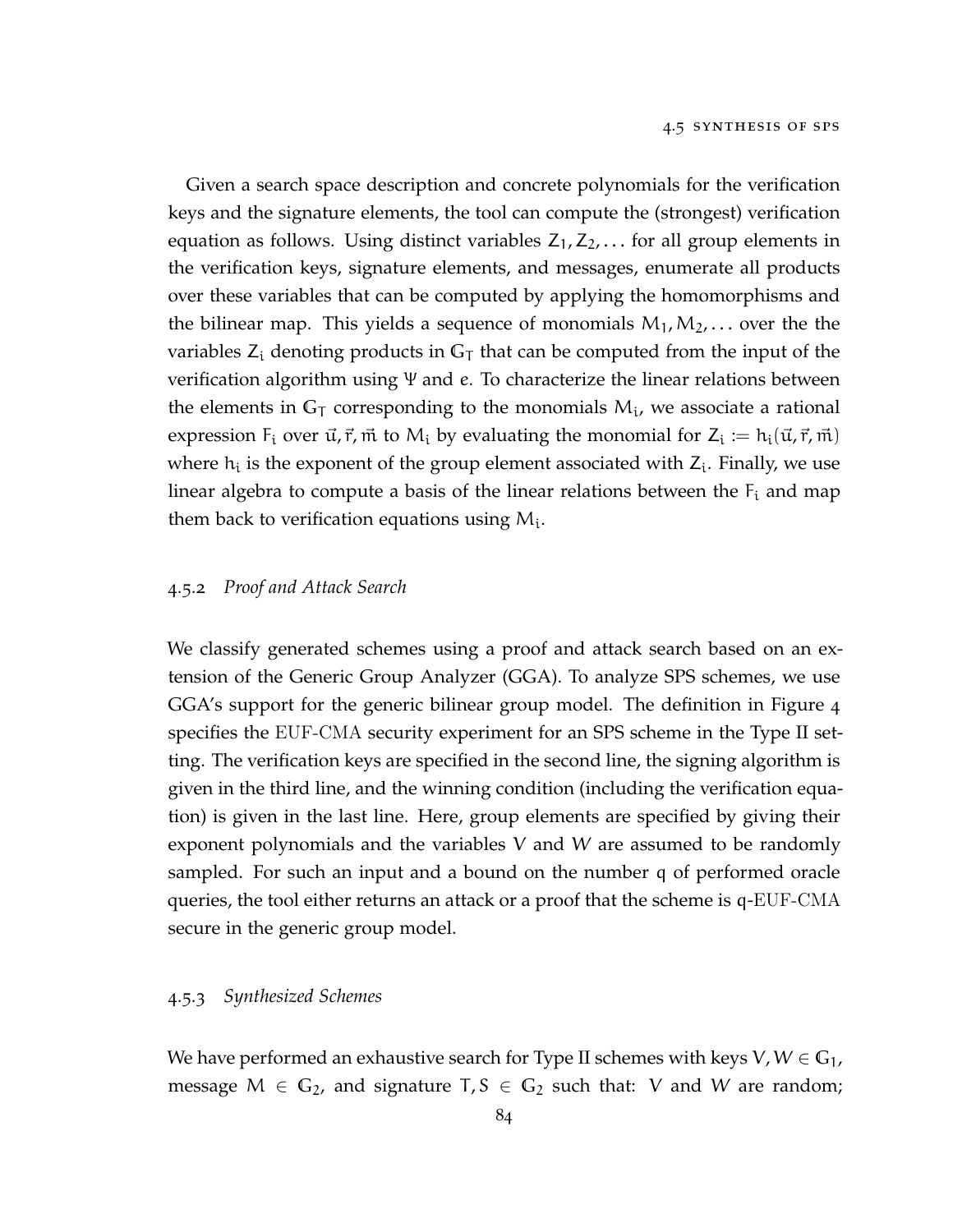<span id="page-96-1"></span>

| Search Space             |                            | <b>Schemes</b> |               | Results (for eq. classes) |     |               |
|--------------------------|----------------------------|----------------|---------------|---------------------------|-----|---------------|
| Verification equation    | First signature element    |                | total eq. cl. | Noverif Attack            |     | Proof         |
| $s = f(r, v, w, m)$      | $T = H^r$ for random r     | 212            | 57            | $\Omega$                  | 55  | 1             |
| $s t = f(r, v, w, m)$    | $T = H^r$ for random r     | 224            | 67            | $\Omega$                  | 55  | 12            |
| $s(t-w) = f(r, v, w, m)$ | $T = H^{r+w}$ for random r | 1344           | 774           | 651                       | 103 | 14            |
| $sw = f(r, v, w, m)$     | $T = Hr$ for random r      | 224            | 126           | $\Omega$                  | 120 | $\mathcal{F}$ |
|                          |                            | 2004           | 1024          | 651                       | 333 | 30            |

TABLE 2: Synthesis results for Type II with keys  $V, W \in G_1$ , message  $M \in G_2$ , and signature  $T, S \in \mathbb{G}_2$ .

 $T = H<sup>r</sup> \cdot U$  where r is random and U does not involve r; the exponent polynomials of S, i.e.,  $s(r, v, w, m)$ , have coefficients in {0,1}. The results of our search are presented in Table [2](#page-96-1). We use "Proof" to denote that our tool could prove at least 2-EUF-CMA security. Among the SPS schemes that are found, we identify equivalent schemes according to the following notion: we say two schemes  $\Sigma$  and  $\Sigma'$  are in the same equivalence class if  $\Sigma$  can be obtained from  $\Sigma'$  by applying invertible affine transformations to the verification keys, the messages, and the signature elements. This implies the existence of reductions from the security of  $Σ$  to the security of  $Σ'$  and vice-versa. As a simple example, consider a scheme that is obtained from another scheme by first multiplying the message M with G and then applying the original signing algorithm.

## <span id="page-96-0"></span>4.5.4 *New SPS Schemes*

Among the schemes that we found using our tool, we highlight two of them that are of particular interest, as well as a counterpart of the first one in the Type III setting.

#### *A Strongly-Optimal Randomizable SPS.*

The first scheme is an SPS which is randomizable and matches the lower bound of Theorem [50](#page-77-1), i.e., it can be verified using one offline and two online pairings. This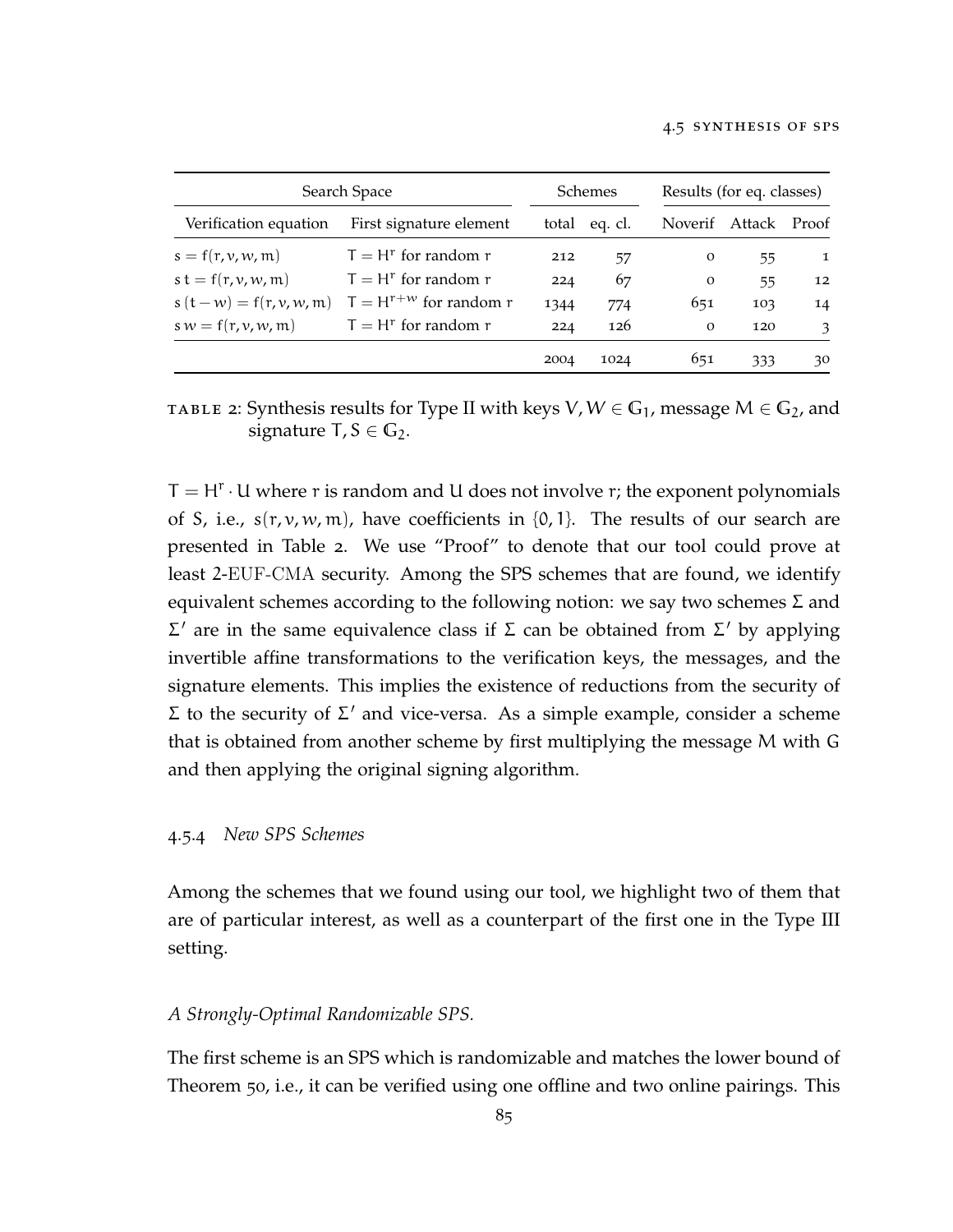scheme improves over the previously known randomizable schemes (in particular over the one recently proposed in [\[AGOT](#page-110-1)14a]) as the latter requires three online pairings. This new scheme is presented in Fig. [5](#page-100-0) with its security proven below.

<span id="page-97-0"></span>**Theorem 56.** *The signature scheme in Fig. [5](#page-100-0) is* EUF-CMA*-secure in the generic bilinear group model.*

*Proof.* Since we are in the generic bilinear group model, the adversary A can only perform generic operations via the oracles. Thus, in  $G_1$  and  $G_2$  it can compute only linear combinations of elements that are in the public key, or elements that were returned by the signing oracle (i.e., signatures). Such linear combinations in **G**<sup>2</sup> correspond to formal Laurent polynomials whose variables are the discrete logarithms of the corresponding group elements.

From the public key,  $A$  sees in  $G_1$  the elements  $G$ ,  $V$ ,  $W$  which correspond to 1,  $v$ , w respectively, while in  $G_2$  A only sees H, which corresponds to 1. For every signing query  $M_i$  (with discrete log  $m_i$ ), the adversary receives  $R_i = H^{r_i}$ ,  $S_i =$  $M_i^{\nu/r_i}H^{\nu/r_i} \in \mathbb{G}_2$ , namely  $r_i$  and  $s_i = m_i \nu/r_i + \nu/r_i$ .

Let  $(M, R, S) \in \mathbb{G}_2^3$  be the forgery returned by the adversary after making q signing queries. From the assumption that  $A$  is generic, these three elements in **G**<sup>2</sup> can be computed only as linear combinations of all the available material in **G**2. Namely, when looking at their discrete logarithms (m, r, s), it must be

$$
m = \mu + \sum_{i=1}^{q} \mu_{r_i} r_i + \sum_{i=1}^{q} \mu_{s_i} \left( \frac{m_i \nu}{r_i} + \frac{\nu}{r_i} \right)
$$
  

$$
r = \rho + \sum_{i=1}^{q} \rho_{r_i} r_i + \sum_{i=1}^{q} \rho_{s_i} \left( \frac{m_i \nu}{r_i} + \frac{\nu}{r_i} \right)
$$
  

$$
s = \sigma + \sum_{i=1}^{q} \sigma_{r_i} r_i + \sum_{i=1}^{q} \sigma_{s_i} \left( \frac{m_i \nu}{r_i} + \frac{\nu}{r_i} \right)
$$

Moreover, in order for the adversary to succeed in the EUF-CMA security game, the verification equation

$$
rs = mv + w
$$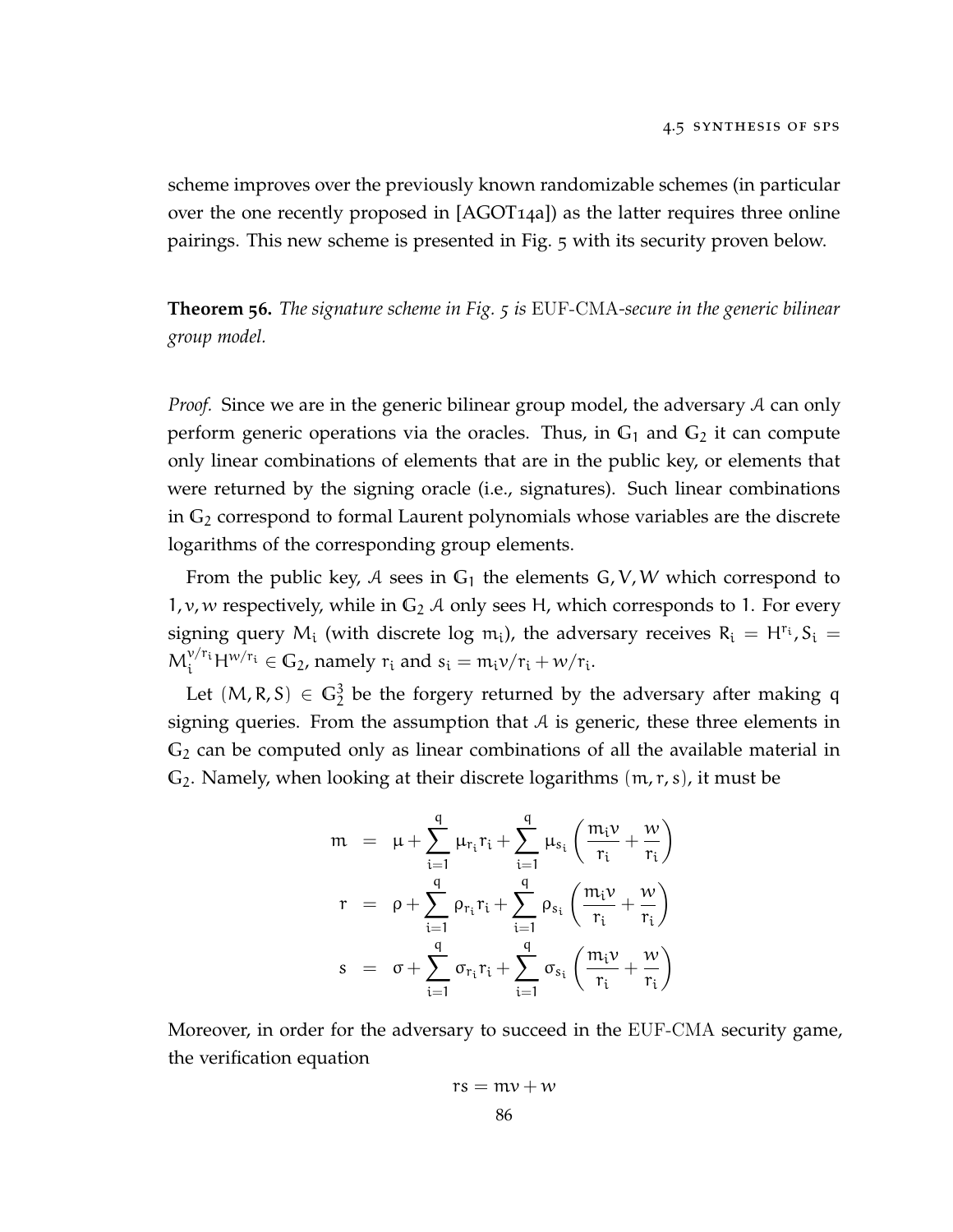must be satisfied with significant probability over the random choices of  $v, w$  and all the  $r_i$  sampled in the security experiment. By Schwartz-Zippel, Lemma [17](#page-27-0), the above equation holds as an identity of polynomials.

Therefore, in our proof we show that for every forgery  $(m, r, s)$  which verifies correctly it must be the case that A reuses one of the previously obtained messages, i.e.,  $m = m_j$  for some  $j \in [q]$ .

The verification equation is  $rs = mv + w$  that, by expanding r, s we can write as

<span id="page-98-0"></span>
$$
\left(\rho + \sum_{i=1}^{q} \rho_{r_i} r_i + \sum_{i=1}^{q} \rho_{s_i} \left(\frac{m_i \nu}{r_i} + \frac{\nu}{r_i}\right)\right) \cdot \left(\sigma + \sum_{i=1}^{q} \sigma_{r_i} r_i + \sum_{i=1}^{q} \sigma_{s_i} \left(\frac{m_i \nu}{r_i} + \frac{\nu}{r_i}\right)\right)
$$
  
=  $m\nu + \nu$  (13)

First, we show that it must be  $\sigma_{r_i} = 0$  for all  $i = 1, \ldots, q$ . Assume by contradiction that  $\exists j \in [q] : \sigma_{r_j} \neq 0$ . Then when looking at the coefficients of  $r_j^2$  $\frac{2}{j}$ , these must be zero, i.e.,  $\sigma_{r_j} \rho_{r_j} = 0$  which implies  $\rho_{r_j} = 0$ . Similarly, when analyzing the monomials  $r_i r_j$  for all  $i \neq j$ , their coefficients  $\rho_{r_i} \sigma_{r_j} + \rho_{r_j} \sigma_{r_i}$  must be zero. Since  $\rho_{r_j} = 0$  and  $\sigma_{r_j} \neq 0$  it must be  $\rho_{r_i} = 0$  for all  $i \neq j$ . Hence, so far we have shown that it must be the case that  $\rho_{r_i} = 0 \ \forall i \in [q]$ .

If we now look at the coefficient of  $r_j$  (on the left-hand side of equation  $(13)$  $(13)$  $(13)$ ), i.e.,  $\rho \sigma_{r_j}$ , this must be zero which implies  $\rho = 0$ . Essentially, equation ([13](#page-98-0)) can be rewritten as

<span id="page-98-1"></span>
$$
\left(\sum_{i=1}^{q} \rho_{s_i}\left(\frac{m_i \nu}{r_i} + \frac{\nu}{r_i}\right)\right) \cdot \left(\sigma + \sum_{i=1}^{q} \sigma_{r_i} r_i + \sum_{i=1}^{q} \sigma_{s_i}\left(\frac{m_i \nu}{r_i} + \frac{\nu}{r_i}\right)\right) = m\nu + \nu \quad (14)
$$

Now, let us analyze the terms  $w/r_i$  whose coefficients must be zero as well, i.e., σρ<sub>s<sub>i</sub></sub> = 0  $\forall i \in [q]$ . This shows that  $\sigma = 0$ , otherwise (if  $\sigma \neq 0$ ) it must be the case that  $\rho_{s_i} = 0 \forall i \in [q]$ , thus yielding a zero polynomial on the left-hand side of equation ([14](#page-98-1)) which is impossible.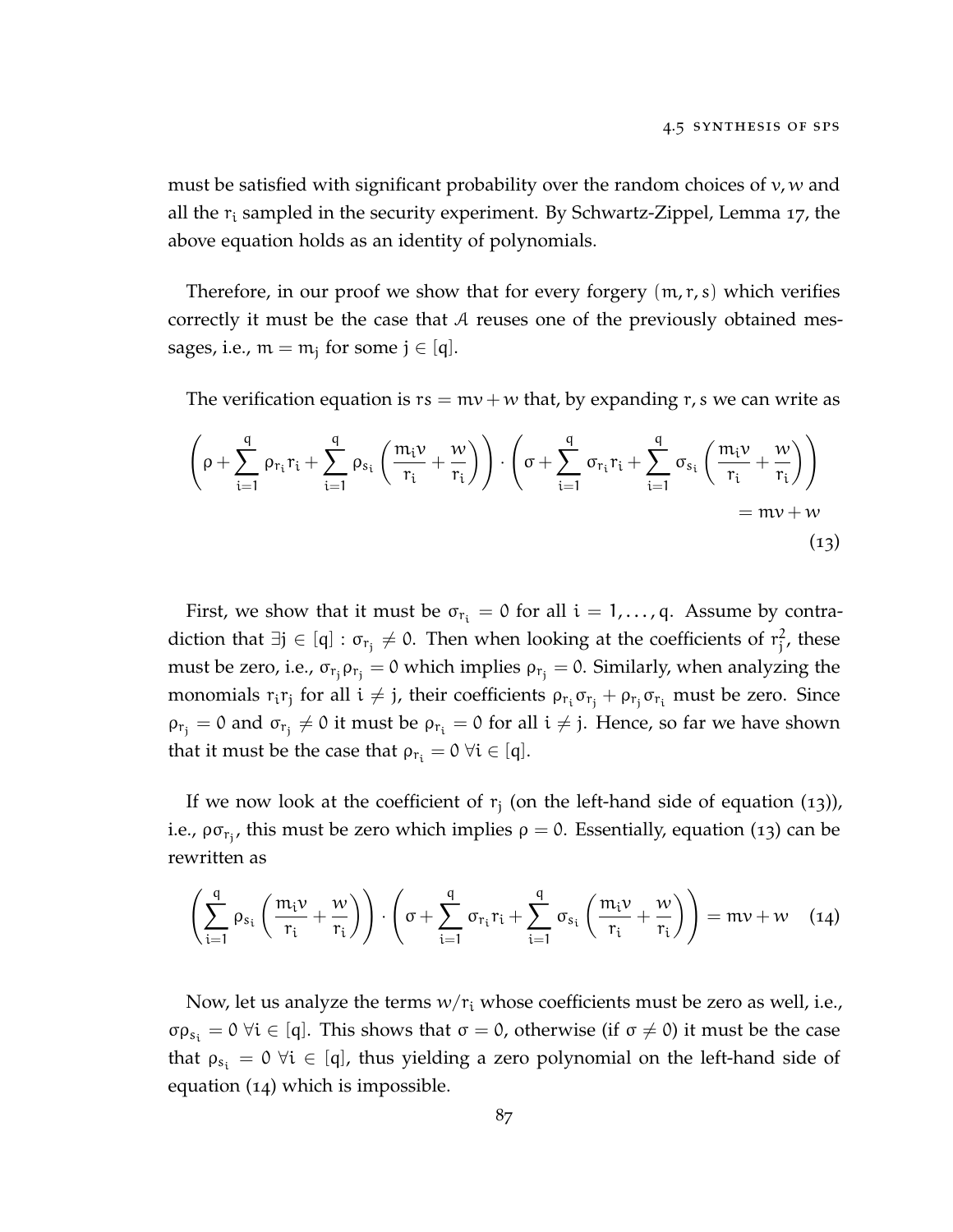If we then look at the coefficients of terms  $\frac{w r_j}{r_i}$  for all  $i \neq j$ , these must be zero, i.e.,  $\rho_{s_i}\sigma_{r_j}=0$ , which means  $\rho_{s_i}=0$  for all  $i\neq j$  since  $\sigma_{r_j}\neq 0$  by our assumption. Thus equation ([14](#page-98-1)) can be rewritten as

$$
\rho_{s_j}\left(\frac{m_j\nu}{r_j} + \frac{\nu}{r_j}\right) \cdot \left(\sum_{i=1}^q \sigma_{r_i}r_i + \sum_{i=1}^q \sigma_{s_i}\left(\frac{m_iv}{r_i} + \frac{\nu}{r_i}\right)\right) = m\nu + \nu \qquad (15)
$$

where  $\rho_{s_j}\neq 0$  otherwise there would be a zero polynomial on the left-hand side of the equation.

Now, if we look at the terms  $\frac{w^2}{r_i r_j}$ , using a similar argument as above we obtain that  $\sigma_{s_i} = 0$  for all  $i \in [q]$ . And if we look at the terms  $\frac{wr_k}{r_j}$  for all  $k \neq j$ , it must be  $\sigma_{r_k} \rho_{s_j} = 0$ , which means  $\sigma_{r_k} = 0$  for all  $k \neq j$ .

Hence, we are left with  $\rho_{s_j} \left( \frac{m_j v}{r_i} \right)$  $\frac{n_j v}{r_j} + \frac{w}{r_j}$  $\overline{r_j}$  $\int \sigma_{r_j} r_j = mv + w$  which simplifies to  $\rho_{s_j}\sigma_{r_j}(m_jv+w) = mv+w$  that forces  $\rho_{s_j}\sigma_{r_j} = 1$  and thus  $m_j = m$ , which is a contradiction since  $(m, r, s)$  is a forgery only if  $m \neq m_i$  for all  $i = 1, ..., q$ .

Therefore, it must be the case that  $\sigma_{r_i} = 0$  for all  $i = 1, \ldots, q$ .

By using very similar arguments to the ones presented above, we can also argue that  $\sigma_{r_i} = 0$  for all  $i = 1, \ldots, q$  unless  $m = m_j$ .

Hence, since  $\rho_{r_i} = \sigma_{r_i} = 0 \ \forall i \in [q]$ , equation ([13](#page-98-0)) can be rewritten as

<span id="page-99-0"></span>
$$
\left(\rho + \sum_{i=1}^{q} \rho_{s_i} \left(\frac{m_i \nu}{r_i} + \frac{\nu}{r_i}\right)\right) \cdot \left(\sigma + \sum_{i=1}^{q} \sigma_{s_i} \left(\frac{m_i \nu}{r_i} + \frac{\nu}{r_i}\right)\right) = m\nu + \nu \qquad (16)
$$

Now, if we expand m in the right-hand side of the above equation, one can see that when considering the formal polynomials the equation cannot hold. To see this, assume that  $\exists j: \rho_{s_j} \neq 0$ . By looking at the coefficients of  $\frac{w^2}{r_i r_j}$ , it must hold  $\sigma_{s_i} = 0$  for all  $i \in [q]$ . It is clear that  $\sigma \neq 0$  otherwise one has a zero polynomial on the left-hand side of equation ([16](#page-99-0)). At this point either  $mv + w$  contains the constant term  $\rho\sigma$ , or (if  $\rho = 0$ ) it must contain a term  $w/r_i$  which is not the case either. This shows that  $\rho_{s_i} = 0 \ \forall i \in [q]$ . Analogously, one can see that equation  $\rho\left(\sigma+\sum_{i=1}^q\sigma_{s_i}\left(\frac{m_iv}{r_i}\right)\right)$  $\left(\frac{w}{r_i}\right)$  = mv + w cannot hold as well.  $\frac{\mathfrak{n}_{i}v}{\mathfrak{r}_{i}} + \frac{w}{\mathfrak{r}_{i}}$  $\Box$ 

This scheme can be translated to Type III groups using the transformation in [\[CM](#page-112-0)14], which essentially consists in "duplicating" R, i.e., to give  $R = G^r \in G_1$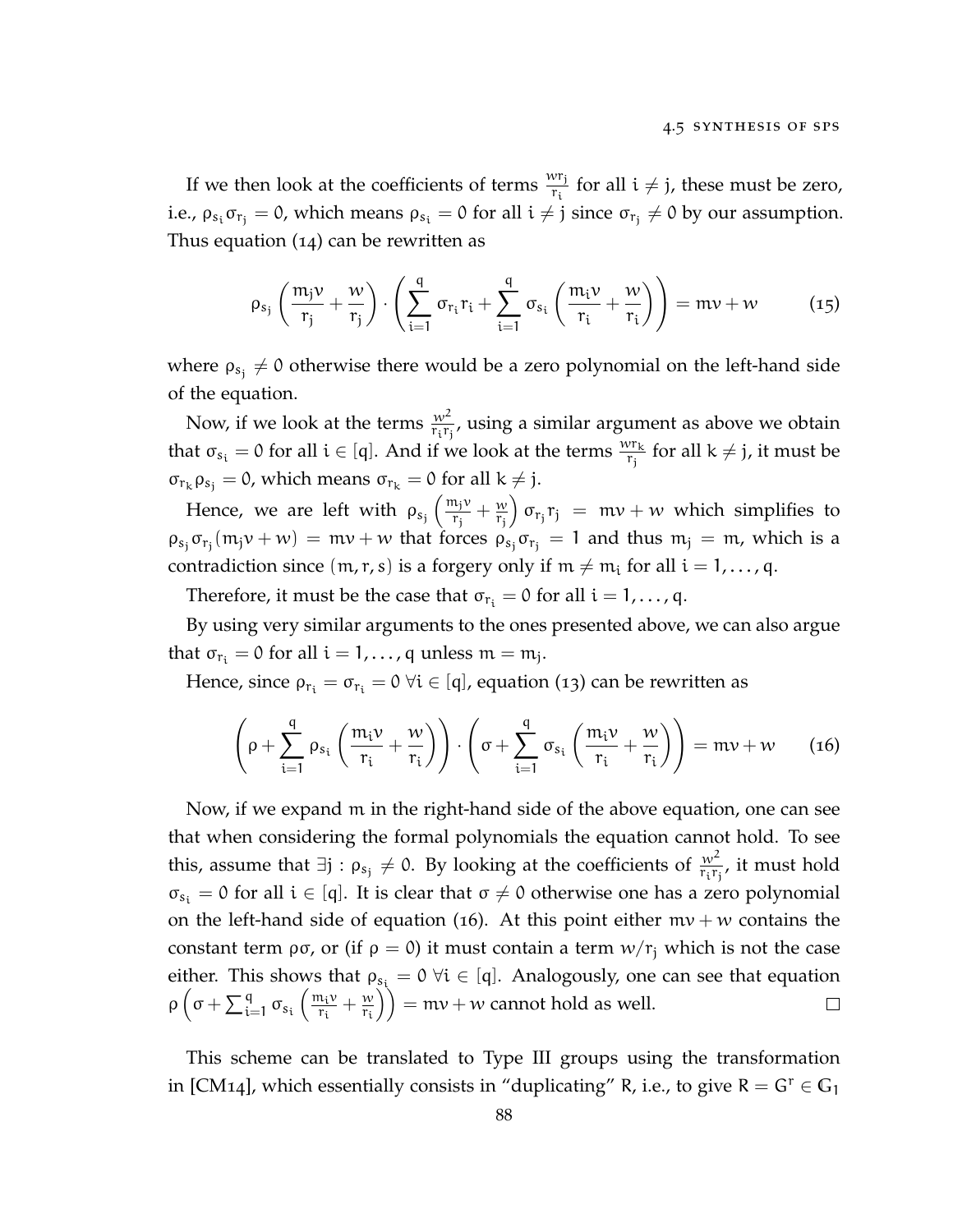<span id="page-100-0"></span>Setup( $1^k$ ): return  $\mathbb{P} = (\mathfrak{p}, \mathbb{G}_1, \mathbb{G}_2, \mathbb{G}_T, e, \psi, \mathbb{G}, \mathbb{H}) \leftarrow \mathfrak{G}(1^k).$ 

KeyGen(P): choose random  $v, w \leftarrow \mathbb{Z}_p$  and return  $VK = (V, W)$ ,  $SK = (v, w)$ where  $V = G^v$  and  $W = G^w$ .

 $Sign(\mathbb{P}, SK, M)$ : given  $M \in \mathbb{G}_2$ , choose a random  $r \leftarrow \mathbb{Z}_p^*$  and return  $(R, S)$ where  $R = H^r$  and  $S = (M^{\nu}H^{\nu})^{1/r}$ .

 $\text{Rerand}(\mathbb{P}, VK, M, (R, S))$ : pick a random  $\alpha \leftarrow \mathbb{Z}_p^*$  and compute a randomized signature  $(R', S')$  as  $R' = R^{\alpha}$  and  $S' = S^{1/\alpha}$ .

Verify( $\mathbb{P}$ , *VK*, *M*, ( $\mathbb{R}$ , *S*)): accept if and only if *M*,  $\mathbb{R}$ ,  $S \in \mathbb{G}_2$  and

 $e(\psi(R), S) = e(V, M) \cdot e(W, H).$ 

figure 5: Our strongly-optimal re-randomizable SPS.

and  $T = H^r \in G_2$ , and adding a pairing-product equation to check that R, T have the same discrete logarithm, i.e.,  $e(R, H) = e(G, T)$ . Such transformed scheme however requires one offline and four online pairings in the pairing-product equations. In what follows we propose a slightly different way to transform our scheme in the Type III setting which yields a solution requiring only three online pairings. The basic idea is that in the previous transformation T is not used in the first pairing-product equation, and its utility is to force the adversary to show that it knows the discrete log of R (or obtained (R, T) by applying a linear operation on a pair received by the challenger). We obtain the same functionality by letting the signer compute  $T = H^{1/r}$ . This allows us to test "equality of r between R and T" by checking  $e(R, T) = e(G, H)$ . The last pairing, however, involves only the generators and can thus be computed offline. A precise description of the resulting scheme is provided in Fig. [6](#page-104-0), and the security is proven by the following theorem.

**Theorem 57.** *The signature scheme in Fig. [6](#page-104-0) is* EUF-CMA*-secure in the generic bilinear group model.*

*Proof.* The proof proceeds similarly to the one of Theorem [56](#page-97-0) except that now we have to take into considerations the two verification equations as well as the additional information which is received in the different groups.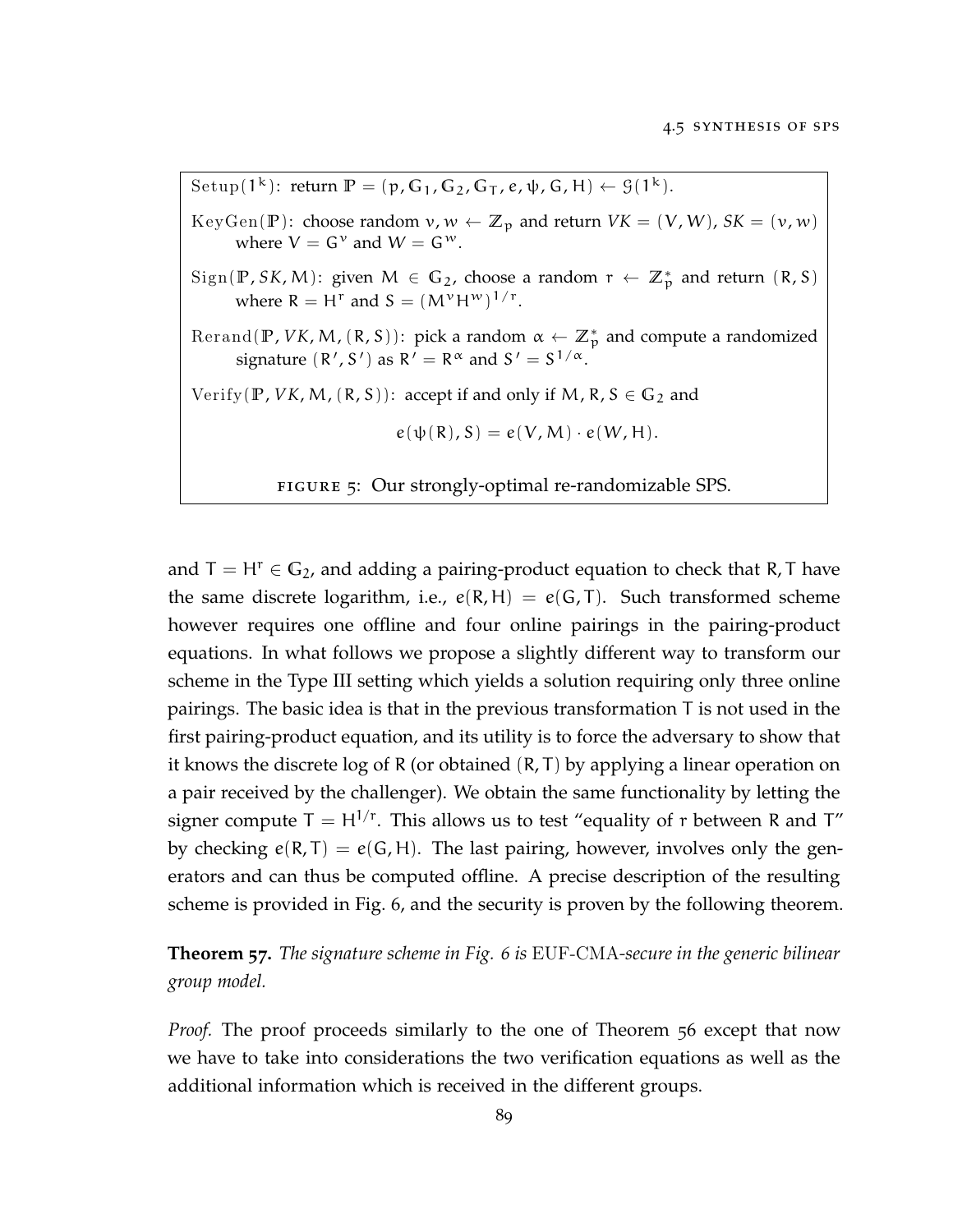From the public key, A sees in  $G_1$  the elements  $G, V, W$  which correspond to discrete logs 1, v, w respectively, while in **G**<sup>2</sup> A only sees H, which corresponds to 1. For every signing query  $M_i$  (with discrete log  $m_i$ ), the adversary receives  $R_i =$  $G^{r_i} \in G_2$ ,  $T_i = H^{1/r_i}$ ,  $S_i = M_i^{v/r_i} H^{w/r_i} \in G_2$ , namely  $r_i$ ,  $1/r_i$  and  $s_i = m_i v/r_i + w/r_i$ .

Let  $(M, R, T, S) \in \mathbb{G}_2 \times \mathbb{G}_1 \times \mathbb{G}_2^2$  be the forgery returned by the adversary after making q signing queries. From the assumption that  $A$  is generic, the elements  $(M, R, S)$  in  $G_2$  can be computed only as linear combinations of all the available material in  $G_2$ , and similarly T can be computed only as a linear combination of the available group elements in **G**1. Namely, when looking at their discrete logarithms  $(m, r, t, s)$ , it must be

$$
m = \mu + \sum_{i=1}^{q} \mu_{t_i} \frac{1}{r_i} + \sum_{i=1}^{q} \mu_{s_i} \left( \frac{m_i \nu}{r_i} + \frac{\nu}{r_i} \right)
$$
  
\n
$$
r = \rho + \sum_{i=1}^{q} \rho_{r_i} r_i + \rho_{\nu} \nu + \rho_{\nu} \nu
$$
  
\n
$$
t = \tau + \sum_{i=1}^{q} \tau_{t_i} \frac{1}{r_i} + \sum_{i=1}^{q} \tau_{s_i} \left( \frac{m_i \nu}{r_i} + \frac{\nu}{r_i} \right)
$$
  
\n
$$
s = \sigma + \sum_{i=1}^{q} \sigma_{t_i} \frac{1}{r_i} + \sum_{i=1}^{q} \sigma_{s_i} \left( \frac{m_i \nu}{r_i} + \frac{\nu}{r_i} \right)
$$

Moreover, in order for the adversary to succeed in the EUF-CMA security game, the two verification equations

$$
rs = mv + w \wedge rt = 1
$$

must be satisfied with significant probability over the random choices of  $v, w$  and all the  $r_i$  sampled in the security experiment. By Schwartz-Zippel, Lemma [17](#page-27-0), the above equations hold as identities of polynomials.

For our proof we first consider the second equation  $rt = 1$  and we show that, when expanding r, t as follows

$$
\left(\rho + \sum_{i=1}^{q} \rho_{r_i} r_i + \rho_{\nu} \nu + \rho_{\nu \nu} \nu \right) \cdot \left( \tau + \sum_{i=1}^{q} \tau_{t_i} \frac{1}{r_i} + \sum_{i=1}^{q} \tau_{s_i} \left( \frac{m_i \nu}{r_i} + \frac{\nu \nu}{r_i} \right) \right) = 1 \quad (17)
$$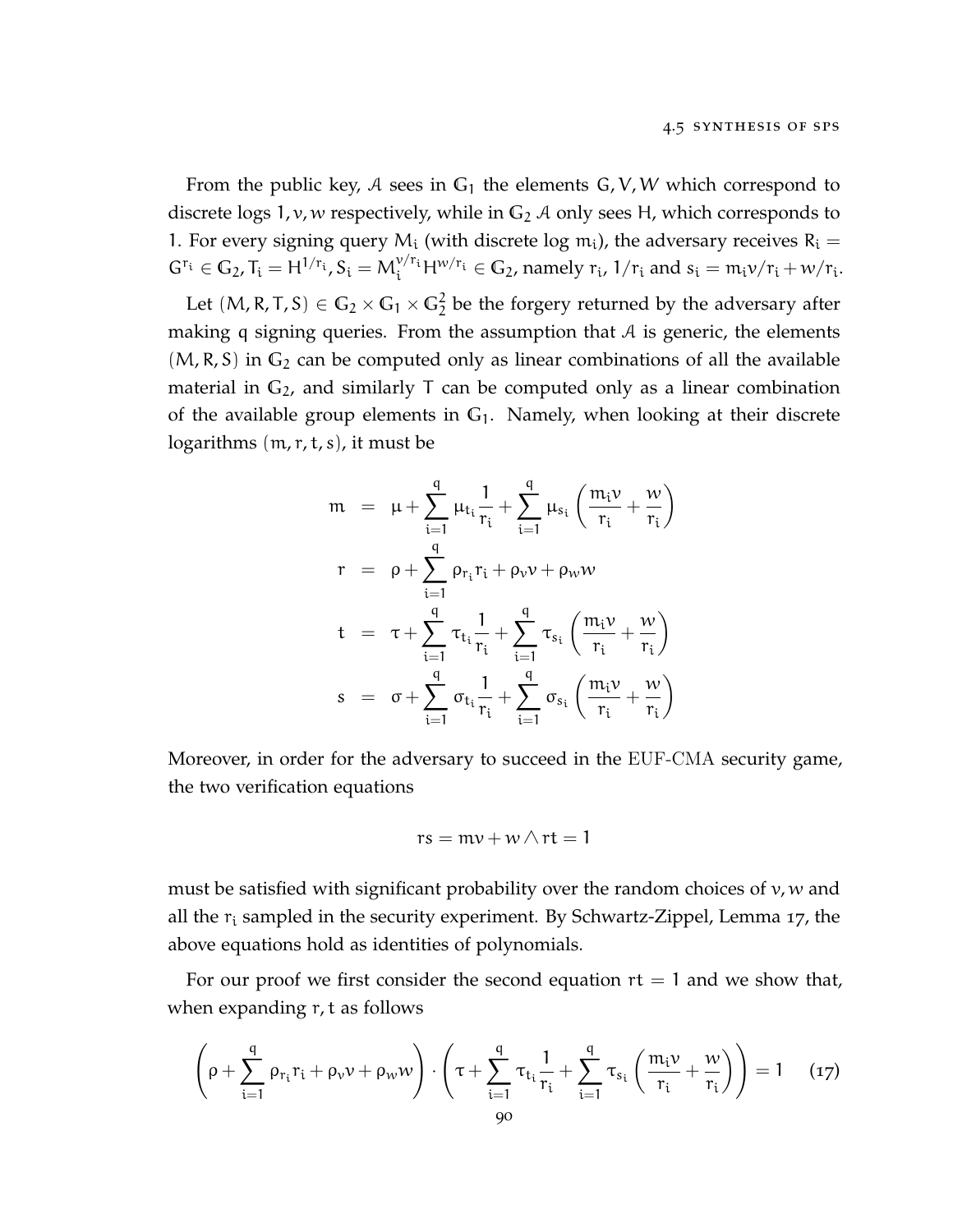it must be the case that both  $\rho_v$  and  $\rho_w$  are o.

Assume by contradiction that  $\rho_w \neq 0$ . Then by looking at the coefficients of  $w^2/r_i$ , these must be zero, which implies that  $\tau_{s_i} = 0$  for all  $i \in [q]$ . Similarly, we also obtain that all coefficients of  $w/r_i$  must be zero, and thus  $\tau_{t_i} = 0$ ,  $\forall i \in [q]$ . So, we are left with

$$
\left(\rho + \sum_{i=1}^{q} \rho_{r_i} r_i + \rho_{\nu} \nu + \rho_{w} w\right) \cdot \tau = 1 \tag{18}
$$

which, being  $\rho_w \neq 0$  is however impossible. Hence,  $\rho_w = 0$ , and in an analogous way, one can prove that also  $\rho_v = 0$ .

In conclusion, from the fact that the forgery satisfies  $rt = 1$  we obtain that it must be the case that  $\rho_v = \rho_w = 0$ . In the next part of the proof we will use this information to derive a contradiction on the fact that  $m \neq m_i$  for all  $i = 1$  to q.

Plugging this information in the first verification equation expanded for r, s we obtain

<span id="page-102-0"></span>
$$
\left(\rho + \sum_{i=1}^{q} \rho_{r_i} r_i\right) \cdot \left(\sigma + \sum_{i=1}^{q} \sigma_{t_i} \frac{1}{r_i} + \sum_{i=1}^{q} \sigma_{s_i} \left(\frac{m_i \nu}{r_i} + \frac{\nu}{r_i}\right)\right) = m\nu + \nu \qquad (19)
$$

First, we show that  $\sigma_{t_i} = 0$  for all  $i = 1, \ldots, q$ . Indeed, assume by contradiction that ∃j :  $\sigma_{t_j}\neq 0$ . Then, by looking at the coefficients of terms  $r_i/r_j$  for all  $i\neq j$  we obtain that  $\rho_{r_i} = 0$  for all  $i \neq j$ . And similarly, since the term  $1/r_j$  is not in  $m\nu + w$ it must be  $\rho \sigma_{t_i} = 0$  and thus  $\rho = 0$ .

Essentially, we can rewrite equation ([19](#page-102-0)) as

<span id="page-102-1"></span>
$$
\rho_{r_j} r_j \cdot \left( \sigma + \sum_{i=1}^q \sigma_{t_i} \frac{1}{r_i} + \sum_{i=1}^q \sigma_{s_i} \left( \frac{m_i \nu}{r_i} + \frac{\nu}{r_i} \right) \right) = m \nu + \nu \qquad (20)
$$

where  $\rho_{\rm r_j}\neq0$  otherwise we would get a zero polynomial on the left-hand side of the equation above. By analyzing the terms  $r_j/r_i$  for all  $i \neq j$  we obtain that  $\sigma_{t_i} = 0$  for all  $i \neq j$ . Similarly, we also have  $\sigma = 0$ . When looking at the terms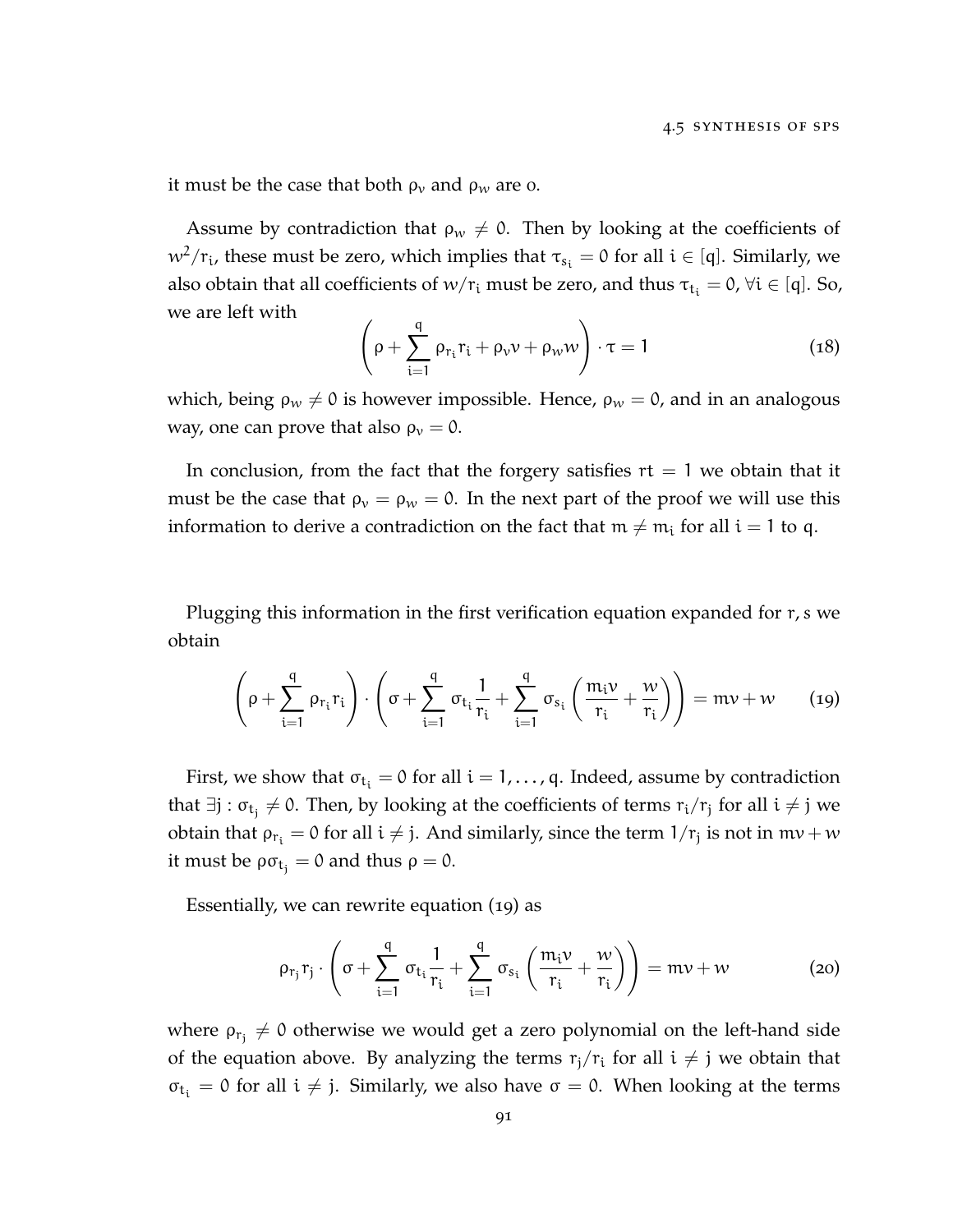$wr_j/r_i$  for all  $i \neq j$ , we obtain that  $\sigma_{s_i} = 0$  for all  $i \neq j$ . This allows us to rewrite equation ([20](#page-102-1)) as

<span id="page-103-0"></span>
$$
\rho_{r_j} r_j \cdot \left( \sigma_{t_j} \frac{1}{r_j} + \sigma_{s_j} \left( \frac{m_j \nu}{r_j} + \frac{\nu}{r_j} \right) \right) = m \nu + \nu
$$

which simplifies to

<span id="page-103-1"></span>
$$
\rho_{r_j} \sigma_{s_j} (m_j v + w) = mv + w \qquad (21)
$$

since  $\sigma_{t_i}$  must be zero. However, equation ([21](#page-103-0)) holds only if  $m = m_i$  which is a contradiction. Therefore,  $\sigma_{t_i} = 0$  for all  $i = 1, \ldots, q$ .

Using this information, we can rewrite equation ([19](#page-102-0)) as

$$
\left(\rho + \sum_{i=1}^{q} \rho_{r_i} r_i\right) \cdot \left(\sigma + \sum_{i=1}^{q} \sigma_{s_i} \left(\frac{m_i \nu}{r_i} + \frac{\nu}{r_i}\right)\right) = m\nu + \nu \tag{22}
$$

Since the terms  $r_jw/r_i$  must have coefficients zero, it must be  $\rho_{r_j}\sigma_{s_i} = 0$  for all  $i \neq j$ . We claim that there exists exactly one  $k \in [q]$  such that both  $\rho_{r_k}$  and  $\sigma_{s_k}$  are non-zero while  $\rho_{r_i} = \sigma_{s_i} = 0$  for all  $i \neq k$ . First, assume by contradiction that there exists two distinct indices  $k_1, k_2$  such that  $\rho_{r_{k_1}} \neq 0$  and  $\sigma_{s_{k_2}} \neq 0$ . Then it would be the case the term  $wr_{k_1}/r_{k_2}$  has a non-zero coefficient, which is impossible. Second, we show that it cannot be the case that only one of  $\rho_{r_k}$  and  $\sigma_{s_k}$  is nonzero. Indeed assume by contradiction that  $\rho_{r_k} = 0$ , then one can see that the equation ([22](#page-103-1)) cannot be satisfied. Similarly, it holds  $\sigma_{s_k} \neq 0$ .

Therefore, it must be the case that  $\rho_{r_k}\neq 0$  and  $\sigma_{s_k}\neq 0$ , and we can simplify the equation as

$$
(\rho + \rho_{r_k} r_k) \cdot \left(\sigma + \sigma_{s_k} \left(\frac{m_k v}{r_k} + \frac{w}{r_k}\right)\right) = mv + w \tag{23}
$$

However, it is not hard to see that it must be  $\rho=\sigma=0$ , which means  $\rho_{r_k}\sigma_{s_k}(m_k\nu+$  $w$ ) = mv + w, i.e., m = m<sub>k</sub>, which is a contradiction.  $\Box$ 

#### *A Strongly-Optimal RMA-Secure SPS.*

Our second new SPS scheme, presented in in Fig. [7](#page-106-0), is secure against randommessage attacks, and achieves the lower bound of only two pairings in the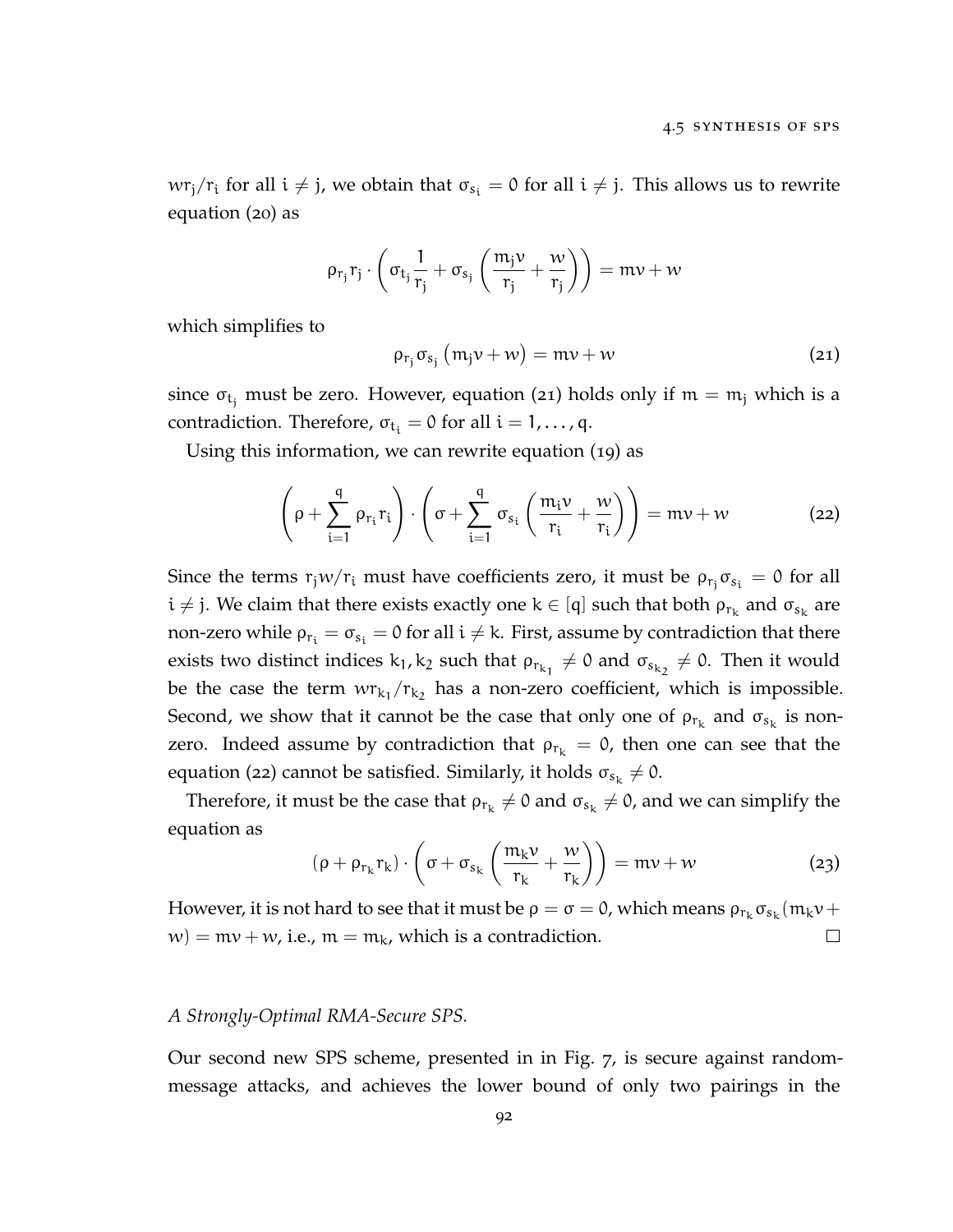<span id="page-104-0"></span>Setup( $1^k$ ): return  $\mathbb{P} = (\mathfrak{p}, \mathbb{G}_1, \mathbb{G}_2, \mathbb{G}_T, \mathbb{e}, \mathbb{G}, \mathbb{H}) \leftarrow \mathfrak{G}(1^k)$ . KeyGen(P): choose random  $v, w \leftarrow \mathbb{Z}_p$  and return  $VK = (V, W)$ ,  $SK = (v, w)$ where  $V = G^v$  and  $W = G^w$ .  $Sign(\mathbb{P}, \mathcal{S}K, \mathcal{M})$ : given  $\mathcal{M} \in \mathbb{G}_2$ , choose a random  $r \leftarrow \mathbb{Z}_p^*$  and return  $(\mathbb{R}, \mathsf{T}, \mathsf{S}) \in$  $G_1 \times G_2^2$  where  $R = G^r$ ,  $T = H^{1/r}$  and  $S = (M^{\nu}H^{\nu})^{1/r}$ . Rerand( $\mathbb{P}$ , *VK*, *M*, ( $\mathsf{R}$ ,  $\mathsf{T}$ ,  $\mathsf{S}$ )): pick a random  $\alpha \leftarrow \mathbb{Z}_p^*$  and compute a randomized signature  $(R', T', S')$  as  $R' = R^{\alpha}, T' = T^{1/\alpha}$  and  $S' = S^{1/\alpha}$ . Verify( $\mathbb{P}$ , *VK*, *M*, ( $\mathbb{R}$ ,  $\mathbb{T}$ ,  $S$ )): accept if and only if  $\mathbb{R} \in \mathbb{G}_1$ , *M*,  $\mathbb{T}$ ,  $S \in \mathbb{G}_2$  and  $e(R, S) = e(V, M) \cdot e(W, H)$  and  $e(R, T) = e(G, H)$ . figure 6: A re-randomizable SPS in Type III groups.

pairing-product equation (both necessarily online) for EUF-RMA-secure schemes, as stated in Theorem [54](#page-79-0). In particular, it *beats* the lower bound of Theorem [50](#page-77-1) that holds for EUF-CMA-secure schemes.

This scheme is also perfectly randomizable, with the simple randomization algorithm that sends a signature  $(R, S)$  on M to  $(R \cdot H^t, S \cdot M^t)$  for some uniformly random t.

As an interesting note, we observe that the verification equation of this scheme is exactly the only possible one, according to our impossibility proof. Indeed, while our Lemma [52](#page-78-0) holds for SPS schemes that are EUF-CMA-secure, the actual proof relies on EUF-RMA-security in all cases but one. For that particular case, in which we show a chosen-message attack, the verification equation is of the form  $s + w = (r + v)(f_1m + f_4)$  for some constants  $f_1, f_4$ , up to invertible linear transformations on the verification key and signature elements.

**Theorem 58.** *The signature scheme in Fig. [7](#page-106-0) is* EUF-RMA*-secure in the generic bilinear group model.*

*Proof.* In this case, the generic adversary receives the verification key  $V, W \in \mathbb{G}_1$ as well as q valid message-signature pairs  $(M_i; R_i, S_i) \in G_2 \times G_2^2$ ,  $i = 1, ..., q$ , on random messages In particular, the discrete logarithms  $(m_i; r_i, s_i)$  satisfy that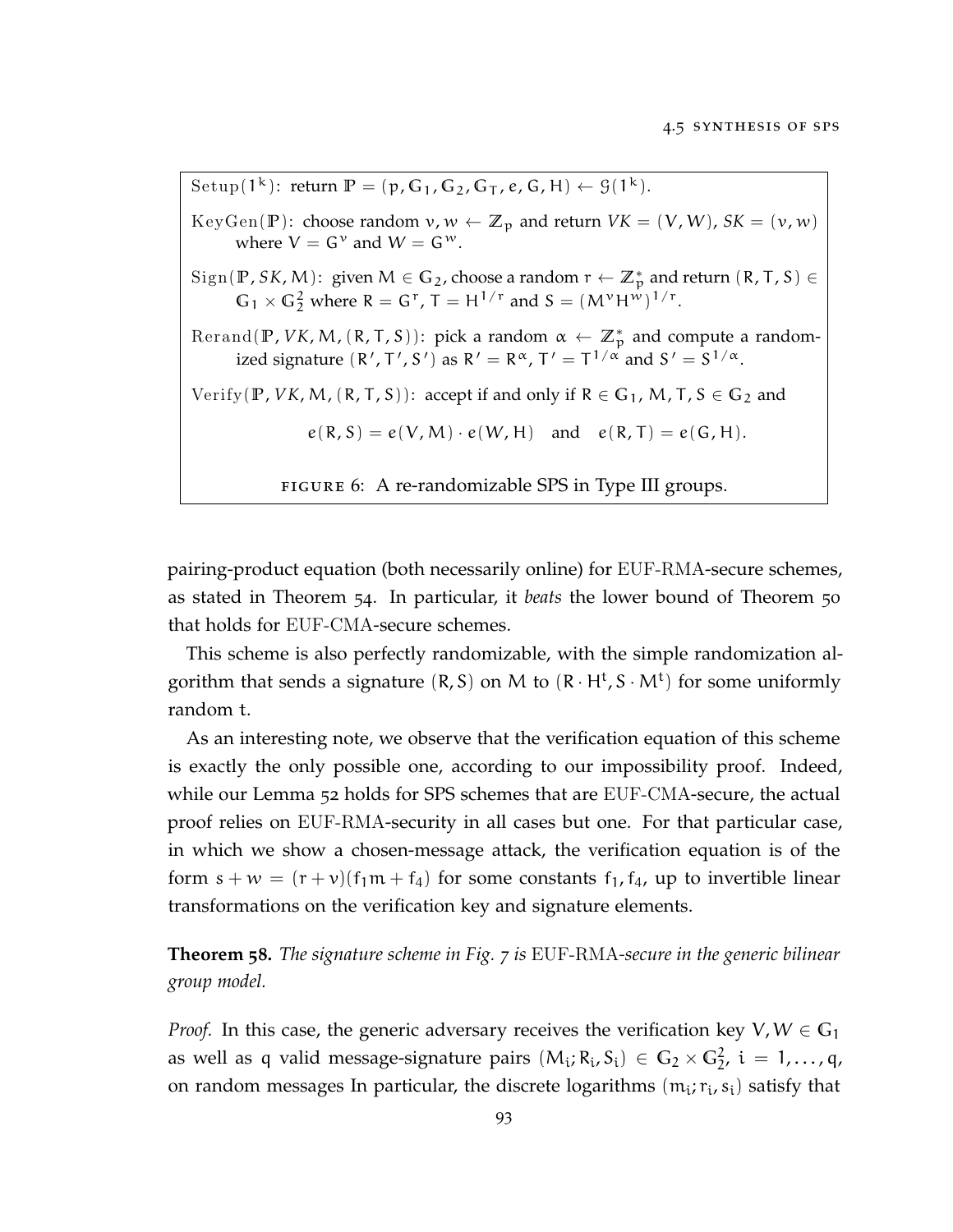$m_i$ ,  $r_i$  are uniformly random in  $\mathbb{Z}_p$  and  $s_i$  is given by  $s_i = (r_i + v)m_i - w$ . We need to prove that this information does not enable the adversary to construct a valid signature  $(R, S)$  on any message M other the  $M_i$ 's themselves.

Suppose that he does construct a valid pair (M; R, S), with discrete logarithms (m; r, s). Since the adversary is generic and the only available elements in **G**<sup>2</sup> are H and the  $M_i$ 's,  $R_i$ 's and  $S_i$ 's,  $m, r, s$  must be explicit linear combinations of  $1, m_1, \ldots, m_q, r_1, \ldots, r_q, s_1, \ldots, s_q$ . In other words, m, r, s are of the form:

$$
m = \mu + \sum_{i=1}^{q} \mu_{m_i} m_i + \mu_{r_i} r_i + \mu_{s_i} ((r_i + \nu) m_i - w),
$$
  
\n
$$
r = \rho + \sum_{i=1}^{q} \rho_{m_i} m_i + \rho_{r_i} r_i + \rho_{s_i} ((r_i + \nu) m_i - w),
$$
  
\n
$$
s = \sigma + \sum_{i=1}^{q} \sigma_{m_i} m_i + \sigma_{r_i} r_i + \sigma_{s_i} ((r_i + \nu) m_i - w).
$$

Moreover, for the adversary to succeed, the verification equation

<span id="page-105-0"></span>
$$
rm + \nu m = s + w \tag{24}
$$

should hold with significant probability on the choice of the private key  $v, w$ and the random values  $m_i$ ,  $r_i$ . As a result, the Schwartz-Zippel lemma [? **? ?** ] implies that relation ([24](#page-105-0)) holds as an identity of polynomials in  $\mathbb{Z}_{p}[v, w, m_{1}, \ldots, m_{q}, r_{1}, \ldots, r_{q}].$ 

Now, the monomial  $\nu$  appears only in the term  $\nu$ m, with coefficient  $\mu$ . Therefore,  $\mu = 0$ . Similarly, the monomials  $vr_i$  and  $v^2m_i$  appear only in vm, with coefficient  $\mu_{r_i} + \mu_{s_i}$  and  $\mu_{s_i}$  respectively. Therefore,  $\mu_{r_i} = \mu_{s_i} = 0$  for all i, and m simply becomes:

$$
m=\sum_{i=1}^q \mu_{m_i} m_i
$$

.

Clearly, the coefficients  $\mu_{m_i}$  cannot all be zero: otherwise, we obtain  $s + w = 0$ , and inspection of the coefficients of the monomials 1,  $m_i$ ,  $r_i$  and  $\nu m_i$  yields that all the coefficients of s vanish, and hence  $w = 0$ , which is a contradiction.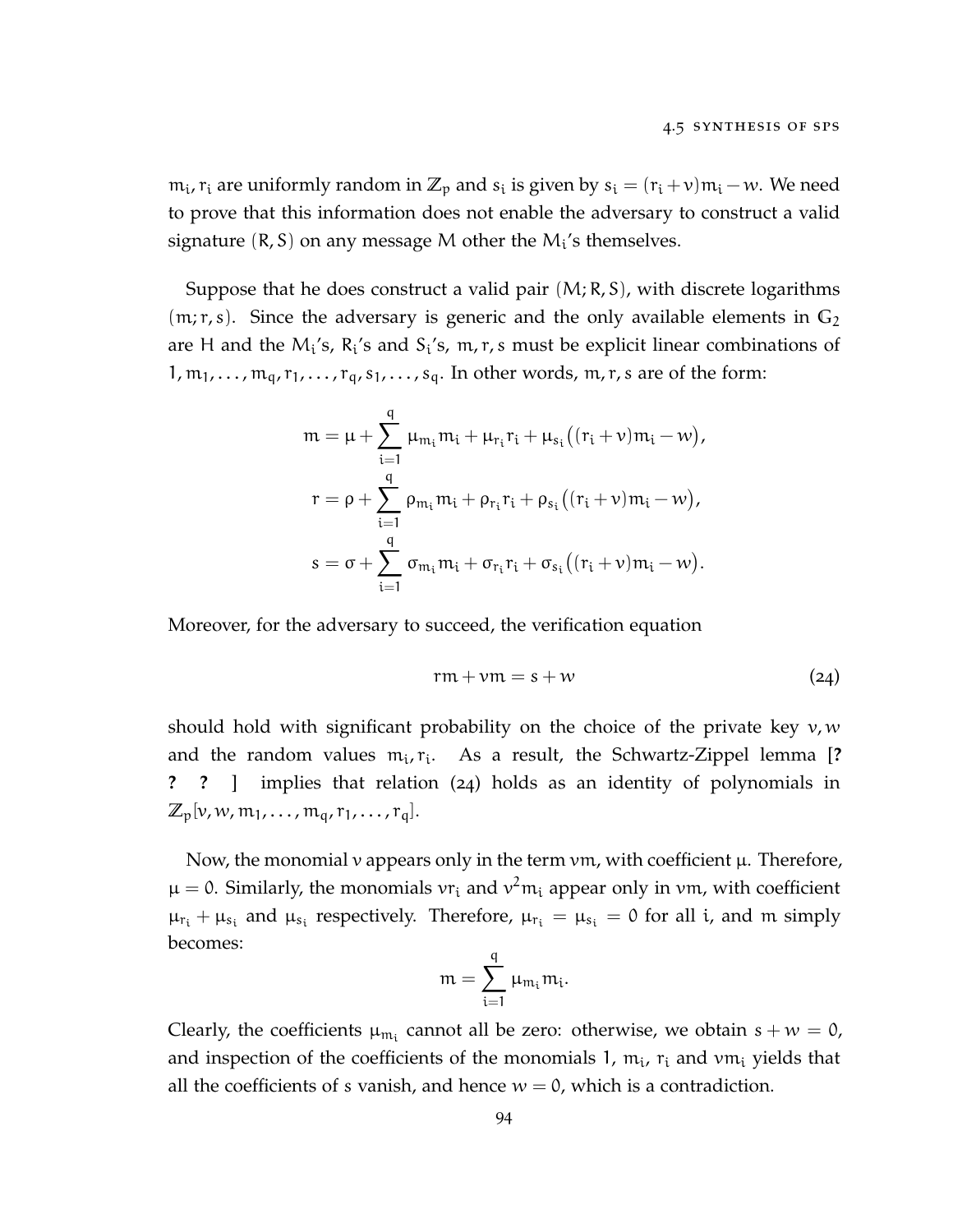<span id="page-106-0"></span>Setup( $1^k$ ): return  $\mathbb{P} = (\mathfrak{p}, \mathbb{G}_1, \mathbb{G}_2, \mathbb{G}_T, e, \psi, \mathbb{G}, \mathbb{H}) \leftarrow \mathfrak{G}(1^k).$ KeyGen(P): choose random  $v, w \leftarrow \mathbb{Z}_p$  and return  $VK = (V, W)$ ,  $SK = (v, w)$ where  $V = G^v$  and  $W = G^w$ .  $Sign(\mathbb{P}, SK, M)$ : given  $M \in \mathbb{G}_2$ , choose a random  $r \leftarrow \mathbb{Z}_p$  and return  $(R, S)$ where  $R = H^r$  and  $S = M^{r+v}H^{-w}$ . Verify( $\mathbb{P}$ , *VK*, *M*, ( $\mathbb{R}$ ,  $S$ )): accept if and only if *M*,  $\mathbb{R}$ ,  $S \in \mathbb{G}_2$  and  $e(\psi(S) \cdot W, H) = e(R \cdot V, M).$ FIGURE 7: Our RMA-secure SPS with two pairings.

Therefore, we can fix an index j such that  $\mu_{m_j}\neq 0$ . The monomial  $m_j^2$  appears only in the term rm with coefficient  $\mu_{m_j}\rho_{m_j}$ , hence  $\rho_{m_j}=0$ , and  $m_i m_j$ ,  $i\neq j$  also appears only in rm with coefficient  $\mu_{m_i}\rho_{m_j}+\mu_{m_j}\rho_{m_i}=\mu_{m_j}\rho_{m_i}$ , hence  $\rho_{m_i}=0$ for all i. Similarly, inspection of the coefficients of  $vr_{i}m_{j}$ ,  $r_{i}m_{j}$  yields  $\rho_{s_{i}} = 0$  for all i and  $\rho_{r_i} = 0$  for all  $i \neq j$  respectively. Hence:

$$
r=\rho+\rho_{r_j}r_j.
$$

Then, inspection of the coefficients of  $vm_i$  and  $r_i m_i$  gives  $\sigma_{s_i} = \mu_{m_i} = \mu_{m_i} \rho_{r_i}$  for all i. In particular, we get  $\sigma_{s_j} = \mu_{\mathfrak{m}_j}$ ,  $\rho_{r_j} = 1$ , and for all  $i \neq j$ ,  $\sigma_{s_i} = \mu_{\mathfrak{m}_i} = 0$ . Moreover, the coefficient of w is 0 on the left-hand side and  $1 - \sum_i \sigma_{s_i}$  on the right-hand side, hence  $\sigma_{s_j} = \mu_{m_j} = 1$ . This shows that  $m = m_j$ , which concludes the proof.  $\Box$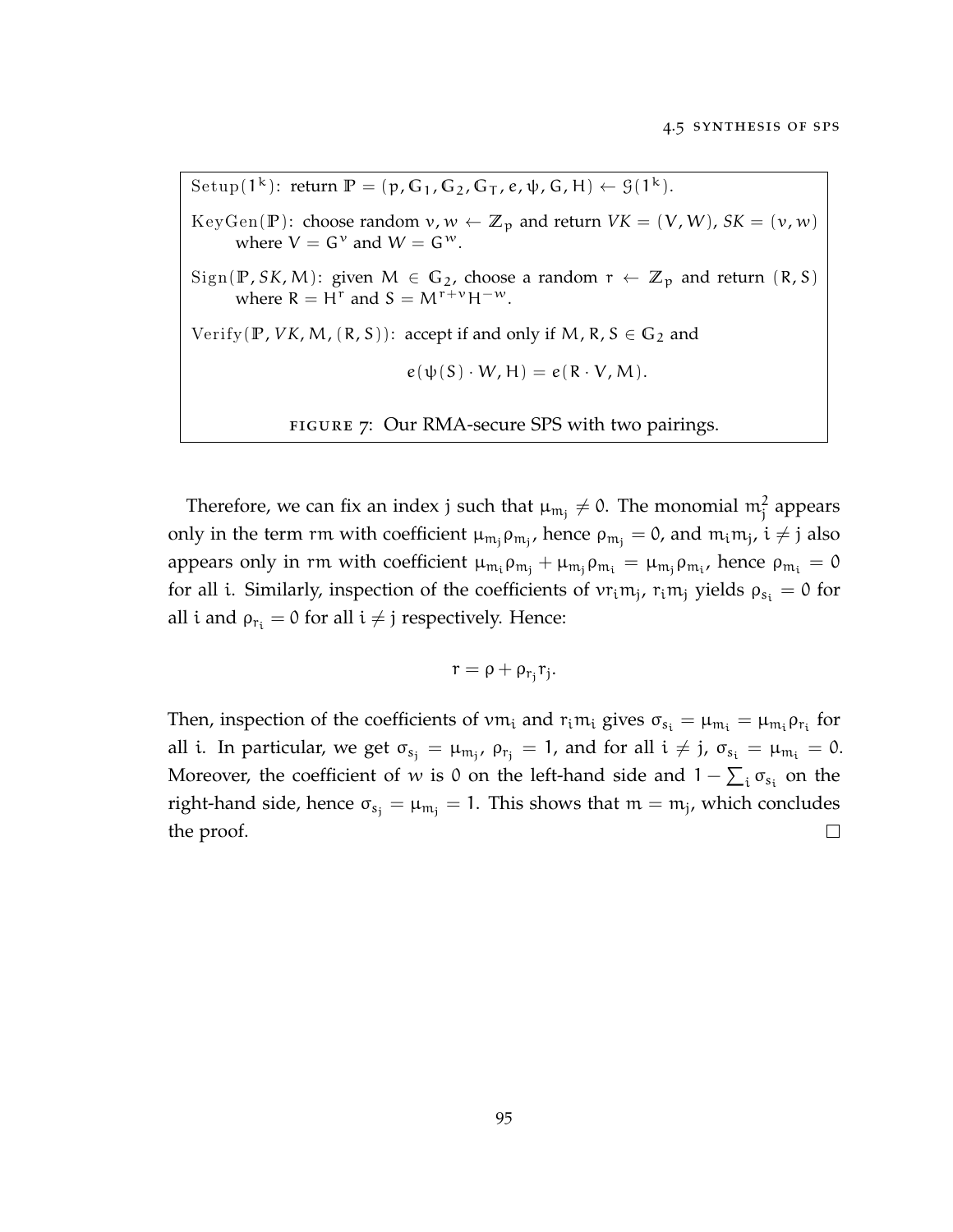## SUMMARY OF CONTRIBUTIONS

In this chapter we briefly state our main original contributions.

### 5.1 generalizing the generic group model

We introduce the concept of a group setting to describe recent constructions in the literature, e.g. leveled multilinear maps. Second, we extend Maurer's definition of the generic group model to handle any group setting. Third, we define a very general framework, generalized extraction problems, for expressing many complicated forms of cryptographic assumptions and definitions. In particular, in the setting of interactive assumptions, generalized extraction problems allow us to describe complicated conditions, such as the winning condition under a chosen message attack for a structure-preserving signature scheme.

### 5.2 master theorems for the extended ggm

In Chapter [3](#page-38-0) we define a symbolic group model corresponding to a group setting and relate the distinguishing probability of a symbolic group model oracle with a corresponding generic group model oracle under a polynomially induced distribution providing the initial internal state. Furthermore, we prove a master theorem with a machine-checkable side-condition that relates the distinguishing probability of two generic group models having their initial state sampled through two different polynomially induced distributions. Our master theorem encapsulates and extends all previous master theorems stated in the literature. Finally, we prove a novel type of master theorem, an interactive master theorem, that not only encapsulates generalized extraction problems, but also allows analyzing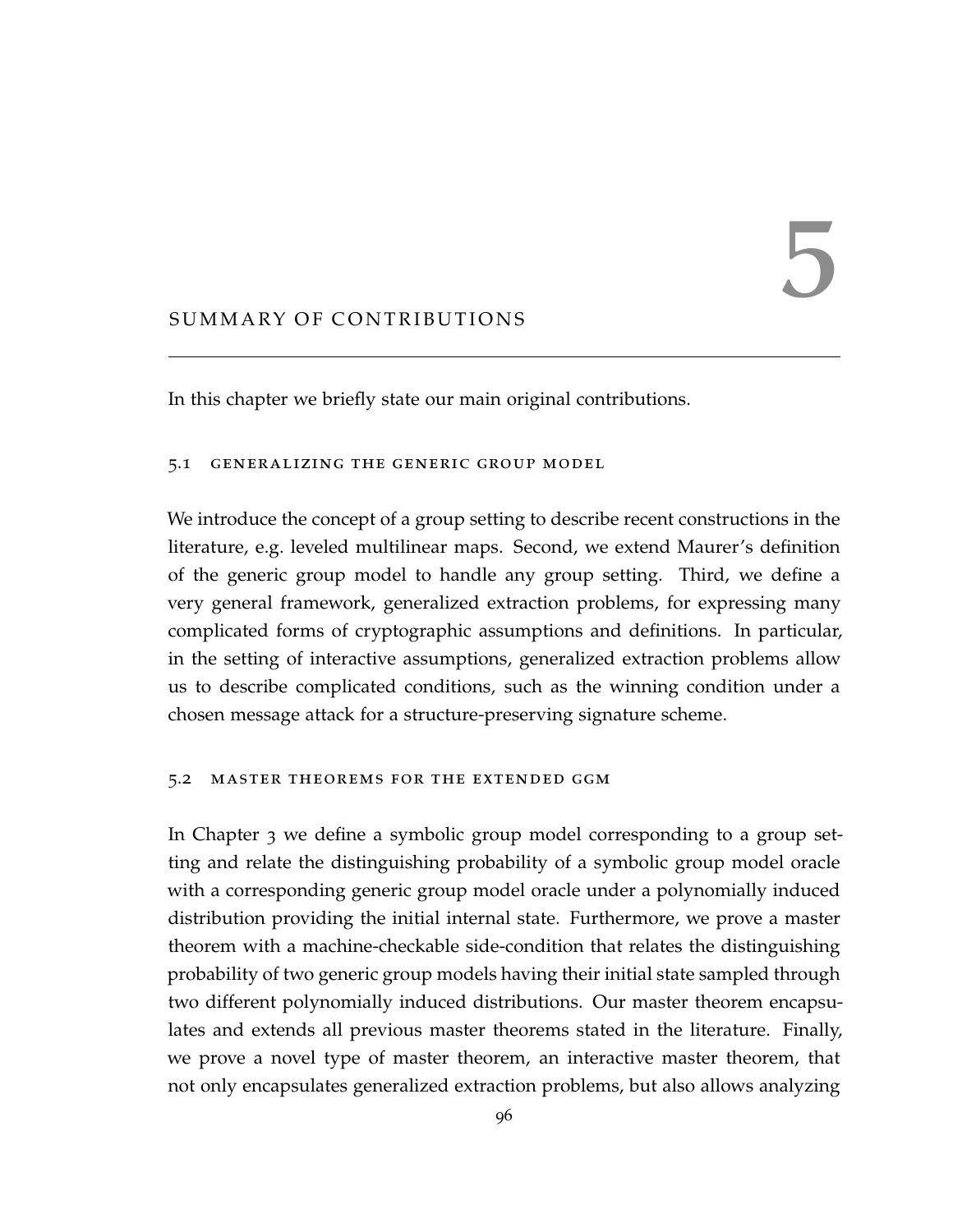interactive assumptions. Interactive assumptions are particularly tricky to analyze by hand and in the literature there has been several incorrect proofs in the interactive setting that have passed peer review.

## 5.3 automated analysis in the extended ggm

We identify three broad types of cryptographic assumptions: non-parametric, parametric and interactive. We develop algorithms for checking the sideconditions of our master theorems for all three assumption types. In the non-parametric and parametric setting the side-condition is a problem of linear algebra. When the assumption is parametric, the side-condition is, unfortunately, a problem involving matrices of variable dimension, which typically can't be handled by computer algebra systems. We identify a restricted category of parametric assumptions, where we show that solving the linear algebra problem is equivalent to solving a system of equations. Even in this restricted case, we show that solving the system of equations is undecidable. However, we also discover that SMT solvers are able to find solutions or prove their absence for the resulting system of equations that arise from typical cryptographic assumptions. Finally, in the interactive setting, we develop an algorithm that uses Gröbner basis techniques as well as SMT solvers to check the side-condition of the interactive master theorem. All these algorithms are real-world tested by having been implemented in a practical tool, the Generic Group Analyzer.

## 5.4 synthesis of sps and new sps schemes

Using the interactive solver of our Generic Group Analyzer, we develop a template system that allows us to specify families of structure-preserving signature (SPS) schemes for which we can automatically generate input scripts for the Generic Group Analyzer. This allows us to generate large number of candidate SPS schemes matching certain design criteria in order to find new SPS schemes through brute force. As a result of our brute-force search, we identify two new Type II SPS schemes that improve on the most efficient previously known ones.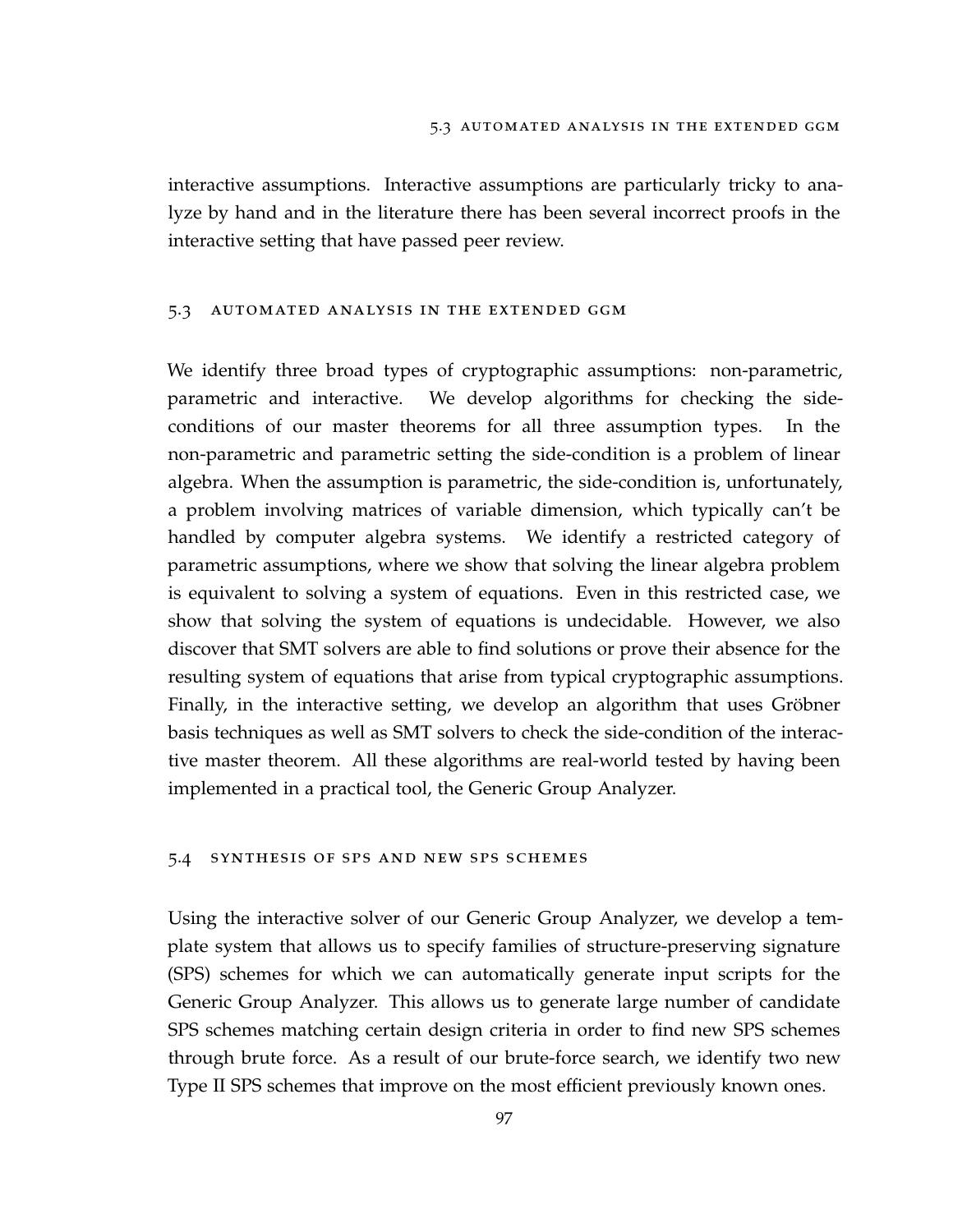## 5.5 new lower bounds for sps

Through our brute-force search of Type II SPS schemes, we are able to conjecture lower bounds for SPS schemes in the Type II setting with respect to the number of pairing computations required in the verification equation of a signature. We then proceed to prove by hand that the lower bounds hold. Combined with the synthesis results, we are able to show that our lower bounds for Type II SPS schemes are tight, in other words, our synthesized schemes are optimal.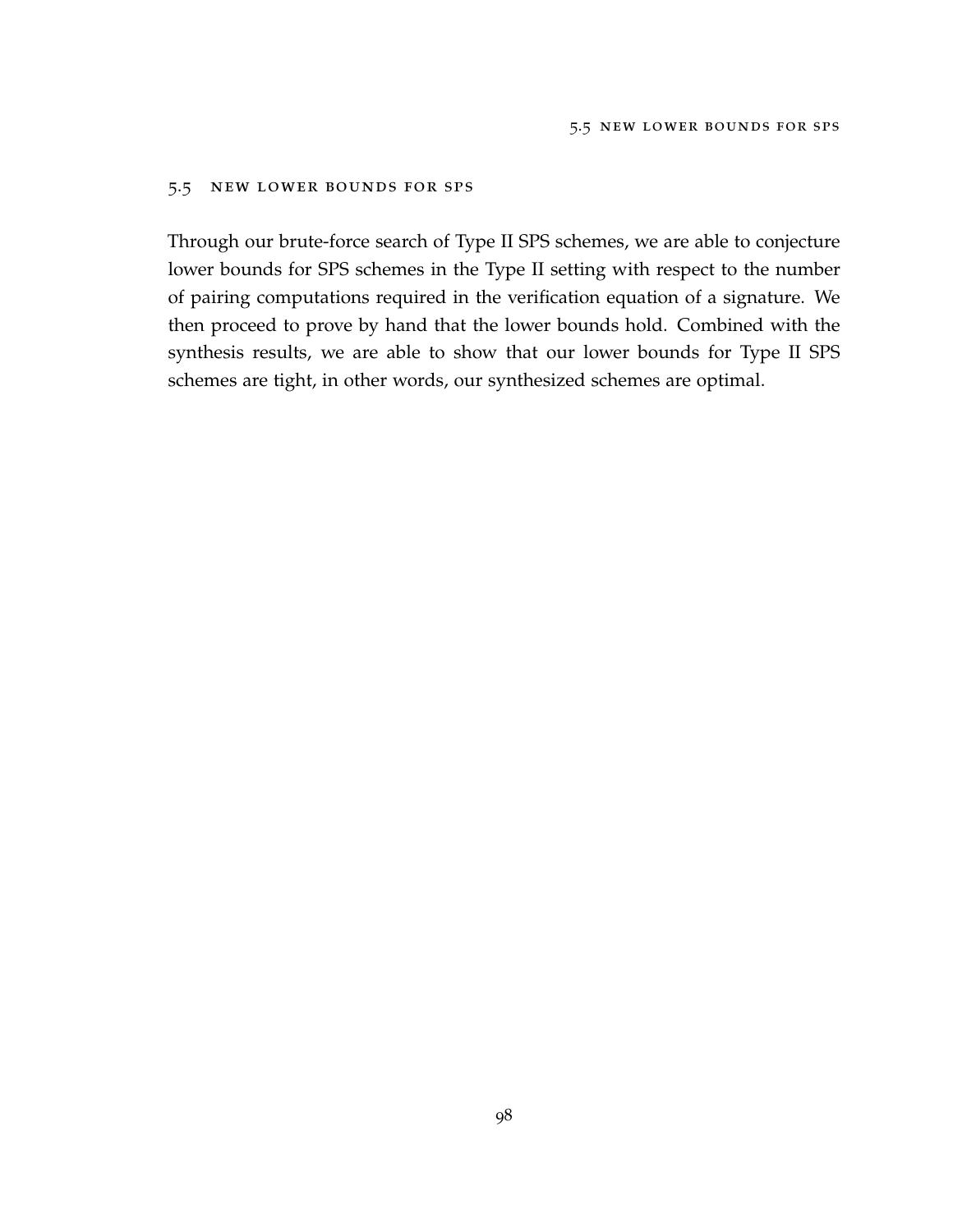- [ACdM05] Giuseppe Ateniese, Jan Camenisch, and Breno de Medeiros. Untraceable RFID tags via insubvertible encryption. In Vijayalakshmi Atluri, Catherine Meadows, and Ari Juels, editors, *ACM CCS 05*, pages 92– 101. ACM Press, November 2005.
- [AFG+10] Masayuki Abe, Georg Fuchsbauer, Jens Groth, Kristiyan Haralambiev, and Miyako Ohkubo. Structure-preserving signatures and commitments to group elements. In Tal Rabin, editor, *CRYPTO 2010*, volume 6223 of *LNCS*, pages 209–236. Springer, August 2010.
- [AGOT14a] Masayuki Abe, Jens Groth, Miyako Ohkubo, and Mehdi Tibouchi. Structure-preserving signatures from type II pairings. In Juan A. Garay and Rosario Gennaro, editors, *CRYPTO 2014, Part I*, volume 8616 of *LNCS*, pages 390–407. Springer, August 2014.
- [AGOT14b] Masayuki Abe, Jens Groth, Miyako Ohkubo, and Mehdi Tibouchi. Unified, minimal and selectively randomizable structure-preserving signatures. In Yehuda Lindell, editor, *TCC 2014*, volume 8349 of *LNCS*, pages 688–712. Springer, February 2014.
	- [AH80] Kenneth Appel and Wolfgang Haken. Every planar map is four colorable. *Mathematical Solitaires & Games*, page 145, 1980.
	- [AH14] Jeremy Avigad and John Harrison. Formally verified mathematics. *Commun. ACM*, 57(4):66–75, April 2014.
	- [AR07] Martín Abadi and Phillip Rogaway. Reconciling two views of cryptography (the computational soundness of formal encryption). *Journal of Cryptology*, 20(3):395, July 2007.
	- [BB04] Dan Boneh and Xavier Boyen. Short signatures without random oracles. In Christian Cachin and Jan Camenisch, editors, *EURO-CRYPT 2004*, volume 3027 of *LNCS*, pages 56–73. Springer, May 2004.
	- [BBG05a] Dan Boneh, Xavier Boyen, and Eu-Jin Goh. Hierarchical identity based encryption with constant size ciphertext. In *Advances in Cryptology–EUROCRYPT 2005*, pages 440–456. Springer, 2005.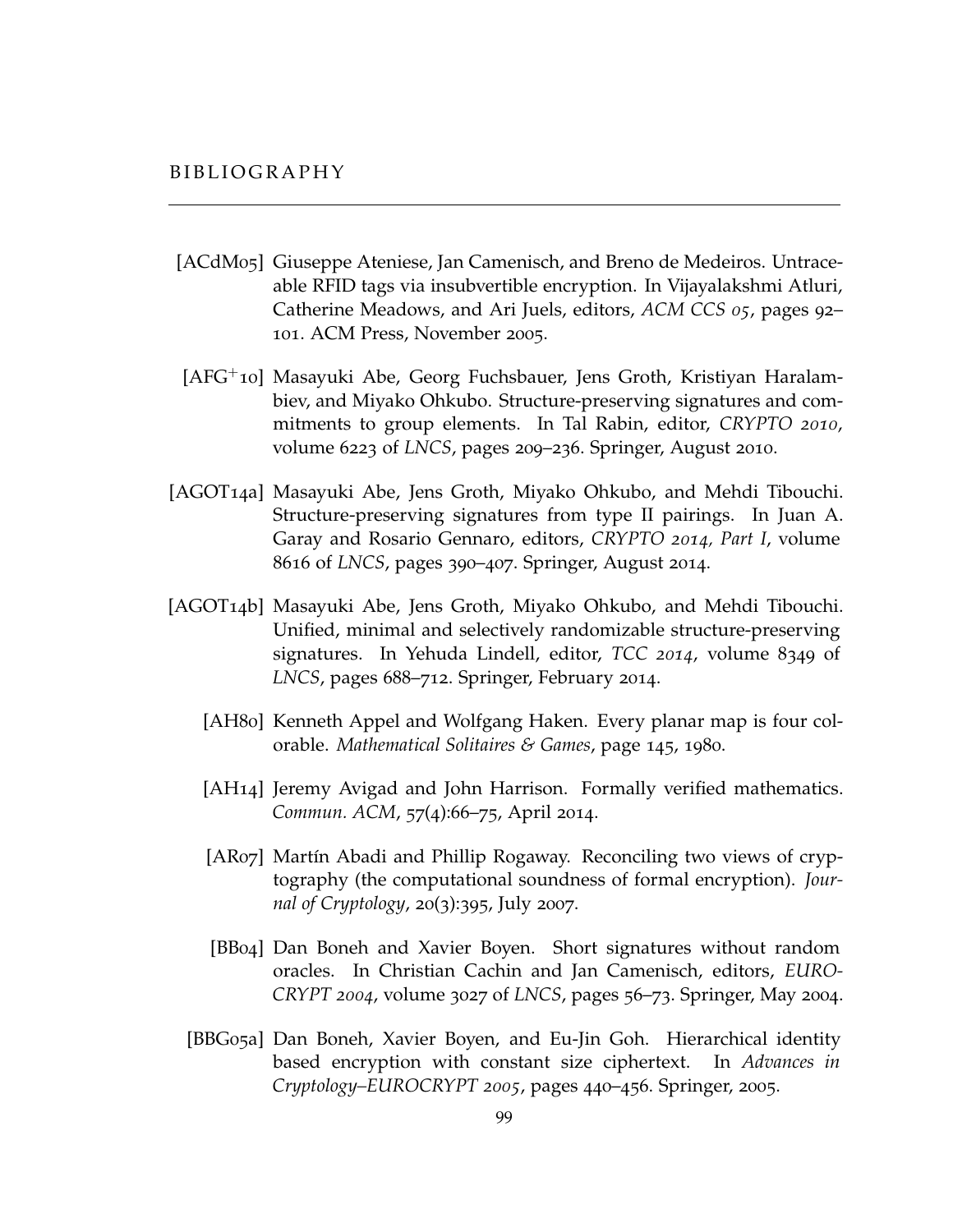- [BBG05b] Dan Boneh, Xavier Boyen, and Eu-Jin Goh. Hierarchical identity based encryption with constant size ciphertext. Cryptology ePrint Archive, Report 2005/015, 2005.
	- [BF01] Dan Boneh and Matthew K. Franklin. Identity-based encryption from the weil pairing. In *Proceedings of the 21st Annual International Cryptology Conference on Advances in Cryptology*, CRYPTO '01, pages 213–229, London, UK, UK, 2001. Springer-Verlag.
	- [BF03] Dan Boneh and Matthew Franklin. Identity-based encryption from the weil pairing. *SIAM Journal on Computing*, 32(3):586–615, 2003.
- [BFF+14] Gilles Barthe, Edvard Fagerholm, Dario Fiore, John C. Mitchell, Andre Scedrov, and Benedikt Schmidt. Automated analysis of cryptographic assumptions in generic group models. In Juan A. Garay and Rosario Gennaro, editors, *CRYPTO 2014, Part I*, volume 8616 of *LNCS*, pages 95–112. Springer, August 2014.
- [BFF+15] Gilles Barthe, Edvard Fagerholm, Dario Fiore, Andre Scedrov, Benedikt Schmidt, and Mehdi Tibouchi. Strongly-optimal structure preserving signatures from type ii pairings: Synthesis and lower bounds. In Jonathan Katz, editor, *Public-Key Cryptography – PKC 2015*, volume 9020 of *LNCS*, pages 355–376. Springer Berlin Heidelberg, 2015.
- [BGHZ11] Gilles Barthe, Benjamin Grégoire, Sylvain Heraud, and Santiago Zanella Béguelin. Computer-aided security proofs for the working cryptographer. In Phillip Rogaway, editor, *CRYPTO 2011*, volume 6841 of *LNCS*, pages 71–90. Springer, August 2011.
- [BGOY07a] Alexandra Boldyreva, Craig Gentry, Adam O'Neill, and Dae Hyun Yum. Ordered multisignatures and identity-based sequential aggregate signatures, with applications to secure routing. In Peng Ning, Sabrina De Capitani di Vimercati, and Paul F. Syverson, editors, *ACM CCS 07*, pages 276–285. ACM Press, October 2007.
- [BGOY07b] Alexandra Boldyreva, Craig Gentry, Adam O'Neill, and Dae Hyun Yum. Ordered multisignatures and identity-based sequential aggregate signatures, with applications to secure routing. Cryptology ePrint Archive, Report 2007/438, revised 21 Feb 2010, 2007.
	- [BGW05] Dan Boneh, Craig Gentry, and Brent Waters. Collusion resistant broadcast encryption with short ciphertexts and private keys. In Victor Shoup, editor, *CRYPTO 2005*, volume 3621 of *LNCS*, pages 258–275. Springer, August 2005.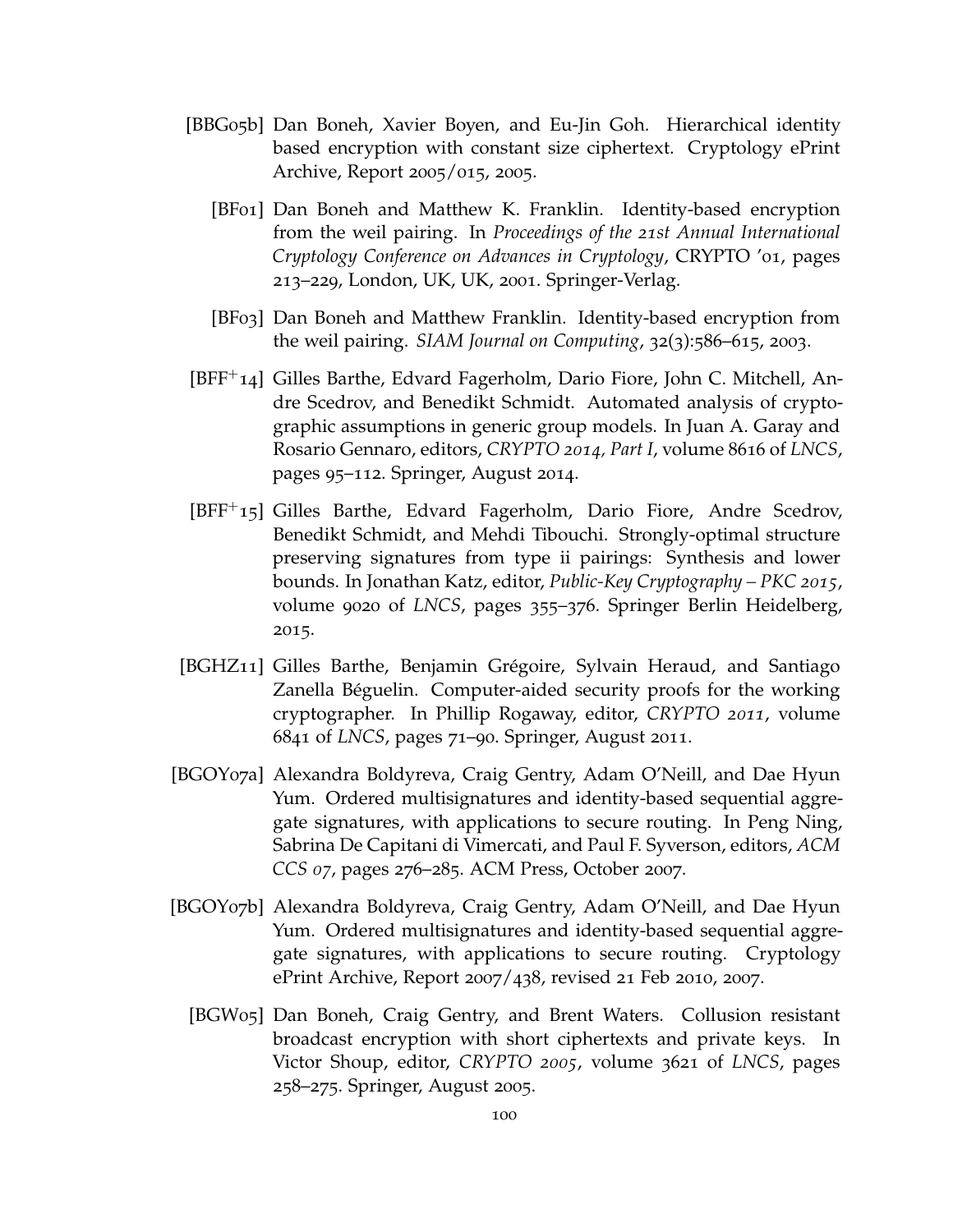- [BGZB09] Gilles Barthe, Benjamin Grégoire, and Santiago Zanella Béguelin. Formal certification of code-based cryptographic proofs. In *Proceedings of the 36th Annual ACM SIGPLAN-SIGACT Symposium on Principles of Programming Languages*, POPL '09, pages 90–101, New York, NY, USA, 2009. ACM.
	- [Bon98] Dan Boneh. The decision diffie-hellman problem. In JoeP. Buhler, editor, *Algorithmic Number Theory*, volume 1423 of *Lecture Notes in Computer Science*, pages 48–63. Springer Berlin Heidelberg, 1998.
	- [Boy08] Xavier Boyen. The uber-assumption family (invited talk). In Steven D. Galbraith and Kenneth G. Paterson, editors, *PAIRING 2008*, volume 5209 of *LNCS*, pages 39–56. Springer, September 2008.
	- [BR93] Mihir Bellare and Phillip Rogaway. Random oracles are practical: A paradigm for designing efficient protocols. In *Proceedings of the 1st ACM Conference on Computer and Communications Security*, CCS '93, pages 62–73, New York, NY, USA, 1993. ACM.
	- [BS02] Dan Boneh and Alice Silverberg. Applications of multilinear forms to cryptography. *Contemporary Mathematics*, 324:71–90, 2002.
- [BSW13] Karyn Benson, Hovav Shacham, and Brent Waters. The k-BDH assumption family: Bilinear map cryptography from progressively weaker assumptions. In Ed Dawson, editor, *CT-RSA 2013*, volume 7779 of *LNCS*, pages 310–325. Springer, February / March 2013.
- $[CHL^+14]$  Jung Hee Cheon, Kyoohyung Han, Changmin Lee, Hansol Ryu, and Damien Stehle. Cryptanalysis of the multilinear map over the integers. Cryptology ePrint Archive, Report 2014/906, 2014. [http:](http://eprint.iacr.org/) [//eprint.iacr.org/](http://eprint.iacr.org/).
	- [CLT13] Jean-Sébastien Coron, Tancrède Lepoint, and Mehdi Tibouchi. Practical multilinear maps over the integers. In Ran Canetti and Juan A. Garay, editors, *CRYPTO 2013, Part I*, volume 8042 of *LNCS*, pages 476–493. Springer, August 2013.
	- [CLT14] Jean-Sebastien Coron, Tancrede Lepoint, and Mehdi Tibouchi. Cryptanalysis of two candidate fixes of multilinear maps over the integers. Cryptology ePrint Archive, Report 2014/975, 2014. [http:](http://eprint.iacr.org/) [//eprint.iacr.org/](http://eprint.iacr.org/).
	- [CM14] Sanjit Chatterjee and Alfred Menezes. Type 2 structure-preserving signature schemes revisited. Cryptology ePrint Archive, Report 2014/635, 2014. <http://eprint.iacr.org/>.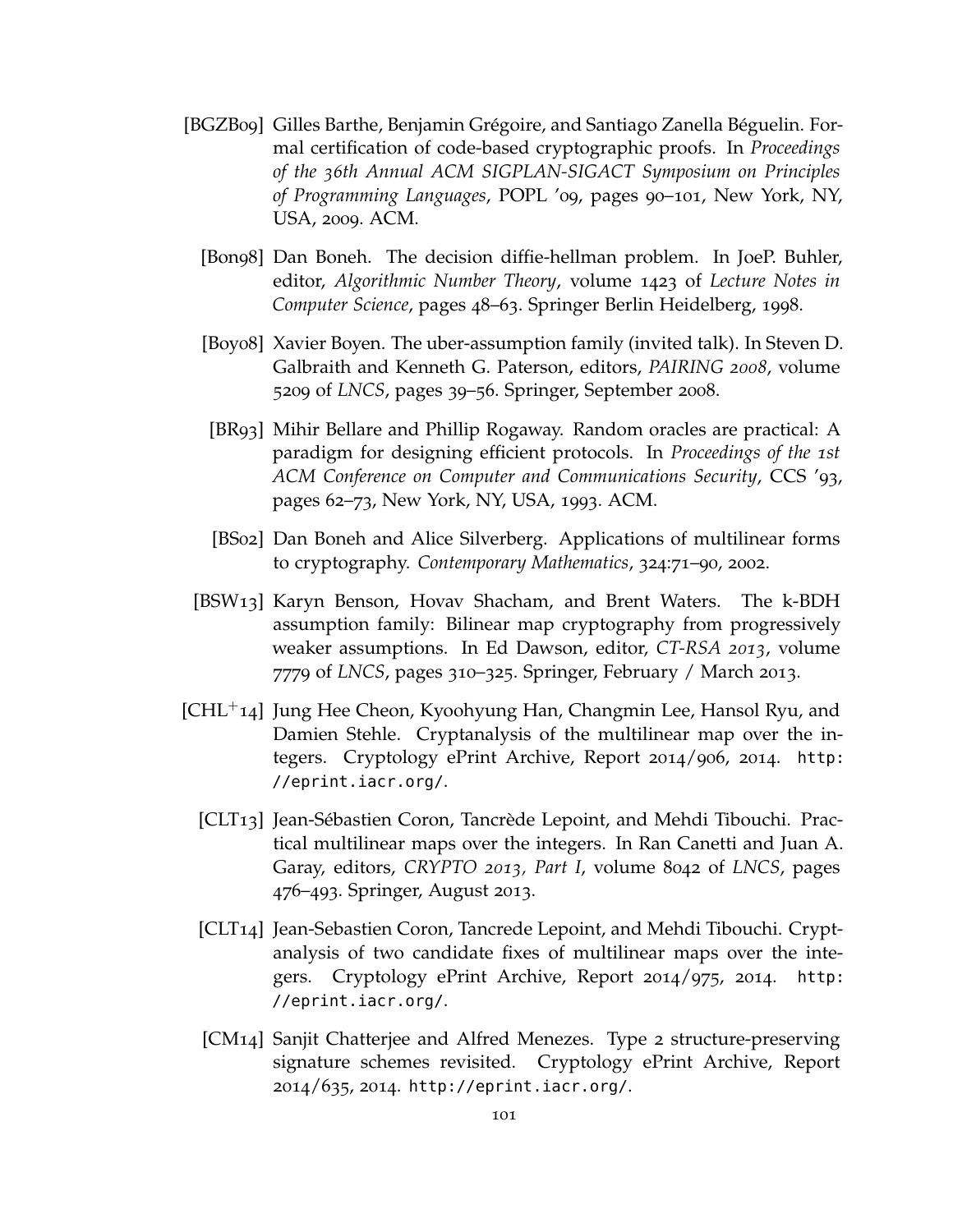- [Coo71] Stephen A. Cook. The complexity of theorem-proving procedures. In *Proceedings of the Third Annual ACM Symposium on Theory of Computing*, STOC '71, pages 151–158, New York, NY, USA, 1971. ACM.
- [DMB08] Leonardo De Moura and Nikolaj Bjørner. Z3: An efficient smt solver. In *Tools and Algorithms for the Construction and Analysis of Systems*, pages 337–340. Springer, 2008.
- [EHK+13] Alex Escala, Gottfried Herold, Eike Kiltz, Carla Ràfols, and Jorge Villar. An algebraic framework for Diffie-Hellman assumptions. In Ran Canetti and Juan A. Garay, editors, *CRYPTO 2013, Part II*, volume 8043 of *LNCS*, pages 129–147. Springer, August 2013.
	- [Fre10] David Mandell Freeman. Converting pairing-based cryptosystems from composite-order groups to prime-order groups. In Henri Gilbert, editor, *EUROCRYPT 2010*, volume 6110 of *LNCS*, pages 44– 61. Springer, May 2010.
	- [FT62] Walter Feit and John G Thompson. A solvability criterion for finite groups and some consequences. *Proceedings of the National Academy of Sciences of the United States of America*, 48(6):968, 1962.
	- [FT63] Walter Feit and John Thompson. Solvability of groups of odd order. *Pacific Journal of Mathematics*, 13(3), 1963.
	- [Fuc14] Georg Fuchsbauer. Breaking existential unforgeability of a signature scheme from asiacrypt 2014. Cryptology ePrint Archive, Report 2014/892, 2014.
- [GAA+13] Georges Gonthier, Andrea Asperti, Jeremy Avigad, Yves Bertot, Cyril Cohen, Francois Garillot, Stephane Le Roux, Assia Mahboubi, Russell O'Connor, Sidi Ould Biha, Ioana Pasca, Laurence Rideau, Alexey Solovyev, Enrico Tassi, and Laurent Thery. A machine-checked proof of the odd order theorem. In Sandrine Blazy, Christine Paulin-Mohring, and David Pichardie, editors, *Interactive Theorem Proving*, volume 7998 of *Lecture Notes in Computer Science*, pages 163–179. Springer Berlin Heidelberg, 2013.
	- [Gen09] Craig Gentry. *A fully homomorphic encryption scheme*. PhD thesis, Stanford University, 2009.
	- [GGH13] Sanjam Garg, Craig Gentry, and Shai Halevi. Candidate multilinear maps from ideal lattices. In Thomas Johansson and Phong Q. Nguyen, editors, *EUROCRYPT 2013*, volume 7881 of *LNCS*, pages 1–17. Springer, May 2013.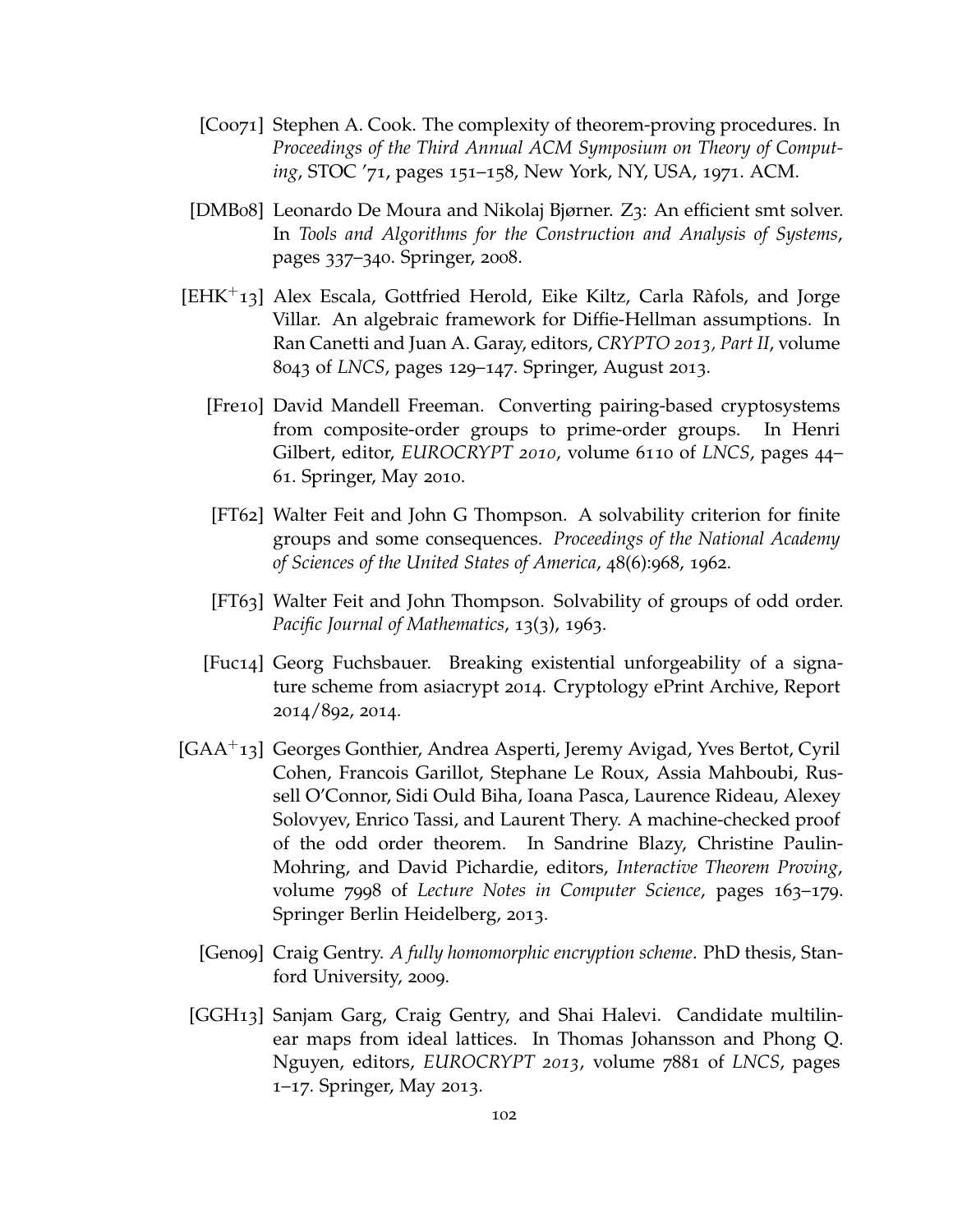- [Gon08] Georges Gonthier. Formal proof–the four-color theorem. *Notices of the AMS*, 55(11):1382–1393, 2008.
- [GPS08] Steven D. Galbraith, Kenneth G. Paterson, and Nigel P. Smart. Pairings for cryptographers. *Discrete Appl. Math.*, 156(16):3113–3121, September 2008.
- [GPSW06] Vipul Goyal, Omkant Pandey, Amit Sahai, and Brent Waters. Attribute-based encryption for fine-grained access control of encrypted data. In *Proceedings of the 13th ACM conference on Computer and communications security*, pages 89–98. Acm, 2006.
	- [GT12] Kristian Gjøsteen and Øystein Thuen. Password-based signatures. In *Public Key Infrastructures, Services and Applications*, pages 17–33. Springer, 2012.
	- [Halo<sub>5</sub>] Shai Halevi. A plausible approach to computer-aided cryptographic proofs. Cryptology ePrint Archive, Report 2005/181, 2005. [http:](http://eprint.iacr.org/) [//eprint.iacr.org/](http://eprint.iacr.org/).
	- [HL02] Jeremy Horwitz and Ben Lynn. Toward hierarchical identity-based encryption. In *Advances in Cryptology–EUROCRYPT 2002*, pages 466– 481. Springer, 2002.
	- [HS14] Christian Hanser and Daniel Slamanig. Structure-preserving signatures on equivalence classes and their application to anonymous credentials. In Palash Sarkar and Tetsu Iwata, editors, *Advances in Cryptology - ASIACRYPT 2014*, volume 8873 of *Lecture Notes in Computer Science*, pages 491–511. Springer Berlin Heidelberg, 2014.
	- [HSW13] Susan Hohenberger, Amit Sahai, and Brent Waters. Full domain hash from (leveled) multilinear maps and identity-based aggregate signatures. In Ran Canetti and Juan A. Garay, editors, *CRYPTO 2013, Part I*, volume 8042 of *LNCS*, pages 494–512. Springer, August 2013.
		- [Jou00] Antoine Joux. A one round protocol for tripartite diffie-hellman. In *Proceedings of the 4th International Symposium on Algorithmic Number Theory*, ANTS-IV, pages 385–394, London, UK, UK, 2000. Springer-Verlag.
			- [JS08] Tibor Jager and Jörg Schwenk. On the equivalence of generic group models. In Joonsang Baek, Feng Bao, Kefei Chen, and Xuejia Lai, editors, *Provable Security*, volume 5324 of *Lecture Notes in Computer Science*, pages 200–209. Springer Berlin Heidelberg, 2008.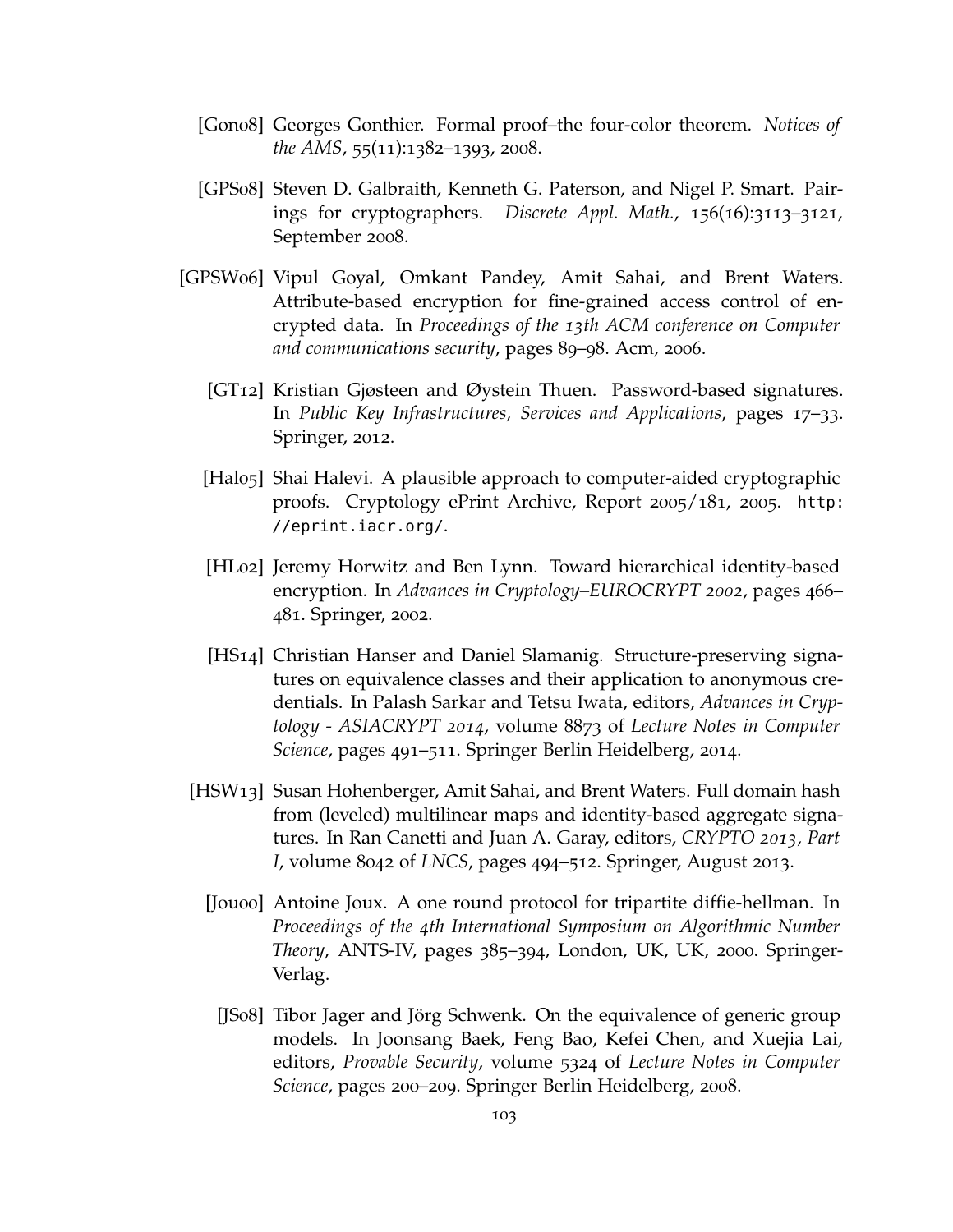- [KL07] Jonathan Katz and Yehuda Lindell. *Introduction to Modern Cryptography (Chapman & Hall/Crc Cryptography and Network Security Series)*. Chapman & Hall/CRC, 2007.
- [KM10] Neal Koblitz and Alfred Menezes. The brave new world of bodacious assumptions in cryptography. *AMS Notices*, 57:357–365, 2010.
- [KSW13] Jonathan Katz, Amit Sahai, and Brent Waters. Predicate encryption supporting disjunctions, polynomial equations, and inner products. *Journal of Cryptology*, 26(2):191–224, April 2013.
- [LOS+10] Allison Lewko, Tatsuaki Okamoto, Amit Sahai, Katsuyuki Takashima, and Brent Waters. Fully secure functional encryption: Attribute-based encryption and (hierarchical) inner product encryption. In *Advances in Cryptology–EUROCRYPT 2010*, pages 62–91. Springer, 2010.
- [LRSW99] Anna Lysyanskaya, Ronald L. Rivest, Amit Sahai, and Stefan Wolf. Pseudonym systems. In Howard M. Heys and Carlisle M. Adams, editors, *SAC 1999*, volume 1758 of *LNCS*, pages 184–199. Springer, August 1999.
	- [Mat70] Ju V Matijasevič. Enumerable sets are diophantine. In *Dokl. Akad. Nauk SSSR*, volume 191, pages 279–282. World Scientific, 1970.
	- [Mau05] Ueli M. Maurer. Abstract models of computation in cryptography (invited paper). In Nigel P. Smart, editor, *10th IMA International Conference on Cryptography and Coding*, volume 3796 of *LNCS*, pages 1–12. Springer, December 2005.
	- [Nec94] V. I. Nechaev. Complexity of a determinate algorithm for the discrete logarithm. *Mathematical Notes*, 55(2):165–172, 1994.
	- [Pan14] Yanbin Pan. The security of the hanser-slamanig signature scheme revisited. Cryptology ePrint Archive, Report 2014/915, 2014. [http:](http://eprint.iacr.org/) [//eprint.iacr.org/](http://eprint.iacr.org/).
	- [Rob59] Abraham Robinson. Solution of a problem of tarski. *Fundamenta Mathematicae*, 47(2):179–204, 1959.
	- [Sha85] Adi Shamir. Identity-based cryptosystems and signature schemes. In *Proceedings of CRYPTO 84 on Advances in Cryptology*, pages 47–53, New York, NY, USA, 1985. Springer-Verlag New York, Inc.